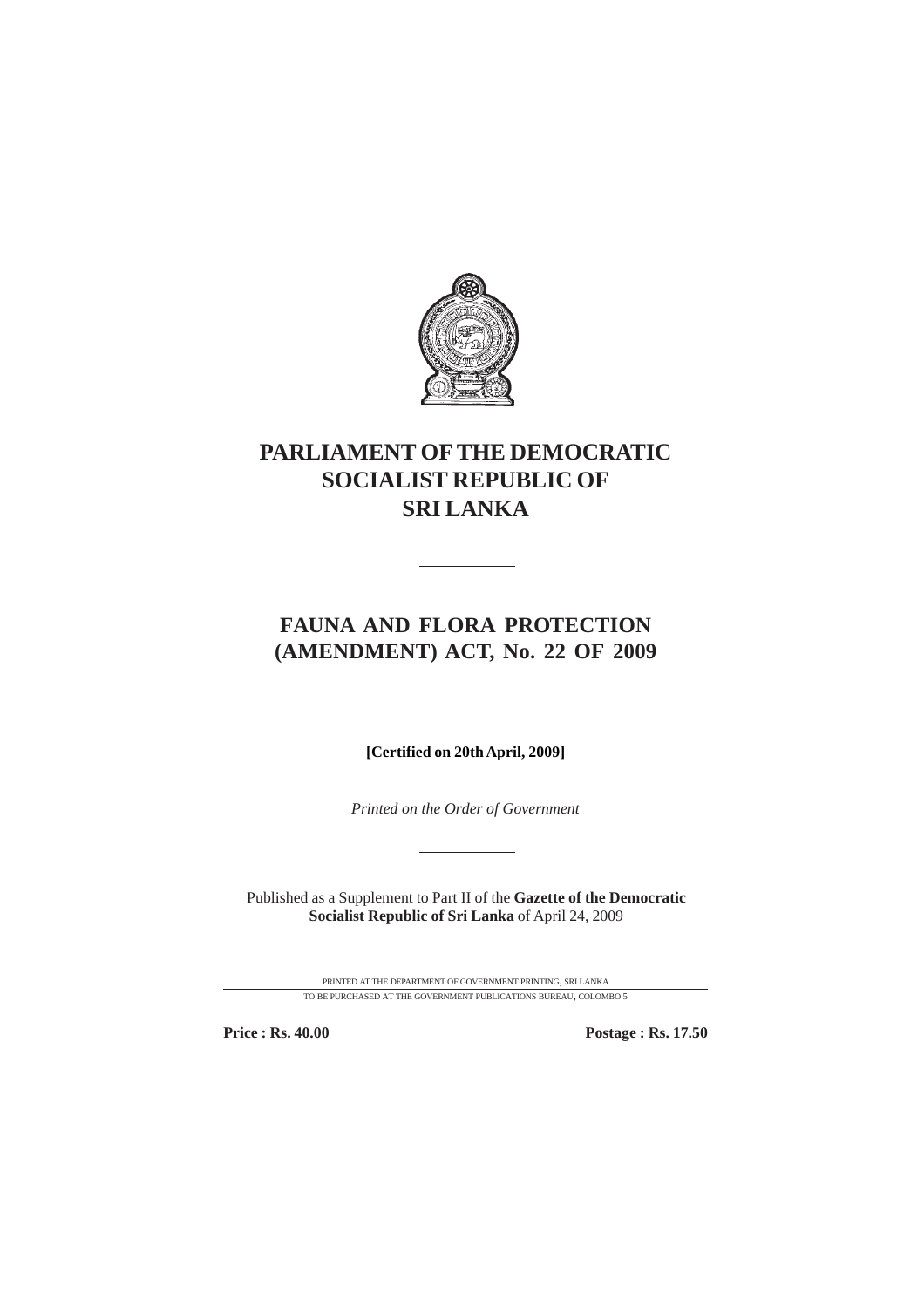[Certified on 20th April, 2009]

L.D.—O. 6/2003.

AN ACT TO AMEND THE FAUNA AND FLORA PROTECTION ORDINANCE

BE it enacted by the Parliament of the Democratic Socialist Republic of Sri Lanka as follows :—

Short title. **1.** This Act may be cited as the Fauna and Flora Protection (Amendment) Act, No. 22 of 2009.

**2.** The Long Title to the Fauna and Flora Protection Ordinance (Chapter 469) (hereinafter referred to as the "principal enactment") is hereby repealed and the following long title is substituted therefor :—

"AN ORDINANCE TO PROVIDE FOR THE PROTECTION AND CONSERVATION OF THE FAUNA AND FLORA OF SRI LANKA AND THEIR HABITATS ; FOR THE PREVENTION OF COMMERCIAL AND OTHER MISUSE OF SUCH FAUNA AND FLORA AND THEIR HABITATS, FOR THE CONSERVATION OF THE BIODIVERSITY OF SRI LANKA ; AND TO PROVIDE FOR MATTERS CONNECTED THEREWITH OR INCIDENTAL THERETO."

**3.** Section 2 of the principal enactment is hereby amended as follows :—

(1) in subsection (1) of that section by the repeal of paragraph (*e*) and the substitution therefor of the following :—

"(*e*) Marine National Park."

(2) in subsection (2) of that section, by the substitution for the words "shall be a sanctuary" of the words "shall be a Sanctuary or a Managed Elephant Reserve".

2—PL 003207—4,200 (09/2008)

Amendment of the Long Title of Chapter 469.

Amendment of section 2 of the principal enactment.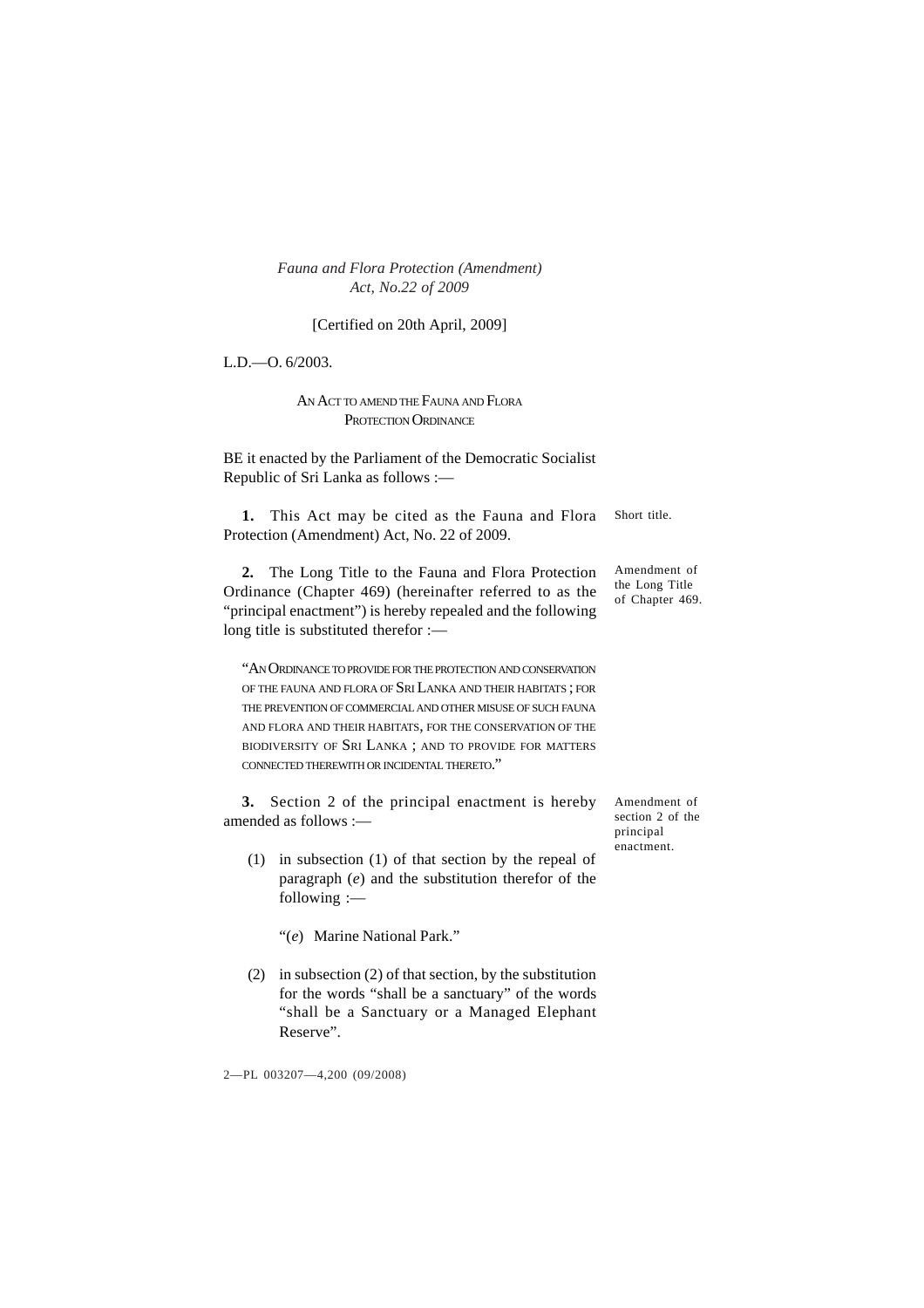(3) by the insertion immediately after subsection (2) of that subsection of the following subsection:—

"(2A) An Order made under subsection (1) and subsection (2) of this section, shall have no effect unless it has been approved by Parliament and the notification of such approval is published in the *Gazette."*.

- (4) in subsection (3) of that section, by the substitution for the words "sanctuary" of the words "Sanctuary or a Managed Elephant Reserve".
- (5) in subsection (4) of that section
	- (*a*) by the re-numbering of subsection (4) as subsection  $(4)$   $(a)$ ;
	- (*b*) by the re-numbering of paragraphs (*a*) to (*d*) of subsection (4) as paragraphs (i) to (iv) ;
	- (*c*) by the repeal of the re-numbered paragraph (i), and substitution therefor of the following paragraph :—
		- "(i) the limits of any National Reserve or Sanctuary may be altered or varied ;"
	- (*d*) by the addition immediately after the re-numbered paragraphs, of the following :—
		- "(*b*) an Order made by the Minister under this subsection shall have no effect unless it has been approved by Parliament and the notification of such approval is published in the *Gazette*."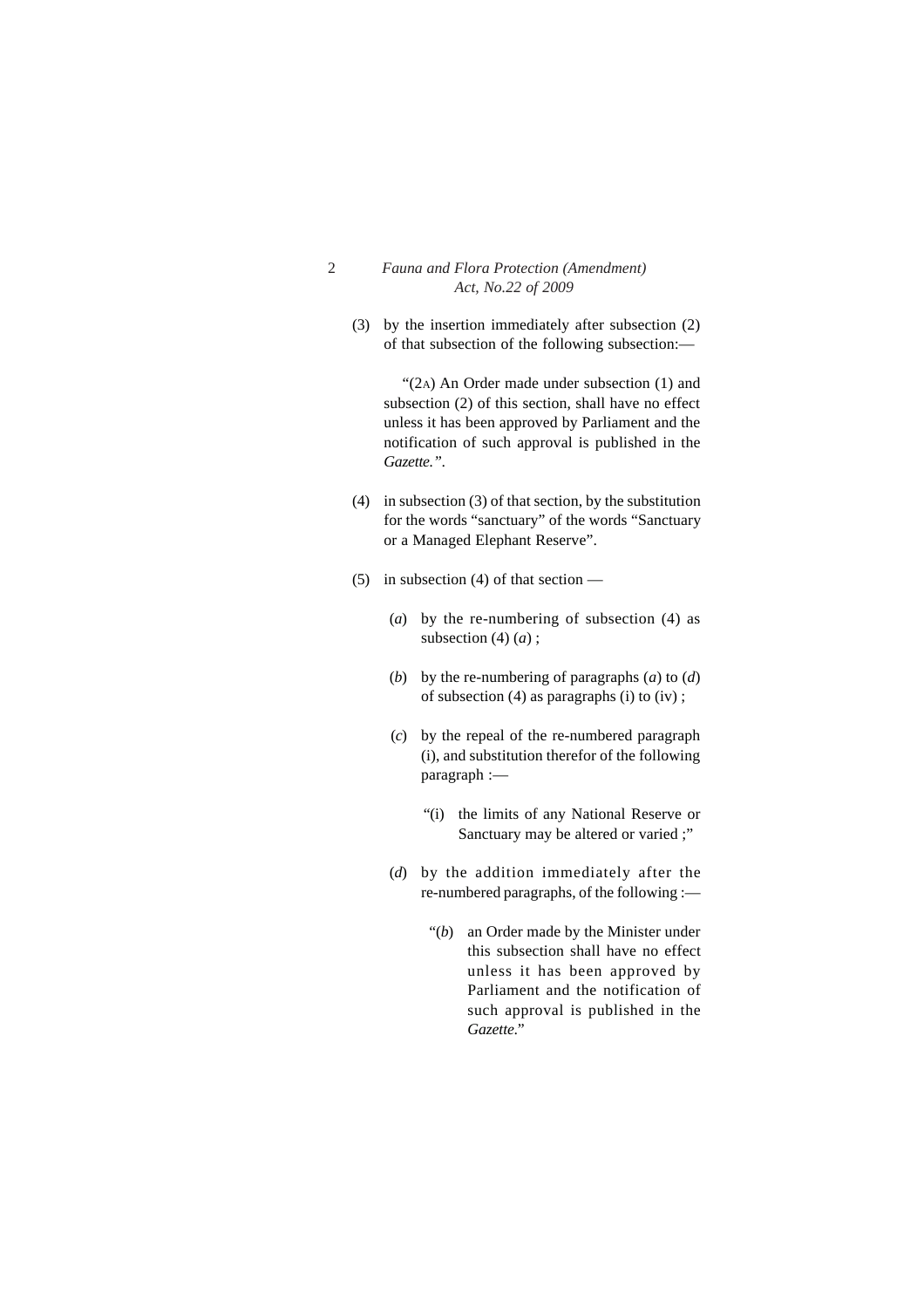(6) by the repeal of subsection (5) of that section and the substitution therefor of the following:—

> "(5) In the case of any change of boundaries or the disestablishment of a National Reserve or Sanctuary or Managed Elephant Reserve, a study shall be conducted and such study shall include an investigation of the ecological consequences of the proposed change.

> (6) the Minister may make regulations relating to any Managed Elephant Reserve or any Sanctuary.".

**4.** Section 2A of the principal enactment is hereby repealed and the following is substituted therefor :—

"Management Plans for National Reserves and Sanctuaries.

2A. (1) A Management Plan may be prepared by a Management Planning Committee appointed by the Director-General for every National Reserve, based on such guidelines as may be prescribed.

(2) The Minister may by Order specify any Nation Reserve, Sanctuary or any Managed Elephant Reserve for which a Management Plan is required, taking into consideration the prevailing circumstances.

(3) The Secretary to the Ministry of the Minister shall endorse the Management Plan as being prepared in accordance with the provisions of the Ordinance.

(4) (*a*) A Management Plan may be amended or altered subject to the approval of the Director-General.

(*b*) The implementation of all Management Plans shall be monitored according to an approved plan, made by the Director-General and be subject to an evaluation within five years of the date of adoption of such Management Plan.

Repeal and replacement of section 2A of the principal enactment.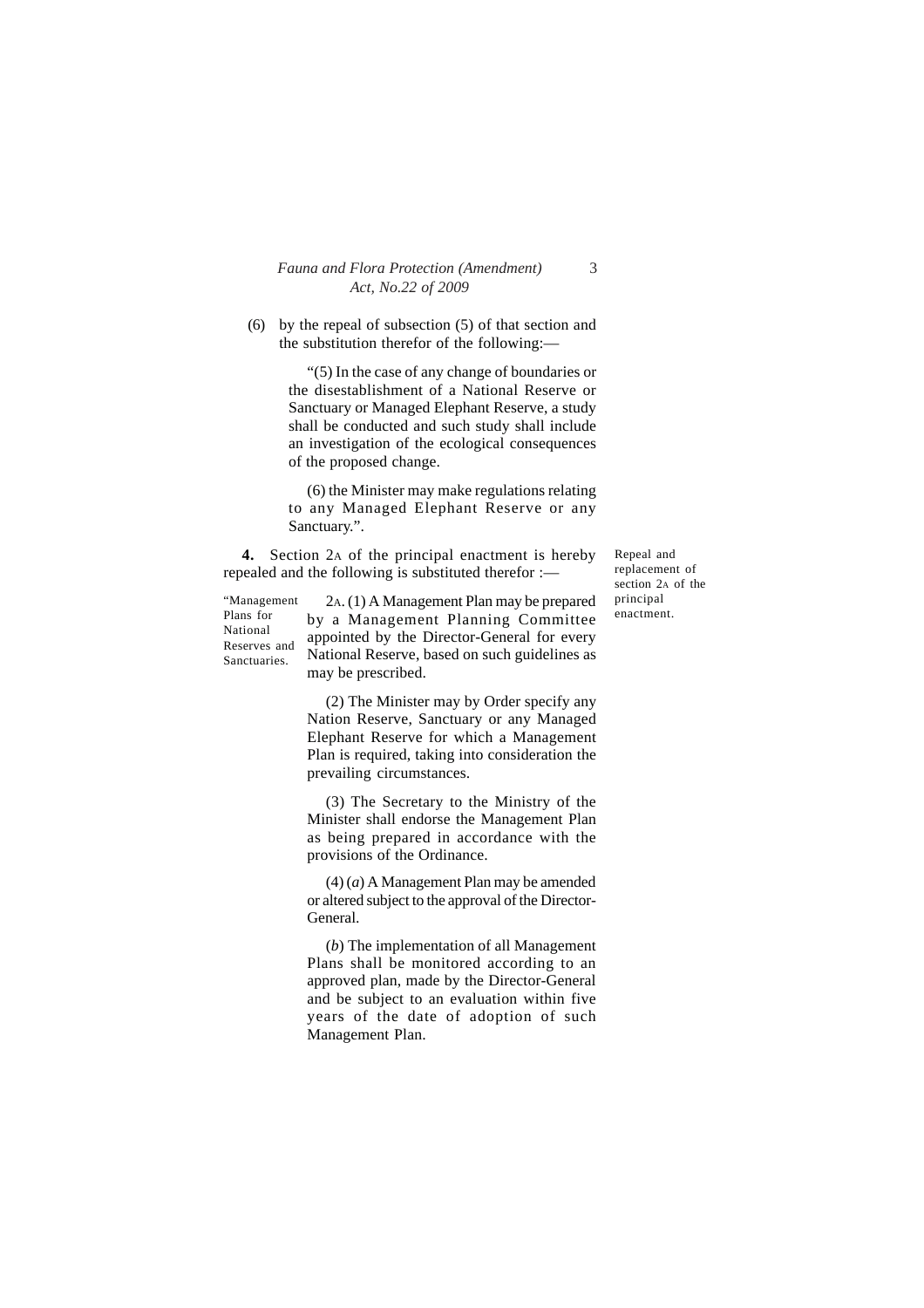(*c*) Where a new Management Plan has to be prepared, it shall be prepared in accordance with the provisions of this section and be endorsed prior to the lapsing of the five years mentioned in paragraph (*b*).

Assessment of Impacts of activities within National Sanctuaries.

Reserves and on the fauna and flora and their habitat to 2B. (1) The Director-General may, prior to carrying out and giving effect to any activity under a Management Plan, require an assessment of the impact of such activity be made.

> (2) The report on the assessment of the impacts of such activity shall included, but shall not be limited to —

- (*a*) a statement of the existing or anticipated impact upon the fauna and flora, including an account of the species and habitats affected and extent to which they are or may be threatened ;
- (*b*) a statement of the existing or anticipated social and economic impact of such activity ;
- (*c*) a statement of where rare, endangered or endemic species are or may be affected ;
- (*d*) a list of alternative actions, including inaction which might be taken to remove or lessen any adverse impact ; and
- (*e*) any recommendation for subsequent action.

(3) The Minister may from time to time issue guidelines for the purposes of the implementation section.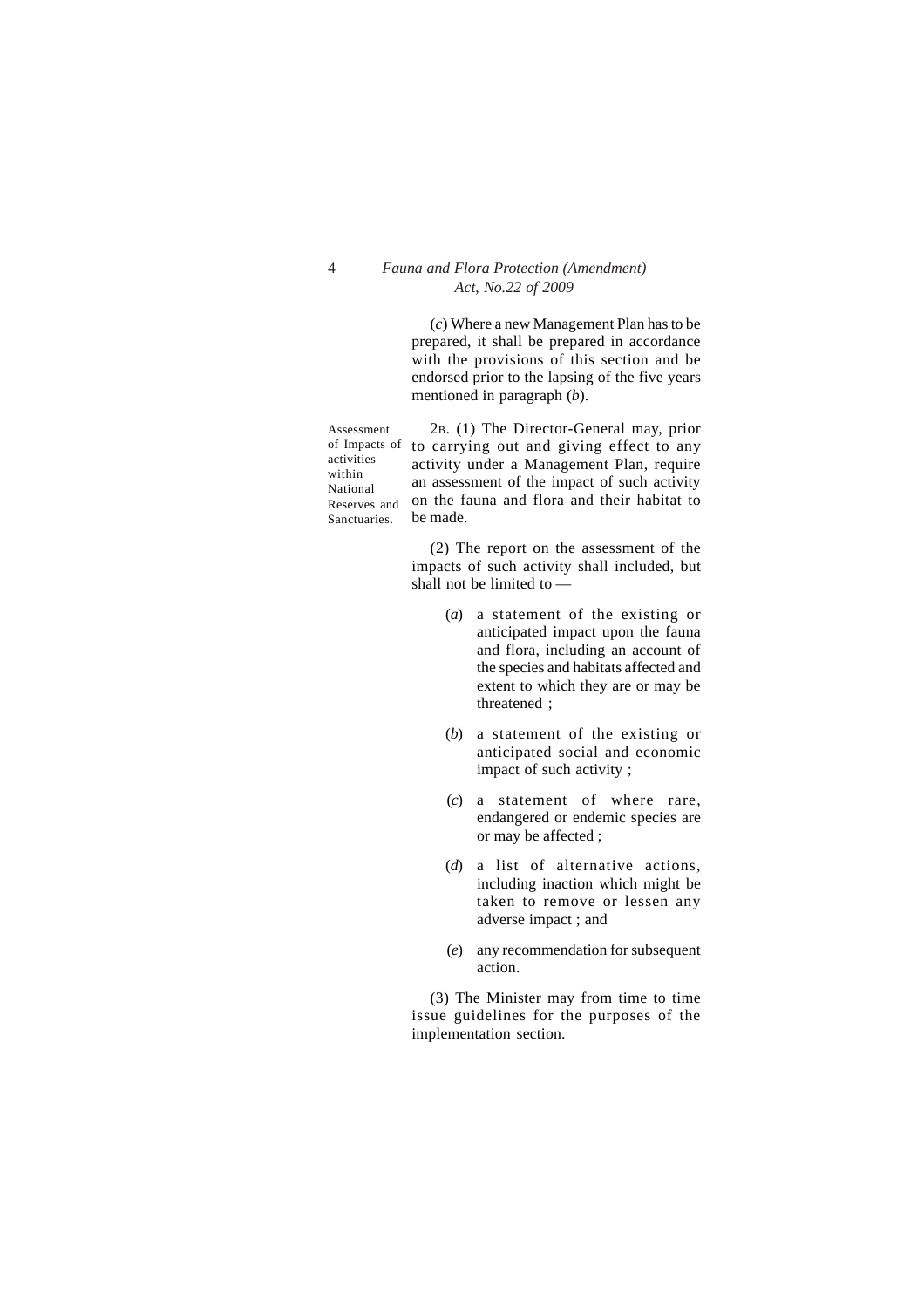Services and facilities within National Reserves or Sanctuaries.

2C. (1) The Director-General may provide visitor services and facilities in National Reserves and Sanctuaries. The Director-General shall however ensure that the provision of such services and facilities do not damage the ecosystem concerned. Such services and facilities shall be provided according to the Management Plan, where applicable.

(2) The Director-General shall administer, control and manage the facilities and services which are to be provided within any National Reserve or Sanctuary.

Nature Trails. 2D. (1) The Director-General may provide for roads and tracks within a National Reserve or a Sanctuary on State land to be nature trails for the use of any person who desires to travel on foot or otherwise as permitted, to study or observe the fauna and flora therein :

> Provided that the State shall not be liable for any injury or damage sustained or incurred by any person using such trail.

> (2) No person shall use any such nature trial unless he has obtained a permit issued by the Director-General upon the payment of the prescribed fee.

> (3) Regulations may be made specifying the manner in which any person may use such nature trial.

> (4) The Director-General, giving effect to the provisions of this section, shall consider the advice and recommendations of the Advisory Committee established under this Ordinance.".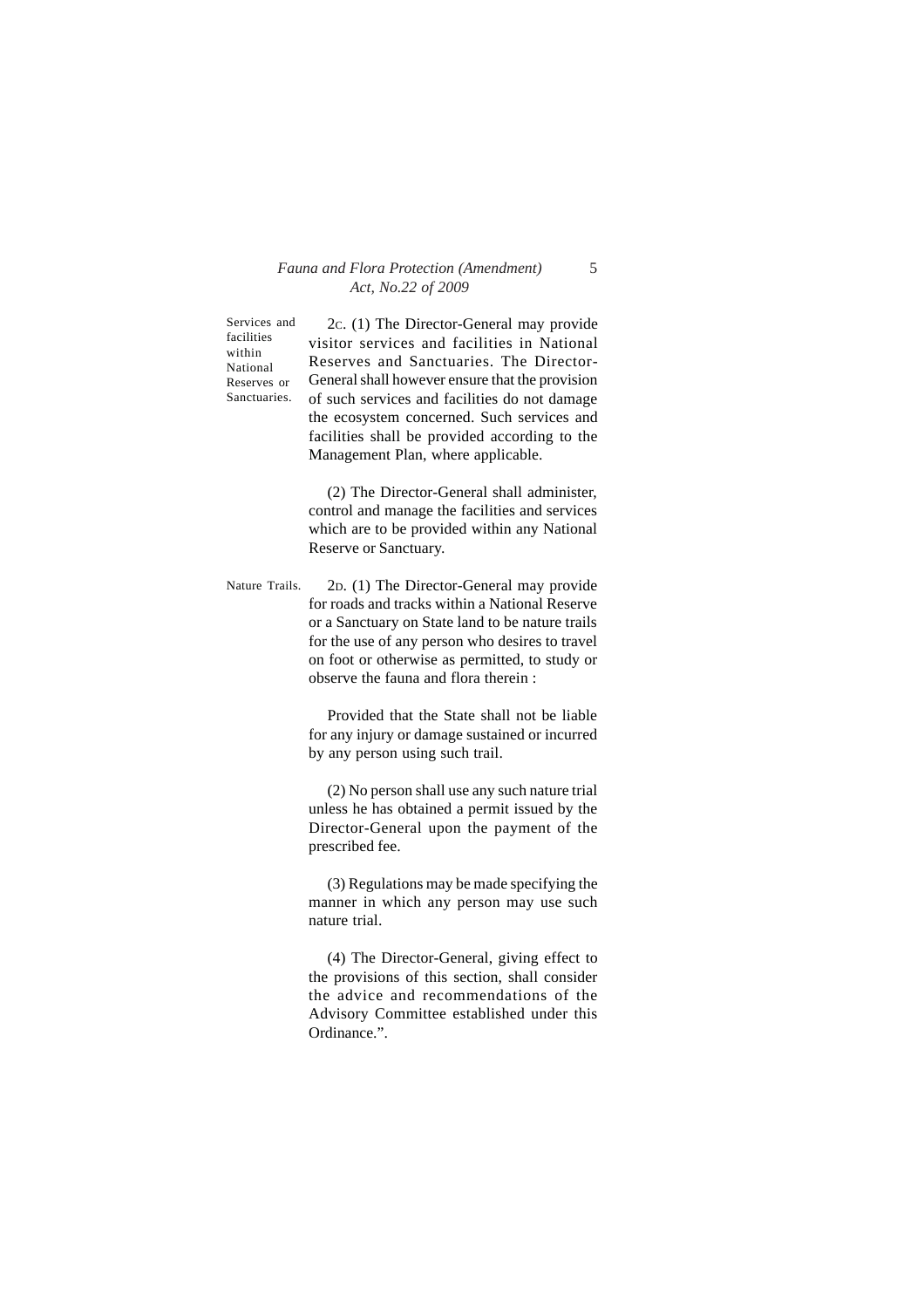Amendment of Section 3 of the principal enactment.

**5.** Section 3 of the principal enactment is hereby amended as follows :—

- (1) in subsection (1) of that section—
	- (*a*) in paragraph (*b*), by the insertion of the words "or any Marine National Park" immediately after the words "National Park";
	- (*b*) in paragraph (*c*) by that section, by the insertion of the words "Marine National Park" immediately after the words "Strict Natural Reserve":
	- (*c*) by the repeal of subsection (3) of that section and the substitution therefor of the following new subsection :—

"(3) (*a*) Nothing in the preceding provisions of this section shall be deemed or construed to prohibit or restrict the exercise by any person of any right acquired by him, whether by law or custom or usage, or traditional practice, in or over any land situated within the limits of any National Park, Nature Reserve, Marine National Park, Jungle Corridor, or in or over any State land in any Sanctuary, being a right which was so acquired by such person prior to the date of the establishment of such National Park, Nature Reserve, Marine National Park, Jungle Corridor or Sanctuary.

(*b*) For the purpose of this subsection, the Minister shall prescribe the customs, usages and traditional practices which may be exercised in or over any land situated within the limits of any National Park, Nature Reserve, Marine National Park, Jungle Corridor or in or over any state land in any sanctuary.".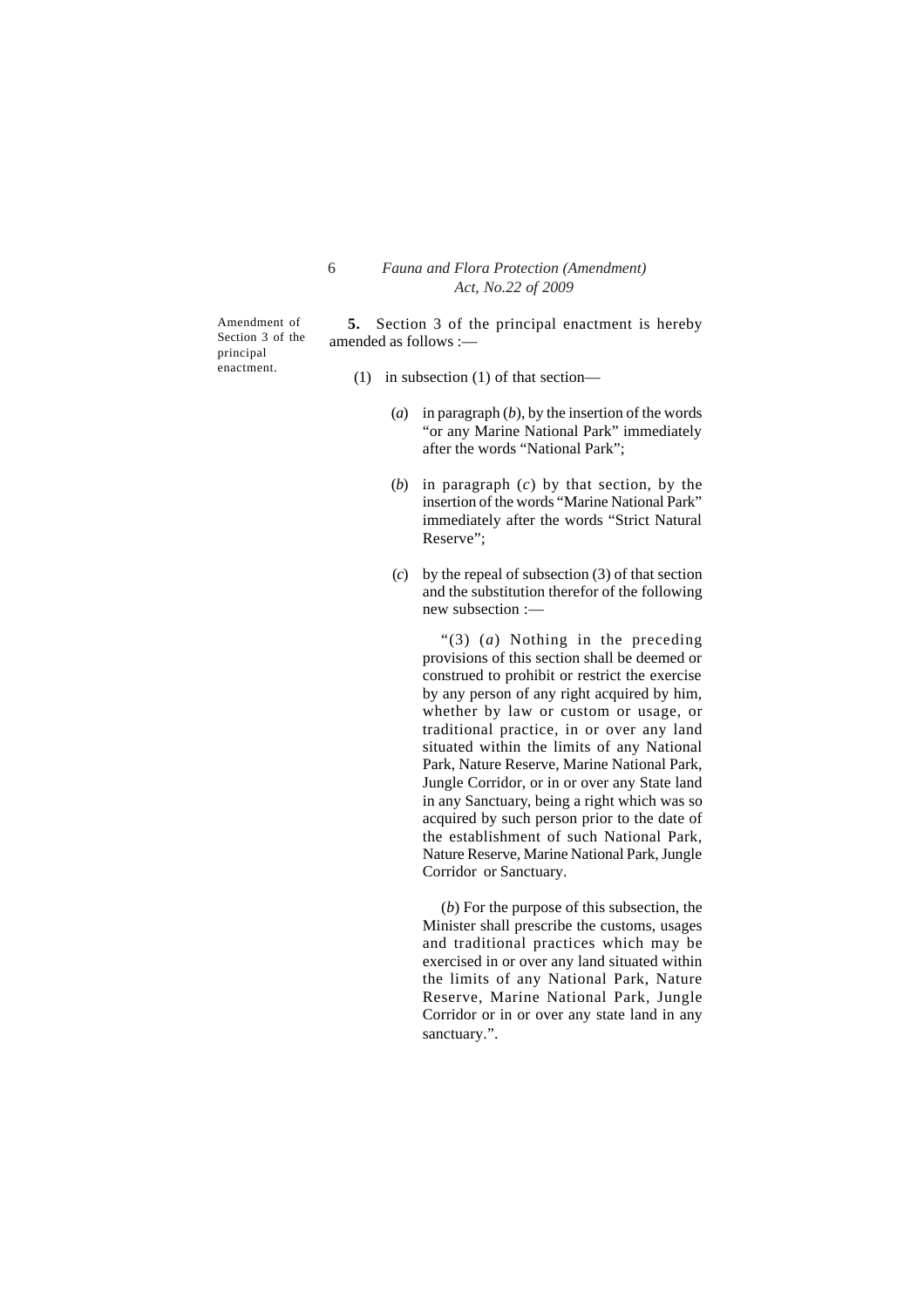**6.** Section 3A of the principal enactment is hereby amended as follows :—

- (1) by the renumbering of that section as subsection (1) of that section ;
- (2) by the insertion immediately after the renumbered subsection (1) of the following :—

"(2) No person shall commence or cause to be commenced any expansion to any tourist hotels situated within a one mile radius of the outer boundary of a National Reserve.

(3) The owner or occupier of any building or any other similar construction situated within one mile radius outside the boundary of any National Reserve shall when required to do so by any authorized officer, submit for the inspection of such officer, the plans of such building, or such construction and the plans of the land on which such building or construction stands.

(4) Any person who fails to comply with the provisions of this section shall be guilty of an offence.

For the purpose of this section, "relevant authority" means the Director-General of Wildlife Conservation or any wildlife officer duly authorized by the Director-General in that behalf.".

**7.** Section 5 of the principal enactment is hereby amended by the addition immediately after subsection (3) of that section of the following subsections :—

Amendment of Section 5 of the principal enactment.

"(4) Any person who enters and remains within any National Park with out obtaining a permit issued under subsection (1) or contravenes any condition in the permit, shall be guilty of an offence under this Act.

Amendment of Section 3A of the principal enactment.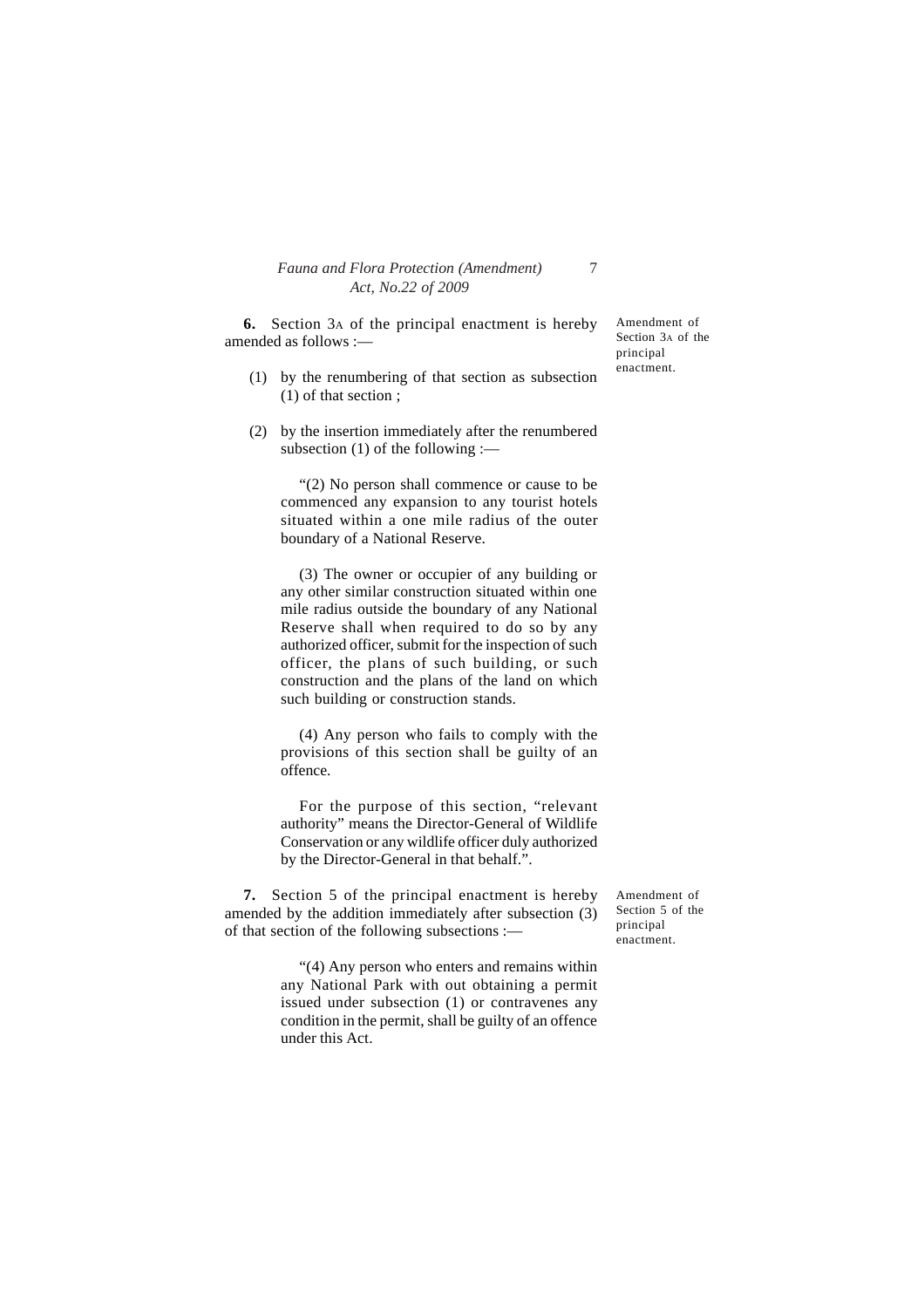(5) Any person who having been issued a permit under subsection (1), uses such permit for any purpose other than the purpose for which it has been issued, shall be guilty of an offence under this Act.

(6) Any person who on detection by a wildlife officer not below the rank of a Wildlife Ranger, admits liability for any of the offences under subsection (4) or subsection (5) may make a payment of such sum as may be prescribed in respect of the offence for which he has admitted liability in place of being prosecuted for the commission of such offence. The payment made shall be credited to the Wildlife Preservation Fund.".

Insertion of new section 5<sub>B</sub> in the **8.** The following new section is hereby inserted immediately after section 5A of the principal enactment and shall have effect as section  $5<sub>B</sub>$  of that enactment :-

> "Causing nuisance or disturbance within a National Reserve &c.

5B. Where it appears to the prescribed officer that the person who has been granted permission to enter or remain in a National Park, Nature Reserve or Marine National Park or any Sanctuary which is on State land is a potential threat or a nuisance or is found to be causing a nuisance or disturbance therein, such person may be refused entry or ordered to leave or be removed from such National Park, Nature Reserve, Marine National Park, or Sanctuary forthwith.".

Amendment of Section 6 of the principal enactment.

principal enactment.

> **9.** Section 6 of the principal enactment is hereby amended as follows :—

(1) in subsection (1) of that section, by the substitution for all the words commencing from "No person shall" and ending with "Buffer Zone" of the words "No person shall, in a National Reserve-";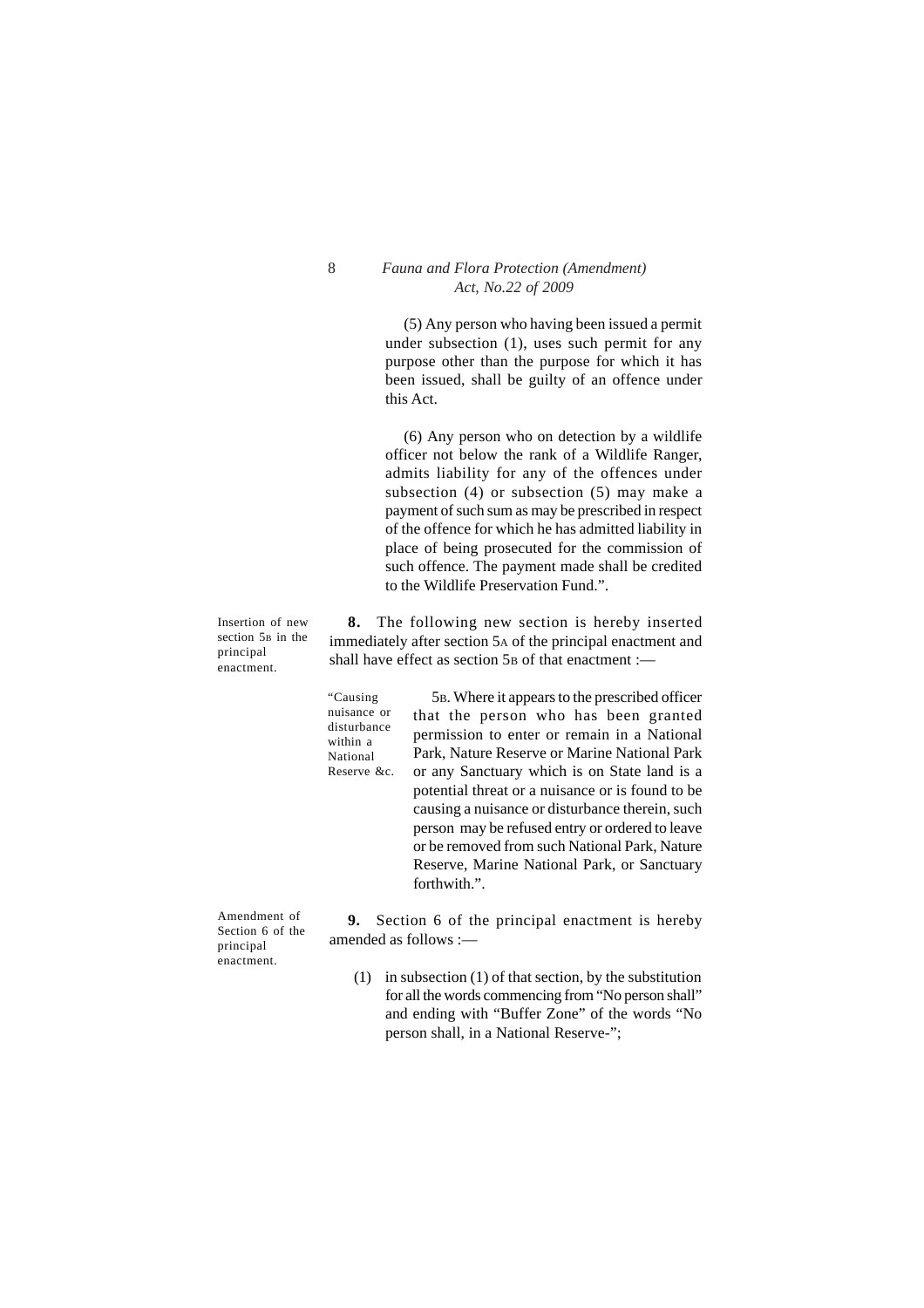- (2) in paragraph (*k*) of that subsection by the substitution for the words "tourist hotel." of the words "tourist hotel : or" :
- (3) by the addition at the end of paragraph (*k*) of that section of the following paragraphs :—
	- "(*l*) construct or use any canal except under the authority of a permit issued for the purpose by a prescribed officer ; or
	- (*m*) introduce any poison, waste material, garbage or any other material which is likely to pollute the water on any land, or in stream, river or water course flowing through any National Reserve ; or
	- (*n*) carry on any activity which may pollute waters or cause an adverse impact on the existence of the fauna and flora therein or the ecosystem thereof ; or
	- (*o*) dive or use a boat except under the authority of a permit issued by the prescribed officer on payment of the prescribed fee.".
- (4) by the repeal of subsection (2) of that section and the subsection therefor of the following:—

"(2) (*a*) Unless authorized by the Director-General or a prescribed officer, no person shall introduce any animal or plant into any National Reserve or Sanctuary which is on State Land or tether, liberate or release any animal therein ;

(*b*) Any Wildlife Officer authorized in that behalf may dispose of such animal or plant in a suitable manner as he deems fit.";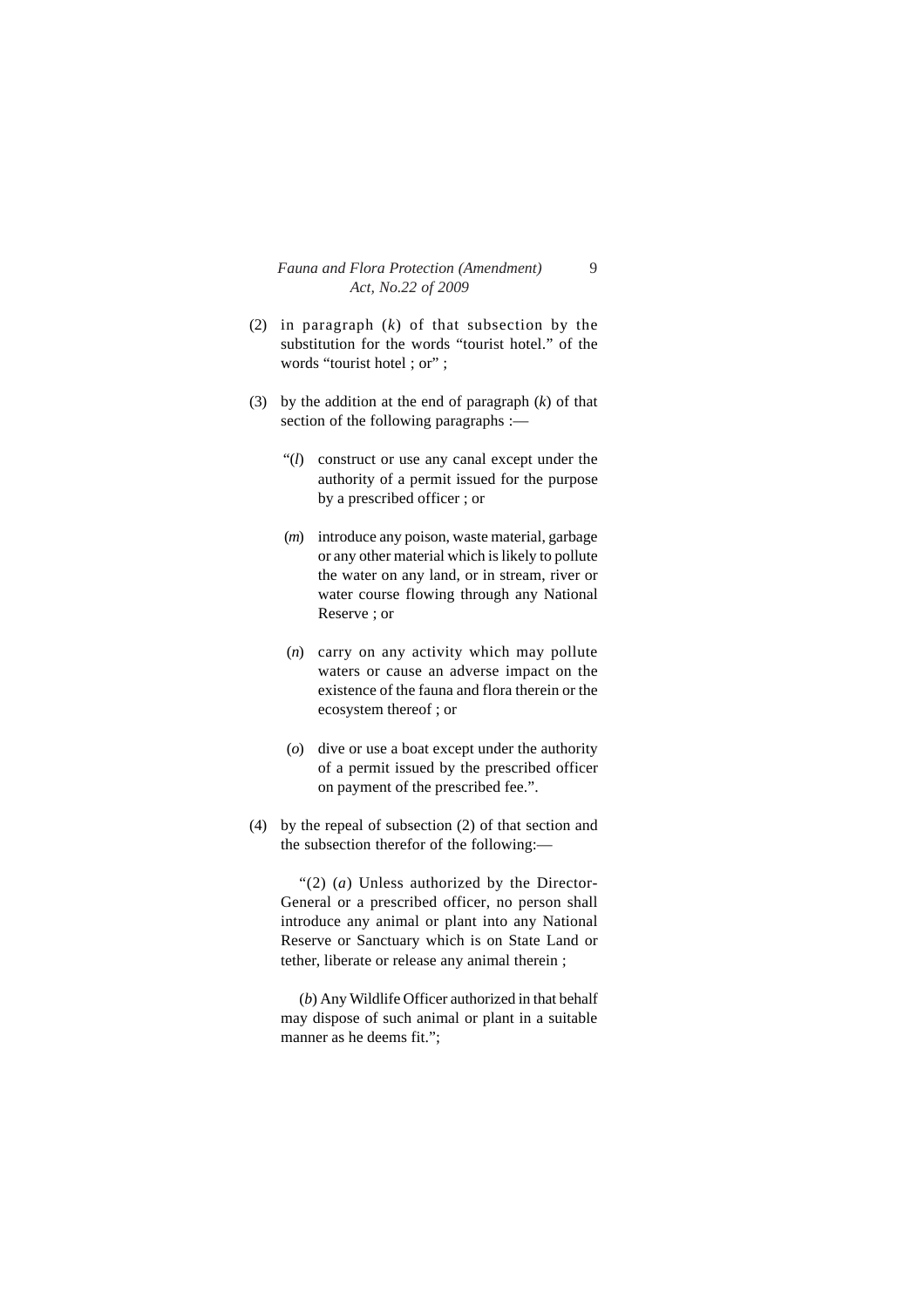(5) by the repeal of subsection (3) of that section and the substitution therefor of the following new subsection:—

"(3) No person shall lead or allow any domestic animal to stray in any National Reserve.".

(6) by the repeal of subsection (4) of that section and the substitution therefor of the following :—

"(4) Any person who acts in contravention of the provisions of subsection (1) of this section shall be guilty of an offence and shall on conviction be liable to a fine not less than twenty thousand rupees and not more than one hundred thousand rupees or to imprisonment of either description for a term not less than two years and not more than five years or to both such fine and imprisonment, and for any subsequent conviction for the same offence shall be liable to a fine not less than forty thousand rupees and not more than two hundred thousand rupees or to an imprisonment of either description for a term not less than five years and not more than ten years, or to both such fine and imprisonment.".

Amendment of Section 6A of the principal enactment.

**10.** Section 6A of the principal enactment is hereby amended as follows :—

- (1) in subsection (1) of that section:—
	- (*a*) by the renumbering of that subsection as (1) (*a*) of that section;
	- (*b*) in the renumbered subsection, by the substitution for the words "within a National Reserve" of the words "within a National Reserve other than a Strict Natural Reserve";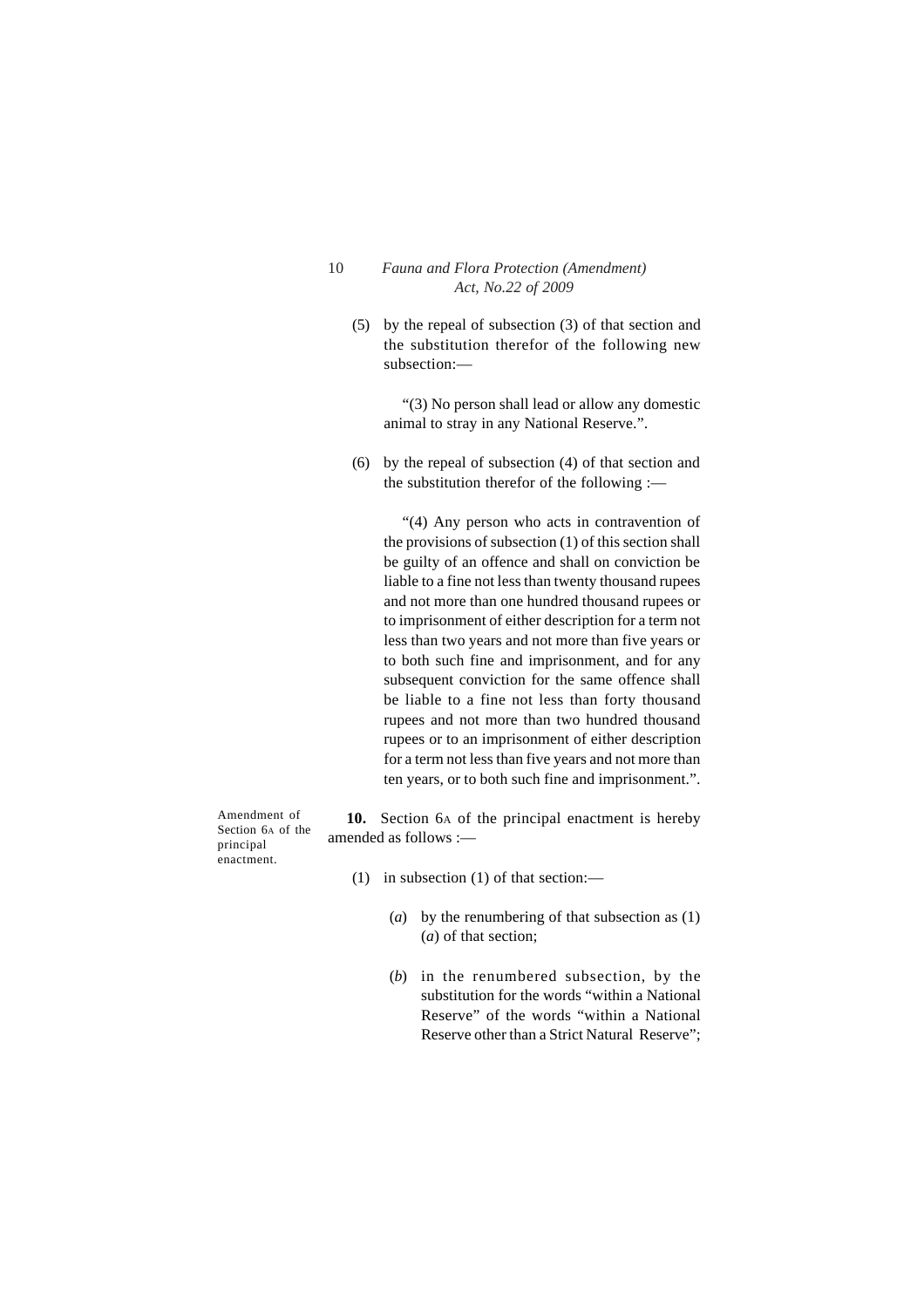(*c*) by the addition immediately after paragraph (*a*), of the following:—

> "(*b*) in the case of a permit issued in respect of fishing, the prescribed officer may, taking into consideration any adverse impact on the fauna and flora and their habitats caused by such fishing, limit the number of permits so issued.";

- (2) in subsection (2) of that section—
	- (*a*) by the renumbering of subsection (2) as subsection  $(2)$   $(a)$ ;
	- (*b*) in the renumbered subsection (2) (*a*) by the substitution for the words "from any National Reserve" of the words "from any National Reserve (other than a strict Natural Reserve)";
	- (*c*) by the addition immediately after the renumbered subsection (2) (*a*) of the following new paragraph (*b*) and (*c*):—

"(*b*) The Director-General may issue a permit to remove any object of archaeological, pre-historical, historical or other scientific interest only upon the production of a Certificate from the Competent Authority certifying that such object is of archaeological, per-historical, historical or other scientific interest and may be removed by the person named in the Certificate.

(*c*) For the purpose of this section the Competent Authority shall be—

(i) the Director-General of the Department of Archaeology ; or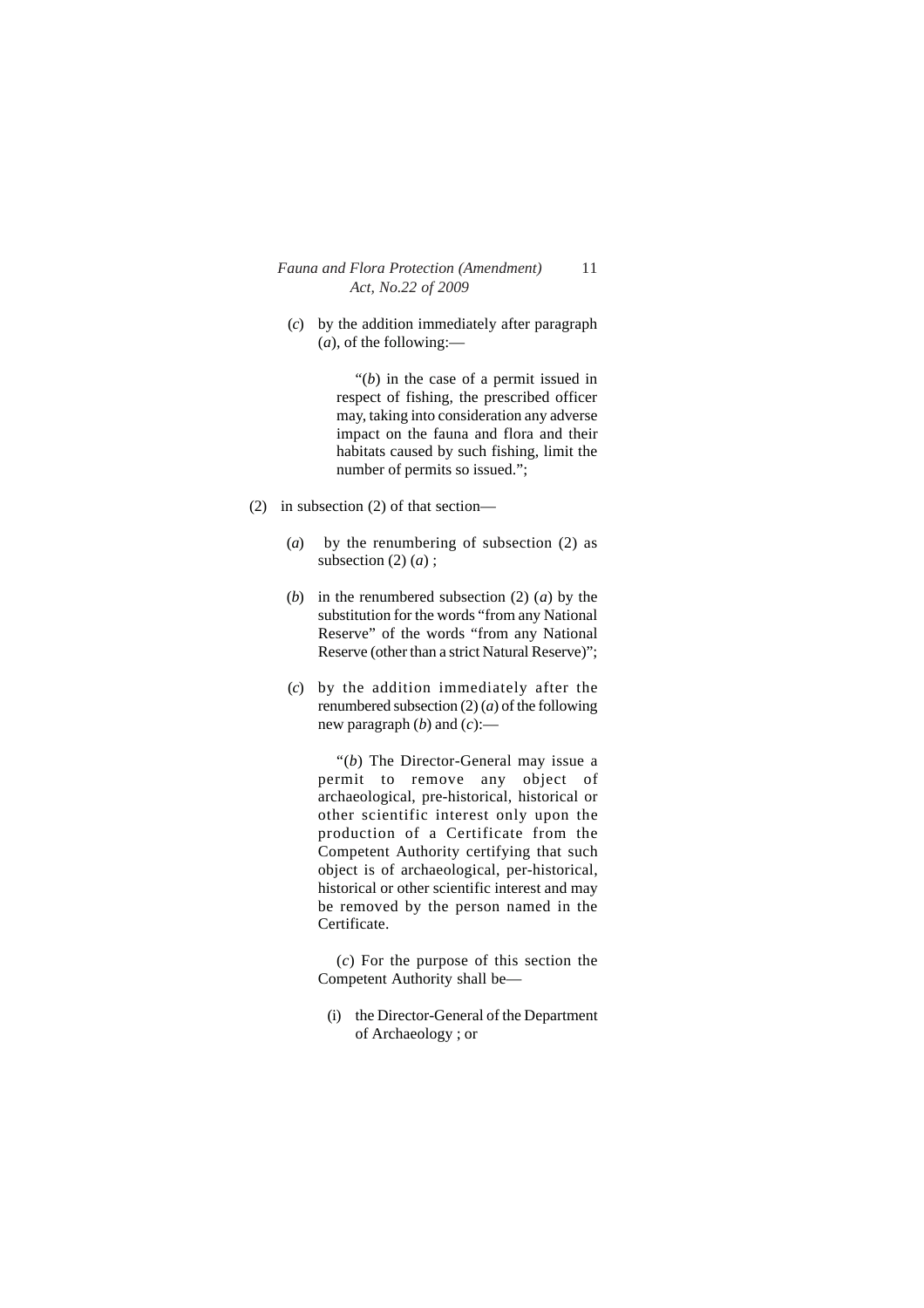(ii) the Director of National Museums.".

Amendment of Section 7 of the principal enactment.

**11.** Section 7 of the principal enactment is hereby amended as follows :—

- (1) in paragraph (*c*) of subsection (1) of that section by the repeal of sub-paragraphs (vi) and (vii) thereof, and the substitution therefor of the following sub-paragraphs:—
	- "(vi) erect or cause to so be erected any building whether permanent or temporary or occupy any building so erected unless such person is the holder of a permit issued in that behalf by the prescribed officer ; or
	- (vii) construct or cause to be constructed or use any road or path so constructed by him ; or
	- (viii) dispose or cause the dispose of any garbage therein ;or
		- (ix) engage in the filling of or cause the filling of any land ; or
		- (x) discharge or cause the discharge of waste."; and
- (2) by the addition immediately after subsection (1) of that section, of the following new subsection:—

"(2) The Minister may for the purpose of this section, make regulations restricting the carrying out of any specified activity or activities in any Sanctuary or in any prescribed Sanctuary where he deems such restriction is necessary or essential taking into consideration the prevailing circumstances.".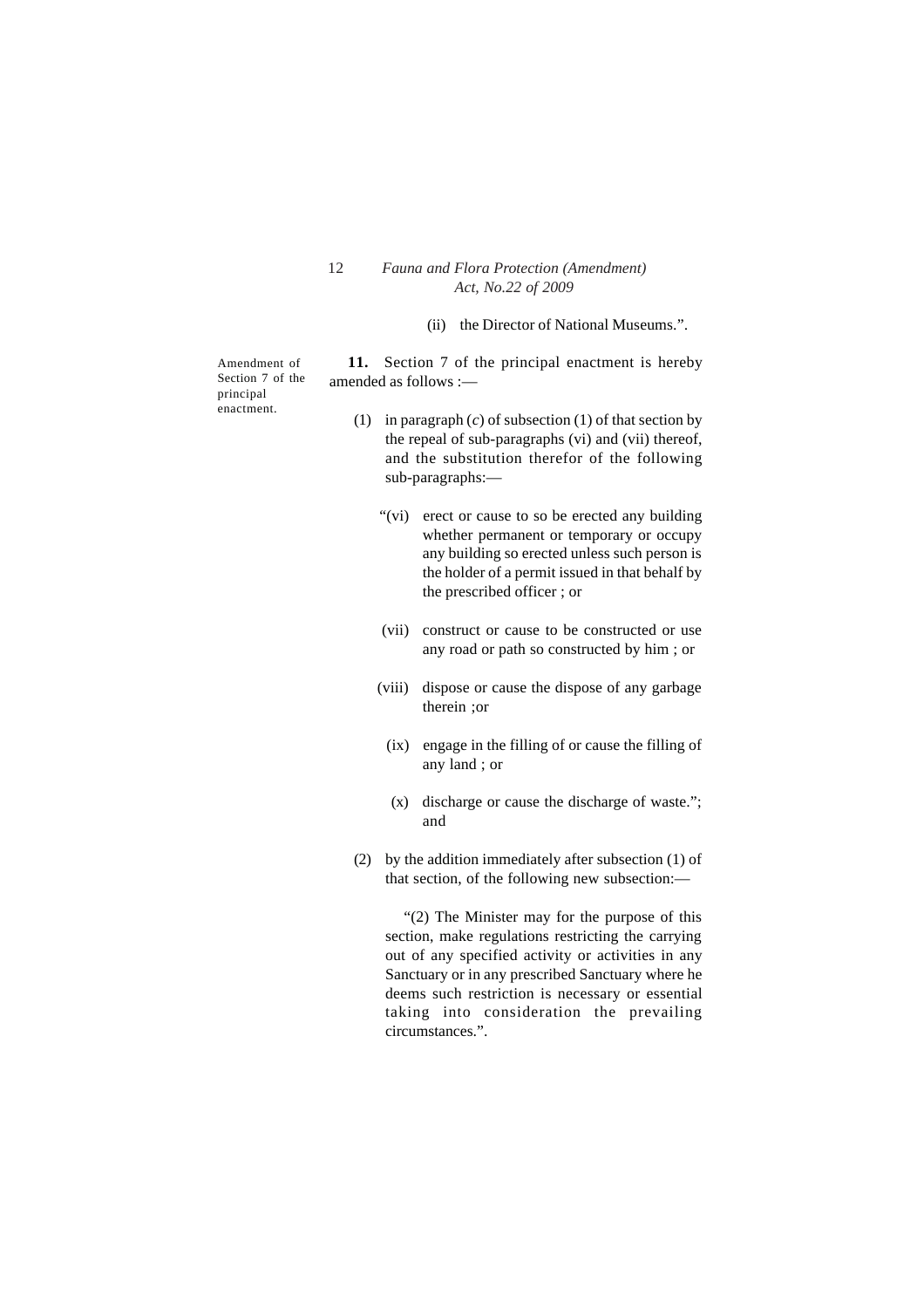**12.** Section 8A of the principal enactment is hereby repealed.

**13.** Section 9 of the principal enactment is hereby amended as follows :—

- (1) in paragraph (*d*) of that section by the substitution for the words "provisions of Part II or Part III" of the words "provisions of Part II, Part III or Part IV ".
- (2) by the insertion, immediately after paragraph (*f*) of that section, of the following paragraph:—
	- "(*g*) declaring that all or any of the provisions of this Part shall apply to any specified plant species in any specified area.".

**14.** Section 9A of the principal enactment is hereby repealed and the following section is substituted therefor:—

"Restriction o n development activity within one mile of a National Reserve.

9A. (1) Subject to the provisions of section 3A, no person or organization, whether private or State shall within a distance of one mile of the boundary of any National Reserve declared by Order made under section 2, carry out any development activity of any description whatsoever without obtaining the prior written approval of the Director-General.

(2) Upon receipt of an application for a permit to carry out a development activity or trade or business within the area specified in subsection (1), the Director-General may require the applicant to furnish an Initial Environmental Examination Report or an Environmental Impact Assessment Report, as the case may be, relating to such development activity or trade or business. It Repeal of section 8A of the principal enactment.

Amendment of section 9 of the principal enactment.

Replacement of section 9<sub>A</sub> of the principal enactment.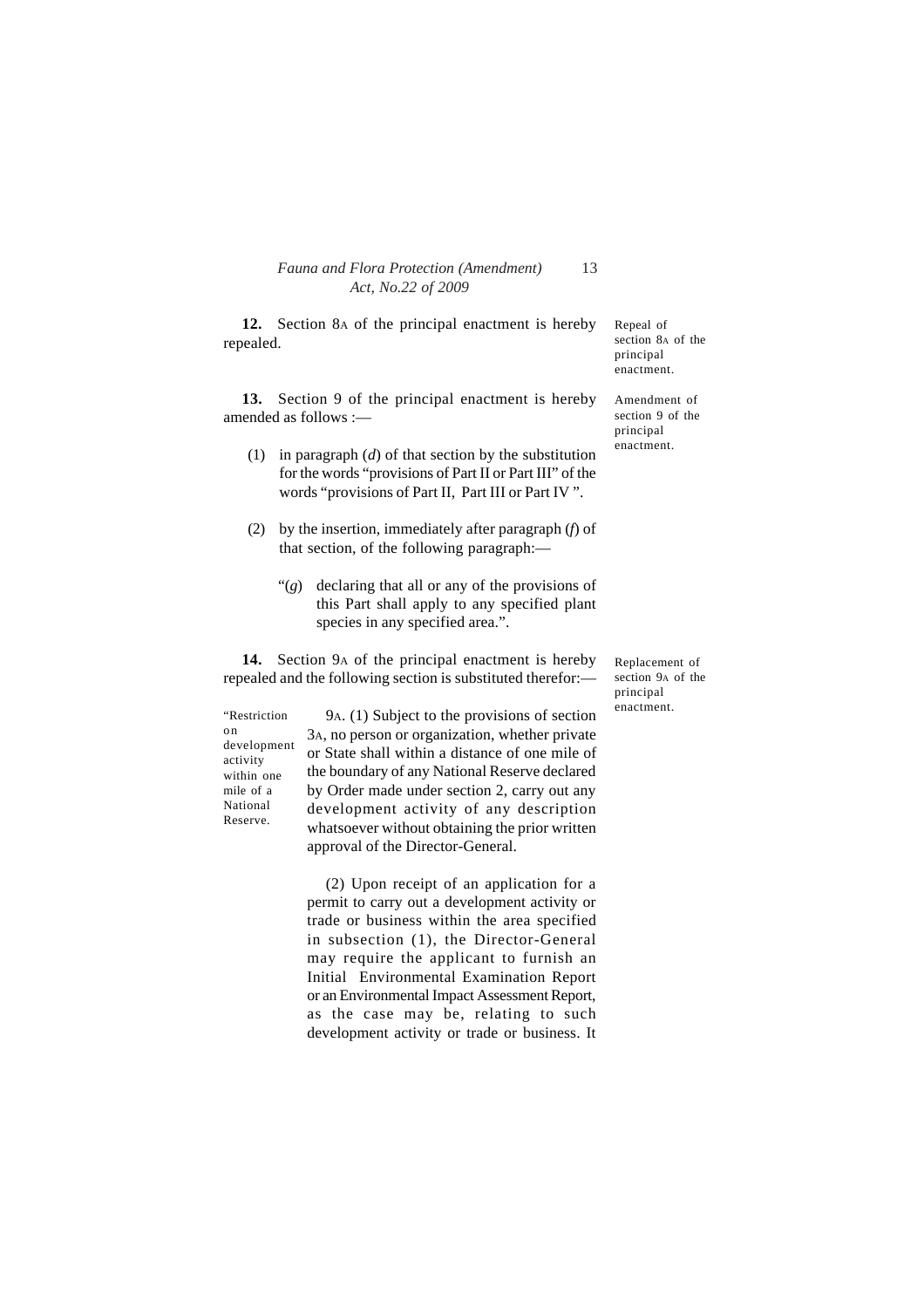shall be the duty of the applicant to comply with such requirement. Every Initial Environmental Examination Report or an Environmental Impact Assessment Report shall contain such particulars as may be prescribed.

(3) The Director-General shall, on receipt of an Environmental Impact Assessment Report or an Initial Environmental Examination Report, as the case may be, furnished to him by an applicant in compliance with any requirement imposed on such applicant under subsection (2)—

- (*a*) submit a copy of such assessment or examination, as the case may be, to the Committee appointed by the Director-General in that behalf, for its comments, if any ; and
- (*b*) by notice published in the *Gazette*, notify the place and time at which such assessment or examination, as the case may be, will be available for inspection by the public and invite the public to make comments, if any, thereon.

(4) The Committee shall within sixty days of an Environmental Impact Assessment or an Initial Environmental Examination, as the case may be, being submitted to it under subsection (3), make its comments, if any, thereon, to the Director-General.

(5) Any member of the public may within thirty days from the date on which a notice under subsection (3) relating to such assessment or examination, as the case may be, is published in the *Gazette* make his comments, if any, thereon, to the Director-General.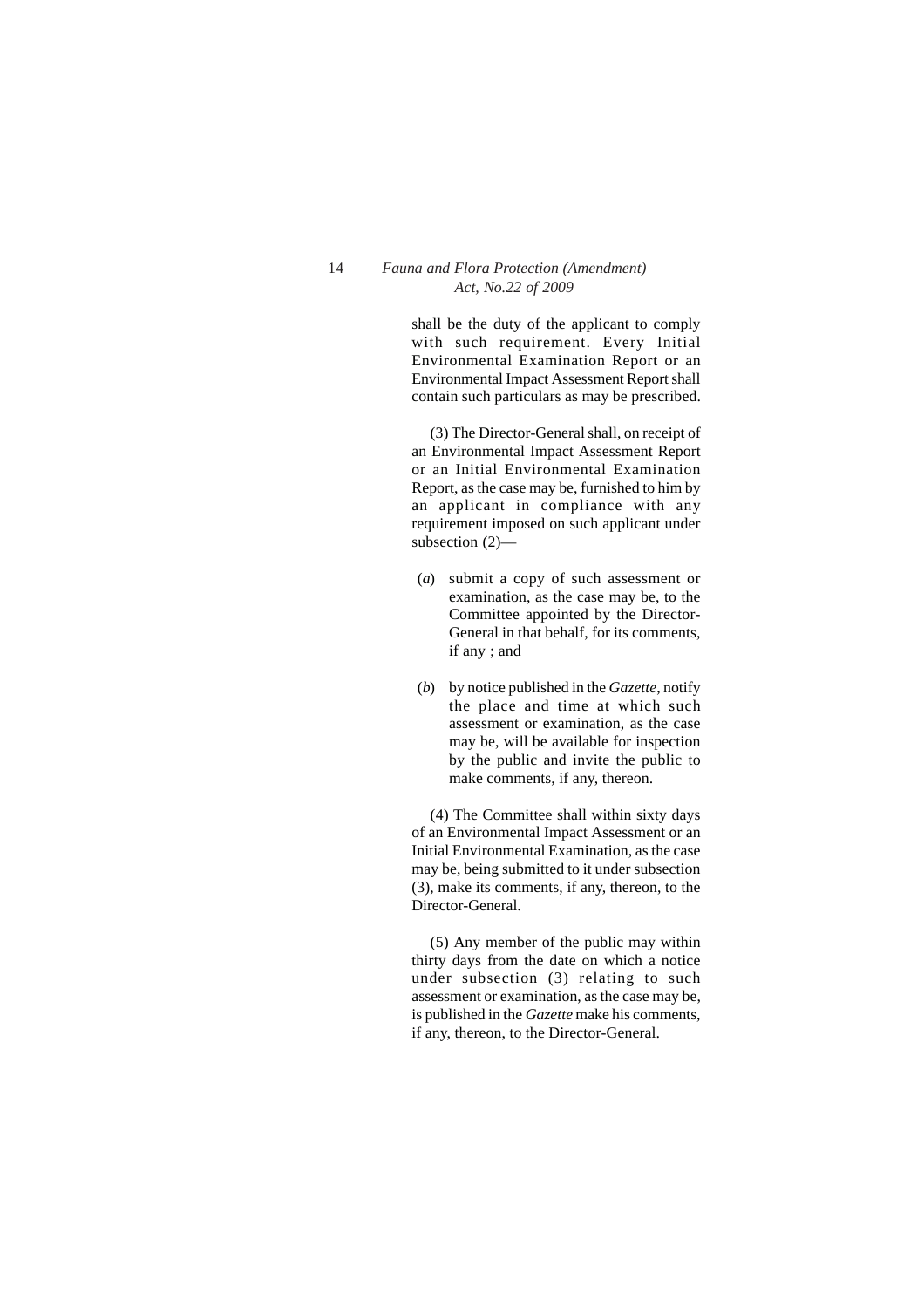(6) In deciding whether to issue a permit under subsection (2) authorizing a person to carry out a development activity or trade or business within the area specified in subsection (1), the Director-General shall have regard to any comments made under subsections (4) and (5) on the environment impact assessment or examination, as the case may be, if any, relating to such activity, trade or business.

(7) the Director-General shall, within sixty days of the receipt by him of any comments made under subsections (4) and (5), make the decision referred to in subsection (6).".

**15.** Section 10 of the principal enactment is hereby amended as follows:—

- (1) in paragraph (*c*) of that section, by the substitution for the words "any provision of Part II or Part III" of the words "any provision of Part II, Part III or Part IV".
- (2) in paragraph (*d*) of that section, by the substitution for the words "not less than ten thousand rupees and not more than twenty thousand rupees" of the words "not less than fifteen thousand rupees and not more than fifty thousand rupees.".

**16.** Part II of the principal enactment is hereby amended by the omission of the word "buffalo" wherever it appears in that Part.

**17.** Section 12 of the principal enactment is hereby repealed and the substitution therefor of the following :—

"Protection of elephants in areas out side National Reserves and Sanctuaries.

"12. Save as is hereinafter provided, no person shall in any area out side a National Reserve or Sanctuary hunt, shoot, kill, injure or take any elephant,".

**18.** Section 14 of the principal enactment is hereby repealed.

Amendment of section 10 of the principal enactment.

General amendment to Part II of the principal enactment.

Replacement of section 12 of the principal enactment.

Repeal of section 14 of the principal enactment.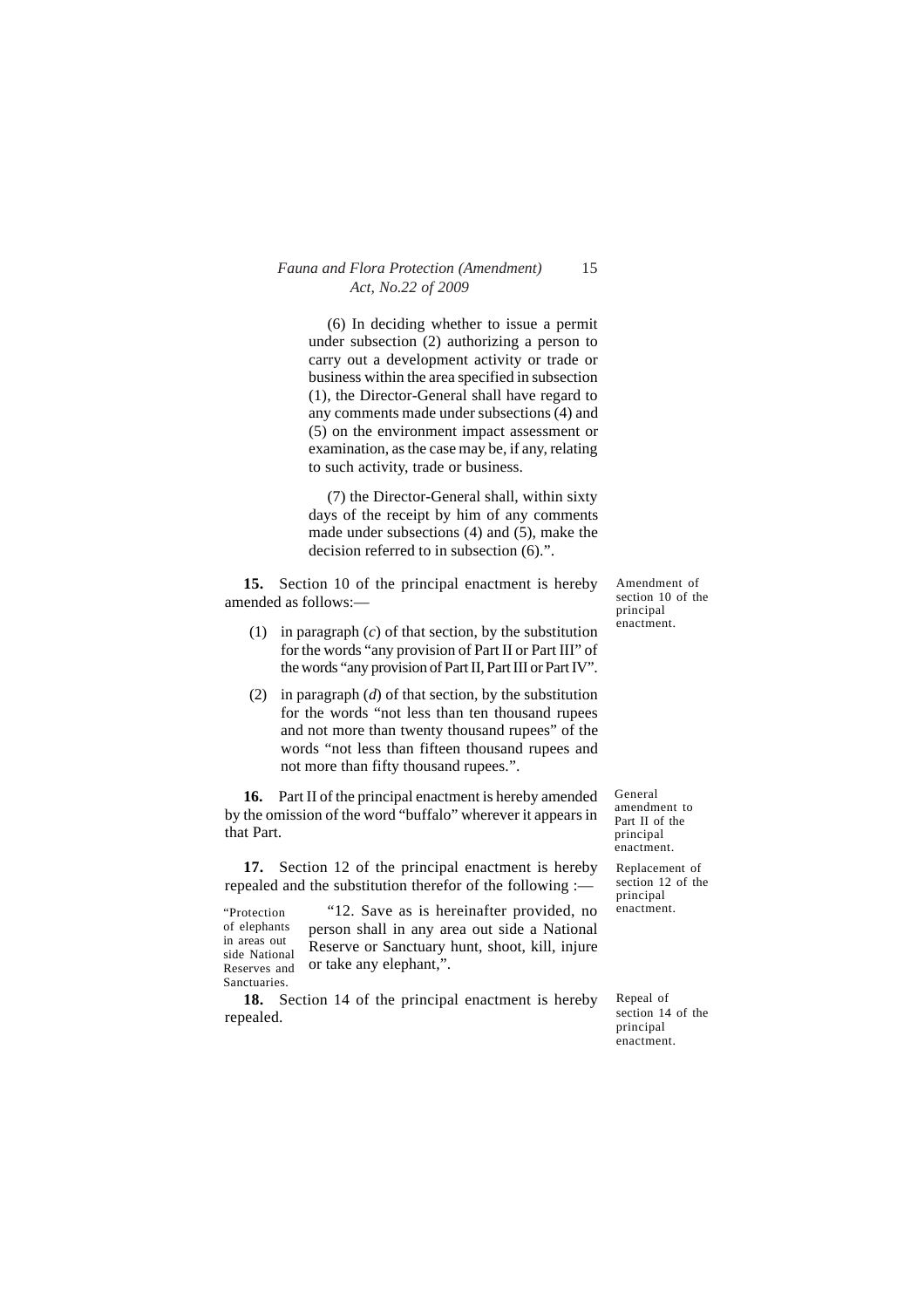Replacement of section 17 of the principal enactment.

**19.** Section 17 of the principal enactment is hereby repealed and the following new section is substituted therefor:—

"Property in elephant, killed or taken under Part II. 17. (1) Any elephant killed or taken by any person in the exercise of any right conferred by or under section 13 shall be the property of that person unless otherwise provided for in the licence.

> (2) Where the elephant killed or taken under section 13 is not the property of any person, the Director-General shall dispose of such elephant in such manner as is appropriate in the circumstances.".

Amendment of section 19 of the principal enactment.

principal enactment.

Amendment of section 20 of the

**21.** Section 20 of the principal enactment is hereby amended as follows:—

**20.** Section 19 of the principal enactment is hereby amended by the repeal of subsection (1) of that section.

- (1) by the renumbering of that section as subsection (1) of that section.
- (2) in the renumbered subsection (1)—
	- (*a*) by the substitution in paragraph (*a*) thereof, for the words "pursues any elephant; or" of the words "pursues any elephant or uses any electric wire to kill, injure or take any elephant or uses any device of any description to harm any elephant; or";
	- (*b*) by the substitution in paragraph (*b*) thereof, for the words "shall on conviction be liable to a fine not less than one hundred thousand rupees and not more than two hundred and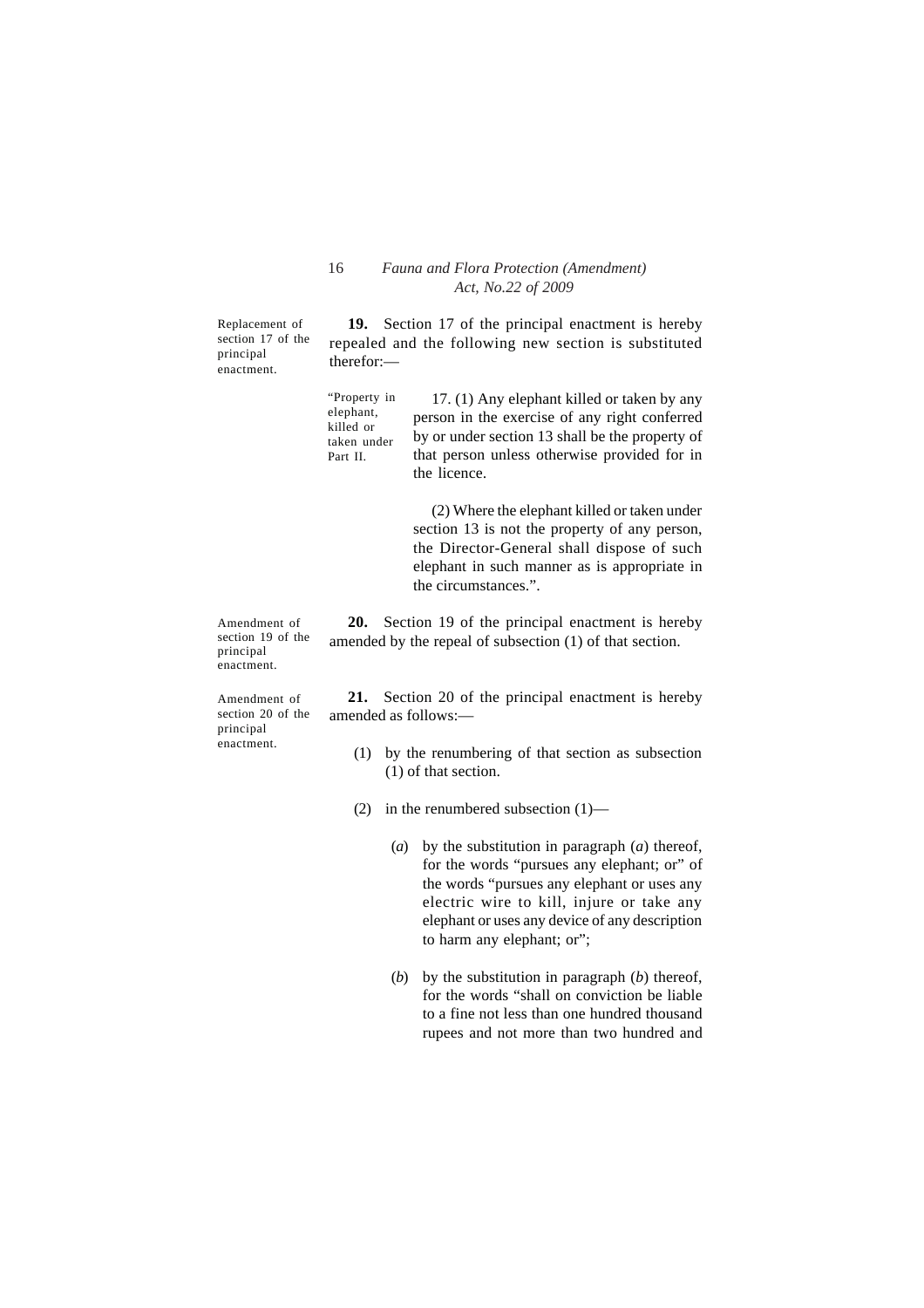fifty thousand rupees" of the words "shall on conviction be liable to a fine not less than one hundred and fifty thousand rupees and not more than five hundred thousand rupees.";

(3) by the addition immediately after the renumbered subsection (1) of the following new subsection:—

"(2) any offence committed under the Act involving an elephant shall be a non-bailable offence and the provisions of the Bail Act, No. 30 of 1997 and the Code of Criminal Procedure Act, No. 15 of 1979 shall apply in respect of such offence.".

**22.** Section 22 of the principal enactment is hereby repealed.

Repealing of section 22 of the principal enactment.

**23.** Section 22A of the principal enactment is hereby amended as follows:—

- (1) by the renumbering of subsection (9) of that section as subsection (13) thereof;
- (2) by the insertion immediately after subsection (8) of that section of the following new subsections:—

"(9) In the event of a pregnancy of a registered she elephant, the owner or the person having the custody of such she elephant shall inform the Director-General of such pregnancy together with details of the sire.

(10) It shall be the duty of the owner or the person having custody of a registered she elephant to inform the Director-General or any authorized officer of the fact of any birth, miscarriage or still birth of elephants within seven days of the date of the occurrence of any of the said events.

Amendment of section 22A of the principal enactment.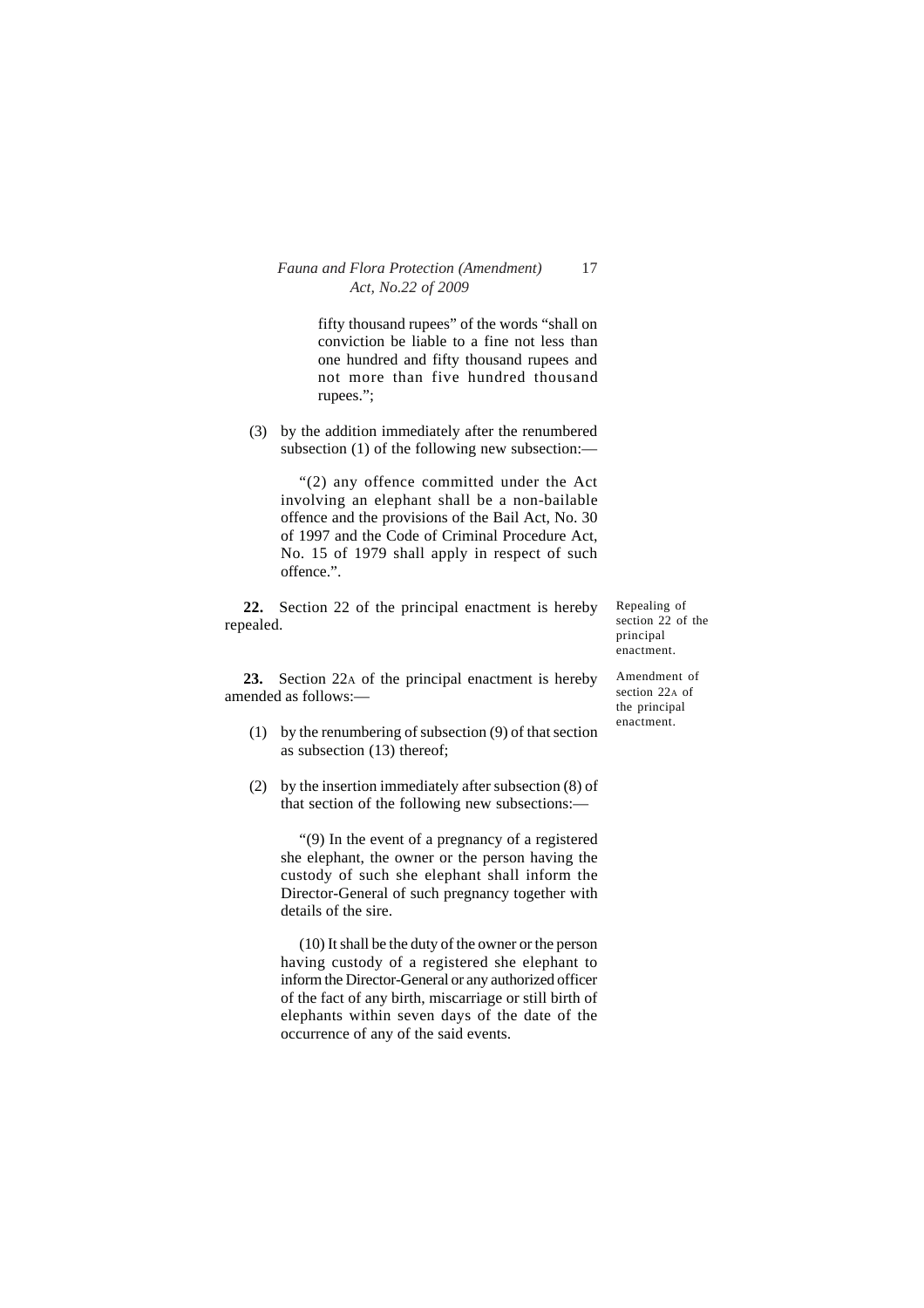(11) Where any registered elephant dies, the owner or the person having custody of such elephant shall report such death to the Director-General, before the remains are destroyed.

(12) Any elephant which has not been registered under this section shall be presumed to be taken or removed from the wild without lawful authority or approval and such elephants shall be deemed to be public property. The provisions of the Offences Against Public Property Act, No. 12 of 1982 shall accordingly apply in respect of such elephants.".

Amendment of section 23 of the principal enactment.

**24.** Section 23 of the principal enactment is hereby amended as follows:—

- (1) in paragraph (*c*) of subsection (2) of that section by the substitution for the words "successor in title." of the words "successor in title; or".
- (2) by the insertion immediately after paragraph (*c*) of the following new paragraph:—
	- "(*d*) he has registered and licensed the elephant in terms of section 22a of the Ordinance.".

Amendment of section 24 of the principal enactment.

**25.** Section 24 of the principal enactment is hereby amended as follows:—

- (1) in subsection (1) of that section by the substitution for the words "tusk or tush" where ever they appear of the words "tusk or tush or any part of a tusk or tush".
- (2) in subsection (3) of that section, by the substitution for the words "a tusk or tush" of the words "a tusk or tush or any part of a tusk or tush".
- (3) by the insertion immediately after subsection (4) of that section of the following subsection:—

"(4A) (*a*) A tusk or tush or any part of a tusk or tush which is not registered under the Act, shall be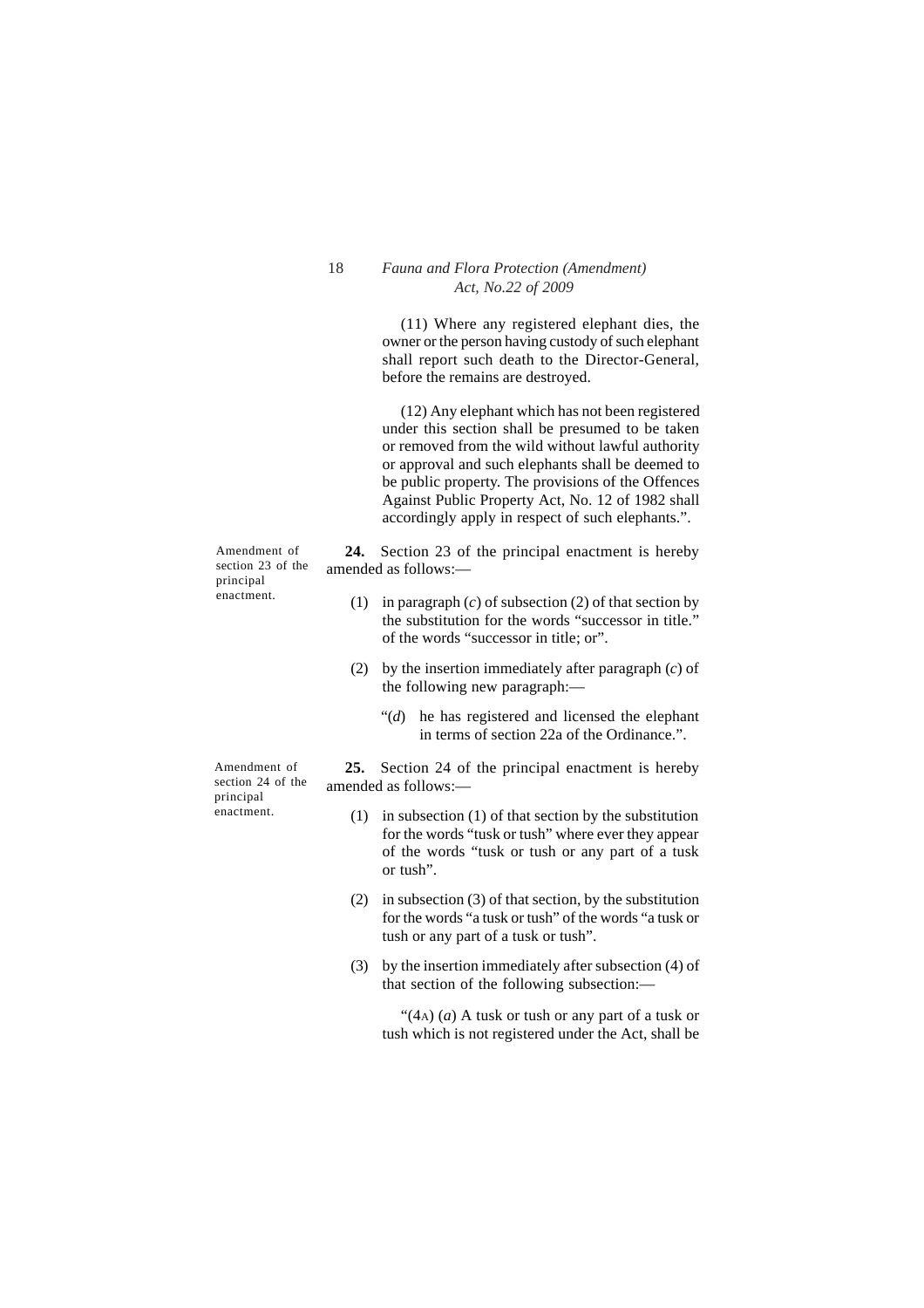presumed to have been taken from the wild without lawful authority. Such tusk or tush or part of a tusk or tush shall be presumed to be public property. The provisions of the Offences Against Public Property Act, No. 12 of 1982 shall accordingly apply in respect of such tusk or tush or part of such tusk or tush, as the case may be.

(*b*) Where a tusk or tush or part of a tusk or tush is deemed to be public property, it shall be handed over to the custody of the Director-General of Wildlife Conservation.

(*c*) The Minister may by Order published in the *Gazette,* specify the date from which the provisions of this subsection shall come into operation.".

**26.** Section 28 of the principal enactment is hereby amended as follows:—

Amendment of section 28 of the principal enactment.

- (1) by the omission therefrom of the definition of the expression "buffalo".
- (2) by the repeal of the definition of the expression "elephant" and the substitution therefor of the following:—
	- "elephant" means a wild elephant and includes a tusker and for the purposes of section 22A, includes a tame or domestic elephant or tusker;"
- (3) by the repeal of the definition of the expression "tusk" and the substitution therefor of the following:—

""tusk" means the tusk of a tusker;"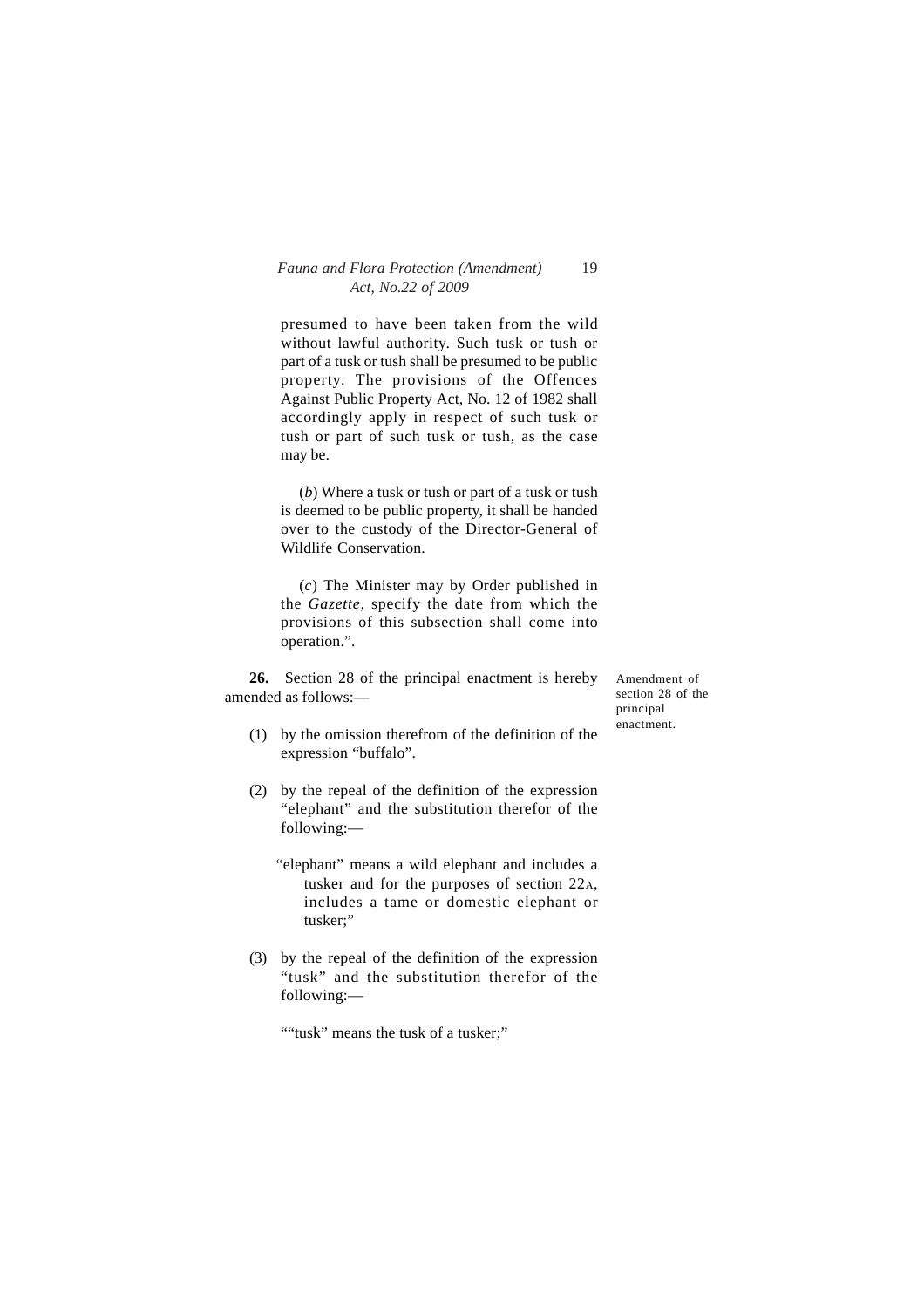Amendment of section 30 of the principal enactment.

**27.** Section 30 of the principal enactment is hereby amended as follows:—

- (1) by the renumbering of that section as subsection (1) of section 30.
- (2) in the renumbered subsection (1) by the repeal of paragraph (*d*) of that section and the substitution therefor of the following paragraph:—
	- "(*d*) has in his possession or under his control any such mammal or reptile killed, dead or taken or any article made out of any part of such mammal or reptile killed, dead or taken or the meat or flesh of any such mammal or reptile killed, dead or taken or the meat or flesh of any such mammal or reptile killed, dead or taken or the eggs of any such reptile; or".
- (3) in paragraph (*e*) thereof, by the substitution for the words "reptile killed or taken" of the words "reptile killed, dead or taken".
- (4) by the repeal of paragraph (*f*) thereof and the substitution therefor of the following paragraph:—
	- "(*f*) exposes for sale, any such mammal or reptile or any part of such mammal or reptile, or the eggs of any such reptile; or".
- (5) by the addition of the following new paragraph immediately after paragraph (*g*) of that section:—
	- "(*h*) transports any protected mammal or reptile not included in Schedule I or any part of such mammal or reptile including the nest or eggs of any such reptile.".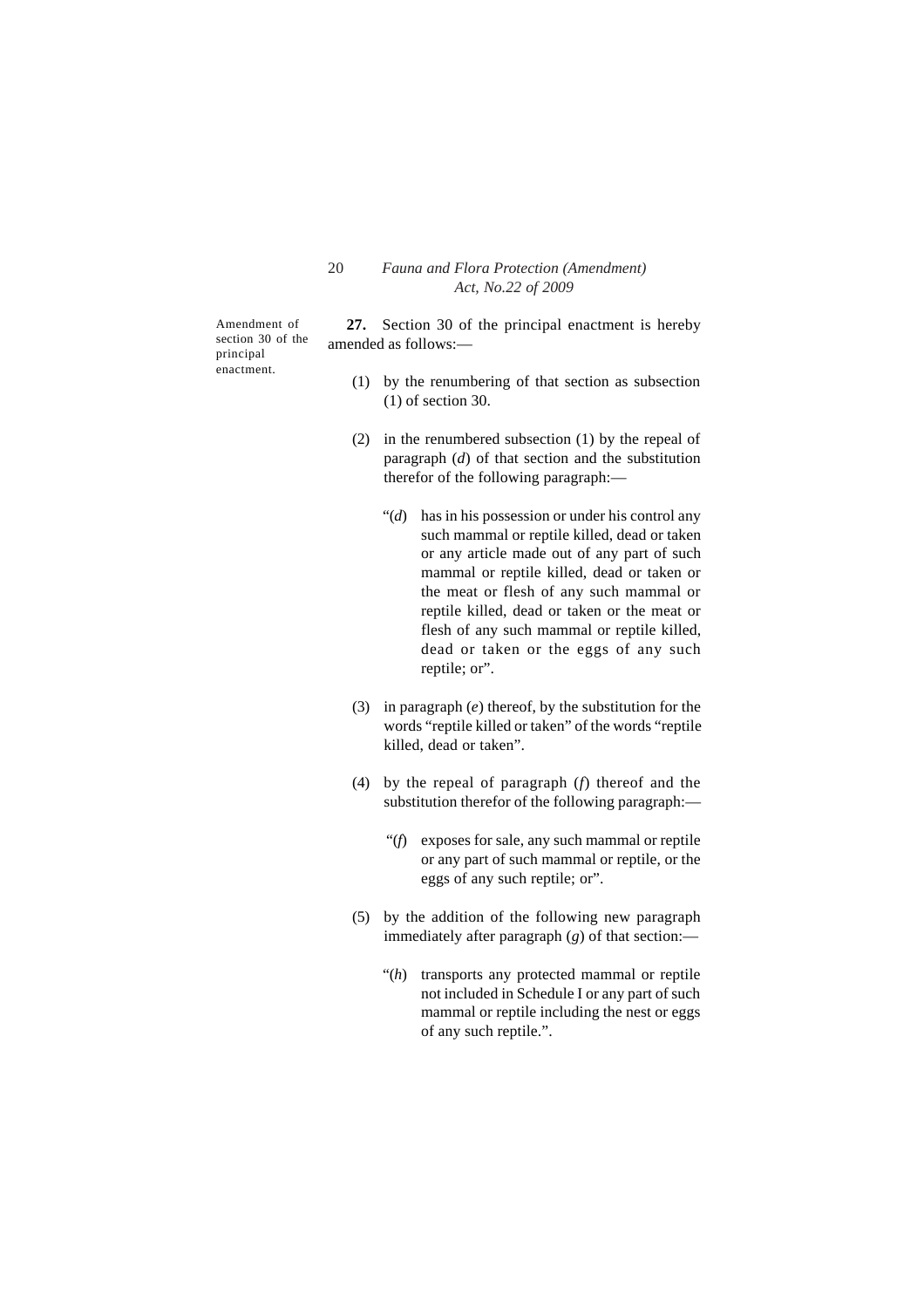- (6) by the substitution for the words "not less than ten thousand rupees and not exceeding thirty thousand rupees", of the words, "not less than twenty thousand rupees and not exceeding fifty thousand rupees"; and
- (7) by the insertion immediately after the renumbered subsection (1) of that section, of the following new subsections:—

"(2) Any person who commits any act prohibited under this section, against any mammal or reptile specified in Schedule II of this Ordinance, shall be guilty of an offence and shall on conviction be liable to a fine not les than thirty thousand rupees and not more than one hundred thousand rupees or to imprisonment of either description for a term not less than two years and not exceeding five years or to both such fine and imprisonment.

(3) The Minister may by regulation add to, rescind, vary, or amend the matters specified in Schedule II.".

**28.** Section 31 of the principal enactment is hereby amended as follows:—

- (1) by the renumbering of that section as subsection (1) thereof.
- (2) in the renumbered subsection (1), by the substitution in paragraph (*d*) thereof for the words "any bird killed or taken" wherever those words appear in that paragraph, of the words "any bird killed, dead or taken";
- (3) in paragraph (*e*) thereof by the substitution for the words "of any bird," of the words "of any bird or the eggs of any bird;".

Amendment of section 31 of the principal enactment.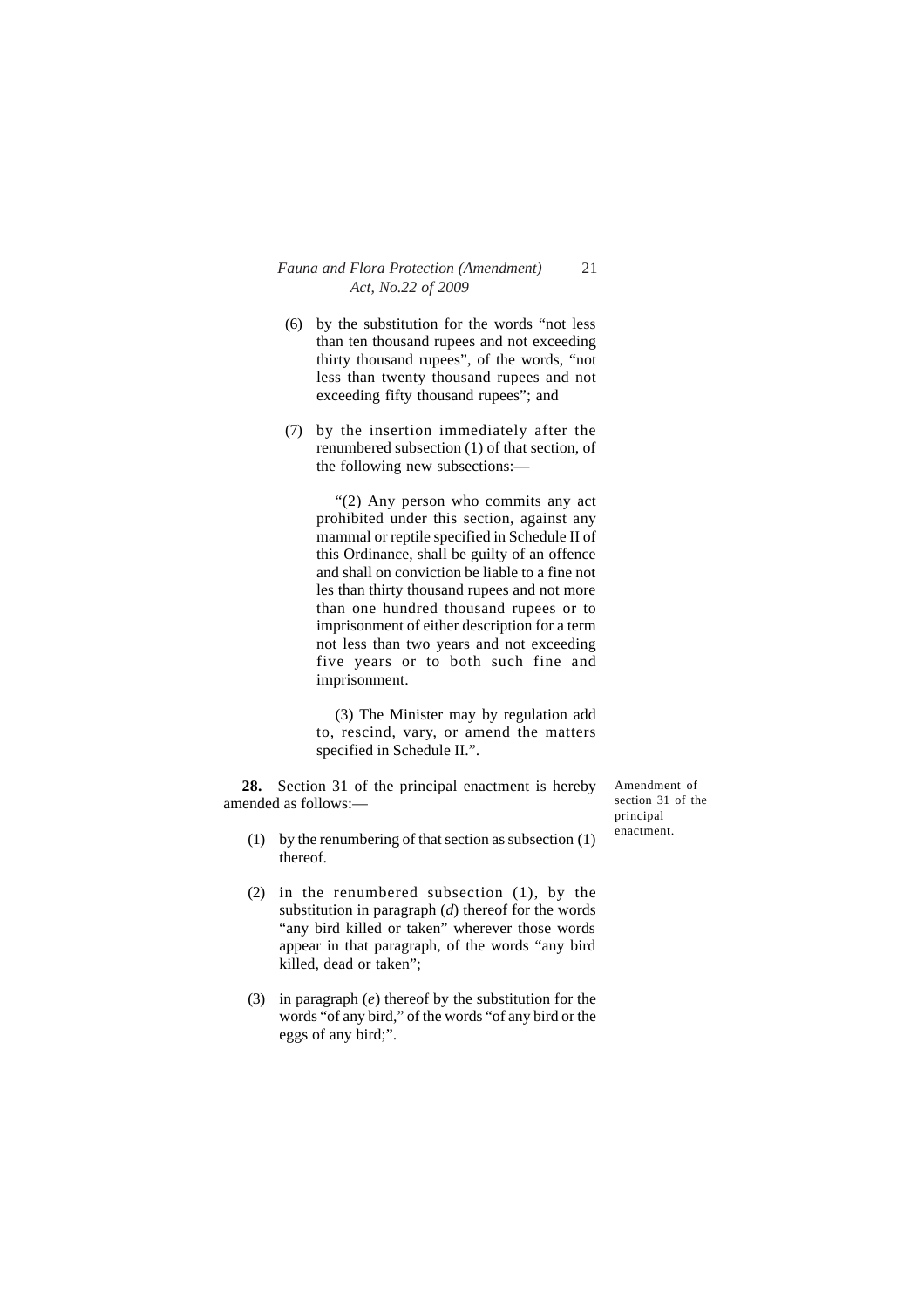- (4) by the insertion immediately after paragraph (*e*), of the following paragraph:—
	- "(*f*) transports any bird, any part of a bird or eggs of any bird;";
- (5) by the substitution for all the words commencing from "shall be guilty of an offence" to "fine and imprisonment", appearing immediately after paragraph (*f*), of the following words:—

"shall be guilty of an offence and shall on conviction be liable to a fine not les than ten thousand rupees and not exceeding twenty thousand rupees, or to imprisonment of either description for a term not less than two years and not exceeding five years or to both such fine and imprisonment.".

(6) by the insertion immediately after the renumbered subsection (1) of that section, of the following new subsections:—

"(2) Any person who commits an act prohibited under this section against any bird specified in Schedule IV of this Ordinance, shall be guilty of an offence and shall on conviction be liable to a fine not less than twenty thousand rupees and not more than forty thousand rupees or to imprisonment of either description for a term not less than two years and not exceeding five years or to both such fine and imprisonment.

(3) The Minister may by regulation add to, rescind, vary, or amend the matters specified in Schedule IV<sup>"</sup>

**29.** Section 31A of the principal enactment is hereby amended as follows:—

(1) in paragraph (*a*) of that section, by the substitution for the words and figures "included in Schedules V

Amendment of section 31A of the principal enactment.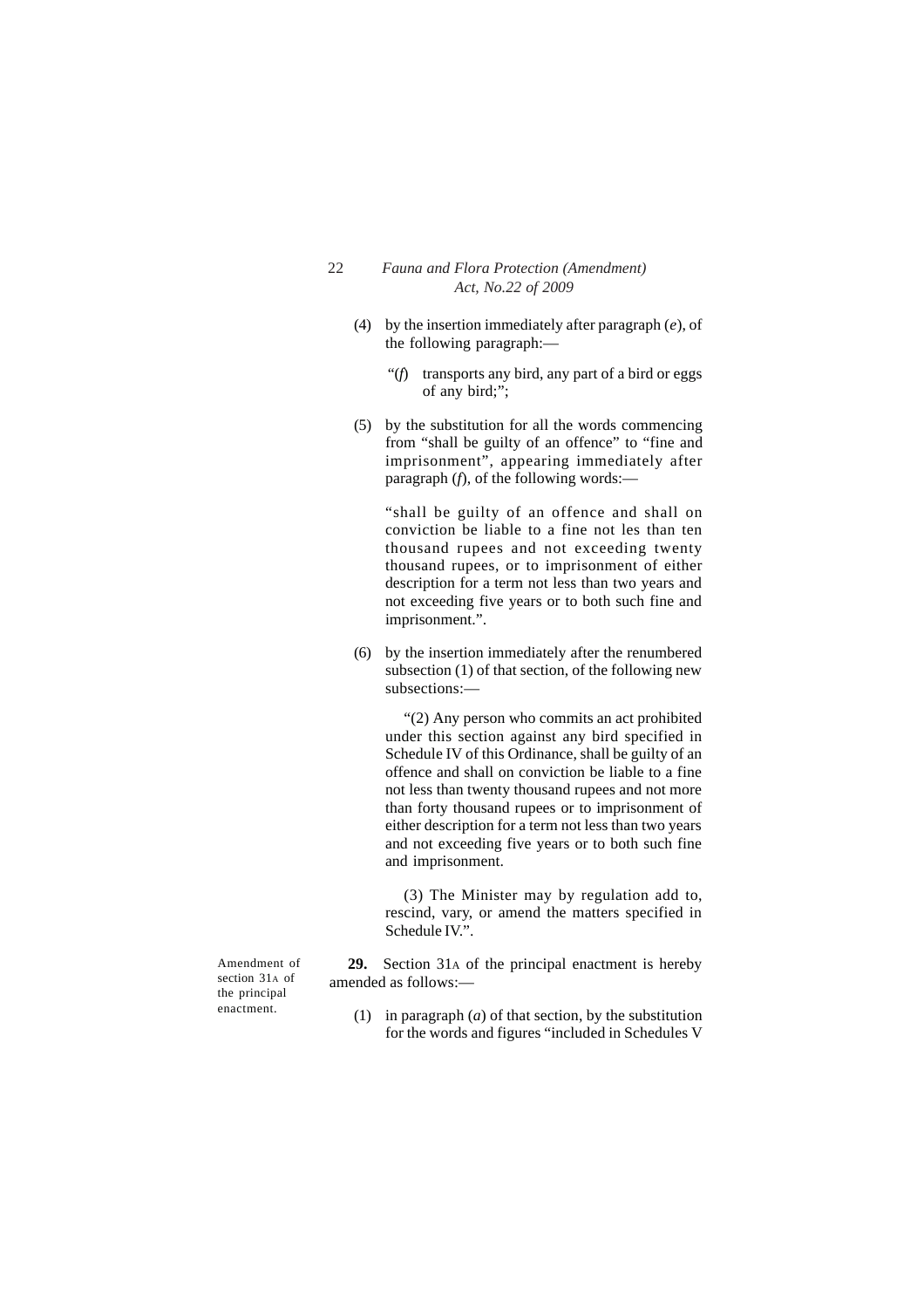and VI respectively; or" of the words and figures "not included in Schedule V but included in Schedule VI; or";

- (2) in paragraph (*d*) of that section by the substitution for the words "fish, killed or taken" of the words "fish killed, dead or taken";
- (3) in paragraph (*e*) of that section, by the substitution for the words "any such amphibian or fish" of the words "any part or any part of the life cycle of of any such amphibian or any part or eggs fish";
- (4) in paragraph (*f*) of that section by the substitution for the words "any other purpose," of the words "any other purpose; or";
- (5) by the insertion immediately after paragraph (*f*) of the following paragraph:—
	- "(*g*) transports any such amphibian or fish or any part of such amphibian or fish or the eggs of any amphibian or fish.".

**30.** Section 31B of the principal enactment is hereby amended as follows:—

Amendment of section 31B of the principal enactment.

- (1) by the repeal of paragraph (*d*) of that section and the substitution therefor of the following paragraph:—
	- "(*d*) has in his possession or under his control, any such invertebrate killed, dead or taken or any part or the eggs, spawn or larva of such invertebrate;";
- (2) in paragraph (*f*) of that section by the substitution for the words "any other purpose." of the words "any other purpose; or";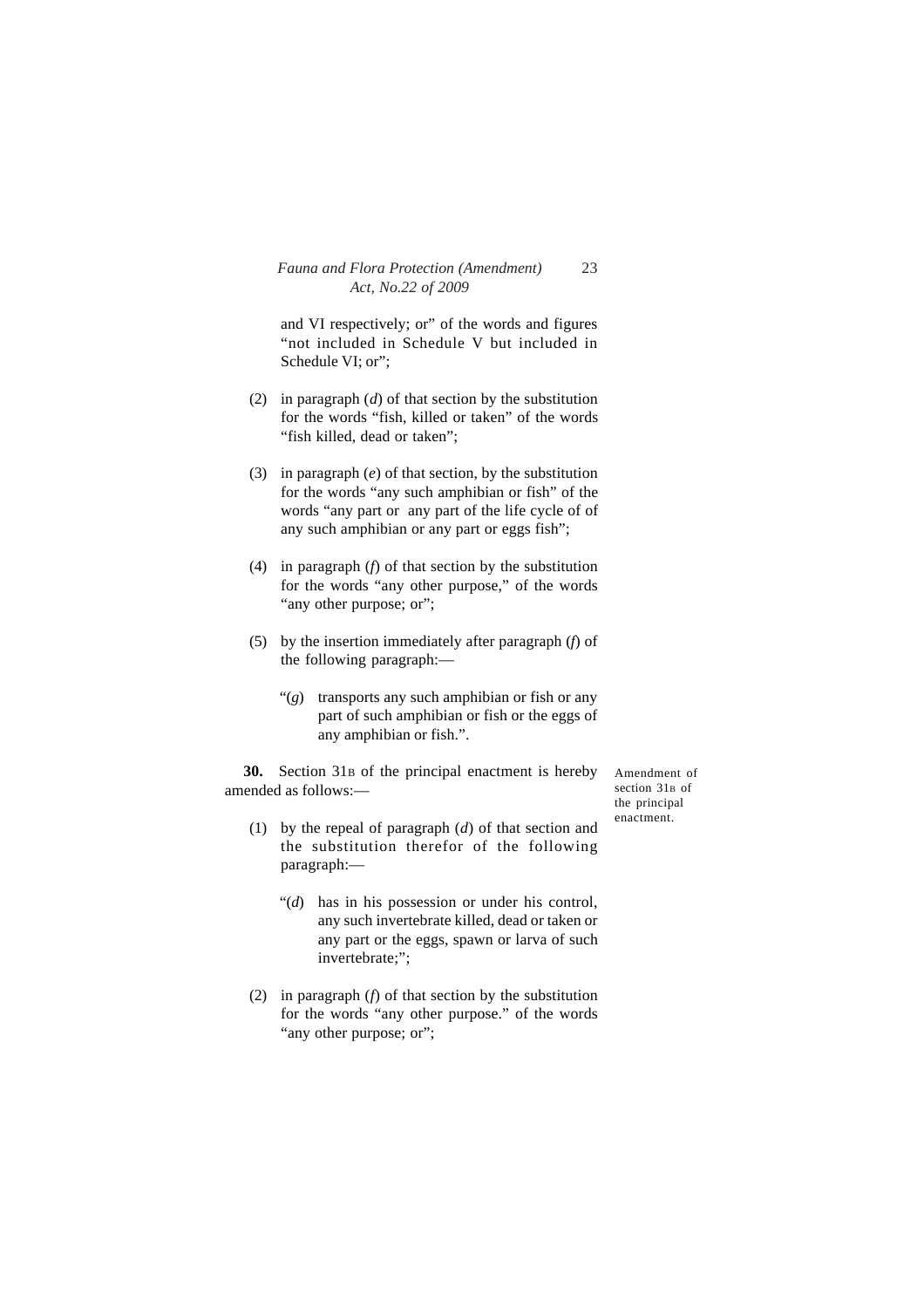- (3) by the insertion immediately after paragraph (*f*), of the following:—
	- "(*g*) transport any such invertebrate or any part of such invertebrate or the eggs, spawn, larva, or nest of any such invertebrate";
- (4) by the substitution for all the words commencing form "shall be guilty" to the end of that section of the following:—

"shall be guilty of an offence and shall on conviction be liable to a fine not less than twenty five thousand rupees and not exceeding one hundred thousand rupees or imprisonment of either description for a term not less than two years and not more than five years or to both such fine and imprisonment.".

Amendment of section 34 of the principal enactment.

Amendment of section 35 of the principal enactment.

**32.** Section 35 of the principal enactment is hereby amended by the repeal of subsection (2) of that section and

the substitution therefor of the following subsection:—

I, III, V, VI and VII".

**31.** Section 34 of the principal enactment is hereby amended by the substitution for the words and figures "Schedule I, II, III and IV" of the words and figures "Schedule

" $(2)$  For the purposes of subsection  $(1)$ , the expression, "Competent Authority" means—

- (*a*) the Director of National Museums;
- (*b*) the Director of National Zoological Gardens; and
- (*c*) an officer of the Department of Wildlife Conservation who has a period of service of not less than ten years in that Department.".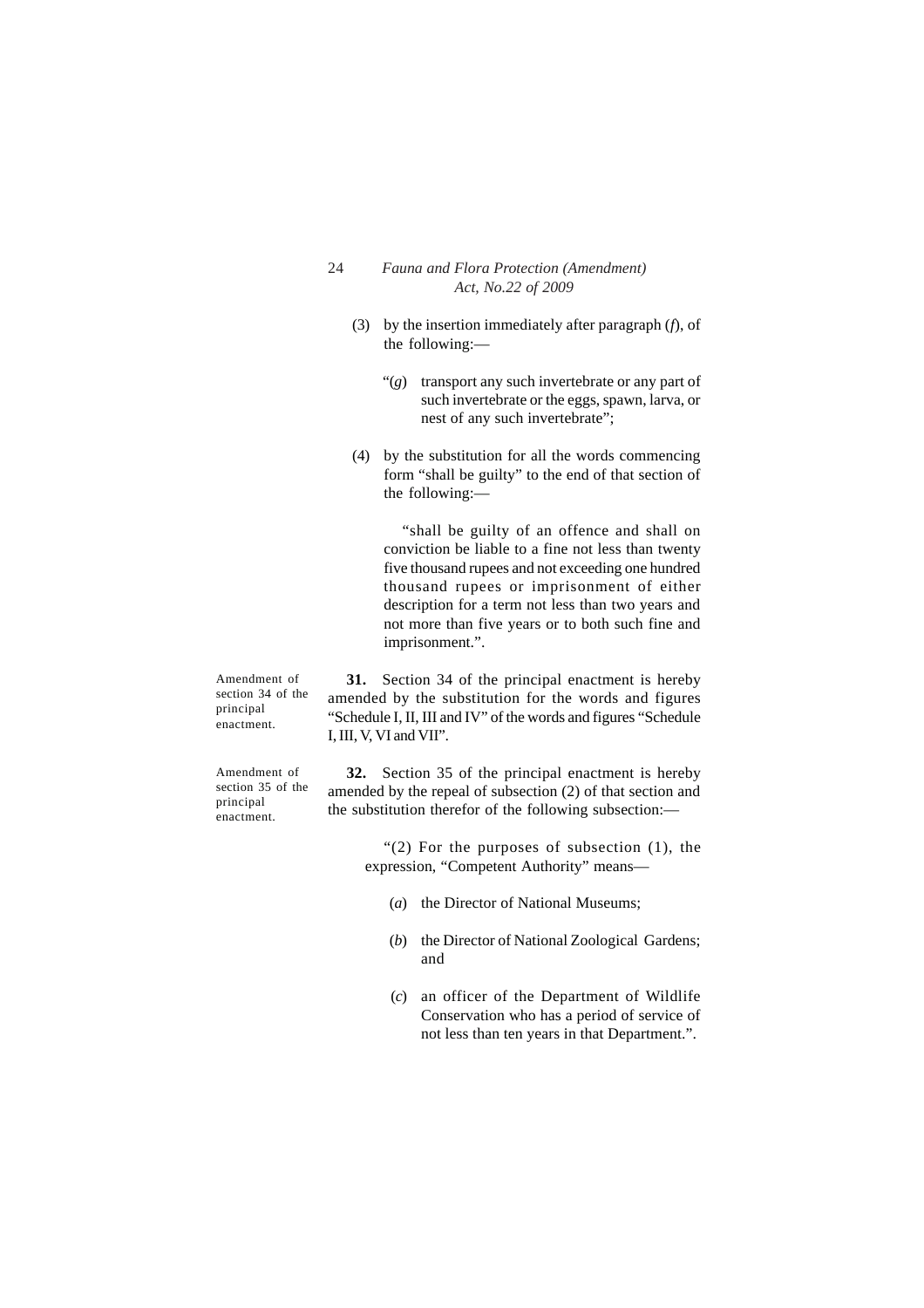**33.** Section 39 of the principal enactment is hereby amended by the substitution for the words "liable to a fine not less than five thousand rupees and not more than ten thousand rupees" of the words "liable to a fine not less than fifty thousand rupees and not more than one hundred thousand rupees".

**34.** Section 41 of the principal enactment is hereby amended as follows :—

- (1) by the substitution for the words "who exports" of the words "who exports or re-exports".
- (2) by the substitution for the words "any part of any mammal" of the words "any part, any secretion or body fluid of any mammal".
- (3) in the marginal note of that section, by the substitution for the word "export" of the words "export or re-export".

**35.** Section 42 of the principal enactment is hereby amended as follows:—

- (1) by the renumbering of that section as subsection (1) thereof;
- (2) by the insertion immediately after the renumbered subsection (1), of the following new subsection:—

"(2) Any person who contravenes the provisions of subsection (1) of this section shall be guilty of an offence and on conviction be liable to a fine not less than ten thousand rupees and not more than twenty thousand rupees or to imprisonment of either description for a term not less than two years and not exceeding five years or to both such fine and imprisonment.".

Amendment of section 39 of the principal enactment.

Amendment of section 41 of the principal enactment.

Amendment of section 42 of the principal enactment.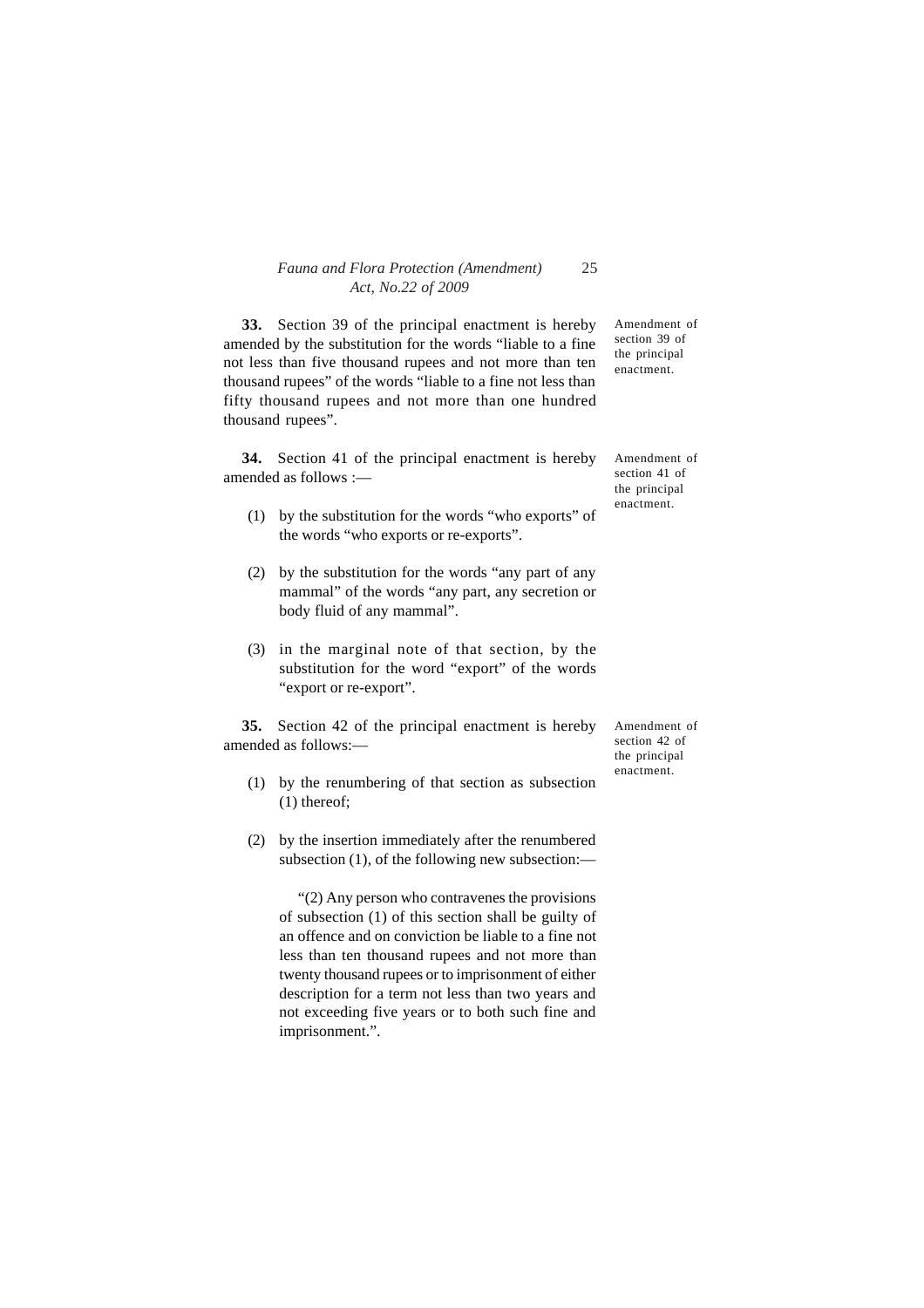Amendment of section 45 of the principal enactment.

**36.** Section 45 of the principal enactment is hereby amended as follows:—

- (1) by the insertion immediately after paragraph (*b*) of that section, of the following new paragraphs:—
	- "(*c*) prescribing the procedure for the inspection, prior to the export of any specified plant referred to in this section and prescribing the officer who shall be empowered to carry out such inspection;
	- (*d*) prescribing the procedure for sealing of any specified plant after it has been inspected and prescribing the officer who shall be empowered to carry out such sealing;
	- (*e*) prescribing the documents to be furnished by the exporter of any such specified plant and the proof of the manner by which or the circumstances under which such exporter obtained possession of such plant;
	- (*f*) prohibiting or regulating the importation into Sri Lanka of any specified plant or part thereof;".
- (2) by the renumbering of paragraph (*d*) of that section as paragraph (*g*) thereof.

**37.** Section 46 of the principal enactment is hereby amended as follows:—

- (1) by the repeal of paragraph (*a*) thereof;
- (2) by the renumbering of paragraphs (*b*) and (*c*) as paragraphs (*a*) and (*b*) respectively;
- (3) by the substitution for the words "be liable to a fine not less than three thousand rupees and not

Amendment of section 46 of the principal enactment.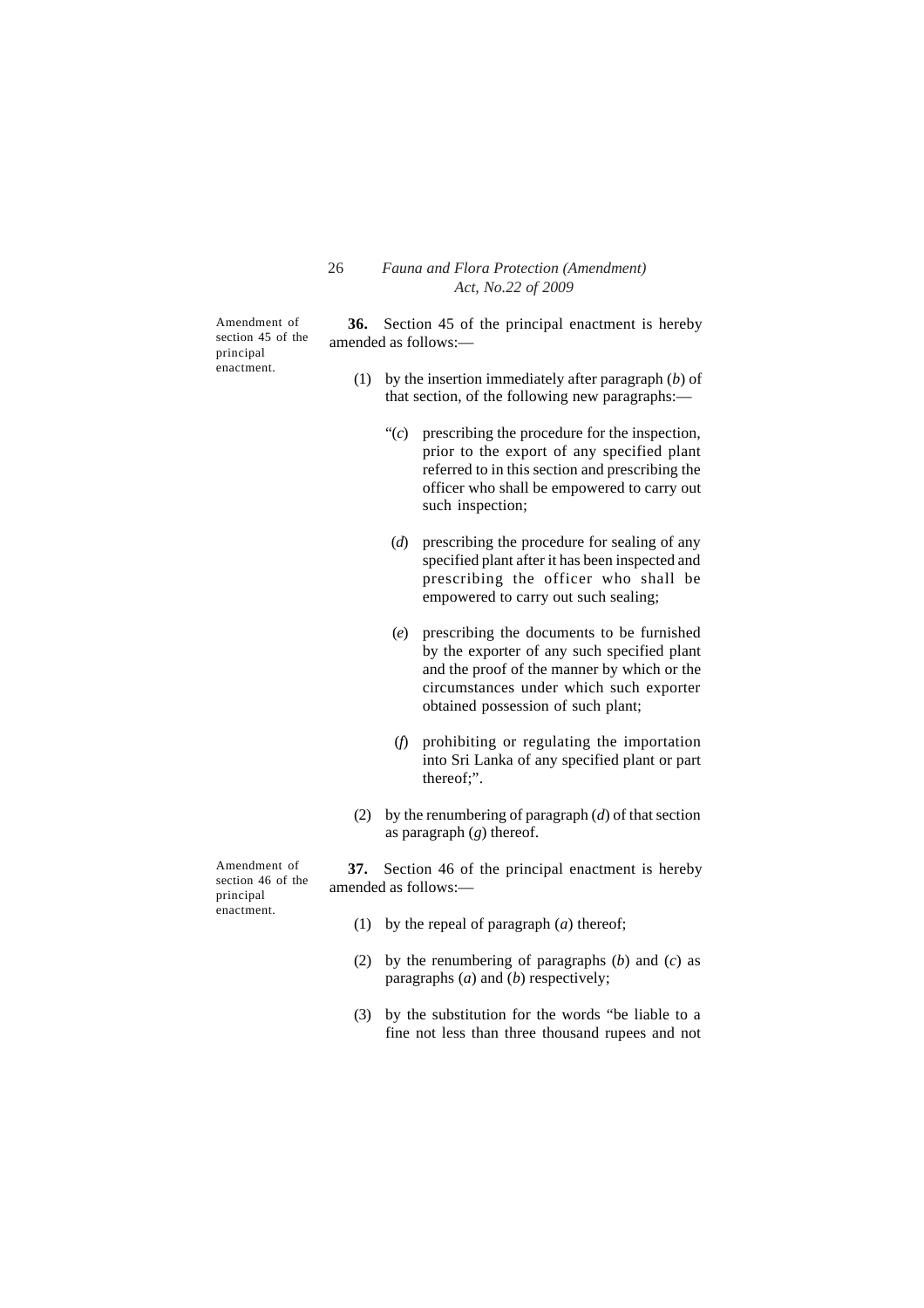more than ten thousand rupees" of the words "liable to a fine not less than five thousand rupees and not more than twenty thousand rupees".

**38.** The following new section is inserted immediately after section 46 of the principal enactment and shall have effect as section 46A of that enactment:—

"Certificate of proof.

46A. A Certificate signed by the Competent Authority certifying that any plant or part thereof forwarded to the Competent Authority for examination and report to the effect that such plant or part thereof is a plant or a part included in Schedule VIII, shall be admissible in evidence and shall be *prima facie* evidence of the matters stated therein.

In this section "Competent Authority" shall mean—

- (*a*) the Director of the National Botanical Gardens; and
- (*b*) the Conservator-General of the Department of Forests.".

**39.** Section 48 of the principal enactment is hereby amended by the repeal of the definition of the expression "plant".

**40.** Section 49 of the principal enactment is hereby amended by the repeal of subsection (2) thereof and the substitution therefor of the following subsection:—

"(2) A licence issued under subsection (1) shall—

(*a*) prohibit the carrying on or exercising of the trade or business relating to animals and if it is so carried on or exercised within a radius of ten miles from the boundary of any National Reserve;

Amendment of section 48 of the principal enactment.

Amendment of section 49 of the principal enactment.

Insertion of new section 46A in the principal enactment.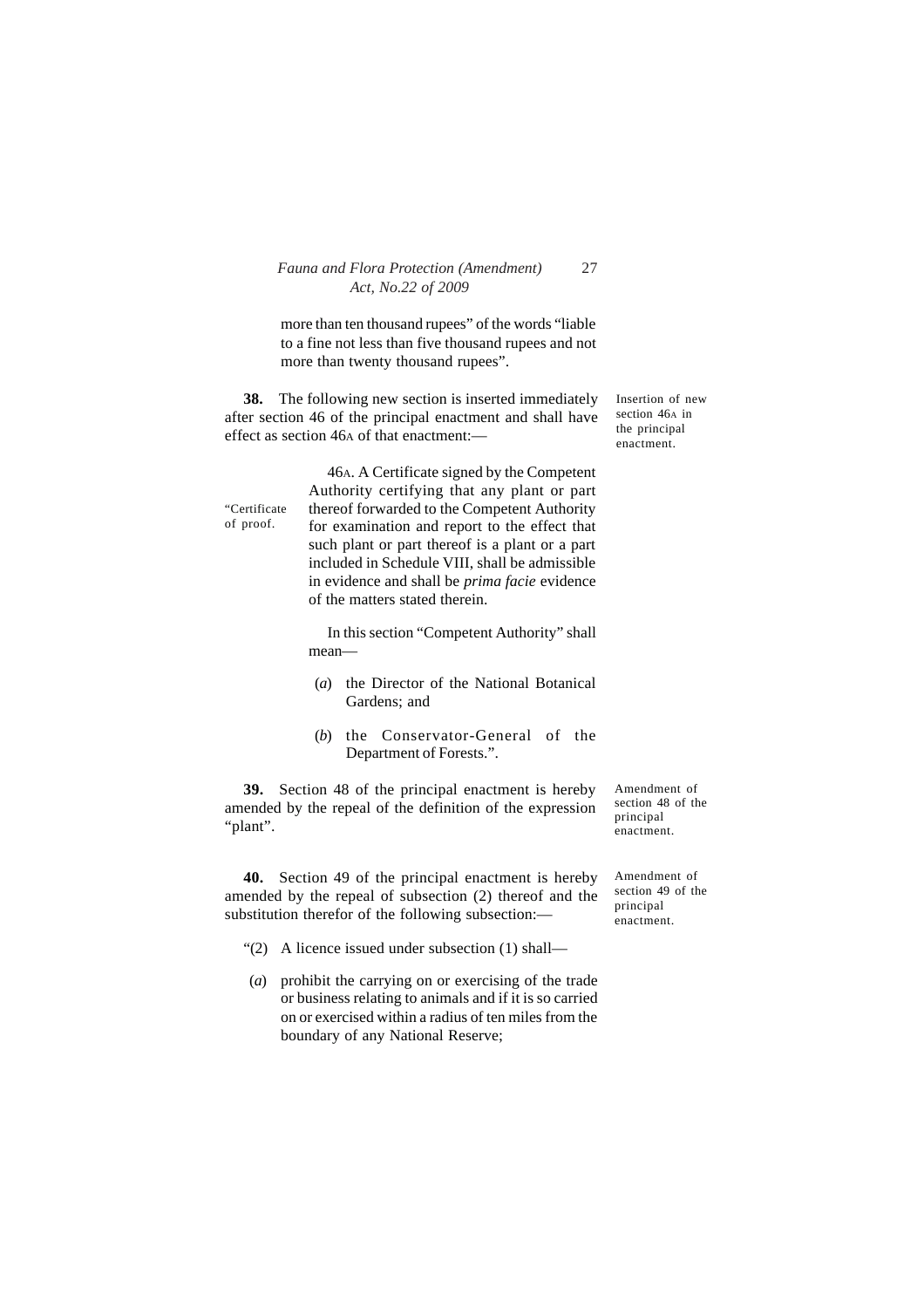(*b*) be subject to the prescribed conditions and if no fee is prescribed for the issue of such licence, be issued free of charge.".

**41.** Section 50 of the principal enactment is hereby amended in subsection (2) thereof, by the substitution for the words "Not less than five thousand rupees and not more than ten thousand rupees" of the words "not less than ten thousand rupees and not more than thirty thousand rupees. **42.** The following new section is hereby inserted immediately after section 52A of the principal enactment and shall have effect as section 52B of that enactment :-"52B. No person shall use any food, scent, colour or any substance or device for the purpose of inducing or attracting any animal into his property for the purpose of capture or any other purpose.". **43.** Section 53C of the principal enactment is hereby amended in subsection (2) of that section as follows:— (1) by the substitution in paragraph (*b*) of that section, for the word "surgeon." of the words "surgeon; or". (2) by the addition immediately after paragraph (*b*) thereof of the following:— "(*c*) a veterinary surgeon of the Department of Wildlife Conservation". **44.** Section 54 of the principal enactment, is hereby amended in subsection (1) of that section by the substitution for the words "serve or authorize the serving" of the word Amendment of section 50 of the principal enactment. Insertion of new section 52<sub>B</sub> of the principal enactment. Amendment of section 53C of the principal enactment. Amendment of section 54 of the principal "No food or substance to be used for inducing any animal.

"serve or offer or authorize the serving or offering of". enactment.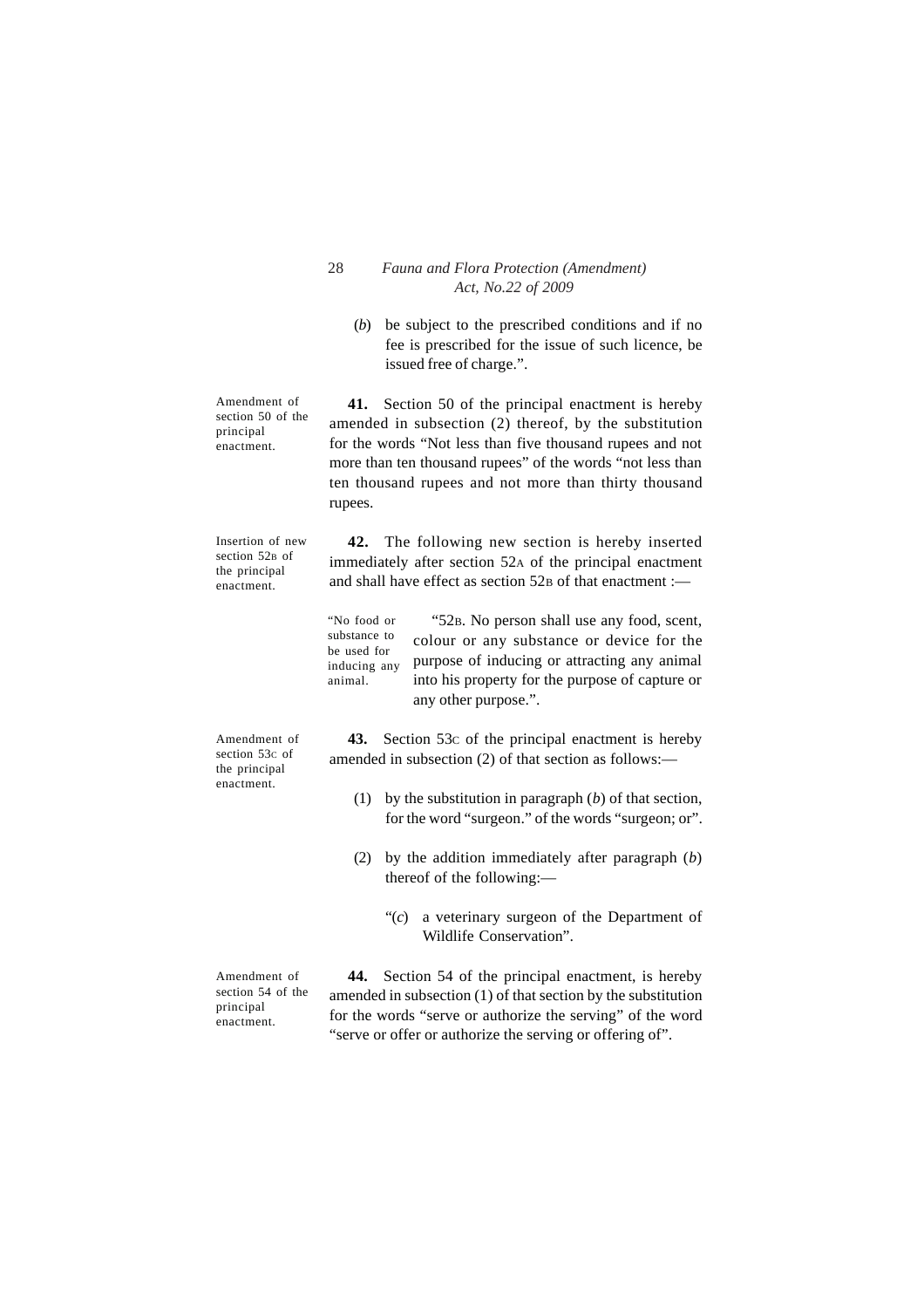**45.** Section 55 of the principal enactment is hereby amended as follows:—

(1) in subsection (1) of that section, by the repeal of the words from "should be authorized" to the end of that subsection and the substitution therefor of the following:—

"should be authorized—

- (*a*) for the protection, preservation or propagation of the fauna and flora of Sri Lanka; or
- (*b*) for the scientific management or scientific study or investigation of the fauna and flora of Sri Lanka; or
- (*c*) for the rehabilitation and conservation of species which are threatened or likely to become endangered.";
- (2) by the renumbering of subsection (2) of that section as subsection (3) thereof.
- (3) by the insertion immediately after subsection (1) of that section, of the following new subsection:—

"(2) Any authorization made under subsection (1), shall specify the conditions subject to which such authorized acts shall be carried out and shall contain procedures for the monitoring of such acts.".

**46.** Section 55A of the principal enactment is hereby amended by the substitution for the words and figure commencing from "section 11" to the end of that section, of the word and figure "section 11.".

Amendment of section 55A of the principal enactment.

Amendment of section 55 of the principal enactment.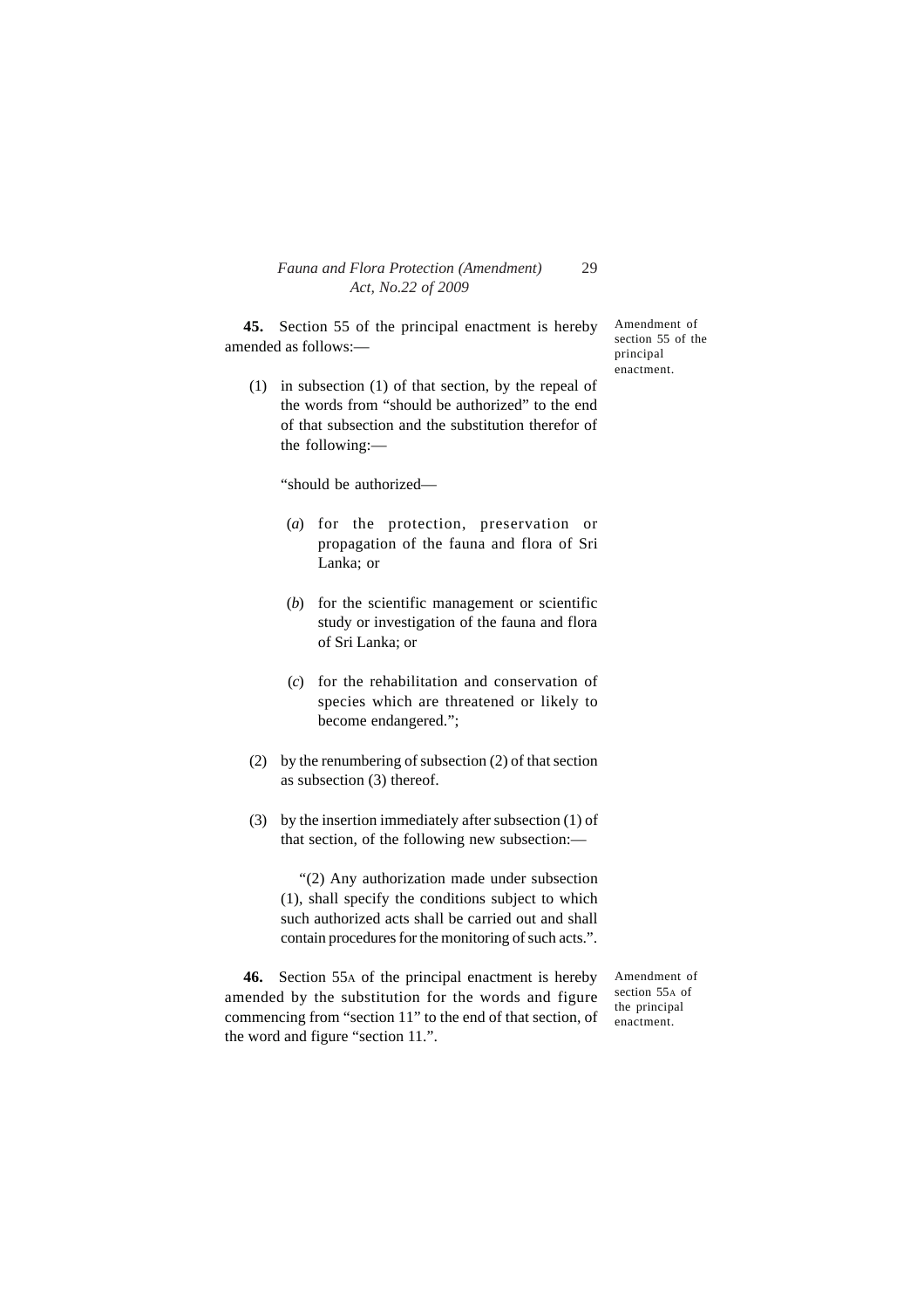Insertion of sections  $55B$ ,  $55C$ and 55D in the principal enactment.

**47.** The following new sections are hereby inserted immediately after section 55A of the principal enactment and shall have effect as sections 55B, 55C and 55D of that enactment:—

55B. (1) The Director-General or any officer authorized in that behalf by the Director-General may after an inquiry seize and confiscate any timber felled in any National Reserve or any state land in a Sanctuary. "Powers of Director-General to confiscate timber felled in a National Reserve or Sanctuary.

(2) The Director-General may order the sale of the timber confiscated under this section by public auction and credit the proceeds of such sale to the Wildlife Preservation Fund.

Seizure of timber felled within a National Reserve or Sanctuary.

Transportation of timber seized in terms of sections 55<sub>B</sub> and 55C.

55C. It shall be lawful for an officer of the Department of Wildlife Conservation to enter and search any timber depot or any place of any description where he has reasonable grounds to believe that any timber felled within any National Reserve or Sanctuary is being kept or stored.

55D. (1) Notwithstanding anything to the contrary in the Forest Ordinance it shall be lawful for any wildlife officer of the Department of Wildlife Conservation—

- (*a*) to seize timber if found after due investigation to have been felled within any National Reserve or any State land within a Sanctuary; and
- (*b*) to transport timber to the nearest wildlife station, police station or to any court, any timber seized and confiscated in terms of this Ordinance under the authority of written permit issued in that behalf by an officer not below the rank of an Assistant Director of Wildlife Conservation in the region.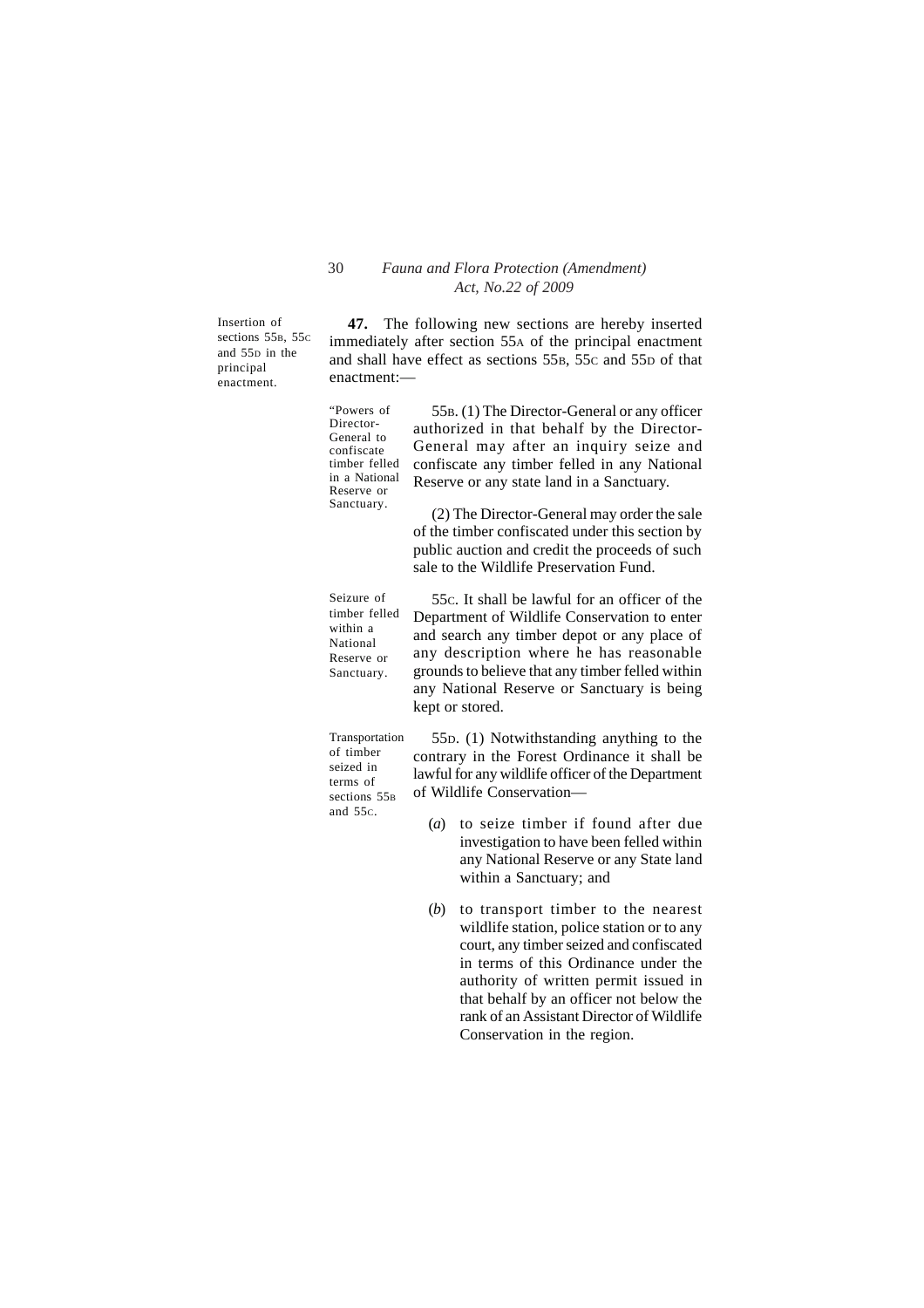(2) The Minister may make regulations for the issue of permits for the purpose of subsection  $(1)$ .".

**48.** Section 57 of the principal enactment is hereby amended in subsection (2) thereof, by the substitution for the words "not less than one thousand rupees and not exceeding two thousand rupees" of the words "not less than five thousand rupees and not exceeding ten thousand rupees".

**49.** The following new section is hereby inserted immediately after section 57 of the principal enactment and shall have effect as section  $57_A$  of that enactment:

| "Power to"<br>recover<br>charges and<br>fees. |                  | 57 <sub>A</sub> . Where the Director-General or any<br>wildlife officer is empowered under this<br>Ordinance— |  |
|-----------------------------------------------|------------------|---------------------------------------------------------------------------------------------------------------|--|
|                                               | $\left(a\right)$ | to grant any permission or approval; or                                                                       |  |
|                                               |                  | $(b)$ to make any registration; or                                                                            |  |
|                                               |                  | $(c)$ to issue any licence or permit; or                                                                      |  |
|                                               |                  | (d) to supply any service, product or<br>commodity; or                                                        |  |
|                                               |                  | (e) to give any information, advice or<br>opinion,                                                            |  |

in relation to any matter under this Ordinance, the Director-General or such authorized officer may make, demand, levy or recover such specified charges or fees, as the case may be in respect of any matters referred to in paragraphs  $(a)$  to  $(e)$ .".

**50.** Section 58 of the principal enactment is hereby amended by the substitution for the words "fine not less than two thousand rupees and not more than five thousand rupees" of the words "fine not less than fifteen thousand rupees and not more than thirty thousand rupees".

Amendment of section 58 of the principal enactment.

Amendment of section 57 of the principal enactment.

Insertion of new section 57A in the principal enactment.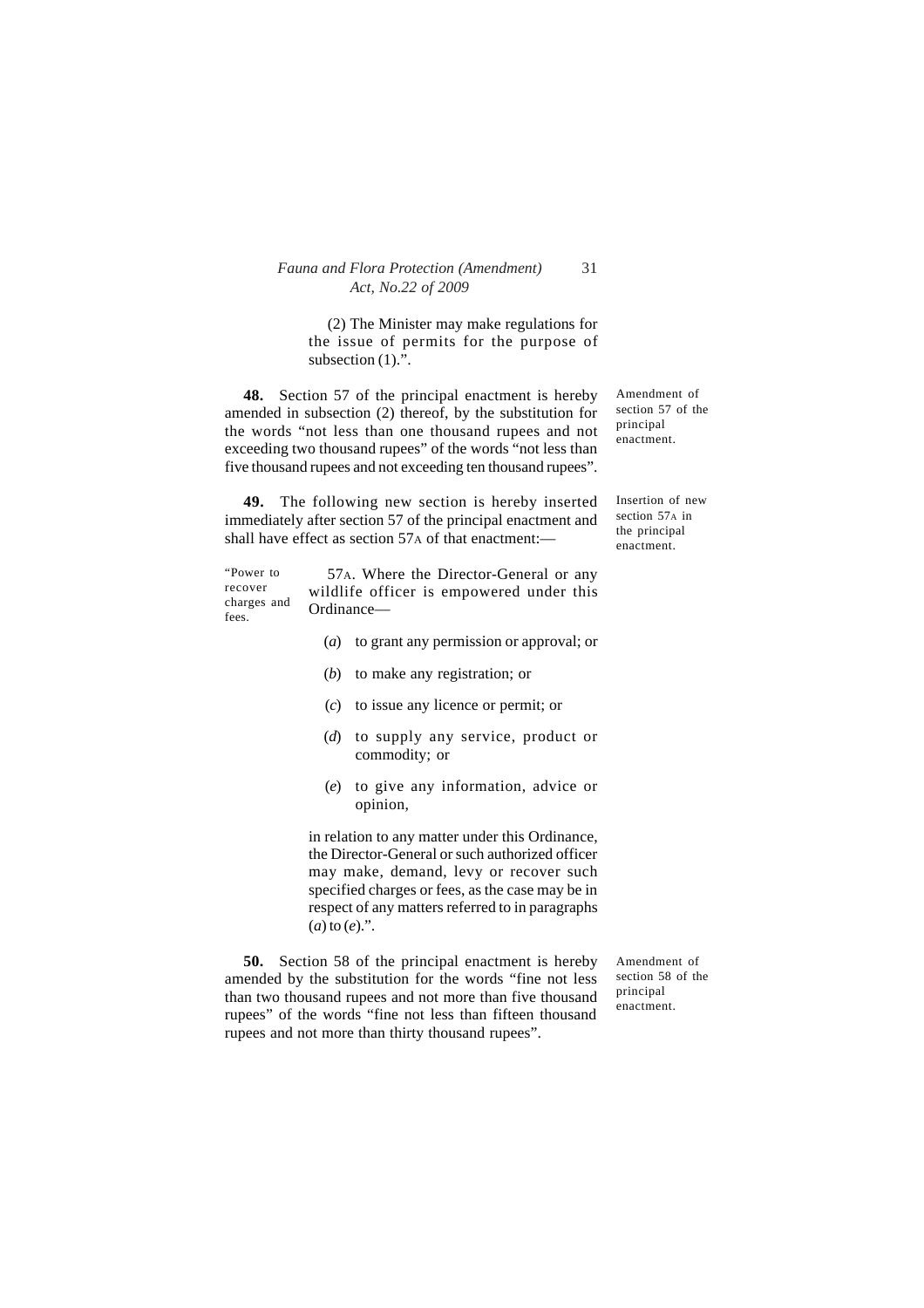Amendment of section 58A of the principal enactment.

**51.** Section 58A of the principal enactment is hereby amended by the substitution for the words "within a Nature Reserve or Sanctuary, he shall be liable to be punished with a fine not less than one hundred thousand rupees and not more than two hundred thousand rupees" of the words "within a National Reserve or Sanctuary he shall be liable to be punished with a fine not less than two hundred and fifty thousand rupees and not more than five hundred thousand rupees.".

Amendment of section 60 of the principal enactment.

**52.** Section 60 of the principal enactment is hereby amended as follows:—

- (1) in subsection (3) of that section—
	- (*a*) in paragraph (*a*) thereof, by the substitution for the words "to any police officer" of the words "to any wildlife officer, police officer";
	- (*b*) in paragraph (*b*) thereof, by the substitution for the words "such police officer" of the words "such wildlife officer, police officer";
	- (*c*) in paragraph (*c*) thereof, by the substitution for the words "such police officer" of the words "such wildlife officer, police officer";
- (2) in subsection (4) of that section, by the substitution for the words "to any police officer" of the words "to any wildlife officer, police officer".

**53.** The following new sections are hereby inserted immediately after section 60 of the principal enactment and shall have effect as sections 60A, 60B, 60c, 60D and 60E of that enactment:—

60A. In any prosecution under the Act, for an offence alleged to have been committed with respect to any plant or part thereof or animal, in respect of inability to produce.

Insertion of new sections 60A, 60B, 60C, 60D and 60E in the principal enactment. "Certificate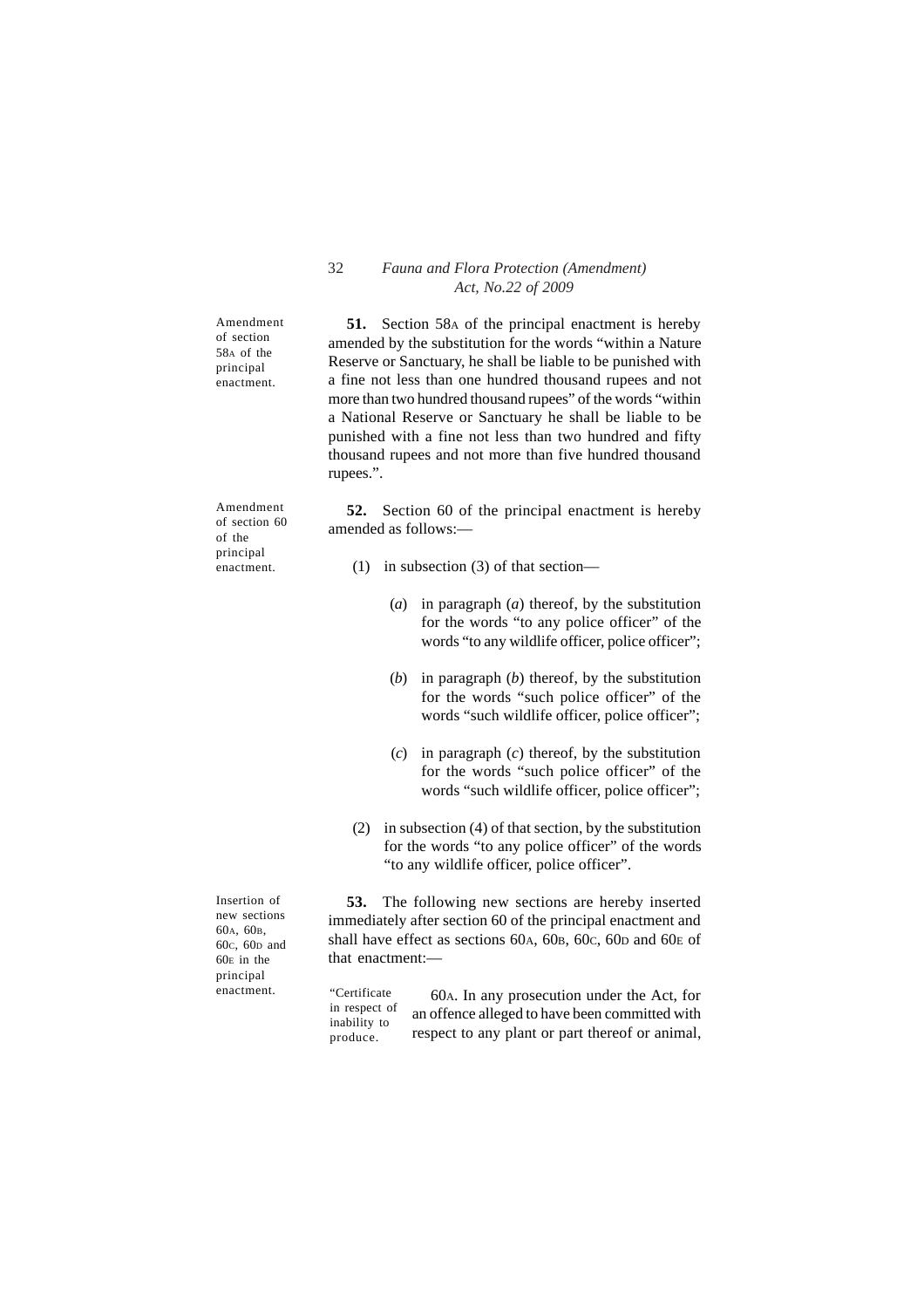animal carcass or part thereof which is of such nature that it is difficult to move or transport, a Certificate issued by a—

- (*a*) a wildlife officer not below the rank of a wildlife ranger; or
- (*b*) a police officer not below the rank of an Assistant Superintendent of Police,

stating the facts as to why the plant or animal carcass cannot be produced, shall be admissible in evidence and shall be *prima facie* evidence of such facts stated therein until the contrary is proved.

60B. No suit or prosecution shall lie against any wildlife officer for anything lawfully done or omitted to be done by him in good faith under this Act: Indemnity for acts done in good faith.

> Provided that where it is evident that any wildlife officer is guilty of *mala fide* in relation to the discharge of any function under this Act, a prosecution may lie against such officer.

Presumption of ownership of plants and animals.

60C. In any proceedings under the Act, if a question arises as to whether any plant or part thereof or any animal or carcass or any part thereof is the property of the State, such property shall be presumed to be the property of the State until the contrary is proved.

land is State land shall be admissible in Director-General's certificate to be *prima facie* evidence.

60D. In any proceedings under this Act, if a question arises as to whether any area of land is State Land, a Certificate issued under the hand of the Director-General stating that such area of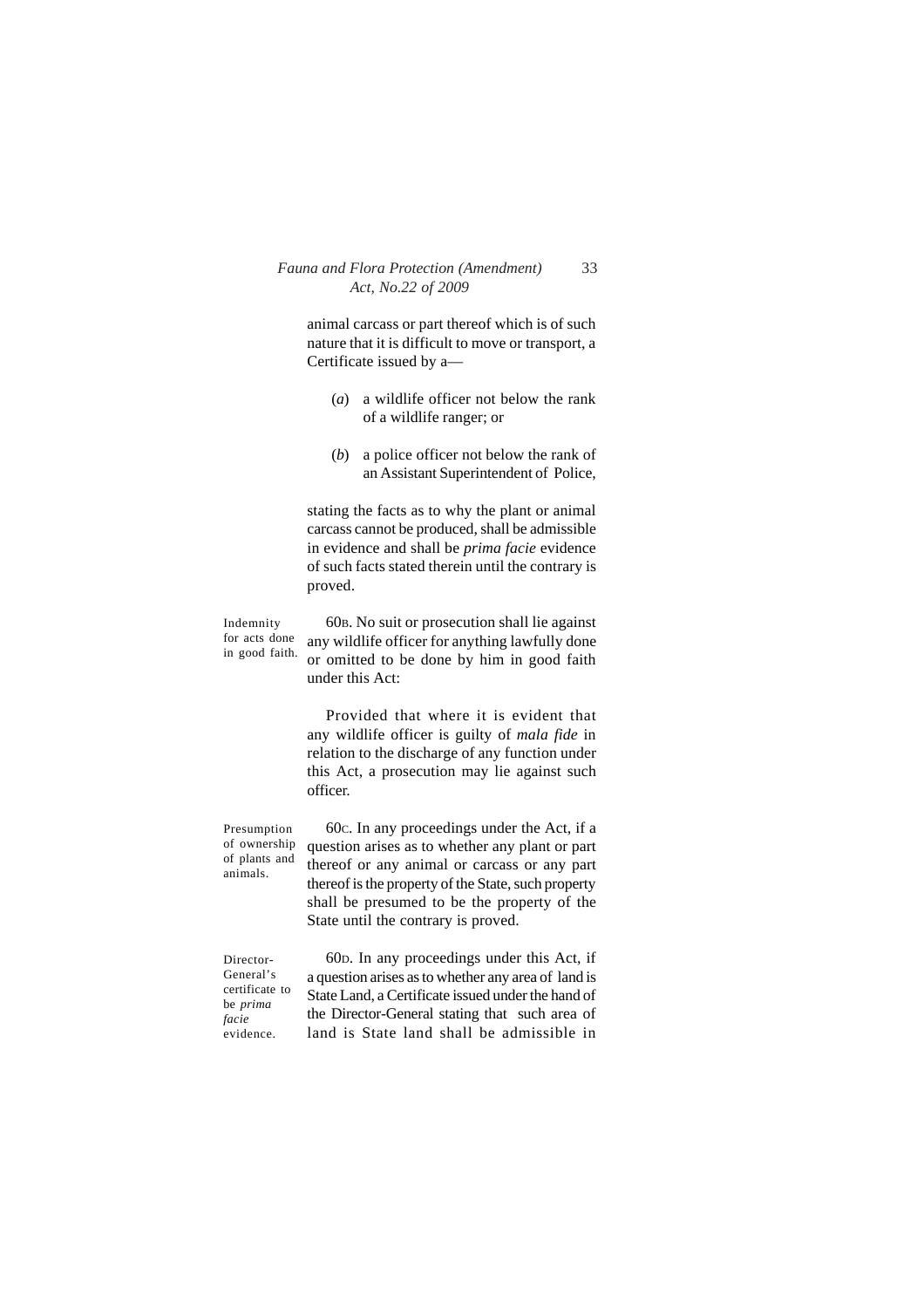evidence and shall be *prima facie* evidence of the fact stated therein that such land is State land:

Provided that such Certificate shall be issued based on a Certificate issued in respect of such land under the hand of the Surveyor-General.

60E. Proceedings may be instituted by any person in any court of law for an order to remedy or restrain any contravention of any provision of this Act whether or not any right of such person has been infringed by or as a consequence of, such contravention: Public Litigation.

> Provided that such person has given not less than sixty days notice to the Director-General of his intention to institute such proceedings.".

**54.** Section 64 of the principal enactment is hereby amended by the repeal of subsection (1) thereof and the substitution therefor of the following:—

> "(1) Except as hereinbefore expressly provided in regard to the disposal of any elephant or of the carcass of any elephant or the tusks or tushes of any elephant, on the conviction of any person for an offence under this Ordinance, any animal, plant or part of such animal or part which is the property of the State under this Ordinance and any gun, vehicle, boat, artificial light, snare, net, trap or any other instrument, contrivance, appliance or thing used in or for the commission of any offence, shall by reason of that conviction, in addition to any other punishment specified for such offence, be forfeited to the State:

> Provided however, where the owner of such gun, vehicle, boat, artificial light, snare, net , trap or other instrument, contrivance, appliance or thing used in or for the commission of any offence is a third party, no forfeiture shall be made if such owner proves to the

Amendment of section 64 of the principal enactment.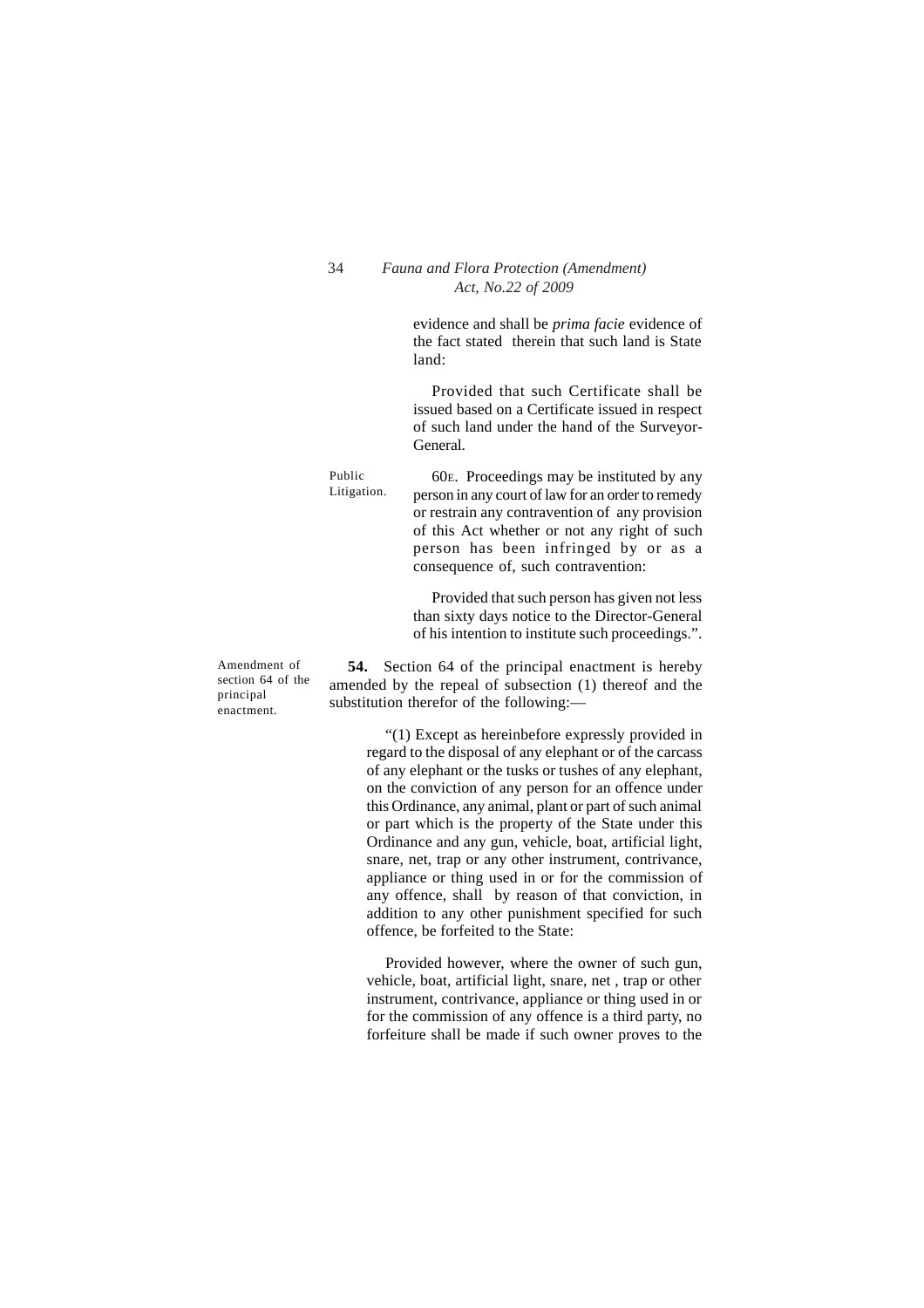satisfaction of the court that he had used all due diligence to prevent the use of such gun, vehicle, boat, artificial light, snare, net, trap or other instrument, contrivance, appliance or thing used in or for the commission of any offence.".

**55.** Section 65 of the principal enactment is hereby repealed and the following is substituted therefor:—

"Wildlife Preservation Fund.

65. (1) There shall be established a fund called "the Wildlife Preservation Fund" (hereinafter referred to as 'the fund') by the Director-General in such manner as is provided for in this Ordinance, in consultation with the Secretary to the Ministry of the Minister in charge of the subject of Wildlife Conservation.

(2) There shall be paid into the Fund—

- (*a*) all sums of money received in respect of licences and permits issued under this Ordinance or any regulation made thereunder;
- (*b*) fees and any charges collected under this Ordinance or any regulation made thereunder;
- (*c*) all sums of money recovered as penalties under this Ordinance;
- (*d*) all sums of money received as donations for wildlife conservation; and
- (*e*) any income from the management of any national reserve, sanctuary or other area declared under the Ordinance.

(3) No money shall be paid out of the fund except as specified by regulations made under the Ordinance.

Repeal and replacement of section 65 of the principal enactment.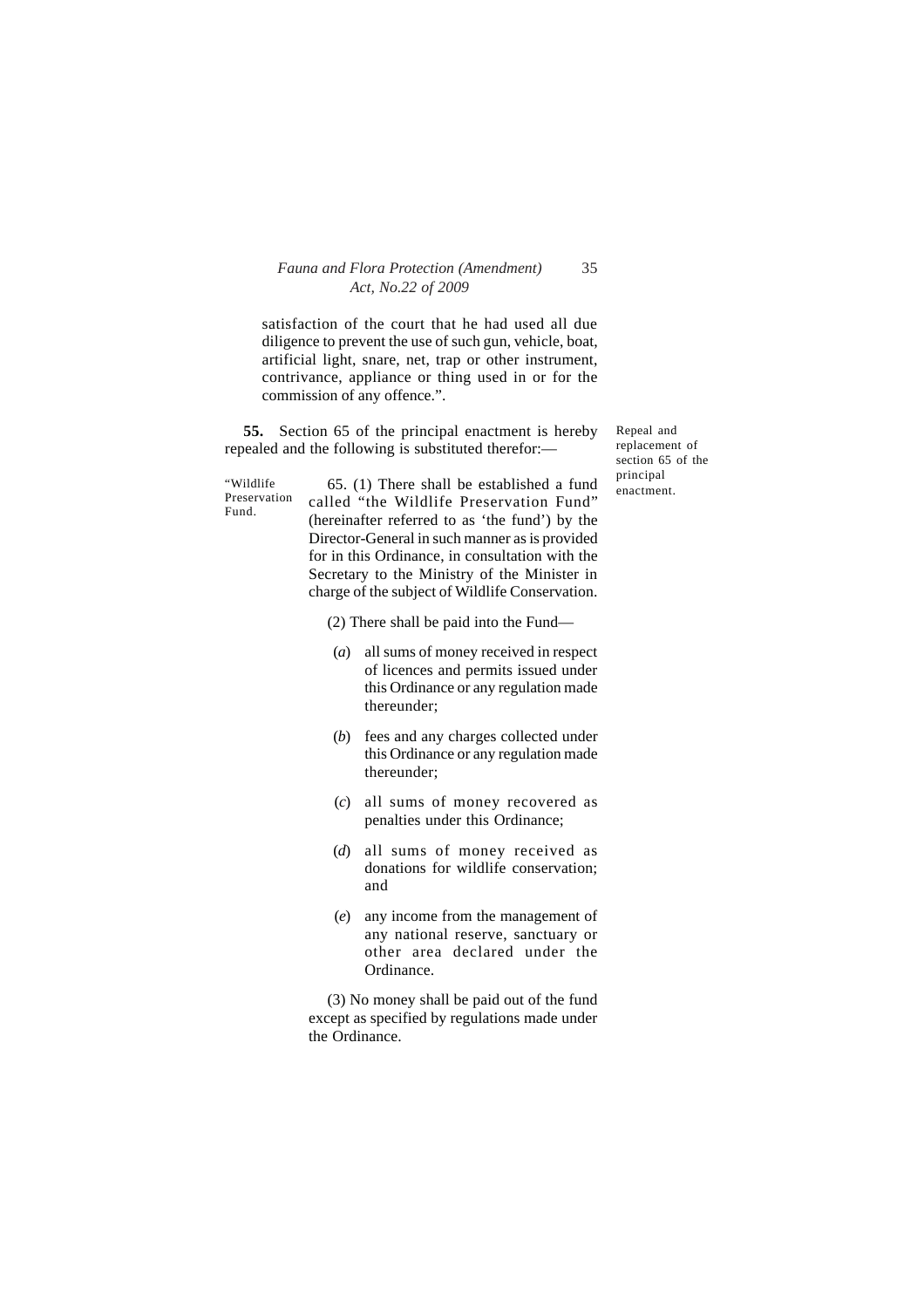(4) The financial year of the Fund shall be the calendar year.".

Amendment of section 66 of the principal enactment.

**56.** Section 66 of the principal enactment is hereby amended as follows :—

- (1) (*a*) in subsection (1) of that section by the repeal of paragraph (*bb*)thereof and the substitution therefor of the following:—
	- "(*bb*) enter and search without warrant any hut, house, wadi, any shop, hotel, restaurant, rest house or eating house and question any person found in such hut, house, wadi, any shop, hotel, restaurant, rest house or eating house;"
	- (b) in paragraph (*d*) of that subsection, by the substitution for the words "of his offence;" of the words "of his offence. Any person arrested under this paragraph shall be produced before the magistrate within twenty four hours excluding the time required for travel;".
- (2) in paragraph (*c*) of subsection (3) of that section, by the substitution for the words "or obstructs, or resists," of the words "or obstructs, or assaults, threatens or resists,".
- (3) in subsection (3) of that section, by the substitution for the words "not less than five thousand rupees and not more than ten thousand rupees" of the words "not less than twenty thousand rupees and not more than one hundred thousand rupees".
- (4) by the repeal of subsection (4) of that section and the substitution therefor of the following subsection:—
	- "(4) For the purpose of this section—
		- (*a*) "animal" means any mammal, bird, reptile, amphibian, fish or invertebrates, but does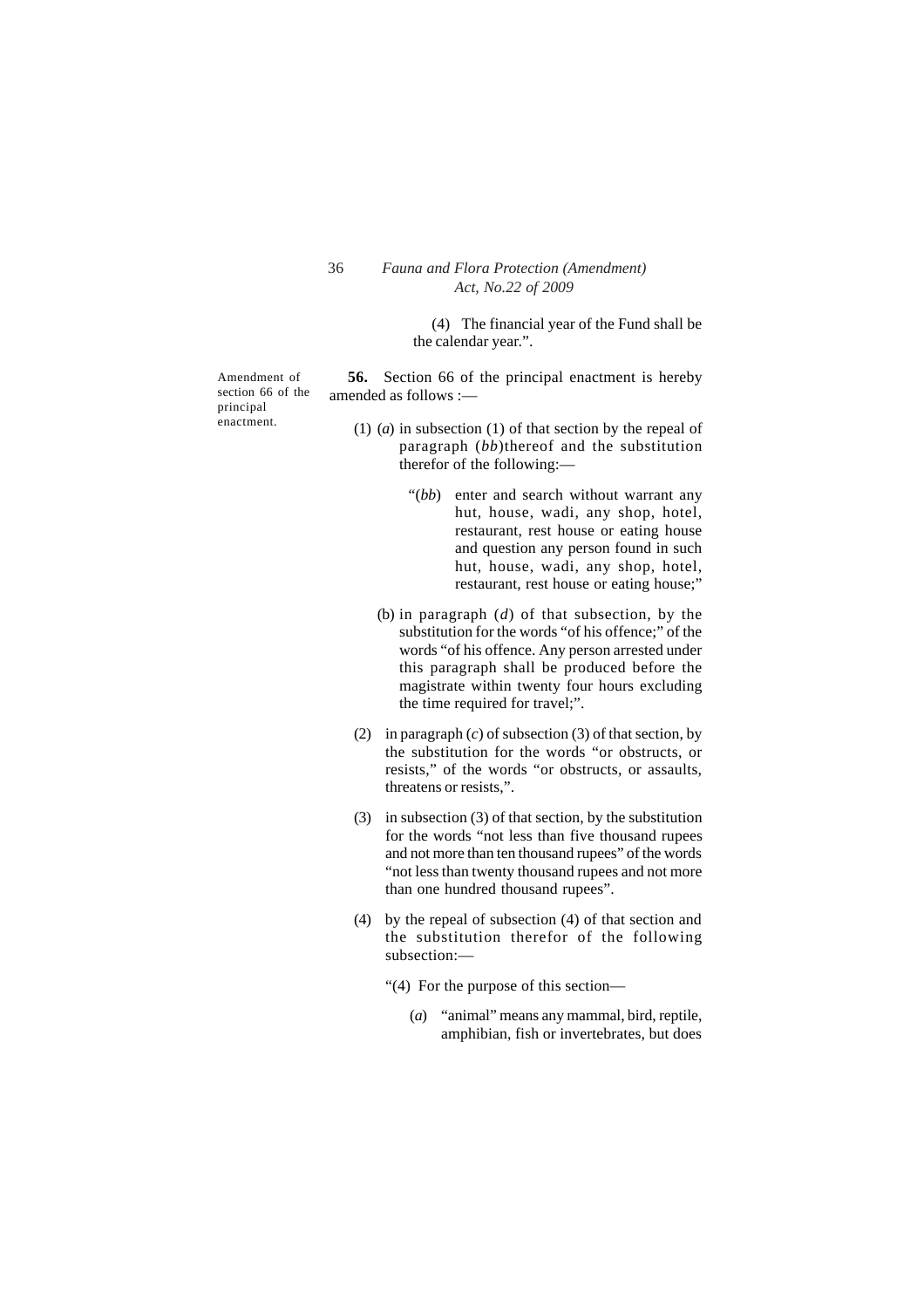not include any domestic animal as defined in section 11;

(*b*) "wildlife officer" means the Director-General or the Directors, Deputy Directors, Assistant Directors, Wildlife Rangers, Range Assistant or Wildlife Guards of the Department of Wildlife Conservation unless otherwise any other meaning is specified under this Ordinance.".

**57.** Section 66A of the principal enactment is hereby amended by the repeal of all the words from "any officer" to the end of paragraph (*b*) of that section and the substitution therefor of the following:—

Amendment of section 66A of the principal enactment.

"Any officer appointed for the purposes of this Ordinance under section 68—

- (*a*) who is guilty of prevarication in any Judicial trial for an offence under this Ordinance; or
- (*b*) who willfully neglects or fails to perform any duty under this Ordinance or neglects or fails to report any offence under this Ordinance; or
- (*c*) who aids and abets in the commission of any offence under this Ordinance,".

58. Section 66<sub>B</sub> of the principal enactment is hereby amended by the substitution for the words "not less than five hundred rupees and not more than one thousand rupees." of the words "not less than one thousand rupees and not more than two thousand rupees.".

**59.** Section 66c of the principal enactment is hereby amended in subsection (1) of that section as follows:—

(1) by the substitution for the words "an officer of the Department of Wildlife Conservation" of the words "any wildlife officer".

Amendment of section 66<sub>B</sub> of the principal enactment.

Amendment of section 66c of the principal enactment.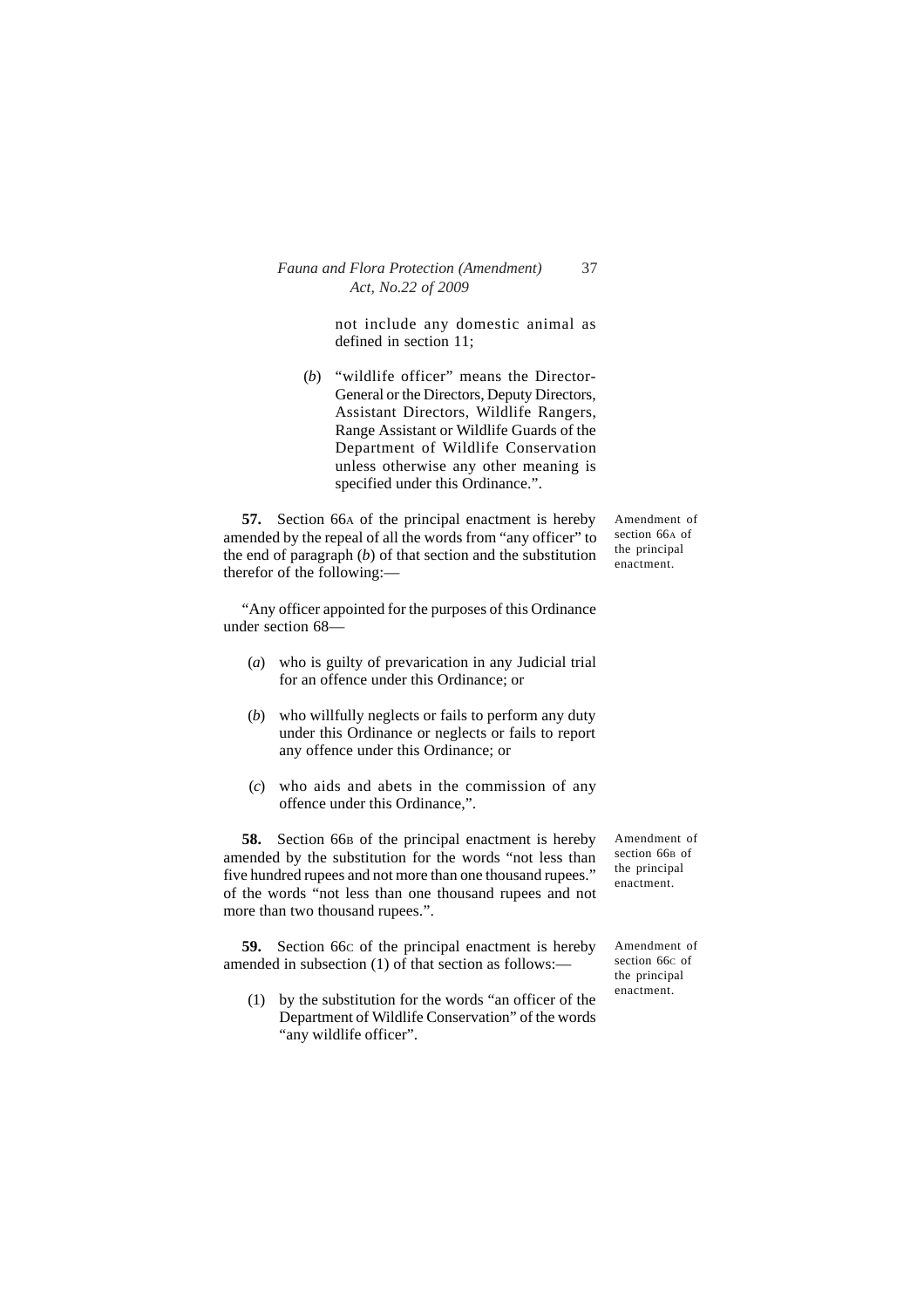(2) In paragraph (*d*) of that subsection by the substitution for the words "nearest police station or Divisional Secretariat." of the words "nearest police station, Divisional Secretariat or in Court.".

**60.** Section 66D of the principal enactment is hereby amended in subsection (1) of that section, by the substitution for the words "the Director-General or any officer of the Department of Wildlife Conservation" of the words "any wildlife officer".

**61.** Section 67 of the principal enactment is hereby amended as follows:—

- (1) in subsection (1) of that section by the substitution for the words "along-side a Strict Natural Reserve, National Park or Nature Reserve, Jungle Corridor, Refuge, Marine Reserve, Buffer Zone or Sanctuary" of the words "along-side a National Reserve or Sanctuary—".
- (2) by the addition, immediately after subsection (2) of that section, of the following subsection:—

"(3) For the purpose of preventing the commission of any offence under the Ordinance, it shall be lawful for the Director-General to cause barriers to be placed on any road outside the boundaries of any National Reserve or Sanctuary suspected of being used for the commission of any offence and to stop and search any vehicle.".

**62.** Section 67B of the principal enactment is hereby amended by the insertion immediately after subsection (2) thereof and the substitution therefor of the following:—

"(3) Notwithstanding anything in subsection (1) of this section an offence under sections 6, 7, 8, 20 and 30(2) of the Ordinance shall be non bailable offences.".

Amendment of section 66D of the principal enactment.

Amendment of section 67 of the principal enactment.

Amendment of section 67<sub>B</sub> of the principal enactment.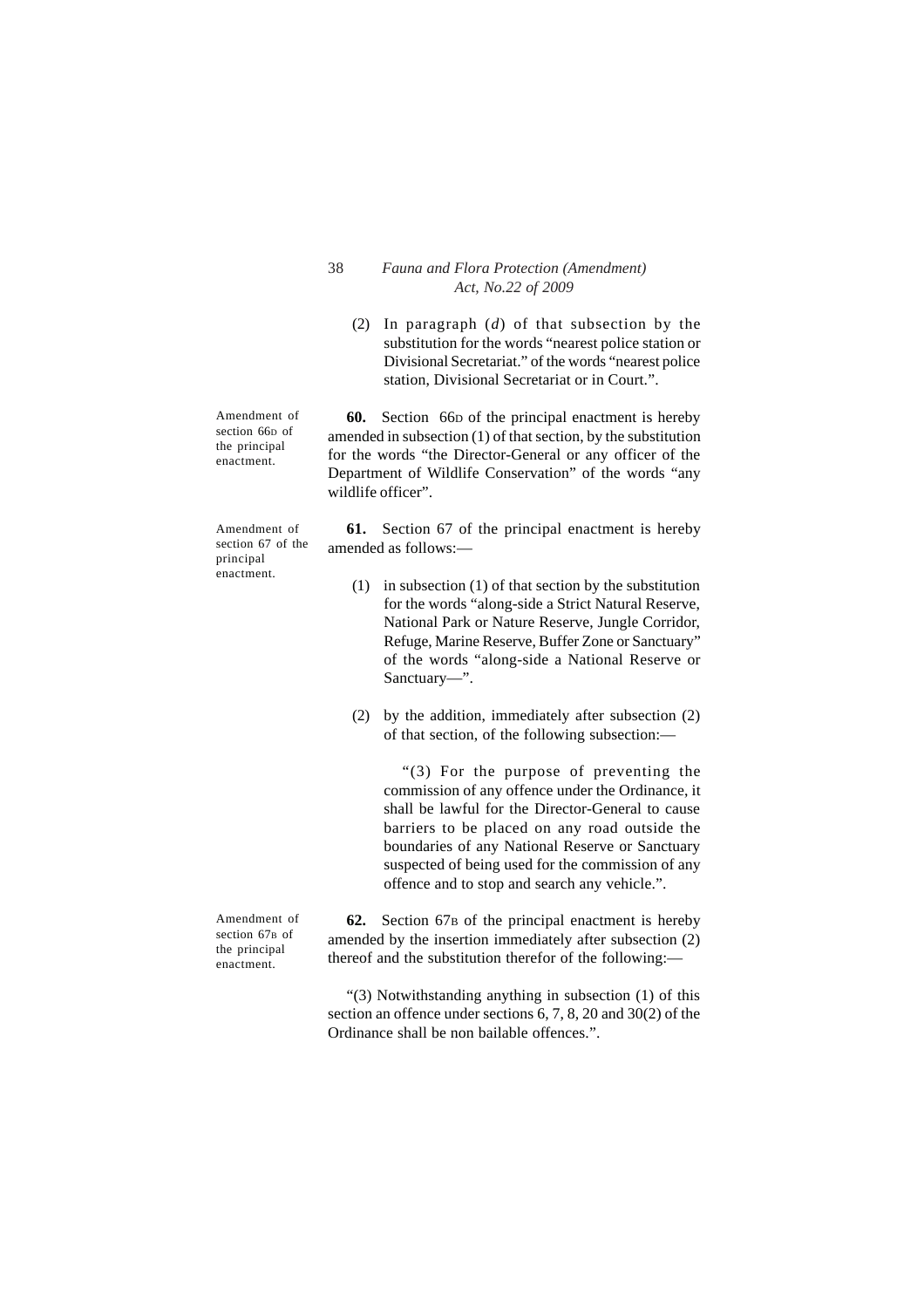**63.** Section 67D of the principal enactment is hereby amended by the substitution for the words "Chapter XII of the Criminal Procedure Code" of the words "Chapter XI of the Criminal Procedure Code Act, No. 15 of 1979".

**64.** Section 67F of the principal enactment is hereby repealed and the following section substituted therefor:—

from Crown Land.

enactment. "Ejectment 67F. (1) any person who is in unlawful and unauthorized possession of any State land to which, the provisions of this Ordinance are applicable shall be liable to an ejectment and the provisions of State Lands (Recovery of Possession) Act, No. 7 of 1979 shall *mutatis mutandis* apply, of every such ejectment.

> (2) Any reference in the said Act to a Competent Authority shall be considered as a reference to the Wildlife Ranger of the area in which such State land is situated.

> (3) Any proceedings instituted under the said Act for the recovery of possession of State land shall be concluded within one year from the date of commencement of such proceedings.".

**65.** Section 68 of the principal enactment is hereby amended by the substitution in paragraph (*a*) of subsection (1) of that section for the words "to act as Director, or as Deputy Director" of the words "to act as Director-General or as Director or Deputy Director".

**66.** The following new sections are hereby inserted immediately after section 68 of the principal enactment and shall have effect as sections 68A and 68B of that enactment:-

"Plans and programmes for Wildlife Conservation. 68A. (1) The Director-General in consultation with the Minister shall develop plans and programmes for the conservation of Amendment of section  $67<sub>D</sub>$  of the principal enactment.

Amendment of section 67F of the principal

Amendment of section 68 of the principal enactment.

Insertion of sections 68A and 68B in the principal enactment.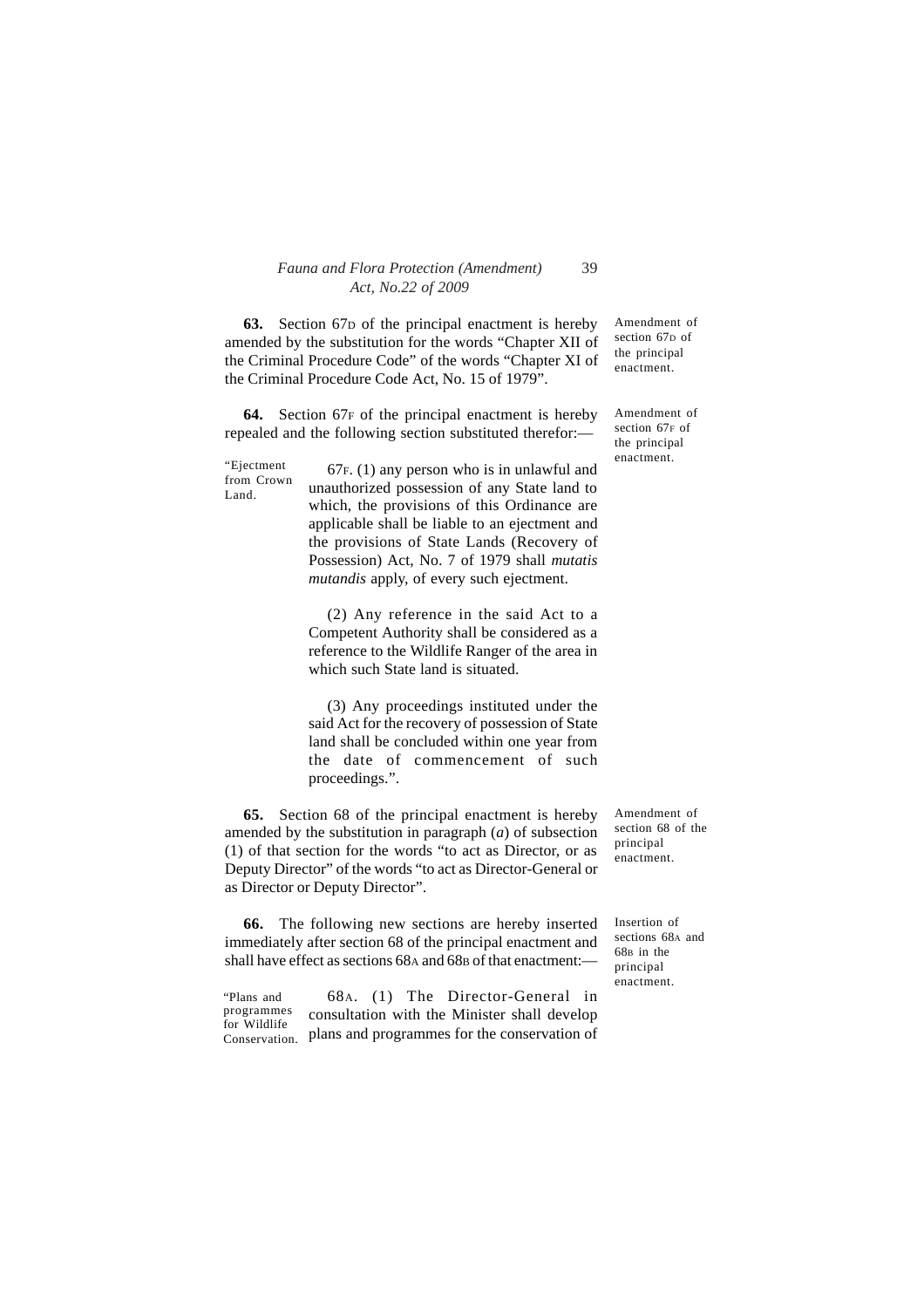wildlife, their habitats and the biological diversity in line with appropriate national and international standards and criteria.

(2) The Department of Wildlife Conservation shall include the expenditure estimated for the implementation of the plans and programmes developed in terms of subsection (1) in its estimates for such financial year.

Guidelines to be framed by the Director-General.

Amendment of section 71 of the principal enactment.

68B. The Director-General shall wherever specified in this Ordinance and in general where necessary, frame guidelines for the implementation of the provisions of the Ordinance and to carry out the powers, functions and duties under the Ordinance.".

**67.** Section 71 of the principal enactment is hereby amended in subsection (2) of that section as follows:—

- (1) by the repeal of paragraph (*e*) of that subsection and the substitution therefor of the following:—
	- $\mathcal{L}(e)$  the manner in which meetings of the Advisory Committee shall be conducted, the procedure to be followed in the transaction of business at such meetings and the manner in which the recommendations of the Committee are to be made;".
- (2) by the insertion of new paragraph (*f*) immediately after paragraph (*e*) of that subsection:—
	- "(*f*) all matters necessary for the regulation of access to the genetic resources from fauna and flora indigenous to Sri Lanka and the revenue generated from such genetic resources.".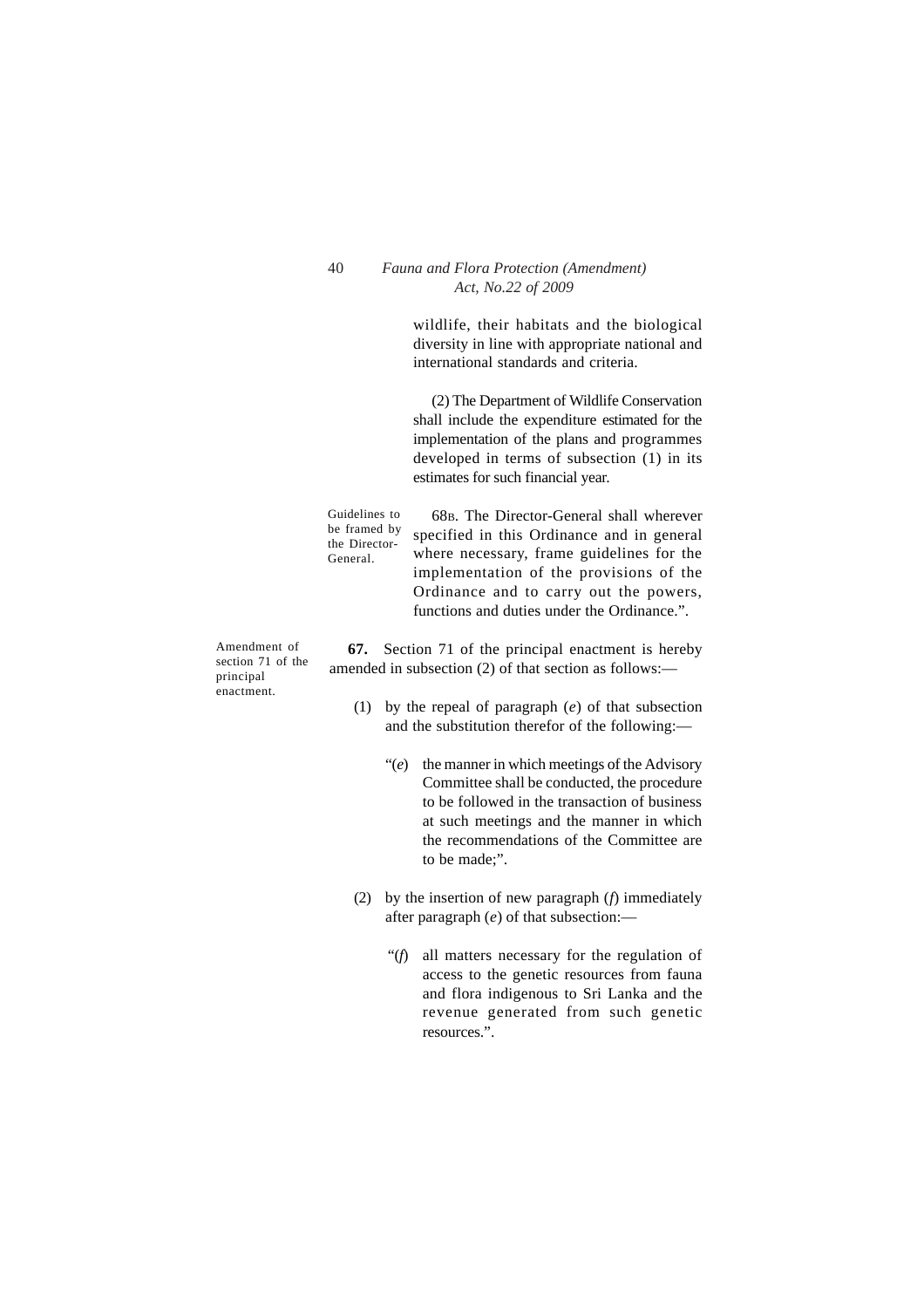**68.** Section 72 of the principal enactment is hereby amended in subsection (1) of that section as follows:—

- (1) by the insertion immediately before the definition of the expression "Buffer Zone" of the following definitions:—
	- " "Advisory Committee" means the Wildlife Conservation Advisory Committee established under section 70(1) of this Ordinance;
	- "Authorized Officer" means any Wildlife Officer appointed by the Director-General for the purposes of this Act.";
- (2) by the insertion, immediately after the definition of the expression "cultivated land", of the following definition:—
	- " "development activity" means any activity which has an impact on the physical nature of the land or the natural biological phenomenon of fauna and flora of such land.";
- (3) by the repeal of the definition of the expression "Director" and the substitution therefor of the following:—
	- " "Director-General" means the person appointed to be or to act as the Director-General, Wildlife Conservation, for the purposes of this Ordinance, and includes the Director and the Deputy Director, Wildlife Conservation, appointed for such purposes;";
- (4) by the insertion immediately after the definition of the expression "District Director" of the following definitions:—
	- " "explosive" has the same meaning assigned to it in the Explosives Act, No. 21 of 1956;

Amendment of section 72 of the principal enactment.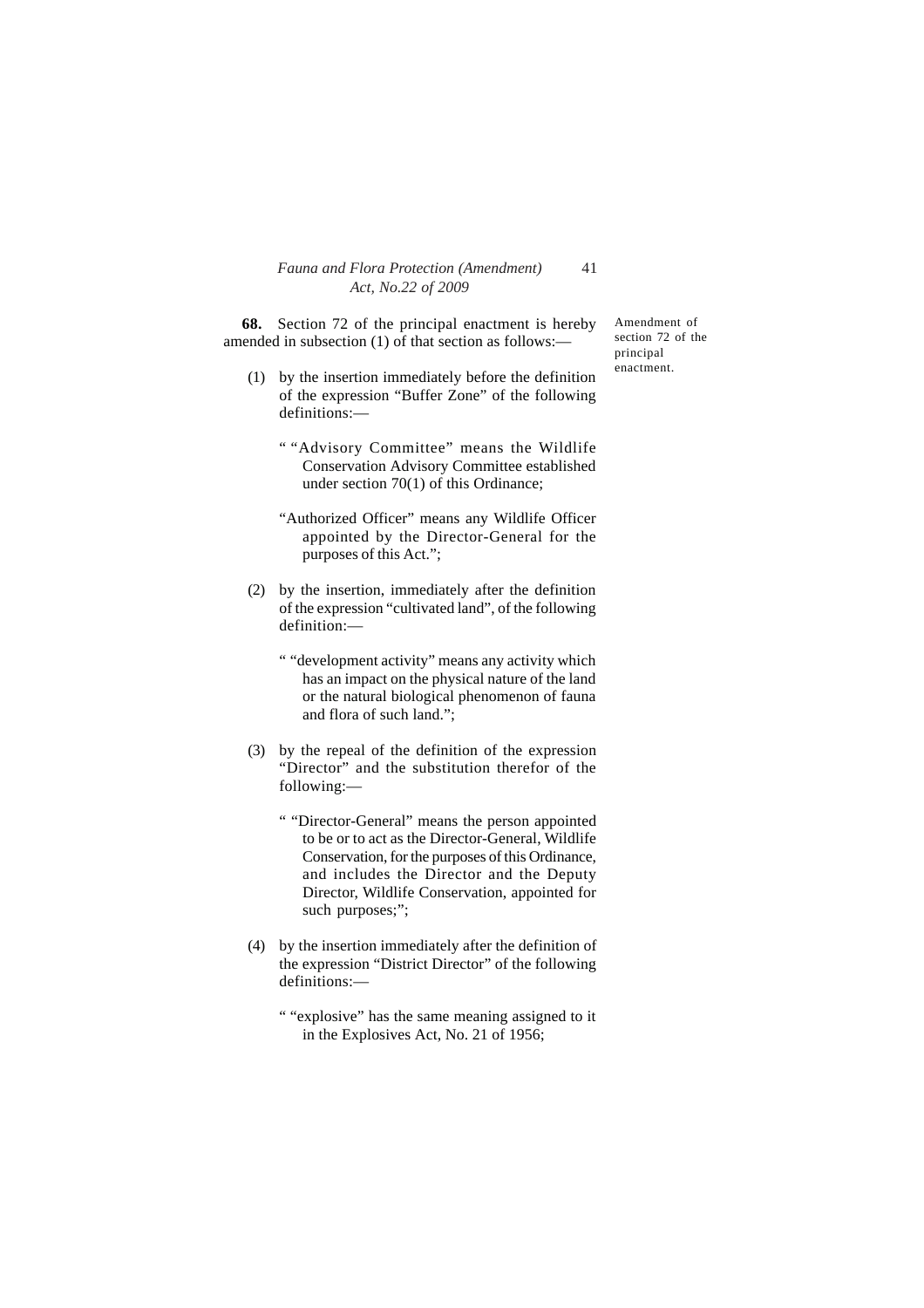- 42 *Fauna and Flora Protection (Amendment) Act, No.22 of 2009*
	- "Fund" means the Wildlife Preservation Fund established under section 65 of this Ordinance;";
	- (5) by the insertion immediately after the definition "gun" of the following definition:-
		- " "habitat" includes the physical environment, the biomass and all living organisms;":
	- (6) by the insertion immediately after the definition of the expression "Honorary District Director" of the following definition:—
		- " "invertebrate" means any animal without a spinal column;;
	- (7) by the repeal of the definition of the expression "Jungle Corridor" and the substitution therefor of the following new definition:—
		- " "Jungle Corridor" means the land deemed to be allocated for the purposes of facilitating the free movement of elephants from one reserve to another and declared as a Jungle Corridor for elephants constituted by Order made under section  $2(1)$ ;";
	- (8) by the insertion, immediately after the definition of the expression "local authority" of the following new definition:—
		- " "Marine National Park" means an area of sea together with an adjoining coastal belt consisting primarily of marine natural resources such as coral reefs, sea grass, beds or any other ecosystem where study and observation of such natural resources may be permitted and declared as a Marine National Park constituted by Order made under subsection (1) of section 2:":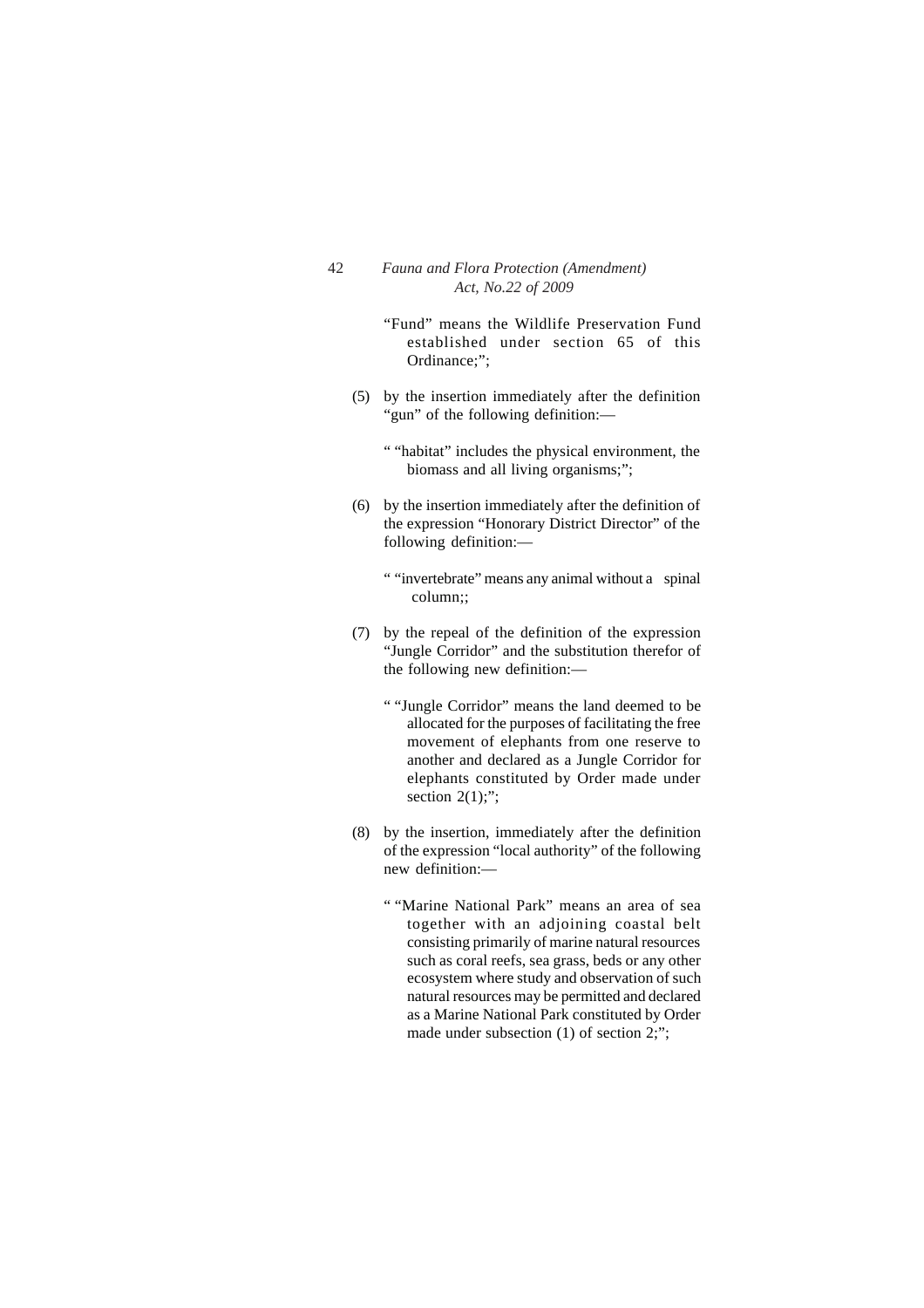- (9) by the repeal of the definition "Marine Reserve";
- (10) by the insertion, immediately after the definition of the expression "offence", of the following new definition:—
	- " "plant" means any member of the plant kingdom including a tree or any part thereof, dead or alive and any propagatory plant material and any extraction of such plant;";
- (11) by the insertion immediately after the definition of the expression "prescribed", of the following definitions:—
	- " "prescribed officer" means any wildlife officer unless otherwise defined in this Ordinance;
	- "Sanctuary" means lands deemed to be dedicated for the purposes of human activity, but where activities specified in section 7 of the Ordinance and strictly prohibited other than in accordance with the regulations made thereunder and has been declared as a Sanctuary under section 2(2) of the Fauna and Flora Protection Ordinance;
	- "Strict Natural Reserve" means an area of 1 (land) and deemed to be dedicated to species of animals and plants to thrive on with the least disturbance for the purposes of ensuring the survival of threatened species in their natural habitat facilitating appropriate scientific research and declared as a Strict Natural Reserve constituted under section 2(1) of the Fauna and Flora Protection Ordinance;
	- "wildlife officer" means the Director-General of the Department of Wildlife Conservation or any Director, Deputy Director or Assistant Director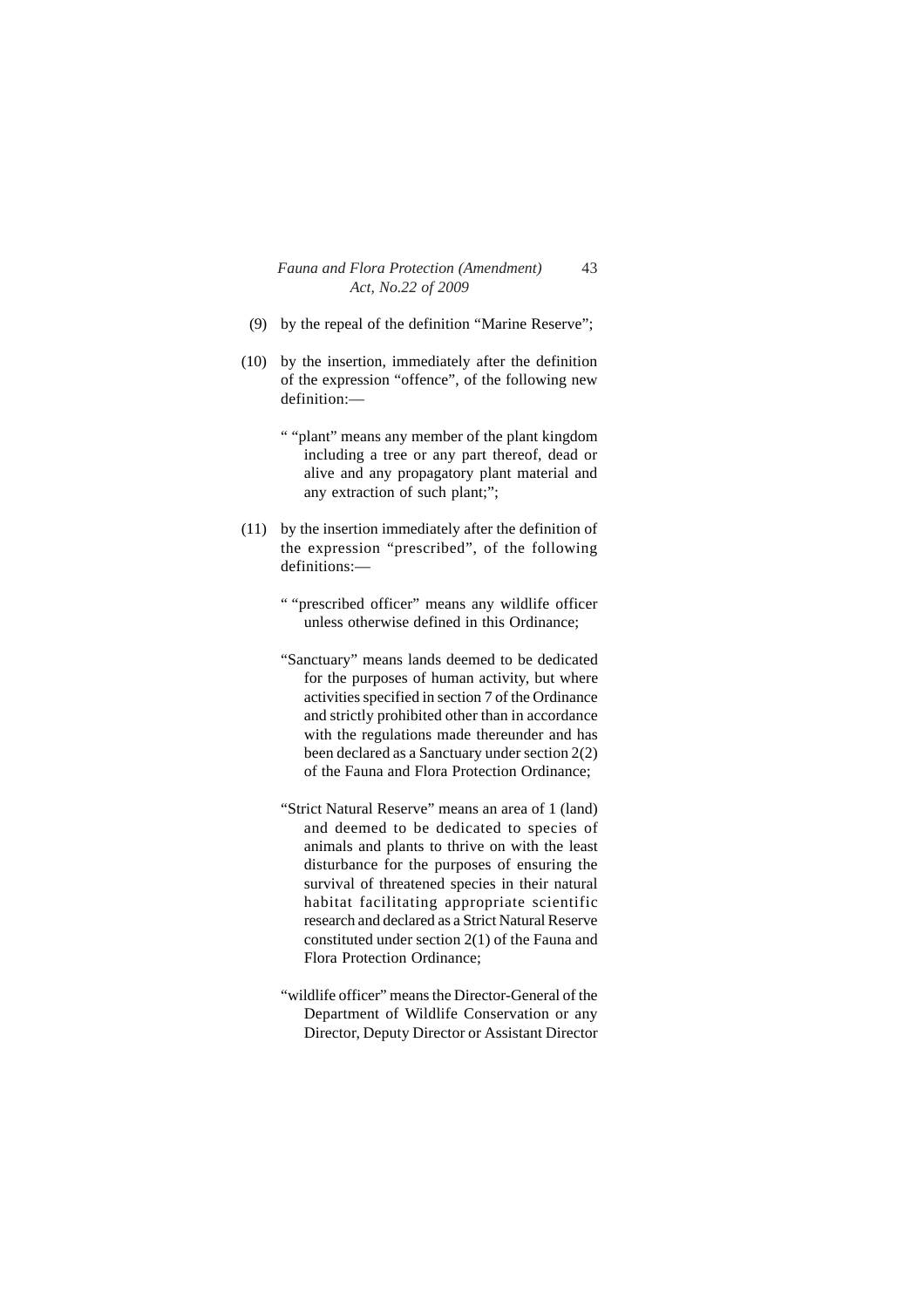or Wildlife Ranger or Range Assistant or Wildlife Guard in the Department of Wildlife Conservation, unless any provision in the Ordinance specifically mentions otherwise;";

- (12) by the repeal of the definition "Refuge";
- (13) in the definition of the expression "wildlife", by the substitution for the words "animals which owe" of the words "animals including different stages of their life cycle which owe".

Sinhala text to prevail in case of inconsistency.

Replacement of Schedules I, II, III,IV, IVA and V of the principal enactment.

**69.** In the event of any inconsistency between the Sinhala and Tamil texts of this Act, the Sinhala text shall prevail.

**70.** Schedules I, II, III,IV, IVA and V of the principal enactment are hereby repealed on the following Schedules substitution therefor :—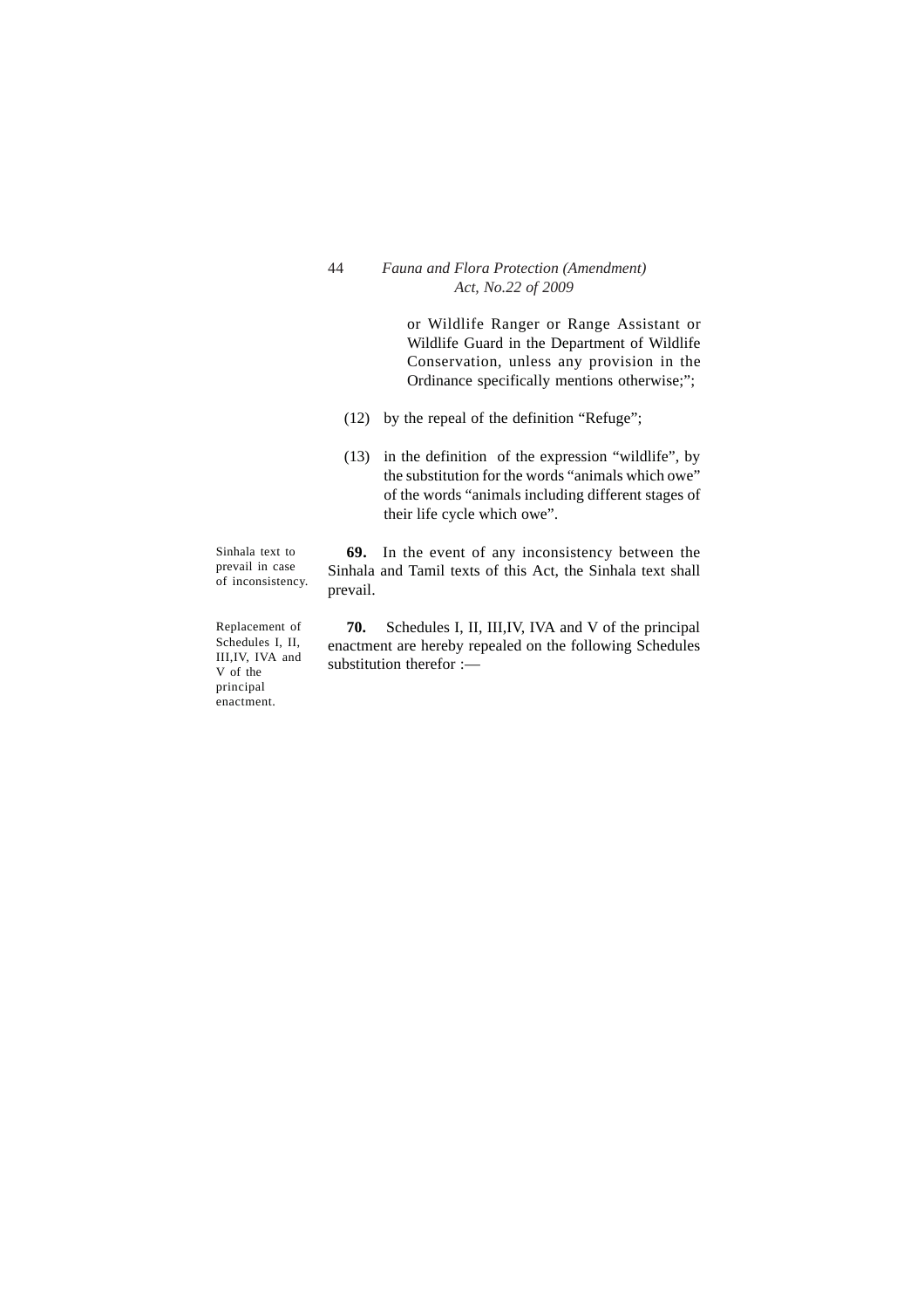# **"SCHEDULE I** (Section 30)

|                                                       | List of Mammals and Reptiles that are not protected                                                  |
|-------------------------------------------------------|------------------------------------------------------------------------------------------------------|
| Scientific Name                                       | Common Names<br>(English-E, Sinhala-S, Tamil - T)                                                    |
| Class: Mammalia (Mammals)                             |                                                                                                      |
| <b>Family: Suidae</b>                                 |                                                                                                      |
| Sus scrofa                                            | - Wild boar (E), Wal ura (S), Pandi or Kattu<br>pandi (T)                                            |
| <b>Family : Leporidae</b>                             |                                                                                                      |
| Lepus nigricollis                                     | - Black-naped hare (E), Hawa (S), Mussal or<br>Muyal (T)                                             |
| <b>Family: Hystricidae</b>                            |                                                                                                      |
| Hystrix indica                                        | - Indian crested porcupine (E), Ittewa or<br>Panduru ittewa (S), Mullam pandi or Mullup<br>pandi (T) |
| <b>Family: Muridae</b>                                |                                                                                                      |
| Rattus rattus                                         | - Common house rat (E), Geyi miya (S), Elli-<br>sund-elli (T)                                        |
| Rattus norvegicus                                     | - Brown rat (E), Dumburu miya (S), Elli-sund-<br>elli(T)                                             |
| Mus musculus                                          | - Indian house mice (E), Kos-etamiya (S), Elli-<br>sund-elli (T)                                     |
| <b>Family: Cercopithecidae</b>                        |                                                                                                      |
| Macaca sinica                                         | - Toque Monkey or Red Monkey (E), Rilawa<br>$(S)$ , Kurungu $(T)$                                    |
| Semnopithecus entellus                                | - Grey langur (E), Eli Vandura or Renda<br>Vandura, Konde Vandura (S), Mundi (T)                     |
| Class: Reptilia (Reptiles)<br><b>Family: Elapidae</b> |                                                                                                      |

| Naja naja           | - Cobra (E), Naya (S), Naham, Nalla pambu (T) |
|---------------------|-----------------------------------------------|
| Bungarus caeruleus  | - Common Krait (E), Thel Karawala (S),        |
|                     | Pudayan pambu (T)                             |
| Bungarus ceylonicus | - Sri Lanka Krait (E), Mudhu Karawala (S),    |
|                     | Pudayan pambu (T)                             |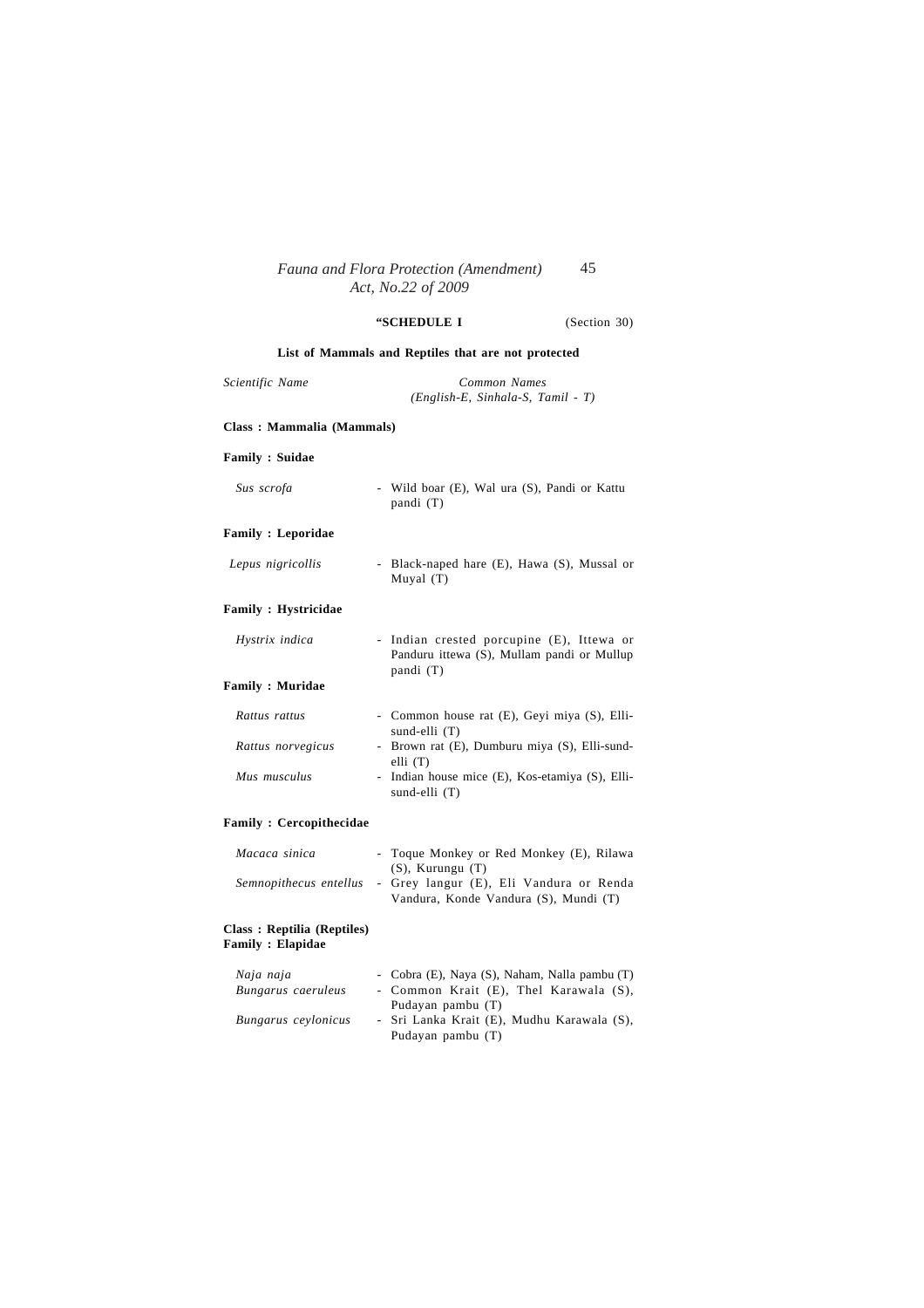*Scientific Name Common Names*

*(English-E, Sinhala-S, Tamil - T)*

### **Family : Viperidae**

| Daboia russelli | - Russell's Viper (E), Tith polonga (S), Virian, |
|-----------------|--------------------------------------------------|
|                 | Virian Pambu, Suratti pambu (T)                  |
| Echis carinata  | - Saw-scaled Viper (E), Weli polonga (S),        |
|                 | Virian, Virian pambu, Suratti pambu (T)          |
|                 |                                                  |

### **SCHEDULE II** (Section 30)

### **Mammals and Reptiles that are Strictly Protected**

#### **Class : Mammalia (Mammals)**

#### **Family : Lorisidae**

| Loris tardigradus |              |  | - Slender loris (E), Una hapuluwa (S), |  |
|-------------------|--------------|--|----------------------------------------|--|
|                   | Tevngu $(T)$ |  |                                        |  |

### **Family : Felidae**

| Felis chaus             | - Junglecat(E), Kola diviya(S), Kartupoonay(T)                          |
|-------------------------|-------------------------------------------------------------------------|
| Panthera pardus         | - Leopard (E), Diviya (S), Siruththay (T)                               |
|                         | <i>Prionailurus rubiginosus</i> - Rusty-spotted cat (E), Wal balala (S) |
| Prionailurus viverrinus | - Fishing cat (E), Hadun diviya (S)                                     |

#### **Family : Mustelidae**

| Lutra lutra                          |    | - Eurasian otter (E), Diya balla (S), Neer nai (T)                                                                                                   |
|--------------------------------------|----|------------------------------------------------------------------------------------------------------------------------------------------------------|
| Family : Ursidae                     |    |                                                                                                                                                      |
| Melursus ursinus                     |    | - Sloth bear (E), Walaha (S), Karadee (T)                                                                                                            |
| Family : Sciuridae                   |    |                                                                                                                                                      |
|                                      |    | <i>Petaurista philippensis</i> - Grey flying squirrel (E), Maha hambawa (S)<br>Petinomys fuscocapillus - Small flying squirrel (E), Kuda hambawa (S) |
| Family : Manidae                     |    |                                                                                                                                                      |
| Manis crassicaudata                  |    | - Indian pangolin (E), Kaballewa/ Eya (S),<br>Alangu (T)                                                                                             |
| <b>Family : Cervidae</b>             |    |                                                                                                                                                      |
| Cervus unicolor<br>Muntiacus muntjak | ÷. | - Sambar (E), Gona (S), Kadoo marn (T)<br>Barking deer/ Ribfaced deer (E), Olu<br>muwa $(S)$ , Kart ardu $(T)$                                       |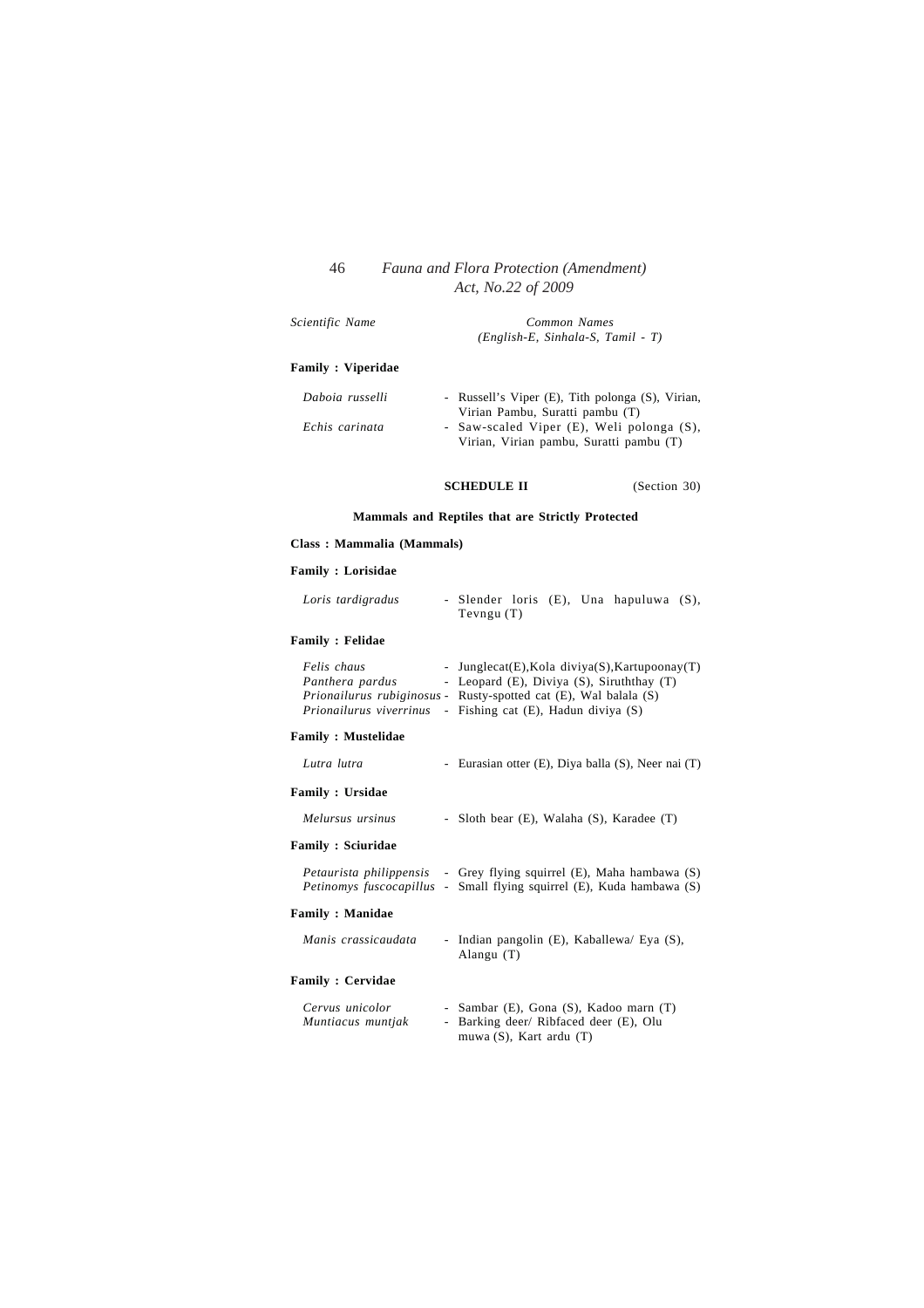| Scientific Name | Common Names                        |  |  |  |  |
|-----------------|-------------------------------------|--|--|--|--|
|                 | $(English-E, Sinhala-S, Tamil - T)$ |  |  |  |  |

### **Family : Balaenopteridae**

|  | Ballaenoptera musculus - Blue whale (E), Thalmaha (S),           |
|--|------------------------------------------------------------------|
|  | Thimingila (T)                                                   |
|  | <i>Ballaenoptera physalus - Fin whale (E), Thalmaha (S),</i>     |
|  | Thimingila (T)                                                   |
|  | <i>Megaptera novaengliae</i> - Humpback whale (E), Thalmaha (S), |
|  | Thimingila (T)                                                   |

### **Family : Physeteridae**

|                 | <i>Physeter macrocephalus - Sperm whale (E), Thalmaha (S)</i> |
|-----------------|---------------------------------------------------------------|
| Kogia breviceps | - Pygmy sperm whale (E), Thalmaha (S)                         |
| Kogia simus     | - Dwarf sperm whale (E), Thalmaha (S)                         |

### **Family : Delphinidae**

| Delphinus delphis            | - Common dolphin (E), Mulla (S)<br>Pomigra (T)                                         |
|------------------------------|----------------------------------------------------------------------------------------|
| <b>Family : Dugongidae</b>   |                                                                                        |
| Dugong dugon                 | - Dugong/ Sea cow/Sea pig (E), Muhudu<br>Ura $(S)$ , Kadaipudru $(T)$                  |
| Class: Reptilia (Reptiles)   |                                                                                        |
| <b>Family : Crocodylidae</b> |                                                                                        |
| Crocodylus palustris         | - Mugger/Marsh crocodile (E), Hela<br>Kimbula/Ela Kimbula (S), Kulathi<br>muthalei (T) |
| Crocodylus porosus           | Saltwater/Estuarine crocodile (E), Geta<br>Kimbula (S), Semmukku muthalei (T)          |
| <b>Family: Bataguridae</b>   |                                                                                        |
| Melanochelys trijuga         | - Parker's black turtle (E), Parkerge gal<br>ibba (S), Kal amai (T)                    |
| <b>Family: Trionychidae</b>  |                                                                                        |
| Lissemys punctata            | - Flapshell turtle (E), Kiri ibba (S), Pal<br>amai (T)                                 |
| <b>Family : Testudinidae</b> |                                                                                        |
| Geochelone elegans           | - Indian star tortoise (E), Tharaka ibba/<br>Mevara ibba (S), Kata amai (T)            |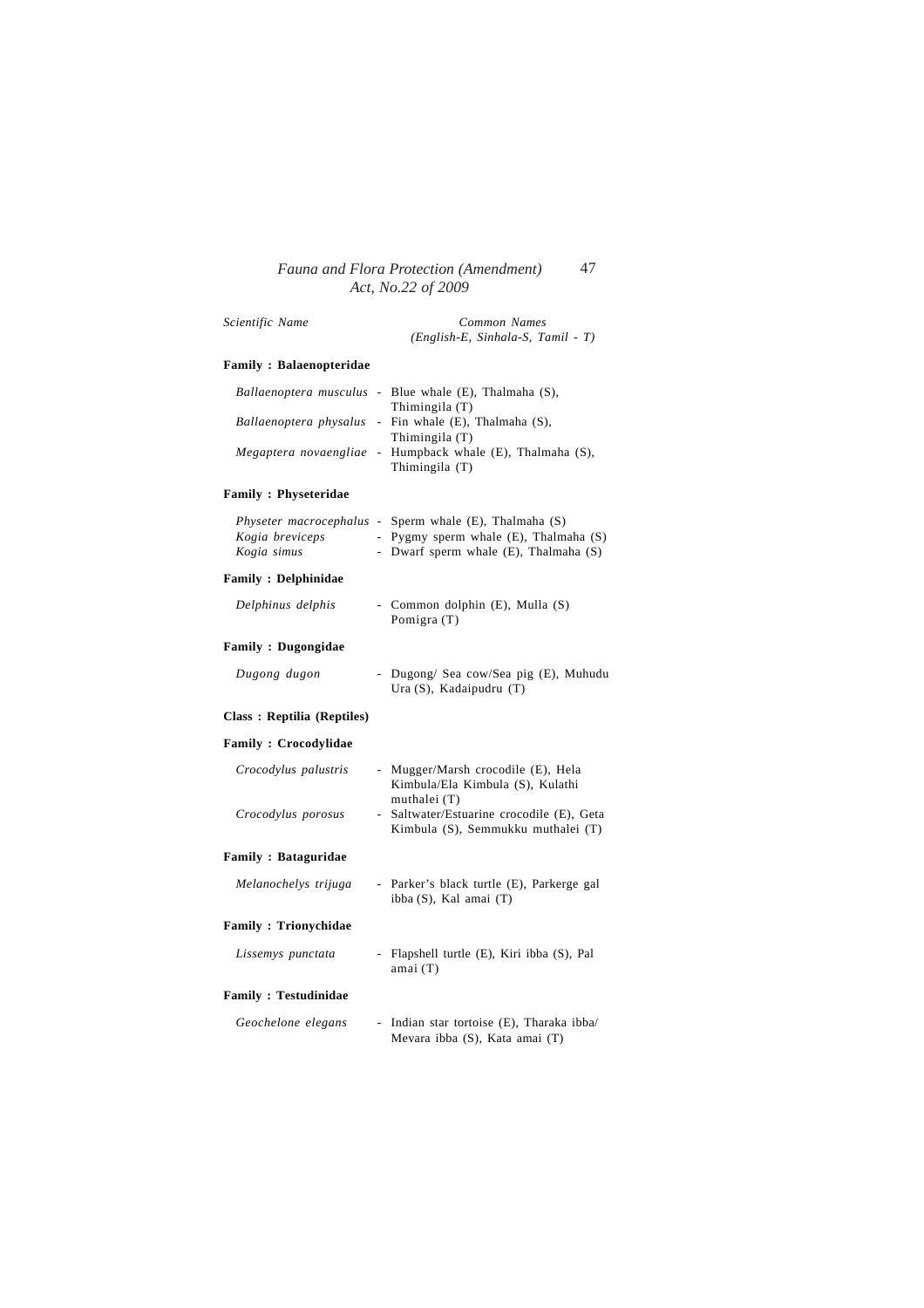| Common Names                        |  |  |  |  |  |  |  |
|-------------------------------------|--|--|--|--|--|--|--|
| $(English-E, Sinhala-S, Tamil - T)$ |  |  |  |  |  |  |  |

#### **Family : Cheloniidae**

| - Loggerhead sea turtle (E), Olugedi<br>Kesbawa/ Kannadi Kesbawa (S. Perunthalai<br>amai $(T)$                      |
|---------------------------------------------------------------------------------------------------------------------|
| - Green turtle (E), Gal Kasbawa/ Mas<br>Kasbawa/ Vali Kesbawa (S), Pal amai (T)                                     |
| - Hawksbill sea turtle (E), Pothu Kasbawa/                                                                          |
| Leli Kesbawa (S), Nana amai (T)<br>- Oliver Ridley sea turtle (E), Battu Kesbawa/<br>Mada Kesbawa (S), Pul amai (T) |
|                                                                                                                     |

### **Family : Dermochelyidae**

| Dermochelys coriacea                  | - Letherback sea turtle (E), Dara Kesbawa/<br>Thun Dara Kesbawa (S), Dhoni amai (T)        |
|---------------------------------------|--------------------------------------------------------------------------------------------|
| Family : Agamidae                     |                                                                                            |
| Ceratophora spp<br>Cophotis ceylanica | - Horned lizards (E), ang Katussa (S)<br>- Pygmy lizard (E), Kandukara Kuru<br>kasbawa (S) |

### **SCHEDULE III** (Section 31)

### **List of Birds that are not Protected**

|                        | Class: Aves (Birds) |
|------------------------|---------------------|
| <b>Family Corvidae</b> |                     |

| Corvus macrorhynchos       | - Black crow (E), Kakka, Kaputa (S), Kaka,<br>Kakam (T)                                                             |
|----------------------------|---------------------------------------------------------------------------------------------------------------------|
| Corvus splendens           | - House crow (E), Kakka, Kolmba Kakka (S),<br>Oor-Kakka (T)                                                         |
| <b>Family : Passeridae</b> |                                                                                                                     |
| Lonchura punctulata        | Spotted munia, Scaly breasted Muniya (E),<br>$\sim$<br>Wee kurulla/Laya Kayuru Wee kurulla (S),<br>Nellu-Kuruvi (T) |
| Lonchura striata           | - White-backed munia (E), Wee kurulla/<br>Nithaba sudu wee kurulla (S), Nellu-<br>Kuruvi (T)                        |
| Family : Psittacidae       |                                                                                                                     |
| Psittacula krameri         | - Rose-ringed parakeet (E), Mala girawa,<br>Rana girawa (S), Payithankili (T)                                       |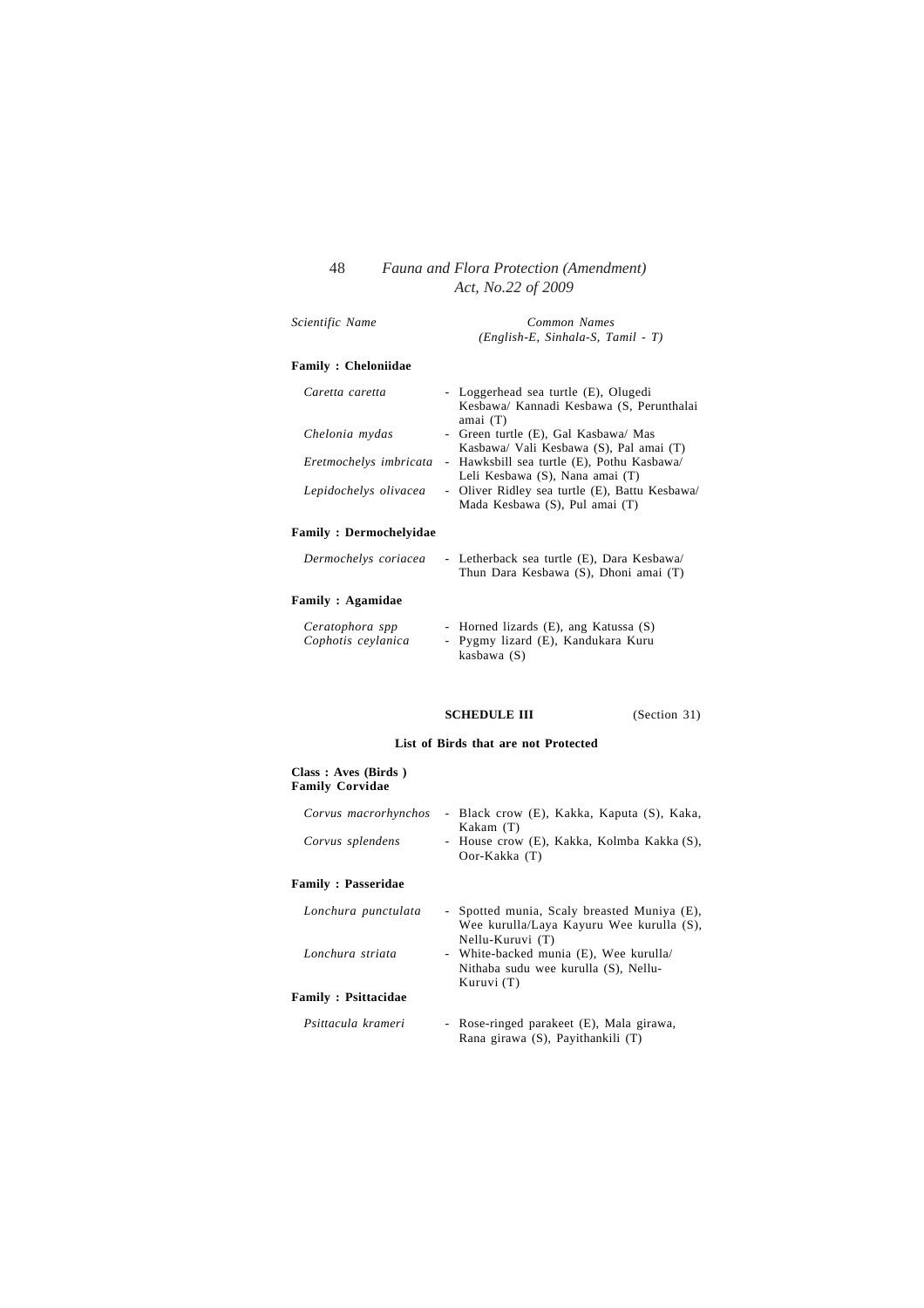## **SCHEDULE IV** (Section 31)

### **Birds that are Strictly Protected**

| Scientific Name                                        | Common Names<br>(English-E, Sinhala-S, Tamil - T)                                                                                |
|--------------------------------------------------------|----------------------------------------------------------------------------------------------------------------------------------|
| Class: Aves (Birds)                                    |                                                                                                                                  |
| <b>Family: Pelecanidae</b>                             |                                                                                                                                  |
| Pelecanus philippensis                                 | - Spot-billed pelican (E), Pestuduwa/Tit hota<br>pestuduwa (S), Kulai-kida (T)                                                   |
| <b>Family: Phalacrocoracidae</b>                       |                                                                                                                                  |
| Phalacrocorax carbo                                    | - Great cormorant/Southern cormorant (E),<br>Maha diyakawa (S), Nir-Kakam (T)                                                    |
| <b>Family: Ciconiidae</b>                              |                                                                                                                                  |
| Ephippiorhynchus<br>asiaticus<br>Leptoptilos javanicus | - Black-necked strok (E), Ali Manawa (S),<br>Periya narai (T)<br>- Lesser adjutant (E), Hin Bahuru<br>manawa (S), Meva kokku (T) |
| <b>Family: Acciptridae</b>                             |                                                                                                                                  |
| Aviceda jerdoni                                        | - Jerdon's Baza (E), Dumburu saratukussa,<br>Jerdon sarpakussa (S), Parundu (T)                                                  |
| Hieraaetus kienerii                                    | - Rufous-bellied Eagle (E), Rathodara<br>rajaliya (S), Kalugu (T)                                                                |
| Spizaetus nipalensis                                   | - Mountain hawk eagle (E), Konda rajaliya,<br>Hel Kondakussa (S), Periya konda<br>rasali (T)                                     |
| <b>Family: Falconidae</b>                              |                                                                                                                                  |
| falco peregrinus                                       | - Shaheen falcon (E), Kurullu goya (S),<br>Valluru (T)                                                                           |
| Falco tinnunculus                                      | - Common kestrel (E), Kurullu goya (S),<br>Valluru (T)                                                                           |
| <b>Family: Phasianidae</b>                             |                                                                                                                                  |
| Francolinus pictus                                     | - Painted francolin (E), Tith vatu kukula (S),<br>Kauthari (T)                                                                   |
| Francolinus<br>pondicerianus                           | - Grey francolin/Indian grey partridge (E),                                                                                      |
| Perdicula asiatica                                     | Alu vatu kukula (S), Kauthari (T)<br>- Jungle bush-quail (E), Wana Panduru<br>vatuwa/Panduru vatuwa (S), Kadai (T)               |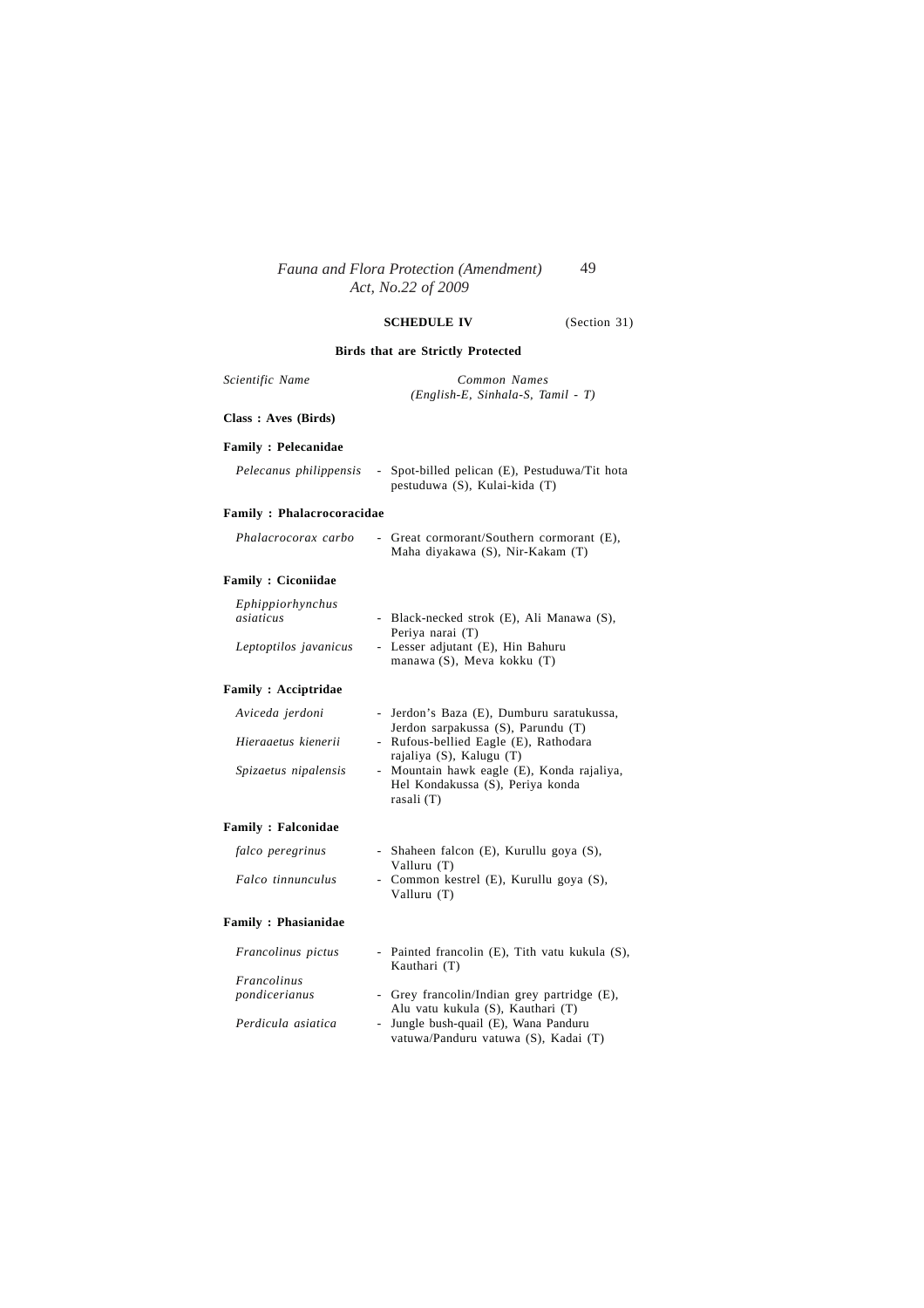|                              | Act, No.22 of 2009                                                                                            |
|------------------------------|---------------------------------------------------------------------------------------------------------------|
| Scientific Name              | Common Names<br>$(English-E, Sinhala-S, Tamil - T)$                                                           |
| <b>Family: Rallidae</b>      |                                                                                                               |
| Fulica atra                  | - Common coot/Black coot (E), Kalu                                                                            |
| Gallirallus striatus         | kithala(S)<br>- Slaty-breasted banded rail (E), Laya nil<br>relua/Layalu pati reluwa (S), Kanan<br>koli (T)   |
| Porzana fusca                | - Ruddy-breasted crake (E), Laya Rathu vil<br>keraliya (S), Kanan koli (T)                                    |
| <b>Family: Charadriidae</b>  |                                                                                                               |
| Vanellus malabaricus         | - Yellow-wattled Lapwing (E), Kaha yatimal<br>kirala (S), al katti (T)                                        |
| <b>Family: Rostratulidae</b> |                                                                                                               |
|                              | Rostratula benghalensis - Great painted snipe (E), Ulu keswatuwa/<br>Raja ulu keswatuwa (S), Ullan kuruvi (T) |
| <b>Family: Glareolidae</b>   |                                                                                                               |
| Burhinus recurvirostris      | - Great thick knee/Great stone plover (E),<br>Maha golu kirala (S), Musal kinandi (T)                         |
| <b>Family: Tytonidae</b>     |                                                                                                               |
| Phodilus badius              | - Oriental bay owl (E), Mukalan bassa/<br>Peradigu guru bassa (S), Andai (T)                                  |
| Tyto alba                    | - Barn owl (E), Atu bakamouna/Atu<br>wesbassa (S), Chavu kuruvi (T)                                           |
| <b>Family: Apodidae</b>      |                                                                                                               |
| Tachymarptis melba           | - Alpine swift/White bellied swift(E),<br>Wehi lihiniya (S), Tam padi (T)                                     |
| Hirundapus giganteus         | - Brown-backed needle-tail (E), Wehi<br>lihiniya/pita bora katu peda thurithaya (S)<br>Tampadi (T)            |
| <b>Family: Alcedinidae</b>   |                                                                                                               |
| Alcedo meninting             | - Blue eared kingfisher (E) Malpilihuduwa/<br>Nil kan pilihuduwa (S), Min kutti (T)                           |
| <b>Family: Coraciidae</b>    |                                                                                                               |
| Eurystomus orientalis        | - Dollar-bird/Broad billed Roller (E),<br>Dumkawa (S), Pulluporukki (T)                                       |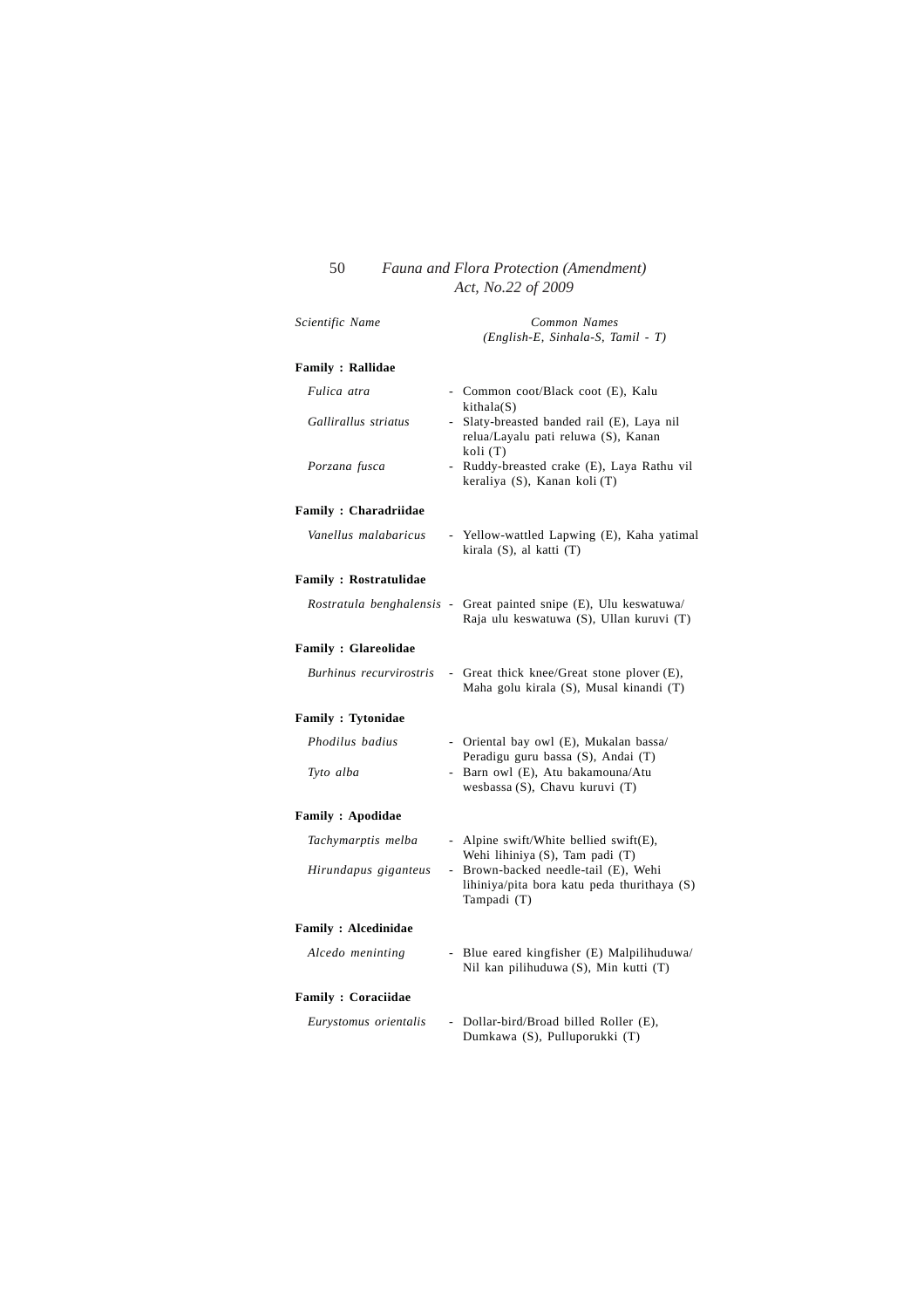| Scientific Name                   | Common Names<br>$(English-E, Sinhala-S, Tamil - T)$                                                                                       |
|-----------------------------------|-------------------------------------------------------------------------------------------------------------------------------------------|
| <b>Family : Picidae</b>           |                                                                                                                                           |
| Celeus brachyurus                 | - Roufous woodpecker (E), Dumburu Kerala/<br>Borath koda kerala (S), Thachchan<br>Kuruvi (T)                                              |
| Chrysocolaptes festivus           | - White-naped woodpecker (E), Maha pan<br>kerala/Kahapita maha kerala (S) Thachchan<br>kuruvi (T)                                         |
| Picus xanthopygaeus               | - Streak-throated woodpecker (E),<br>Keralla (S), Thachchan kuruvi (T)                                                                    |
| <b>Family: Hirundinidae</b>       |                                                                                                                                           |
| Hirundo tahitica                  | - Hill swallow (E), Wehi lihiniya (S), Tam<br>Padi (T)                                                                                    |
| <b>Family: Laniidae</b>           |                                                                                                                                           |
| Lanius schach                     | - Long-tailed shrike/Rufous rumped<br>shrike (E), Dik panda sabaritta (S), Katu<br>puluni/Pey kuruvi (T)                                  |
| <b>Family: Columbidae</b>         |                                                                                                                                           |
| Columba livia                     | - Blue rock pigeon (E), Gal Paraviya/Podu<br>paraviya (S), Mada pura/Malai pura (T)                                                       |
| Streptopelia decaocto             | - Eurasian collared dove (E), Mala<br>kobbeyiya (S), Kali pura/Sambal pura (T)                                                            |
| Treron phoenicoptera              | - Yellow-footed green pigeon (E), Seepadu<br>bata goya (S), Pachchai pura (T)                                                             |
| Columba torringtoni               | - Sri Lanka wood pigeon (E), Maila goya/Sri<br>Lanka mayla paraviya (S), Karuppu<br>Pura $(T)$                                            |
| <b>Family: Muscicapidae</b>       |                                                                                                                                           |
| Saxicola caprata<br>Turdus merula | - Pied bushchat (E), Gomara sitibichcha (S)<br>- Eurasian blackbird (E), Kalu kurulla/<br>Eurasian kalu bimsariya (S), Kari<br>Kuruvi (T) |
| Zoothera dauma                    | - Scaly thrush (E), Wal avichchiya/Kayuru<br>thirasikaya (S)                                                                              |
| <b>Family: Passeridae</b>         |                                                                                                                                           |
| Lonchura kelaarti                 | - Black-throated munia (E), Wee kurulla/<br>Gela kalu wee kurulla (S), Nellu kuruvi (T)                                                   |
| Lonchura malabarica               | - White-throated silver-bill (E), Wee<br>kurulla (S), Nellu kuruvi (T)                                                                    |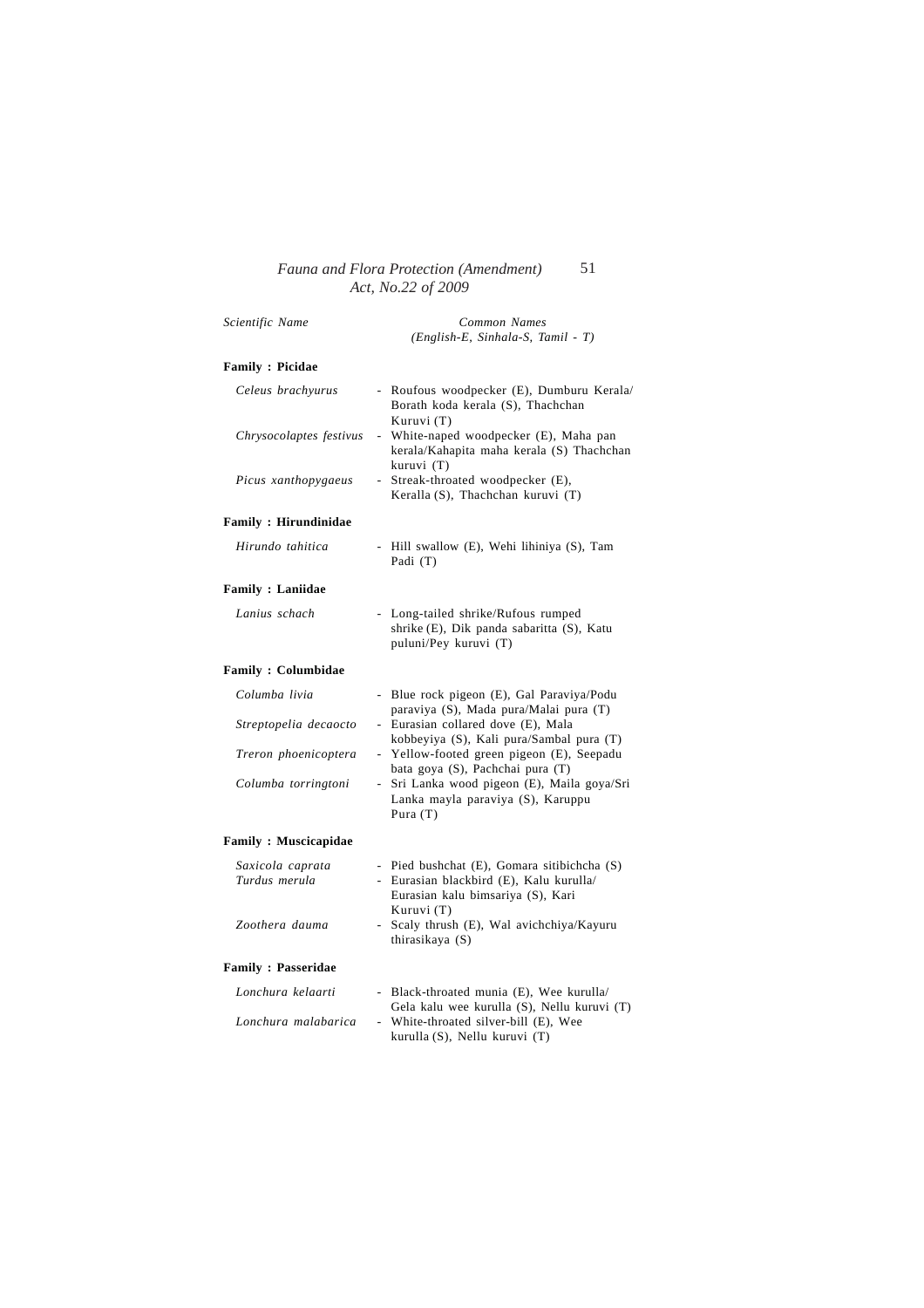# 52 *Fauna and Flora Protection (Amendment)*

|                                                 | Act, No.22 of 2009                                                                                                   |
|-------------------------------------------------|----------------------------------------------------------------------------------------------------------------------|
| Scientific Name                                 | Common Names<br>(English-E, Sinhala-S, Tamil - T)                                                                    |
| <b>Family: Cuculidae</b>                        |                                                                                                                      |
| Hierococcyx varius                              | - Common hawk-couckoo (E), Koha (S),<br>Kuyil/Kusil (T)                                                              |
| Phaenicophaeus<br>leshenaulti<br>Phaenicophaeus | - Sirkeer malkoha (E), Pathan ati kukulla (S)                                                                        |
| pyrrhocephalus                                  | - Sri Lanka Red faced malkoha (E), Watha<br>ratu malkoha (S)                                                         |
| <b>Family: Phasianidae</b>                      |                                                                                                                      |
| Galloperdix bicalcarata -                       | Sri Lanka spur- fowl (E), Haban<br>kukkula (S), Sina Kattu koli (T)                                                  |
| <b>Family: Strigidae</b>                        |                                                                                                                      |
| Glaucidium<br>castanonotum                      | - Sri Lanka chestnut-backed owlet (E),<br>Punchi bassa/Sri Lanka pitathabala upa<br>bassa (S), Sinna andai (T)       |
| <b>Family: Bucerotidae</b>                      |                                                                                                                      |
| Ocyceros gingalensis                            | - Sri Lanka grey hornbill (E), Alu<br>kadetta (S), Irattai chondu kuruvi (T)                                         |
| <b>Family: Megalaimidae</b>                     |                                                                                                                      |
| Megalaima flavifrons                            | - Sri Lanka yellow-fronted barbet (E),<br>Mukalan kottoruwa/Sri Lanka rath<br>muhunath kottoruwa (S), Kukkururan (T) |
| <b>Family: Psittacidae</b>                      |                                                                                                                      |
| Loriculus beryllinus                            | - Sri Lanka hanging parrot/Lorikeet<br>(E),<br>Gira maliththa (S), Kannai kili (T)                                   |
| Psittacula calthropae                           | - Sri Lanka Layard's parakeet (E), Alu<br>girawa (S), Kili (T)                                                       |
| <b>Family: Centropodidae</b>                    |                                                                                                                      |

*Gracula ptilogenys* - Sri Lanka green-billed coucal (E), Bata atti kukkula (S), Chemakem (T)

### **Family : Sturnidae**

*Gracula ptilogenys* - Sri Lanka myna/Sri Lanka Grackle (E), Sela lihiniya/Mal kawadiya (S), Malai nakanam patchi (T)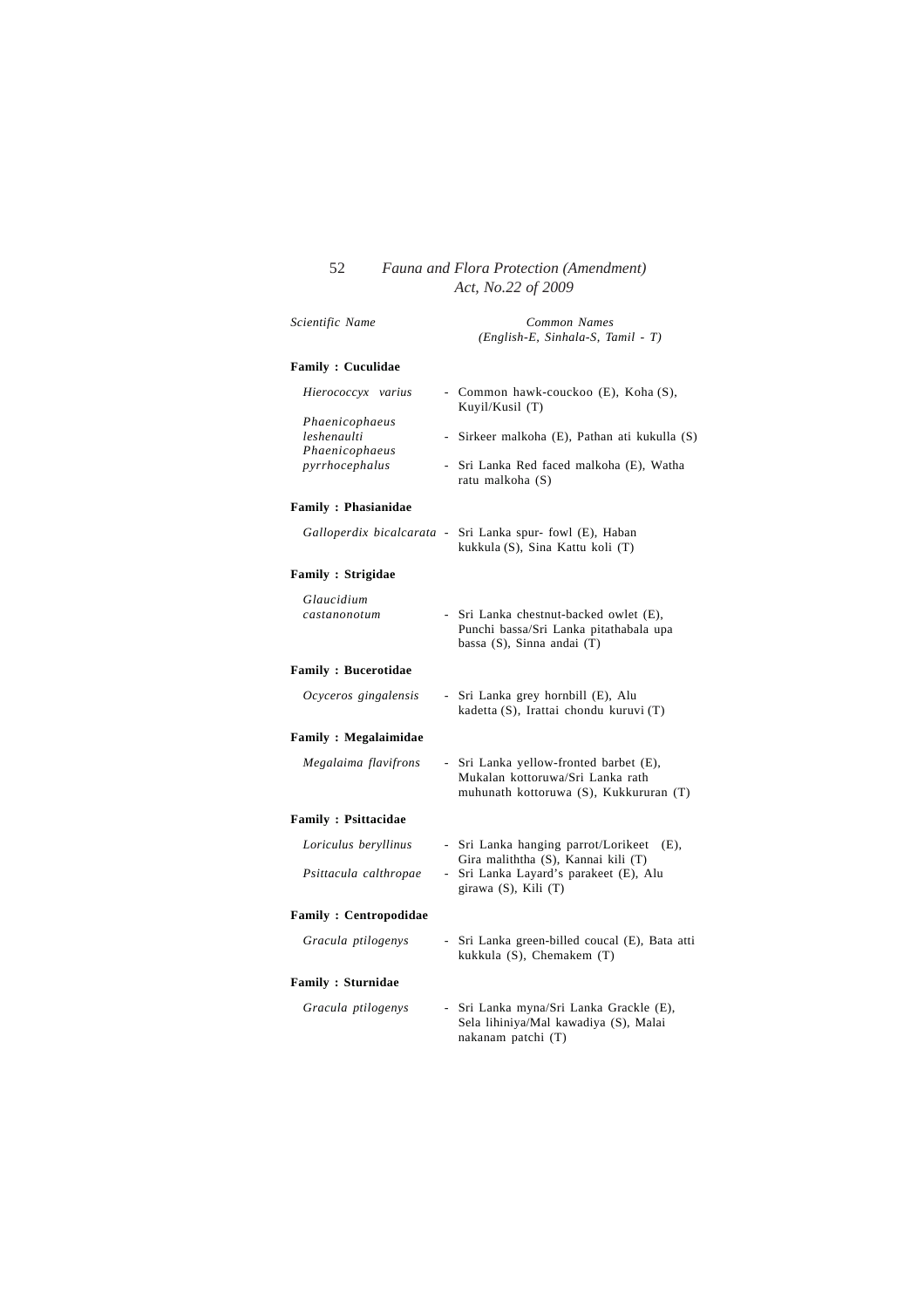| Scientific Name              |                          | Common Names<br>(English-E, Sinhala-S, Tamil - T)                                                                 |
|------------------------------|--------------------------|-------------------------------------------------------------------------------------------------------------------|
| Sturnus albofrontatus        | $\overline{\phantom{a}}$ | Sri Lanka white-faced starling/White<br>headed srarling (E), Sri Lanka watha sudu<br>Sharikawa (S)                |
| <b>Family : Corvidae</b>     |                          |                                                                                                                   |
| Urocissa ornate              |                          | - Sri Lanka blue magpie (E), Kehi bella (S)                                                                       |
| <b>Family: Pycnonotidae</b>  |                          |                                                                                                                   |
| Pycnonotus penicillatus      | $\overline{\phantom{0}}$ | Sri Lanka Yellow eared bulbul (E), Peetha<br>kan kondaya/Galaguduwa/Sri Lanka Kaha<br>kan Kondaya (S)             |
| <b>Family : Sylviidae</b>    |                          |                                                                                                                   |
| Bradypterus palliseri        |                          | - Sri Lanka bush warbler/Palliser's<br>Warbler (E)                                                                |
| Garrulax cinereifrons        |                          | - Ashy-headed babbler/Sri Lanka Ashy-<br>headed laughing thrust (E), Alu<br>Demalichaha (S), Velaikara Kuruvi (T) |
| Pellorneum                   |                          |                                                                                                                   |
| fuscocapillum                |                          | - Brown-capped babbler (E), Mudun bora<br>demalichcha (S), Velaikara kuruvi (T)                                   |
| Turdoides rufescens          |                          | Sri Lanka orange-billed babbler/Rufous<br>Babbler (E), Rathu demalichcha (S),<br>Velaikara kuruvi (T)             |
| <b>Family: Muscicapidae</b>  |                          |                                                                                                                   |
| Eumyias sordida              | ÷.                       | Sri Lanka dull-blue flycatcher/dusky blue<br>flycatcher (E), Nil masimara (S)                                     |
| Myophonus blighi             |                          | Sri Lanka whistling thrust (E), Sri Lanka<br>Uruwan thirasikaya/ Arangaya (S)                                     |
| Zoothera spiloptera          |                          | Sri Lanka spotted-winged thrust (E), Wal<br>avichchiya/Gomara avichchiya/sri Lanka<br>tipiya thirasikaya (S)      |
| <b>Family: Nectariniidae</b> |                          |                                                                                                                   |

### *Dicaeum vincens* - Sri Lanka legg's flowerpecker/White throated Flower pecker (E)

### **Family : Zosteropidae**

| Zosterops ceylonensis | - Sri Lanka White-eye (E), Mal kurulla/Sri |
|-----------------------|--------------------------------------------|
|                       | Lanka sithasiya $(S)$ , Pu kuruvi $(T)$    |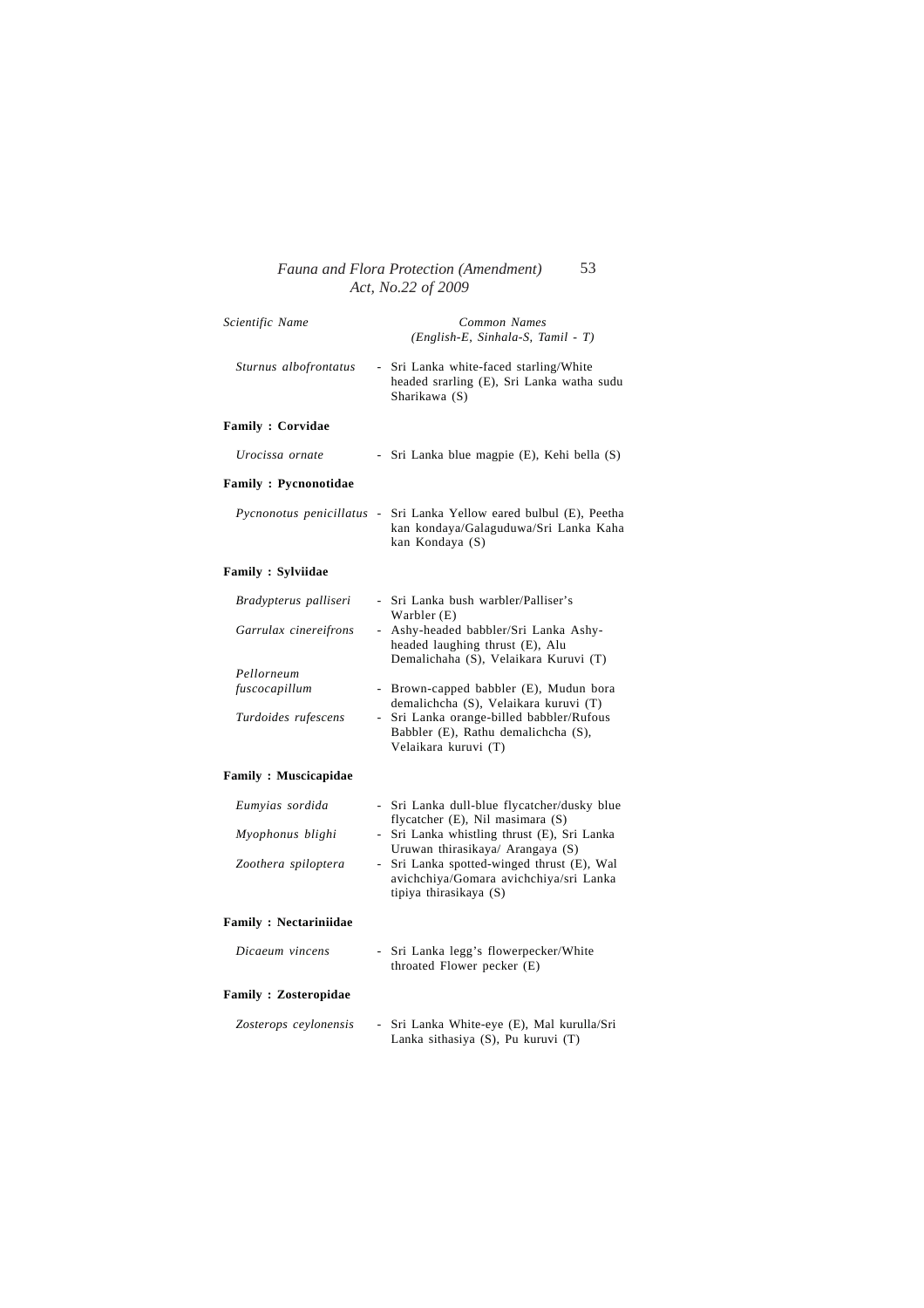#### **SCHEDULE V** (Section 31A)

### **List of Amphibians that are not Protected**

| Scientific Name             | Common Names<br>$(English-E, Sinhala-S, Tamil - T)$                     |
|-----------------------------|-------------------------------------------------------------------------|
| Class: Amphibia (Frogs)     |                                                                         |
| <b>Family : Bufonidae</b>   |                                                                         |
| Bufo melanostictus          | - Common house toad (E), Geyi gemba (S)                                 |
| <b>Family: Microhylidae</b> |                                                                         |
| Kaloula taprobanica         | - Common bull frog (E), Visituru ratu<br>madiya (S)                     |
| Microhyla ornate            | - Ornate narrow mouth frog (E), Visithuru<br>muwapatu madiya (S)        |
| Uperodon systoma            | - Balloon frog (E), Balun madiya (S)                                    |
| <b>Family: Ranidae</b>      |                                                                         |
|                             | <i>Euphlyctis cyanophlyctis</i> - Skipper frog (E), Utpatana madiya (S) |
| Euphlyctis hexadactylus -   | Six toe green frog (E), Sayangili pala<br>madiya $(S)$                  |
| Hoplobatrachus crassus -    | Jerdon's bull frog (E), Jerdonge hala<br>madiya $(S)$                   |

|                 | Limnonectes limnocharis - Common paddy field frog (E), Vel |
|-----------------|------------------------------------------------------------|
|                 | madiya(S)                                                  |
| Rana temporalis | - Common wood frog (E), Badi madiya (S)                    |
| Hoplobatrachus  |                                                            |
| tigerinus       | - Indian bull frog (E), Hala madiya (S)                    |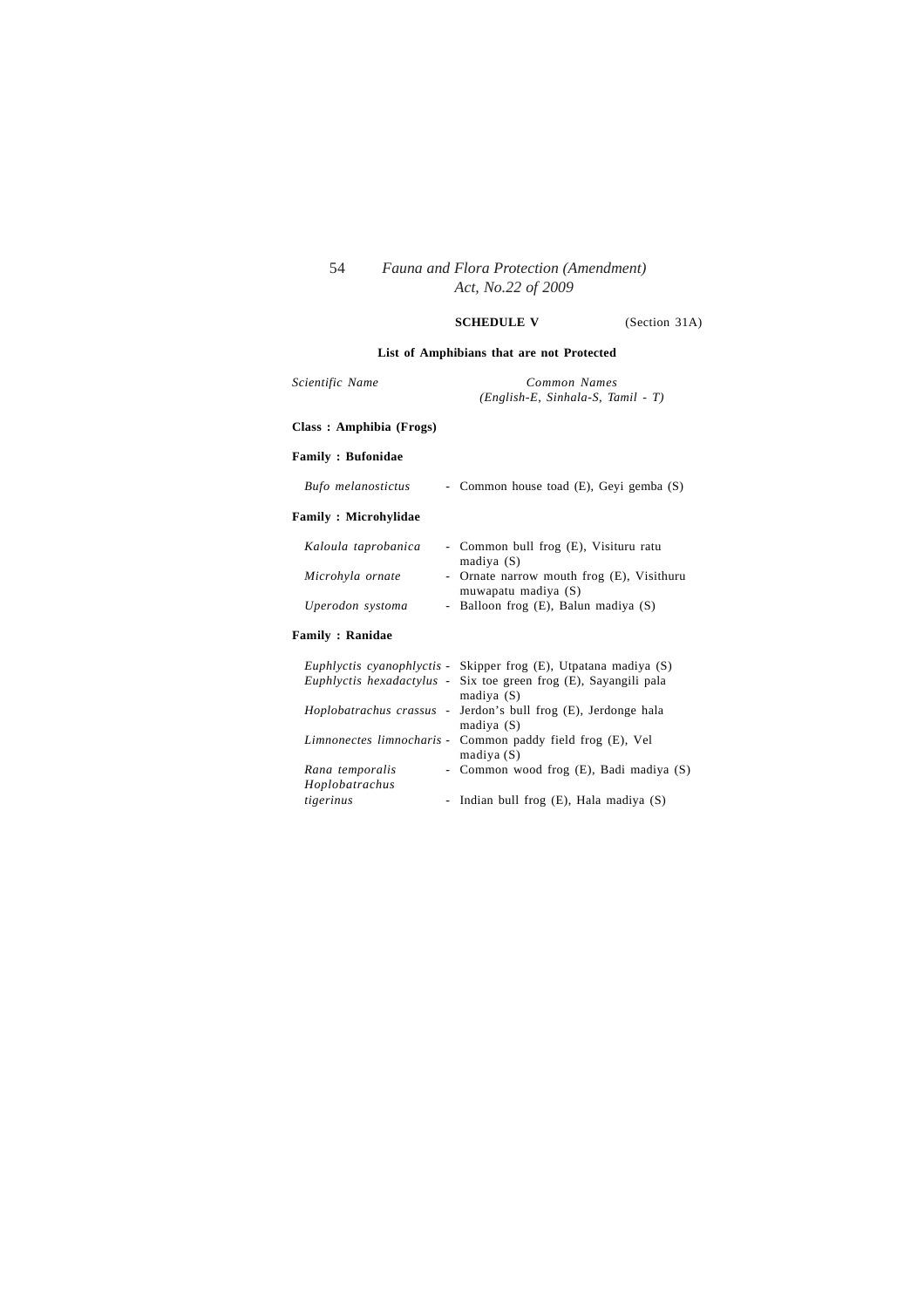### **SCHEDULE VI** (Section 31A)

### **List of Fish that are Protected**

| Scientific Name                                           | Common Names<br>(English-E, Sinhala-S, Tamil - T)                                           |
|-----------------------------------------------------------|---------------------------------------------------------------------------------------------|
| <b>Family: Scorpaenidae</b>                               |                                                                                             |
| Pterois radiate                                           | - Clear-fin Lion fish/Lion fish (E)                                                         |
| <b>Family: Pomacanthidae</b>                              |                                                                                             |
| Centropyge bispinosus<br>Pygoplites diacanthus            | - Dusky Angelfish/Two spined angel fish (E)<br>- Regal Angel fish (E)                       |
| <b>Family : Labridae</b>                                  |                                                                                             |
| Coris aygula<br>Labroides bicolor                         | - Clown Coris/Twin spot coris (E)<br>- Bicolor Cleaner Wrasse (E)                           |
| <b>Family: Chaetodontidae</b>                             |                                                                                             |
| Chaetodon semion                                          | - Dotted Butterfly Fish (E)                                                                 |
| <b>Family: Ephippidae</b>                                 |                                                                                             |
| platax pinnatus                                           | - Batfish, Dusky batfish, Red<br>faced batfish (E)                                          |
| <b>Order: Cypriniformes</b>                               |                                                                                             |
| <b>Family: Cyprinidae</b>                                 |                                                                                             |
| Labeo porcellus<br>Labeo fisheri                          | - Orange fin labeo (E)<br>- Mountain labeo/Green labeo (E),<br>Gadeya (S)                   |
| Puntius asoka<br>Puntius martenstyni                      | - Asoka barb (E), Asoka pethiya (S)<br>- Martenstyn's barb (E), Martenstyn<br>pethiya $(S)$ |
| Puntius Sri lankensis                                     | - Blotched filamented barb (E), Dankuda<br>pethiya $(S)$                                    |
| Rasbora wilpita<br>Danio pathirana<br>(Devario pathirana) | - Wilpita rasbora (E), Wilpita rasbora (S)<br>- Barred danio (E), Pathirana salaya (S)      |
| puntius handula                                           | - Bandula barb (E), Bandula pethiya (S)                                                     |

### **Family : Cobitidae**

| Lepidocephalichthys |                                              |  |  |
|---------------------|----------------------------------------------|--|--|
| jonklaasi           | - Jonklaas's Loach (E), Jonklaas Ehirava (S) |  |  |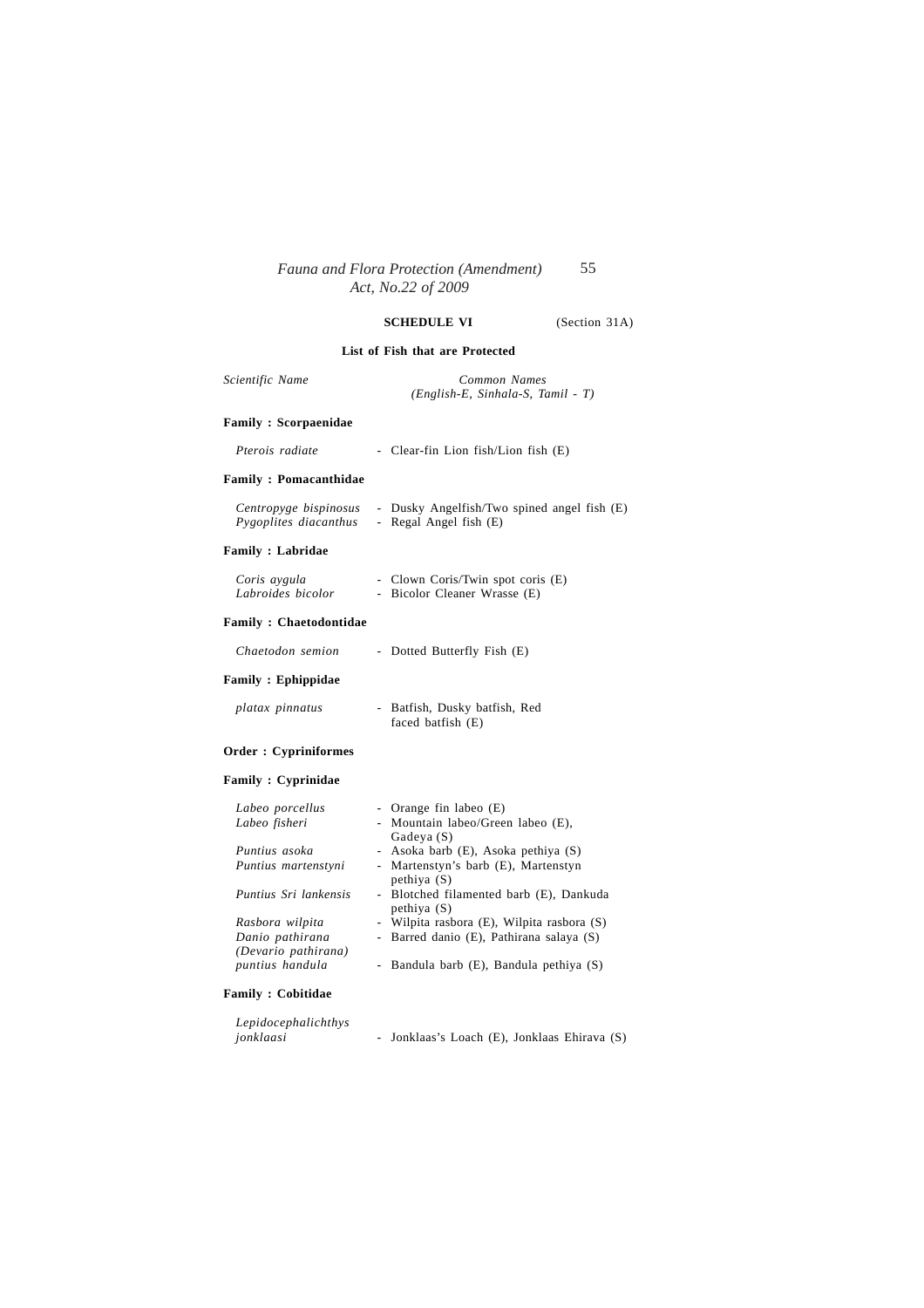#### **Family : Channidae**

| Channa orientalis                                     | - Smooth-breasted snakehead/Walking<br>snakehead (E), Kola Kanaya (S) |
|-------------------------------------------------------|-----------------------------------------------------------------------|
| Family : Gobiidae                                     |                                                                       |
| Schismatogobius<br>deraniyagalai<br>Sicyopterus halei | - Red neck goby (E)<br>- Red-tailed goby (E)                          |
| Scientific Name                                       | Common Names<br>$(English-E, Sinhala-S, Tamil - T)$                   |
| Sicyopus jonklaasi<br>Stiphodon martenstyni           | - Lipstick goby (E)<br>- Martenstyn's goby (E), Martenstynige         |

#### **Family : Mastacembelidae**

| Macrognathus aral | - One-stripe spiny eel/Lesser spiny eel (E), |  |  |
|-------------------|----------------------------------------------|--|--|
|                   | Bata kola theliya (S)                        |  |  |

weligouwa (S)

### **Family : Synbranchidae**

| Ophisternon bengalense - |  | Bengal eel/Swamp eel (E), Potta aandha (S)  |  |  |
|--------------------------|--|---------------------------------------------|--|--|
| Ophistermon desilvai     |  | - Desilva's blind eel (E), Potta aandha (S) |  |  |

### **SCHEDULE VII** (Section 31B)

### **List of Invertibrates that are protected**

(Spp-All species belong to the Genera)

#### **Order : Lepidoptera**

*All species* - Butterflies/Moths (E), Samanalayo/ Salabayo (S)

### **Order : Hymenoptera**

*Aneuretus simioni* - Sri Lanka relict ant/Primitive ant (E)

### **Order : Odonate**

*All species* - Dragonflies (E), Kura/ Bathkura (S)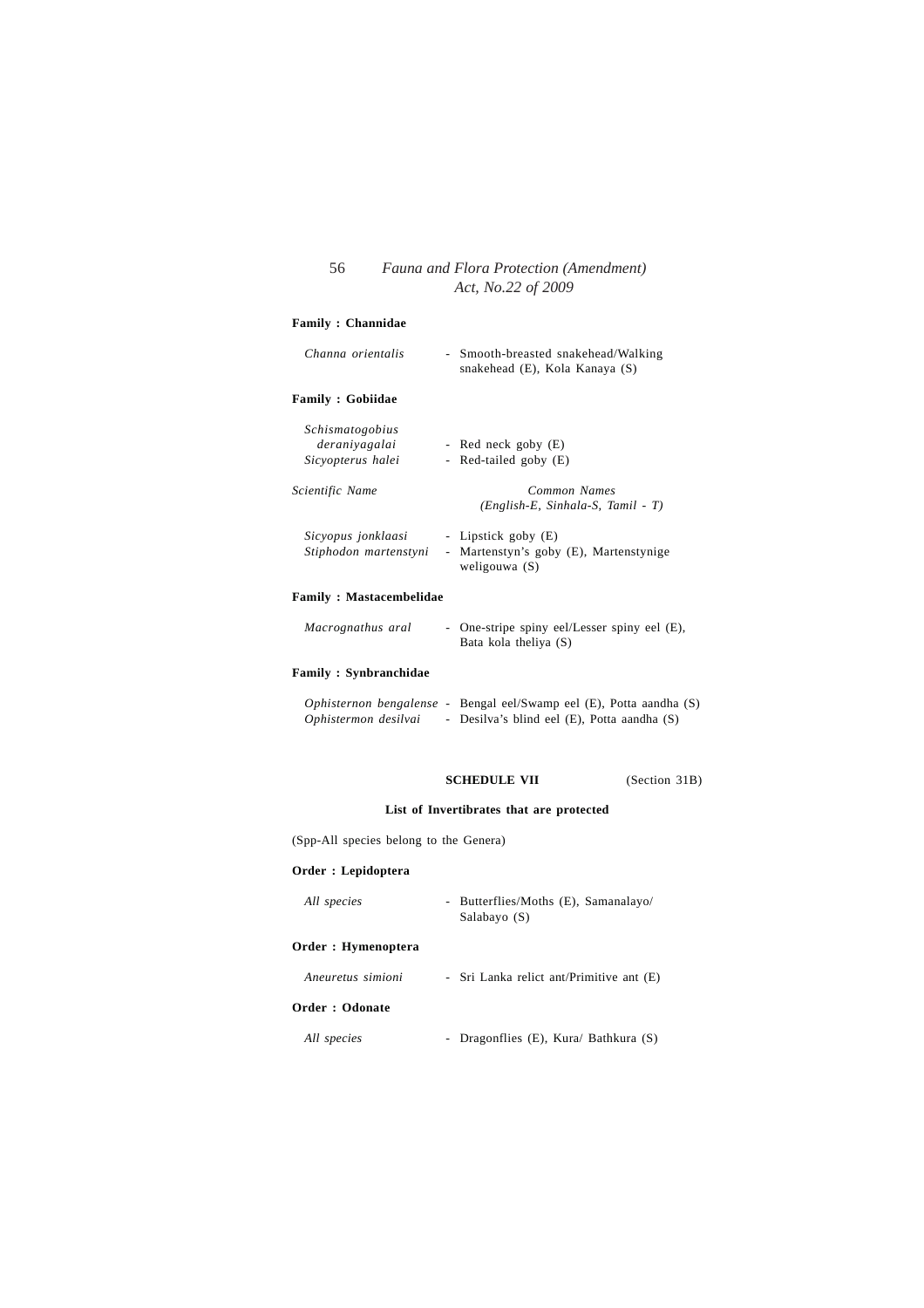#### **Class : Crustacea**

*Ceylonthelphusa callista* - *Ceylonthelphusa diva Ceylonthelphusa durrelli Ceylonthelphusa kotagama Ceylonthelphusa nata Ceylonthelphusa orthos Ceylonthelphusa sanguinea Ceylonthelphusa savitriae Ceylonthelphusa kakoota*

*Scientific Name Common Names (English-E, Sinhala-S, Tamil - T)*

*Mahatha helaya Mahatha lora Mahatha lacuna Mahatha regina Oziothelphusa intuta Oziothelphusa Kodagoda Perbrinckia cracens Perbrinckia enodis Perbrinckia fido Perbrinckia morayensis Perbrinckia punctata Perbrinckia quadratus Perbrinckia rasae Perbrinckia scitula*

#### **Order : Cladocera**

*Ghardaglaia ambigua Stenocypris fernandoni Chrissa ceylonica Chrissa halyi Centrocypris viridis*

#### **Order : Podocopa**

*Darwinula lundi*

#### **Order : Decapoda**

*caridina singhalensis caridina pristis Caridina fernandoni Caridina zeylanica Caridina costai Macrobrachium srilankense Ceylonthelphyusa sorror Ceylonthelphusa inflatissima Oziothelphusa minneriyansis*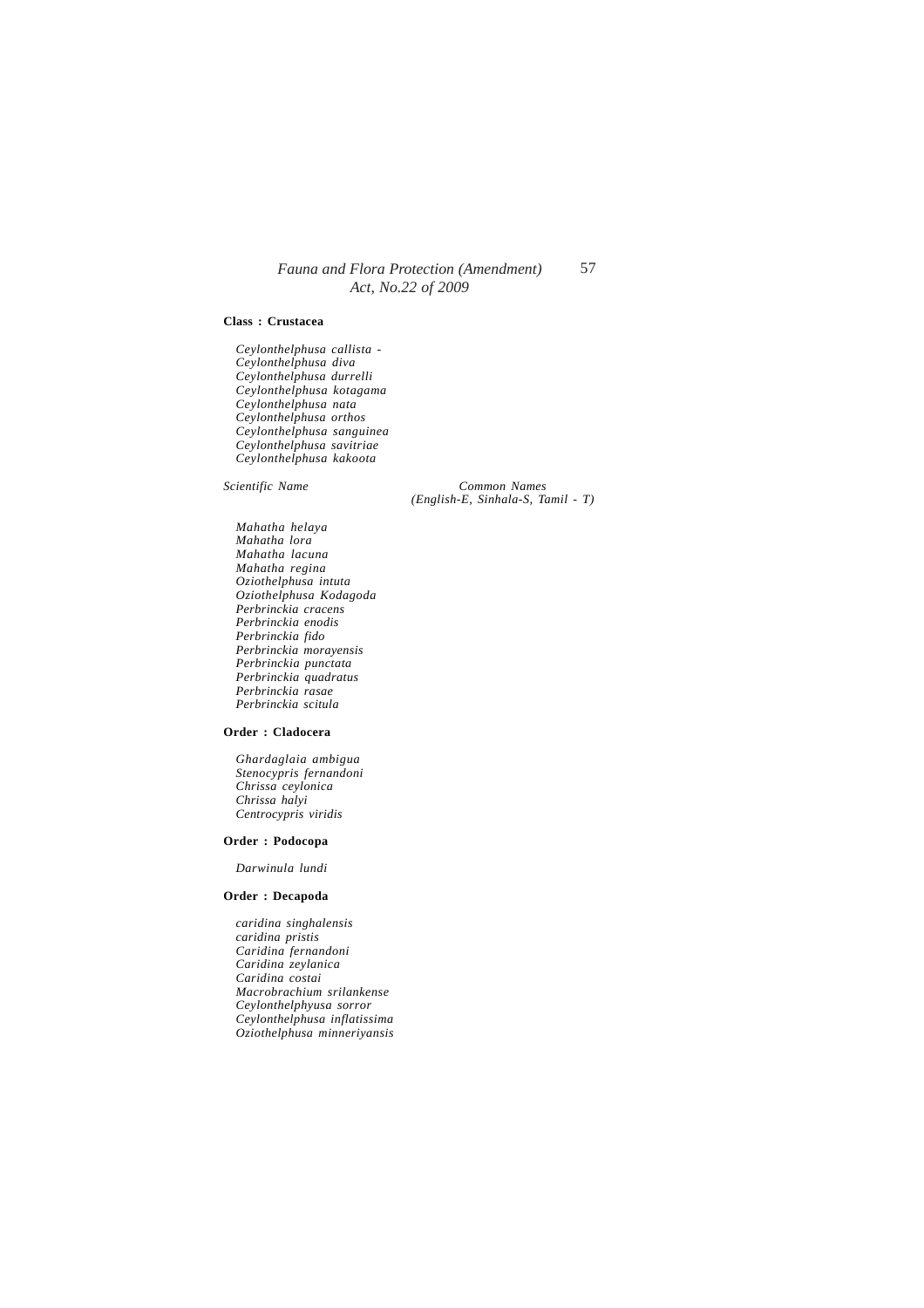#### **Family : Diogenidae**

*Dardanus magistos* - Red Hermit crab/Hairy crab (E)

#### **Family : Hymenoceridae**

*Hymenocera elegans* - Painted Shrimp/Orchid Shrimps/Paddle shrimp (E)

*Scientific Name Common Names (English-E, Sinhala-S, Tamil - T)*

#### **Family : Enoplometopodidae**

*Enoplometopus* spp. - Lobster (E)

**Phylum : Ceolenterata**

#### **Order : Ceriantharia**

*Cerianthus* spp. - Sand anemone (E)

#### **Class : Anthozoa Order : Scleractinia**

#### **Family : Pocilloporidae**

*Pocillopora* spp. *Stylophora* spp. - Birdsnest coral (E)

#### **Family : Acroporidae**

*Acropora* spp. - Table coral (E)<br> *Montipora* spp. - Velvet coral (E) - Velvet coral (E) *Astreopora* spp.

#### **Family : Agriciidae**

*Pavona* spp. *Leptoseris* spp. *Pachyseris speciosa*

#### **Family : Siderastreidae**

*Conscinaraea* spp.

Family : Fungiidae - Mushroom Coral (E)

- *Cycloseri* spp. *Fungia* spp. *Herpolitha limax* - Tongue coral (E)<br>*Polyphyllila talpina* - Slipper coral/Sea *Sandalolitha robusta Zoopilus echinatus Diaseris fragilis Diaseris distorta*
	-
	- Slipper coral/Sea mole coral (E)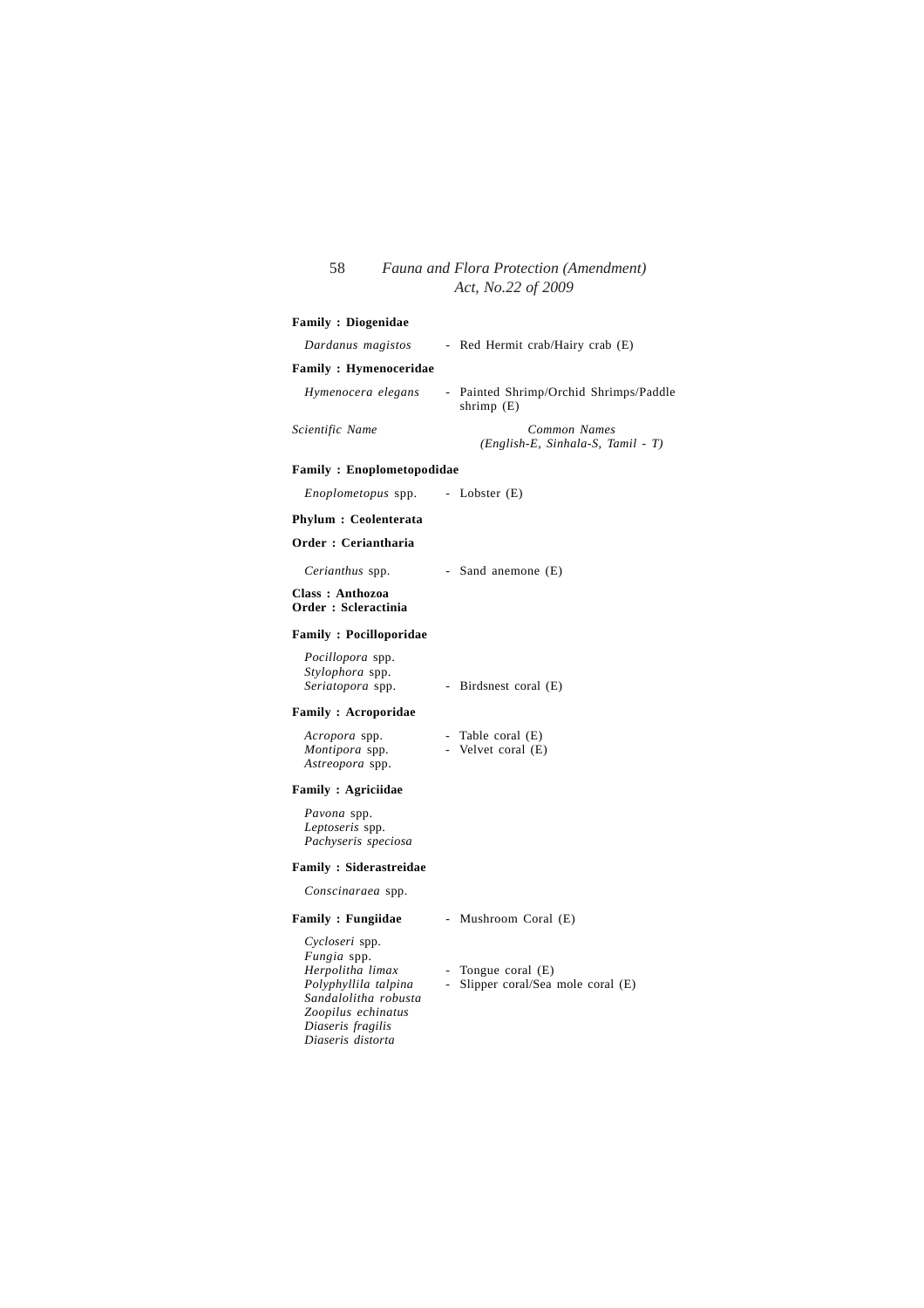#### **Family : Faviidae**

*Favia* spp. *Montastrea* spp. *Cyphastrea chalcidicum*

- Pineapple coral/Honeycomb coral (E)

*Scientific Name Common Names (English-E, Sinhala-S, Tamil - T)*

| Cyphastrea serailia   |                   |  |
|-----------------------|-------------------|--|
| Oulophyllia crispa    |                   |  |
| Platygyra spp.        | - Brain coral (E) |  |
| Leptoria phrygia      | - Brain coral (E) |  |
| Diploastrea heliopora |                   |  |
| Echinopora lamellosa  |                   |  |
| Clesiastrea versipora |                   |  |
| Goniastrea spp.       |                   |  |

#### **Family : Merulinidae**

| Hydnophora spp. | Horn Coral (E)    |
|-----------------|-------------------|
| Merulina spp.   | Cabbage Coral (E) |

### **Family : Mussidae**

*Symphyllia* spp. *Labophyllia* spp. *Labophyllia hemprichii Acanthastrea* spp.

#### **Family : Pectiniidae**

| Echinophyllia spp.     |                       |  |
|------------------------|-----------------------|--|
| Pectinia spp.          | - Carnation coral (E) |  |
| Mycedium elelphantotus |                       |  |

### **Family : Euphyllidae**

| Euphyllia spp.         |                                   |
|------------------------|-----------------------------------|
| Plerogyra sinuosa spp. | - Bubble corals/Bladder coral (E) |
| <i>Physogyra</i> spp.  | - Bubble coral (E)                |
| Catalaphyllia jardinei | - Comb Anemone/Elegant coral (E)  |

#### **Family : Dendrophylliidae**

| <i>Tubastrea</i> spp.    | - Coral polyper/Sun coral (E) |
|--------------------------|-------------------------------|
| Dendrophyllia micrantha- |                               |
| Dendrophyllia peltata    |                               |
| Turbinaria spp.          | - Turban coral/Cup coral (E)  |
| Heteropsammia cochlea    |                               |
| Balanophyllia spp.       |                               |
|                          |                               |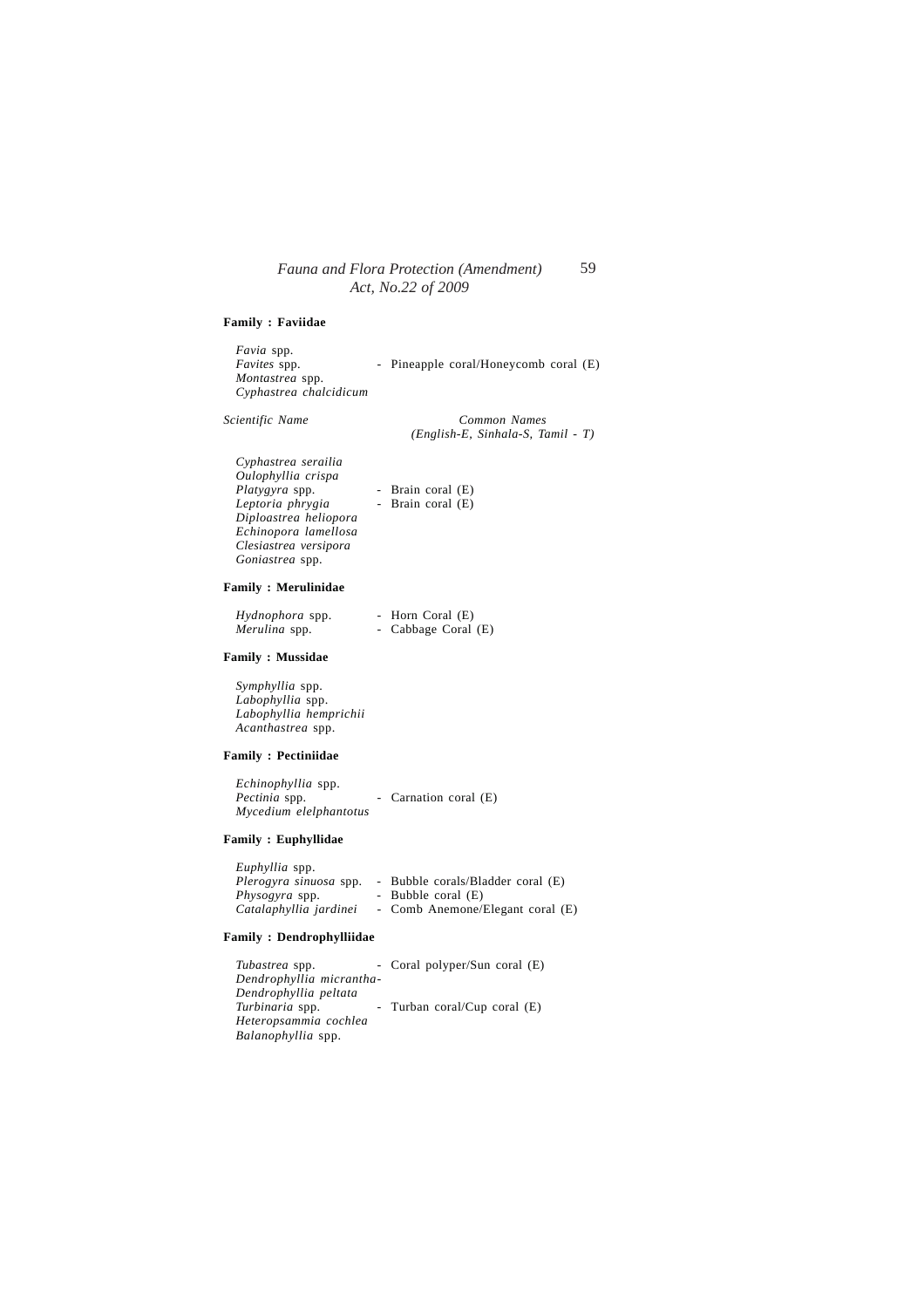| <b>Family : Poritidae</b>                                                             |                                                     |
|---------------------------------------------------------------------------------------|-----------------------------------------------------|
| <i>Porites</i> spp.<br>Goniopora stokesi<br>Goniopora fruticosa<br>Goniopora astreata | - Pore coral $(E)$<br>- Ball coral (E)              |
| Scientific Name                                                                       | Common Names<br>$(English-E, Sinhala-S, Tamil - T)$ |
| Class : Hydrozoa                                                                      |                                                     |
| <b>Family : Milleporidae</b>                                                          |                                                     |
| Millepora spp.                                                                        | - Fire corals (E)                                   |
| <b>Family: Stylasteriidae</b>                                                         |                                                     |
| Distichopra violacea<br>Stylaster spp.                                                | - Scarlet Corals (E)<br>- Lace coral (E)            |
| Order: Antipathria                                                                    |                                                     |
| All species                                                                           | - Black coral (E)                                   |
| Order: Ceriatharia                                                                    |                                                     |
| All species                                                                           | - Tube Anemones, Burrowing Anemones (E)             |
| Order : Alcyonacea                                                                    |                                                     |
| All species                                                                           | - Soft corals (E)                                   |
| Family : Ellisellidae                                                                 |                                                     |
| All species                                                                           | - Sea whips (E)                                     |
| Order: Gorgonacea                                                                     |                                                     |
| All species                                                                           | - sea Fans (E)                                      |
| Phylum: Annelida                                                                      |                                                     |
| Family : Sabellidae                                                                   |                                                     |
| Sabellestarte spp.                                                                    | - Fan Worms/Tube Worms (E)                          |
| <b>Family : Serpulidae</b>                                                            |                                                     |
| <i>Spirobranchus</i> spp.                                                             | - Feather/Christmas tree worms (E)                  |
| Phylum : Mollusca                                                                     |                                                     |
| Bulimus inconspicua                                                                   |                                                     |

*Paludomus chilinoides Paludomus transchauricus nasuts*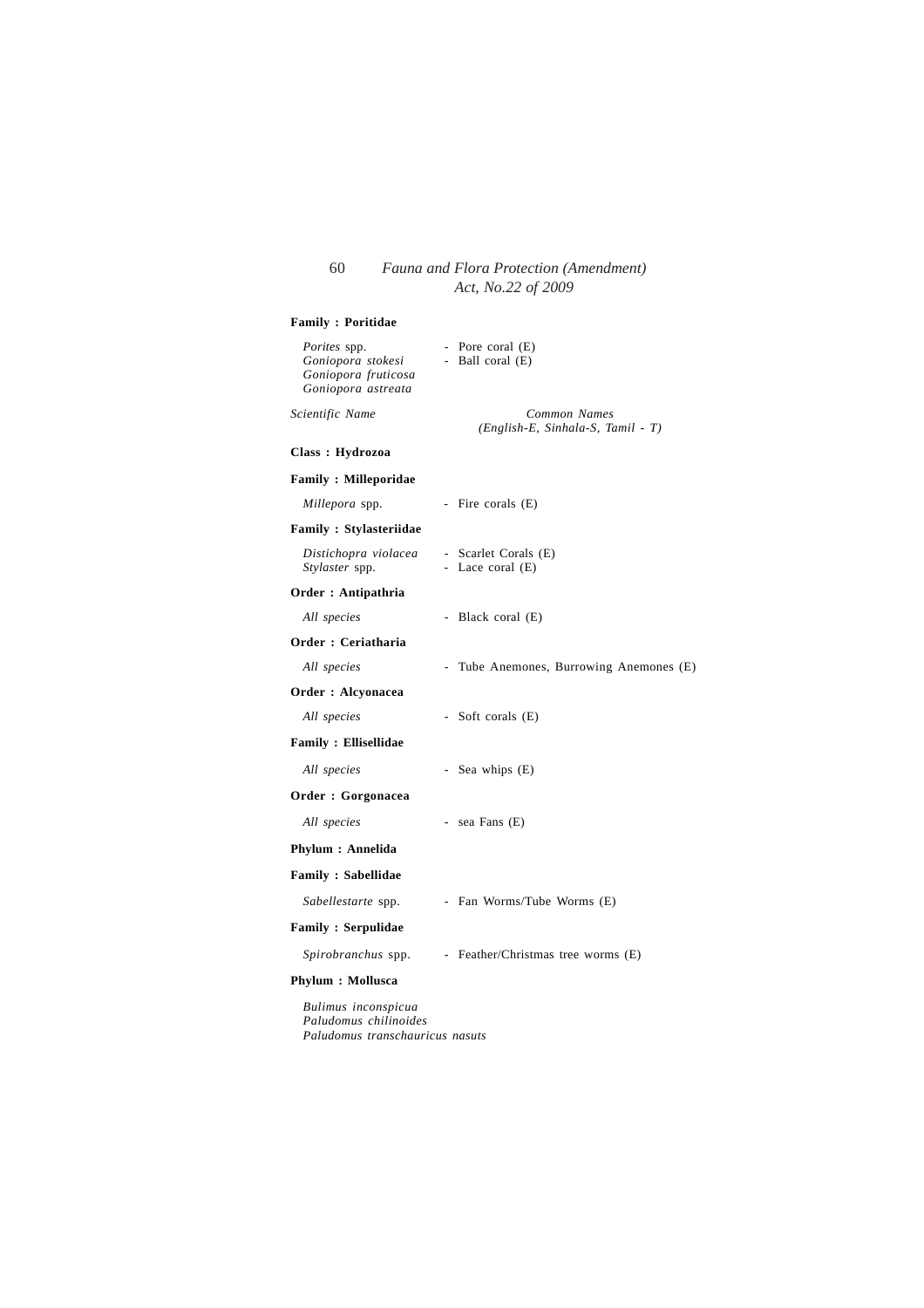#### *Scientific Name Common Names (English-E, Sinhala-S, Tamil - T)*

*Paludomus bicinctus Paludomus decussates Paludomus nigricans Paludomus regalis Paludomus sulcatus Paludomus loricatus Thysanota elegans Euplecta binoyaensis Euplecta colletti Euplecta gardeneri Euplecta isabellina Euplecta prestoni Ratnadvipia karu Ravana politissima Macrochlamys neaps Macrochlamys woodiana Glesula veruina Corilla beddomeae Japonia vesca Leptopomoides poecilus Tortulosa decora Tortulosa marginata Paludomus neritoides Paludomus solidus Paludomus palustris Tibia insulae Charonia tritonis* - Tritons Trumpet (E) *Strombus listeri* - Lister's Conch (E) *Lambis lambis* - Common spider Conch (E)<br> *Lambis chiragra* - Chiragra spider Conch (E) *Lambis chiragra* - Chiragra spider Conch (E) *Cypraea tigris* - Tiger Cowire (E)<br> *Cypraea talpa* - Mole Cowire (E) - Mole Cowire (E) *Cypraea mappa* - Map Corwire (E) - Eyed Cowire (E) *Cypraecassis rufa* - Bull Mouth Helmet (E) *Cassis cornutus* - Horned Helmet (E) *Chicoreus palmarosae* - Rose Frond Murex, Palmrose murex/Rose Branch murex (E)

#### **Order : Nudibranchia**

| <i>Hexabranchus</i> spp. | - Spanish Dancer Sea Slugs (E)         |
|--------------------------|----------------------------------------|
| Class : Bivalvia         |                                        |
| Tridachna spp.           | - Tridachna Giant Clams/Giant Clam (E) |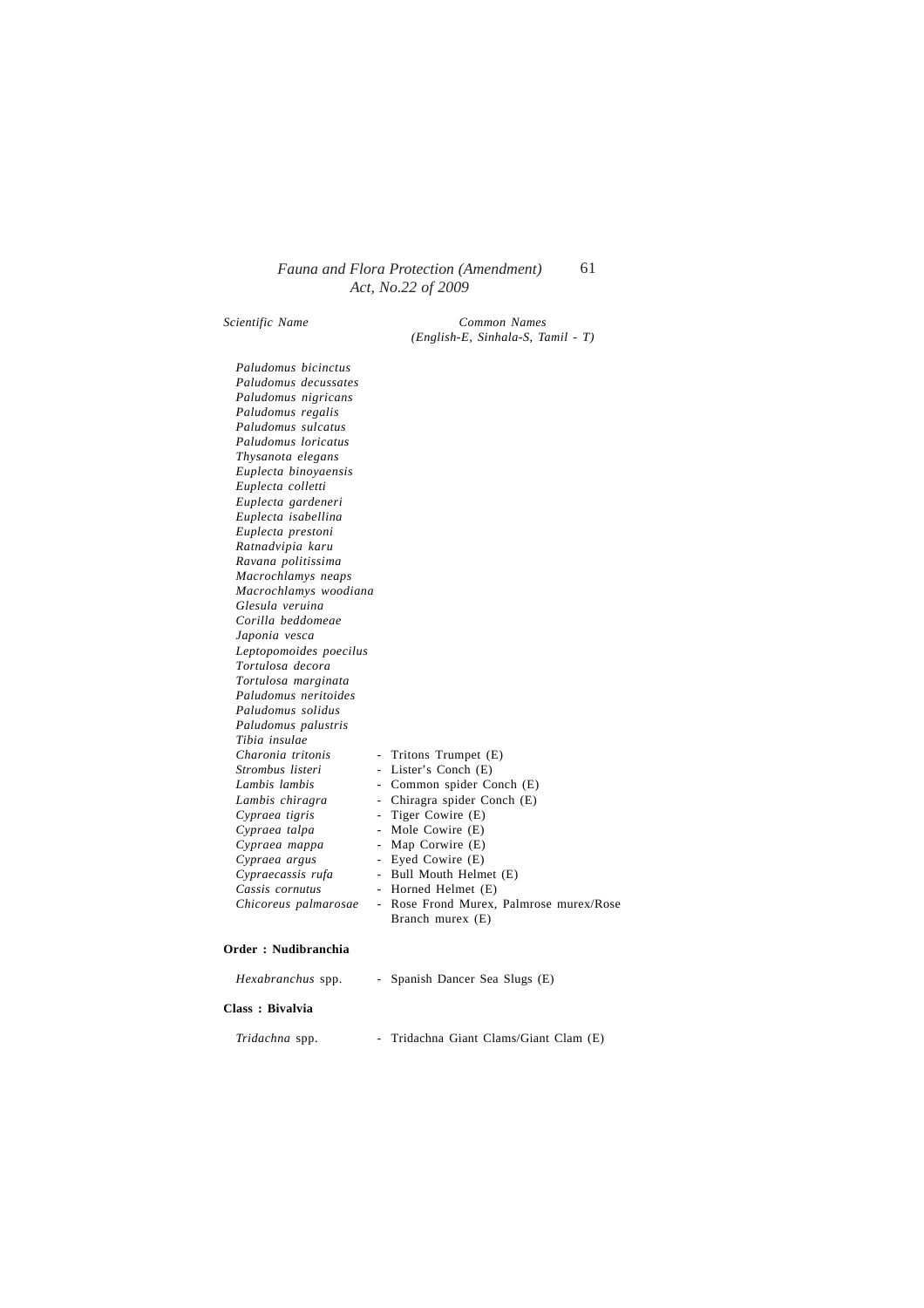| Scientific Name                       | Common Names<br>(English-E, Sinhala-S, Tamil - T)       |
|---------------------------------------|---------------------------------------------------------|
| Class: Cephalopoda                    |                                                         |
| <b>Sub Class: Nautiloidea</b>         |                                                         |
| Nautilus spp.                         | - Nautilus (E)                                          |
| <b>Sub Class: Coleoidea</b>           |                                                         |
| <b>Family: Argonautidae</b>           |                                                         |
| Argonauta spp.                        | - Paper Nautilus/Argonaut (E)                           |
| <b>Phylum: Echinodermata</b>          |                                                         |
| Class: Echinoidea                     |                                                         |
| <b>Family: Echinometridae</b>         |                                                         |
| <b>Heterocentrotus</b><br>mammillatus | - Slate pencil Urchin, Red slate pencil<br>Urchin $(E)$ |
| Class: Holothuroidea                  |                                                         |
| <b>Family: Cucumariidae</b>           |                                                         |
| Pseudocolochirus spp.                 | - Royal Sea Cucumber (E)                                |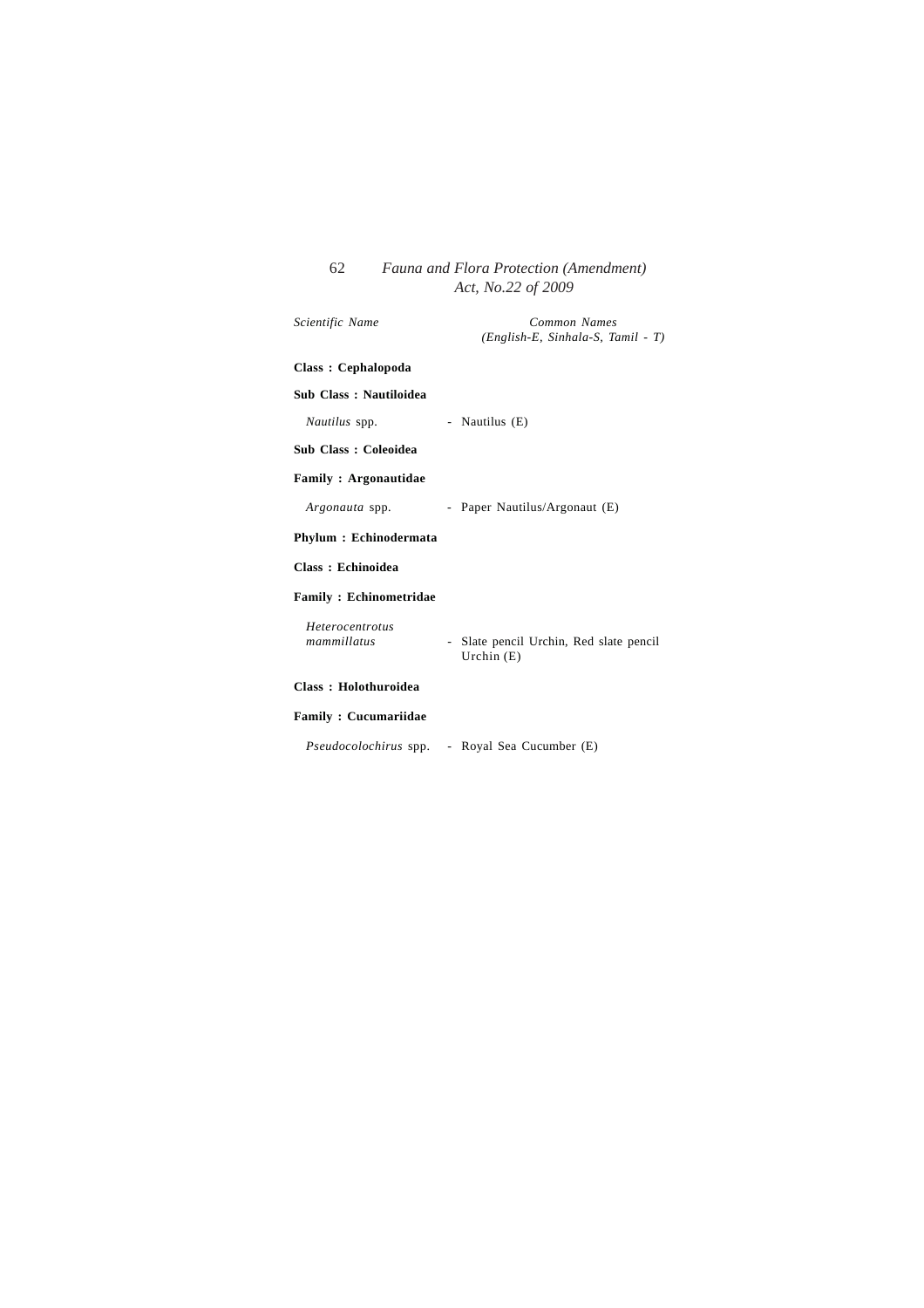### **SCHEDULE VIII** (Section 42)

### **List of Plants that are protected**

| Scientific Name                                    | English<br>Name            | Sinhala<br>Name       | Tamil<br>Name |
|----------------------------------------------------|----------------------------|-----------------------|---------------|
|                                                    | <b>Bryophytes</b>          |                       |               |
| <b>Family: Sphagnaceas</b>                         |                            |                       |               |
| Sphagnum ceylonicum                                | Sphagnum<br>$~$ moss $(E)$ |                       |               |
|                                                    | Ferns and Fern allies      |                       |               |
| <b>Family: Equisetaceae</b><br>Equisetum debile    |                            |                       |               |
| <b>Family: Isoetaceae</b><br>Isoetes coromandelina |                            |                       |               |
| <b>Family: Lycopodiaceae</b>                       |                            |                       |               |
| Huperzia hamiltonii                                |                            |                       |               |
| Huperzia phlegmaria                                |                            | Maha-<br>hedaya (s)   |               |
| Huperzia pinifolia                                 |                            |                       |               |
| Huperzia ceylanica                                 |                            |                       |               |
| Huperzia phyllantha                                |                            |                       |               |
| Huperzia pulchemima                                |                            |                       |               |
| Huperzia serrata                                   |                            |                       |               |
| Huperzia squarrosa                                 |                            | Kuda-<br>hedeya $(S)$ |               |
| Huperzia subulifolia                               |                            |                       |               |
| Huperzia vemicosa                                  |                            |                       |               |
| Lycopodiella caroliniana                           |                            |                       |               |
| Lycopodium japonicum                               |                            |                       |               |
| Lycopodium wightianum                              |                            |                       |               |
| <b>Family: Psilotacea</b>                          |                            |                       |               |
| Psilotum udum                                      |                            |                       |               |
| <b>Family: Selaginellacea</b>                      |                            |                       |               |
| Selaginella calostachya                            |                            |                       |               |
| Selaginella cochleata                              |                            |                       |               |
| Selaginella praetermissa                           |                            |                       |               |

*Selaginella wightii*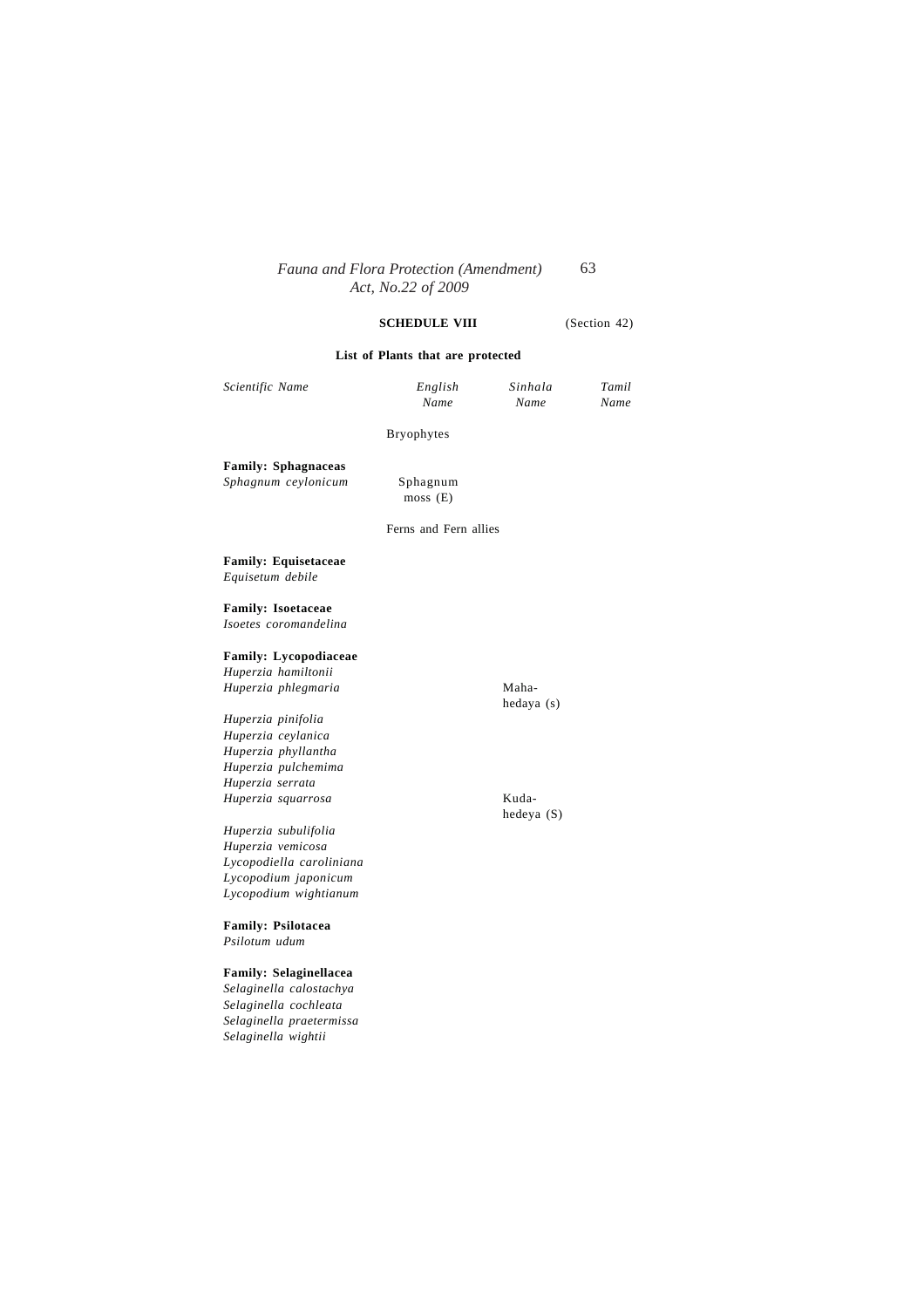| Scientific Name           | English<br>Name | Sinhala<br>Name | Tamil<br>Name |
|---------------------------|-----------------|-----------------|---------------|
| <b>Family: Pterodacea</b> |                 |                 |               |
| Actiniopteris radiata     |                 |                 |               |
| Cheilanthes thwaitesii    |                 |                 |               |
| Idiopteris hookeriana     |                 |                 |               |

*Cheilanthes thwaitesii Idiopteris hookeriana Pellaea boivini Pellaea falcata Pteris argyraea Pteris confusa Pteris Gongalensis Pteris praetermissa Pteris reptans*

### **Family: Aspleniacea**

*Asplenium disjunctum Asplenium longipes Asplenium nitidum Asplenium obscurum Asplenium pellucidum*

#### **Family: Cyatheaceae** (all species)

| Cyathea Hookeri  |                                 |
|------------------|---------------------------------|
| Cyathea sinuata  | Tree Fern $(E)$ Miman Gas $(S)$ |
| Cyathea crinita  | Tree Fern $(E)$ Miman Gas $(S)$ |
| Cyathea gigantes | Tree Fern $(E)$ Miman Gas $(S)$ |
| Cyathea walkerar | Tree Fern $(E)$ Miman Gas $(S)$ |

#### **Family: Dennstaedtiaceae**

*Microlepia majuscula Lindsaea repens var. pectinata*

#### **Family: Dryopteridaceae**

*Polystichum anomalum Pteridrys zeylanica Tectaria thwaitesii*

#### **Family: Woodsiaceae**

*Deparia Ployrhizos Deparia zeylanica Diplazium cognatum Diplazium paradoxum*

#### **Family: Grammitidaceae**

*Chrysogrammitis glandulosa Ctenopteris repandula Ctenoperis thwaitiesii Grammitis wallii Scleroglossum sulcatum Xiphopteris cornigera*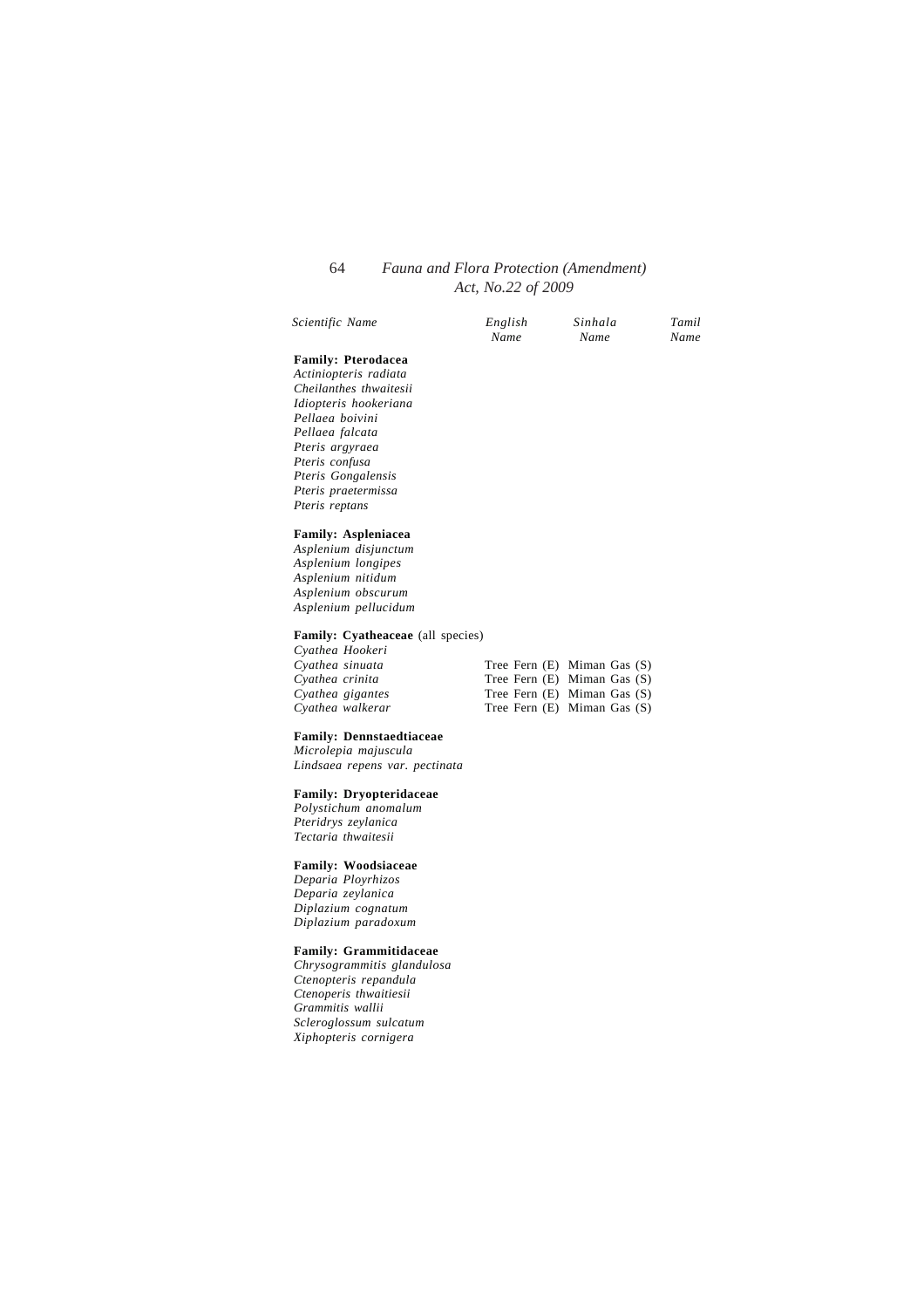| Scientific Name                 | English<br>Name | Sinhala<br>Name | Tamil<br>Name |
|---------------------------------|-----------------|-----------------|---------------|
| Family: Hymenophyllaceae        |                 |                 |               |
| Crepidomanes bilabiatum         |                 |                 |               |
| Crepidomanes intramarginale     |                 |                 |               |
| Crepidomanes kurzii             |                 |                 |               |
| Didymoglossum exiguum           |                 |                 |               |
| Didymoglossum wallii            |                 |                 |               |
| Gonocormus saxifragoides        |                 |                 |               |
| Microgonium motleyi             |                 |                 |               |
| Microtrichomanes nitidulum      |                 |                 |               |
| Pleuromanes pallidum            |                 |                 |               |
| <b>Family: Lomariopsidaceae</b> |                 |                 |               |
| Bolbitis appendiculata          |                 |                 |               |
| Teratophyllum aculeatum         |                 |                 |               |
| <b>Family: Marattiaceae</b>     |                 |                 |               |
| Marattia fraxinea               |                 |                 |               |
| <b>Family: Ophiogiossaceae</b>  |                 |                 |               |
| Botrychium daucifolium          |                 |                 |               |
| Botrychium lanuginosum          |                 |                 |               |
| Helminthostachys zeylanica      |                 | Kemkok-         |               |
|                                 |                 | varalla (S)     |               |
| Ophioglossum costatum           |                 |                 |               |
| Ophioglossum gramineum          |                 |                 |               |
| Ophioglossum nudicaule          |                 |                 |               |
| Ophioglossum pendulum           |                 | $Pati-beru(S)$  |               |
| Ophioglossum petiolatum         |                 |                 |               |
| Ophioglossum reticulatum        |                 |                 |               |
| <b>Family: Thelypteridaceae</b> |                 |                 |               |
| Amauroplta hakgalensis          |                 |                 |               |
| Ampelopteris prolifera          |                 |                 |               |
| Christella meeboldii            |                 |                 |               |
| Christella subpubescens         |                 |                 |               |
| Christella zeylanice            |                 |                 |               |
| Pronephrium gardneri            |                 |                 |               |
| Sphaerostephanos subtruncatus   |                 |                 |               |
| Thelypteris confluens           |                 |                 |               |
| Trigonospora angustifrons       |                 |                 |               |
| Trigonospora calcarata          |                 |                 |               |
| Trigonospora ciliata            |                 |                 |               |
| Trigonospora glandulosa         |                 |                 |               |
| Trigonospora obtursiloba        |                 |                 |               |
| Trigonospora zeylanica          |                 |                 |               |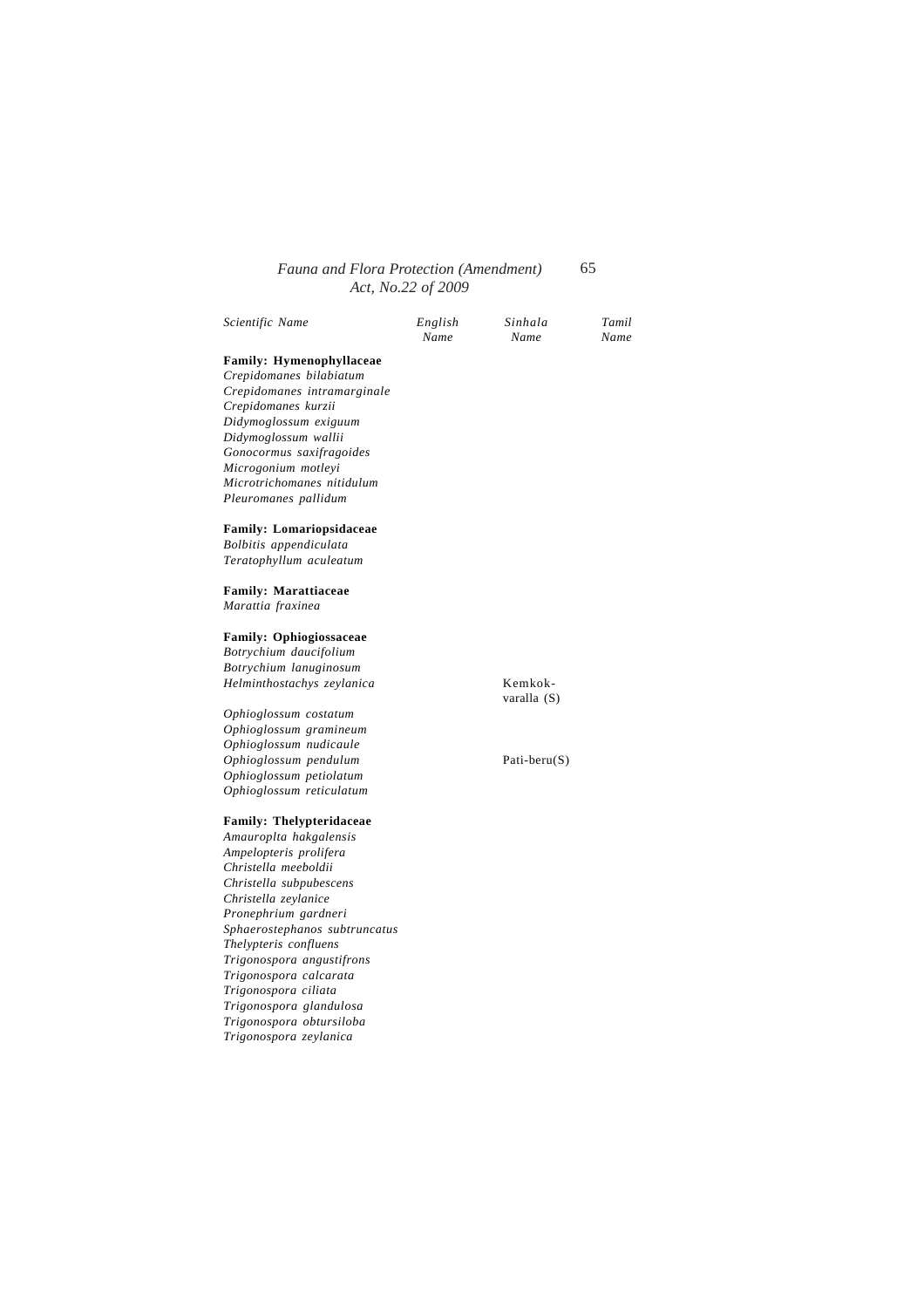| Scientific Name                               | English<br>Name | Sinhala<br>Name | Tamil<br>Name |
|-----------------------------------------------|-----------------|-----------------|---------------|
| <b>Family: Osmundaceae</b><br>Osmunda collina |                 |                 |               |
| <b>Family: Polypodiaceae</b>                  |                 |                 |               |
| Belvisia mucronata                            |                 |                 |               |
| Leptochilus decurrens                         |                 |                 |               |
| Microsorum insigne                            |                 |                 |               |
| Pleopeltis lanceolata                         |                 |                 |               |
|                                               | Gymnosperms     |                 |               |
| <b>Family: Cycadaceae</b> (all species)       |                 |                 |               |
| Cycas nathorstii                              |                 | Madu(S)         |               |
| Cycas zeylanica                               |                 | Maha            |               |
|                                               |                 | Madu(S)         |               |
|                                               | Angiosperms     |                 |               |
| <b>Family: Acanthaceae</b>                    |                 |                 |               |
| Andrographis macrobotrys                      |                 |                 |               |
| Barleria nitida                               |                 |                 |               |
| Barleria nutans                               |                 |                 |               |
| Barleria vestita                              |                 |                 |               |
| Barleria lanceata                             |                 |                 |               |
| Gymnostachyum hirsutum                        |                 |                 |               |
| Gymnostachyum thwaitesii                      |                 |                 |               |
| Strobilanthes caudata                         |                 | Nelu(S)         |               |
| Strobilanthes gardneriana                     |                 | Nelu(S)         |               |
| Strobilanthes nigrescens                      |                 | Nelu(S)         |               |
| Strobilanthes nockii                          |                 | Nelu(S)         |               |
| Strobilanthes punctata                        |                 | Nelu(S)         |               |
| Strobilanthes rhytisperma                     |                 | Nelu(S)         |               |
| Strobilanthes stenodon                        |                 | Nelu(S)         |               |
| Strobilanthes thwaitesii                      |                 | Nelu(S)         |               |
| Strobilanthes zeylanica                       |                 | Nelu(S)         |               |
| Strobilanthes arnottiana                      |                 | Nelu(S)         |               |
| Strobilanthes deflexa                         |                 | Nelu(S)         |               |
| Strobilanthes hypericoides                    |                 | Nelu(S)         |               |
| Strobilanthes pentandra                       |                 | Nelu(S)         |               |
| Strobilanthes rhamnifolia                     |                 | Nelu(S)         |               |
|                                               |                 |                 |               |

#### **Family: Amaranthaceae**

*Achyranthes bidentata Achyranthes diandra Centrostachys aquatica Cyathula ceylanica*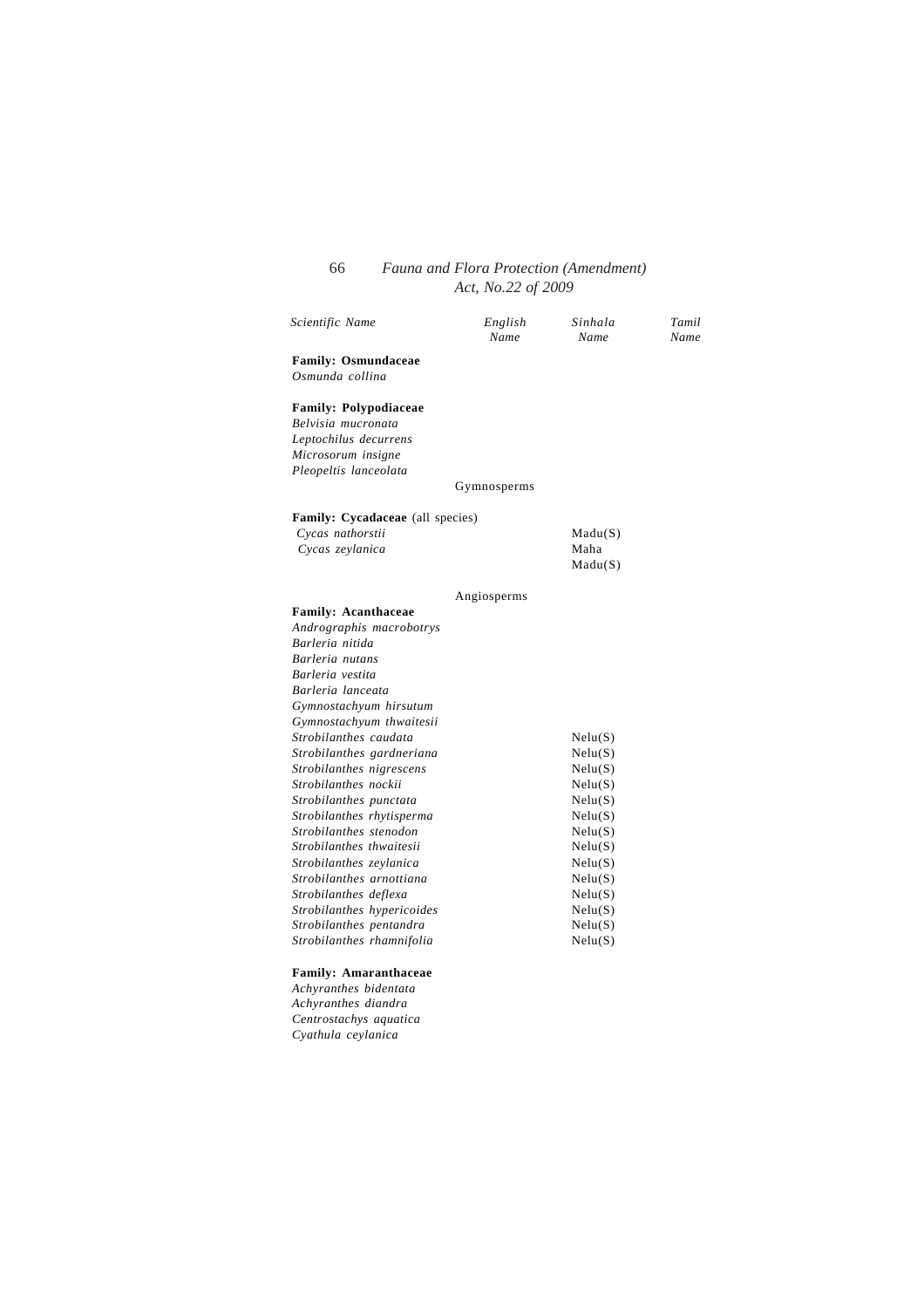| Scientific Name                  | English<br>Name | Sinhala<br>Name      | Tamil<br>Name     |
|----------------------------------|-----------------|----------------------|-------------------|
| <b>Family: Anacardiaceae</b>     |                 |                      |                   |
| Semecarpus moonii                |                 | Badulla(S)           |                   |
| Semecarpus obovata               |                 | Badulla(S)           |                   |
| Semecarpus parvifolia            |                 | Badulla(S)           |                   |
| Semecarpus pseudo-emarginata     |                 | Badulla(S)           |                   |
|                                  |                 |                      |                   |
| <b>Family: Ancistrocladaceae</b> |                 |                      |                   |
| Ancistrocladus hamatus           |                 | Gona wel $(S)$       |                   |
| <b>Family: Annonaceae</b>        |                 |                      |                   |
| Alphonsea hortensis              |                 |                      |                   |
| Alphonsea zeylanica              |                 |                      |                   |
| Anaxagorea luzonensis            |                 |                      |                   |
| Artabotrys hexapetalus           |                 |                      |                   |
| Goniothalamus thomsonii          |                 |                      |                   |
| Goniothalamus gardneri           |                 |                      |                   |
| Miliusa zeylanica                |                 |                      |                   |
| Orophea polycarpa                |                 |                      |                   |
| Phoenicanthus coriacea           |                 | Keku(S)              |                   |
| Polyalthia moonii                |                 |                      |                   |
| Polyalthia persicaefolia         |                 |                      |                   |
| Uvaria cordata                   |                 |                      |                   |
| Xylopia nigricans                |                 | Heen-                | See-<br>vindai(T) |
|                                  |                 | kenda(S)             |                   |
| <b>Family: Anthericaceae</b>     |                 |                      |                   |
| Chlorophytum heynei              |                 |                      |                   |
| Family: Apiaceae (Umbelliferae)  |                 |                      |                   |
| Heracleum ceylanicum             |                 |                      |                   |
| Peucedanum ceylanicum            |                 |                      |                   |
| Sanicula elata                   |                 |                      |                   |
|                                  |                 |                      |                   |
| <b>Family: Apocynaceae</b>       |                 |                      |                   |
| Anodendron rhinosporum           |                 |                      |                   |
| Cleghornia acuminata             |                 |                      |                   |
| Petchea ceylanica                |                 | Kukul-               |                   |
|                                  |                 | kaduru.              |                   |
|                                  |                 | Wal-kaduru,<br>Wasa- |                   |
|                                  |                 | kaduru(S)            |                   |
| Rauvolfia serpentina             |                 | Ekaweriya,           | Chivan            |
|                                  |                 | Rat                  | ampelpodi,        |
|                                  |                 | Ekaweriya,           | Covan             |
|                                  |                 | Nakuli(S)            | naamilpori (T)    |
| Vallaris solanacea               |                 |                      |                   |
| Wrightia flavido-rosea           |                 |                      |                   |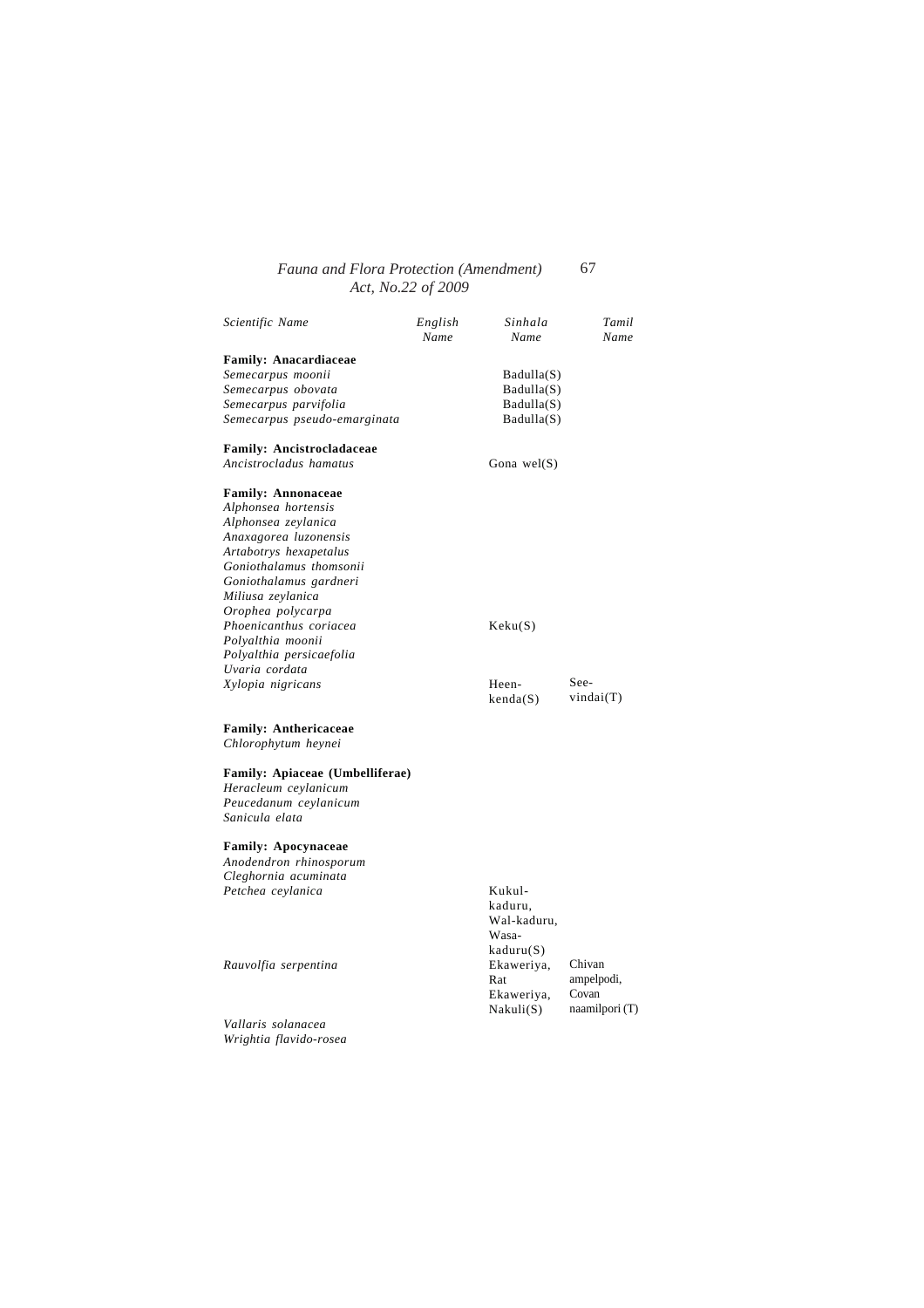| Scientific Name              | English<br>Name | Sinhala<br>Name                   | Tamil<br>Name |
|------------------------------|-----------------|-----------------------------------|---------------|
| Family: Aponogetonaceae      |                 |                                   |               |
| Aponogeton jacobsenii        |                 | Kekatiya (S)                      |               |
| Aponogeton rigidifolius      |                 | Kekatiya,                         |               |
|                              |                 | Kokati (S)                        |               |
| <b>Family: Apostasiaceae</b> |                 |                                   |               |
| Apostasia wallichii          |                 |                                   |               |
| <b>Family: Araceae</b>       |                 |                                   |               |
| Arisaema constrictum         |                 |                                   |               |
| Cryptocoryne alba            |                 | Athu-udyan $(S)$                  |               |
| Cryptocoryne bogneri         |                 | Athu-udyan (S)                    |               |
| Cryptocoryne thwaitesii      |                 | Athu-udyan $(S)$                  |               |
| Cryptocoryne walkeri         |                 | Athu-udyan $(S)$                  |               |
| Lagenandra bogneri           |                 | Wana-ketala (S)                   |               |
| Lagenandra jacobsenii        |                 | ketala (S)                        |               |
| Lagenandra koenigii          |                 | ketala (S)                        |               |
| Lagenandra lancifolia        |                 | Anoda (S)                         |               |
| Lagenandra praetermissa      |                 | Vethala (S)                       |               |
| Lagenandra thwaitesii        |                 | ketala $(S)$                      |               |
| Lagenandra erosa             |                 | ketala (S)                        |               |
| Rhaphidophora decursiva      |                 | Dhada-kehel (S)                   |               |
|                              |                 | Wel kohila (S)                    |               |
| Rhaphidophora pertusa        |                 | Nil-walla,<br>$Nil$ -wella $(S)$  |               |
| Typhonium flagelliforme      |                 | Panu-ala (S)                      |               |
| Pothos remotiflorus          |                 |                                   |               |
| <b>Family: Araliaceae</b>    |                 |                                   |               |
| Polyscias acuminata          |                 |                                   |               |
| Family: Arecaceae (Palmae)   |                 |                                   |               |
| Areca concinna               |                 | $Len-teri(S)$                     |               |
| Loxococcus rupicola          |                 | Dotalu $(S)$                      |               |
| Oncosperma fasciculatum      |                 | Katu-kitul (S)                    |               |
| Calamus delicatulus          |                 | Nara wel $(S)$                    |               |
| Calamus digitatus            |                 | Kukulu wel (S)                    |               |
| Calamus ovoideus             |                 | Sudu wewal,                       |               |
|                              |                 | Tambutu wel.                      |               |
|                              |                 | Thudarena (S)                     |               |
| Calaums pachystemonus        |                 | Kukulu wel $(S)$                  |               |
| Calaums radiatus             |                 | Kukulu wel (S)                    |               |
| Calaums rivalis              |                 | Ela wel, Ela                      |               |
| Calamus zeylanicus           |                 | Kaha wewal (S)                    |               |
| Nypa fruticans               |                 | Tambutu wel $(S)$<br>$Gin-pol(S)$ |               |
|                              |                 |                                   |               |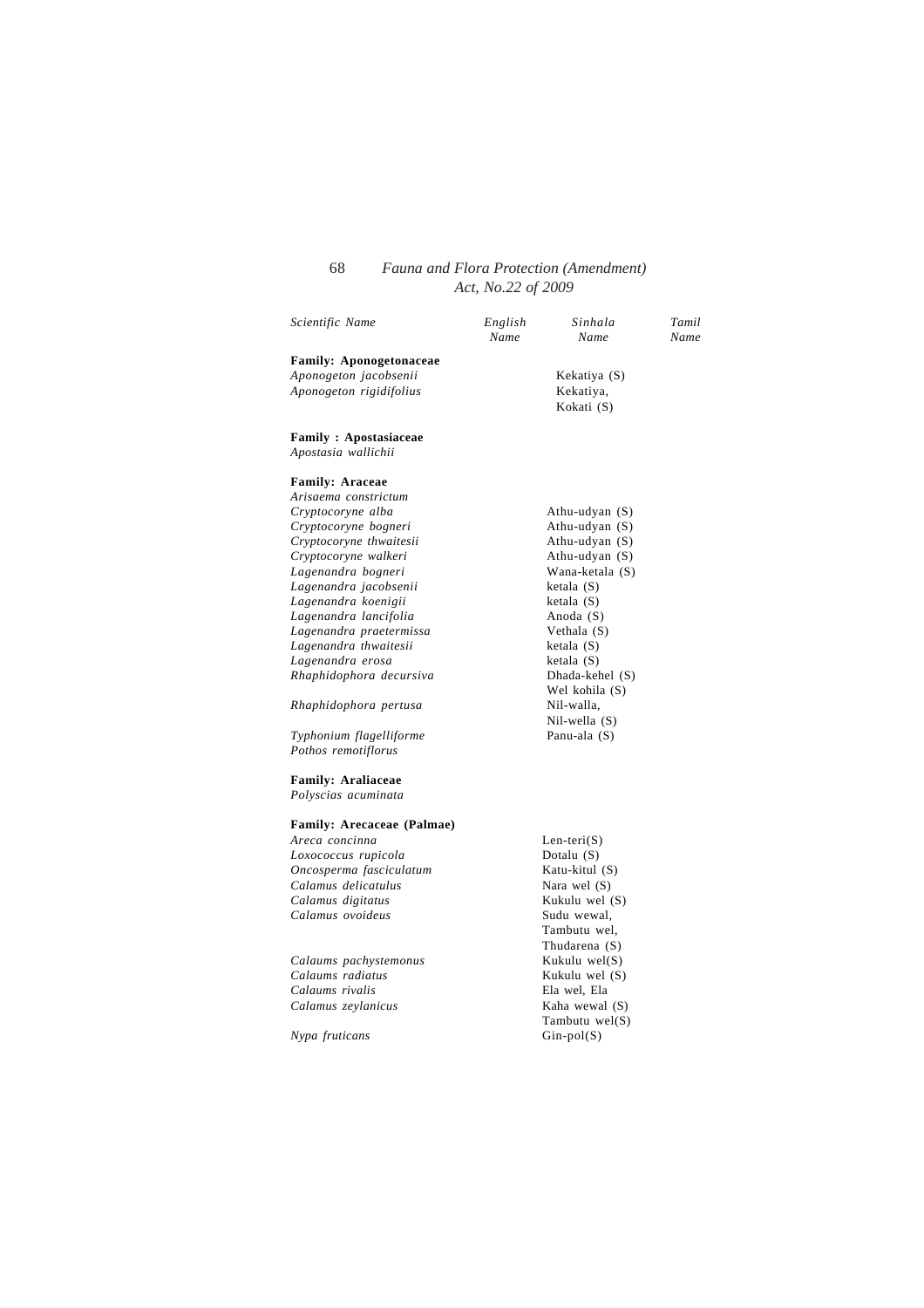| Scientific Name                 | English<br>Name | Sinhala<br>Name  | Tamil<br>Name  |
|---------------------------------|-----------------|------------------|----------------|
| <b>Family: Asclepiadaceae</b>   |                 |                  |                |
| Bidaria cuspidata               |                 |                  |                |
| Brachystelma lankana            |                 | Pathan-Ala $(S)$ |                |
| Caralluma adscendens            |                 |                  | Mankalli(T)    |
| Caralluma umbellata             |                 |                  |                |
| Ceropegia candelabrum           |                 | $Wel-mottu(S)$   |                |
| Ceropegia elegans               |                 |                  |                |
| Ceropegia parviflora            |                 |                  |                |
| Ceropegia taprobanica           |                 |                  |                |
| Ceropegia thwaitesii            |                 |                  |                |
| Cosmostigma racemosum           |                 |                  |                |
| Cynanchum alatum                |                 |                  |                |
| Dischidia nummularia            |                 |                  |                |
| Gymnema rotundatum              |                 |                  |                |
| Heterostemma tanjorense         |                 |                  |                |
| Hoya ovalifolia                 |                 |                  |                |
| Hoya pauciflora                 |                 | Heen-            |                |
|                                 |                 | aramessa $(S)$   |                |
| Marsdenia tenacissima           |                 | Muruwa-dul,      |                |
|                                 |                 | Muruwa (S)       |                |
| Oxystelma esculentum            |                 | Use pale(S)      | Kulappalai (T) |
| Toxocarpus kleinii              |                 |                  |                |
| Tylophora fasciculata           |                 |                  |                |
| Tylophora multiflora            |                 |                  |                |
| Tylophora pauciflora            |                 |                  |                |
| Tylophora zeylanica             |                 |                  |                |
|                                 |                 |                  |                |
| Family: Asteraceae (Compositae) |                 |                  |                |
| Anaphalis fruticosa             |                 |                  |                |
| Anaphalis pelliculata           |                 |                  |                |
| Anaphalis thwaitesii            |                 |                  |                |
| Blepharispermum petiolare       |                 |                  |                |
| Blumea angustifolia             |                 |                  |                |
| Blumea aurita                   |                 |                  |                |
| Blumea barbata                  |                 |                  |                |
| Blumea crinita                  |                 |                  |                |
| Blumea lanceolaria              |                 |                  |                |
| Glossogyne bidens               |                 |                  |                |
| Gynura hispida                  |                 |                  |                |
| Gynura zeylanica                |                 |                  |                |
| Notonia grandiflora             |                 |                  |                |
| Notonia walkeri                 |                 |                  |                |
| Senecio gardneri                |                 |                  | Chiva-         |
| Sphaeranthus amaranthoides      |                 |                  | chararntai (T) |
| Vernonia anceps                 |                 |                  |                |
| Vernonia pectiniformis          |                 |                  |                |

*Vernonia thwaitesii*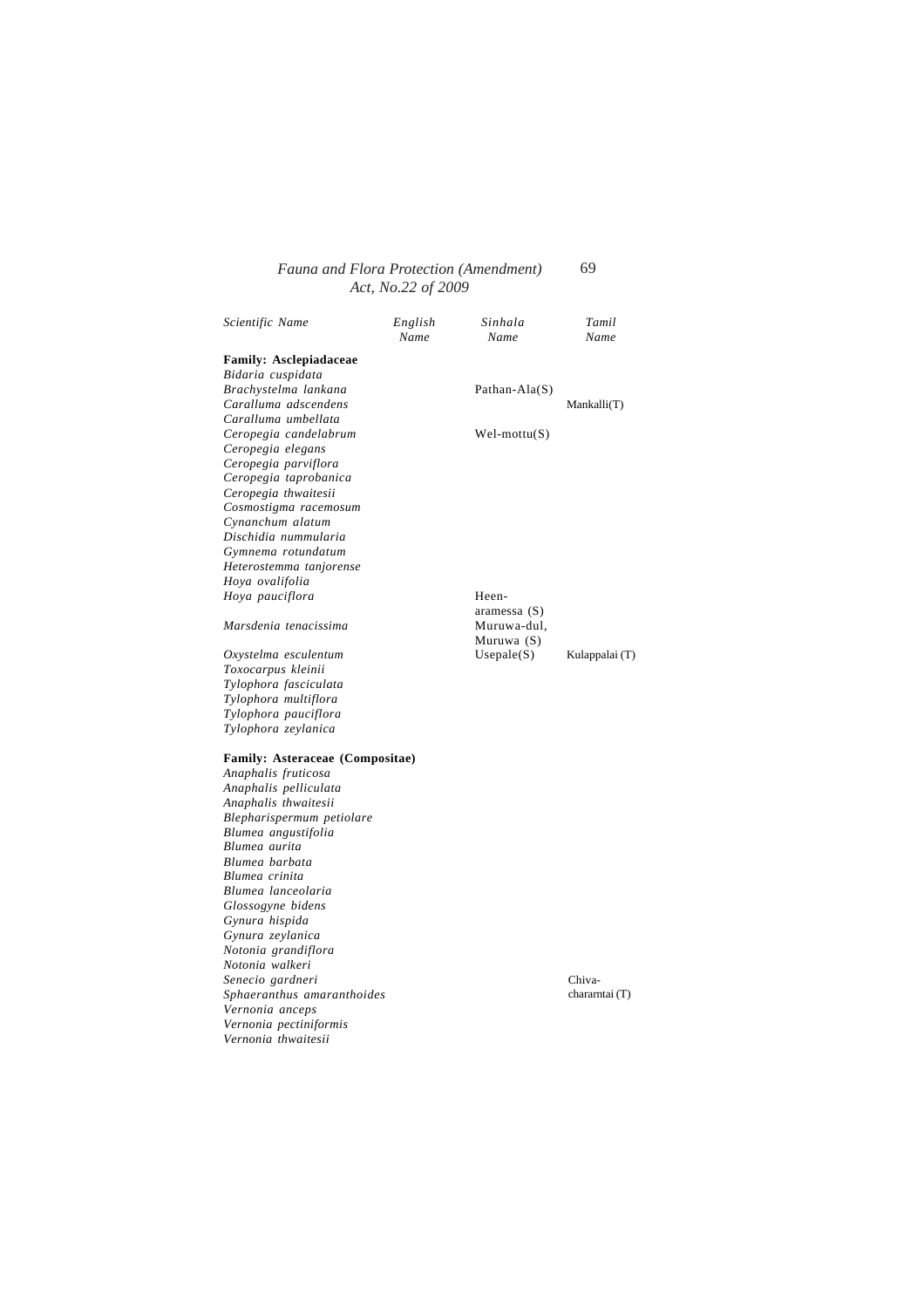| Scientific Name                | English<br>Name | Sinhala<br>Name    | Tamil<br>Name |
|--------------------------------|-----------------|--------------------|---------------|
| <b>Family: Balanophoraceae</b> |                 |                    |               |
| Balanophora fungosa            |                 |                    |               |
| Family: Balsaminaceae          |                 |                    |               |
| Impatiens acaulis              |                 |                    |               |
| Impatiens appendiculata        |                 |                    |               |
| Impatiens arnottii             |                 |                    |               |
| Impatiens ciliifolia           |                 |                    |               |
| Impatiens cornigera            |                 |                    |               |
| Impatiens cuspidata            |                 |                    |               |
| Impatiens elongata             |                 |                    |               |
| Impatiens grandis              |                 |                    |               |
| Impatiens janthina             |                 |                    |               |
| Impatiens leptopoda            |                 |                    |               |
| Impatiens leucantha            |                 |                    |               |
| Impatiens linearis             |                 |                    |               |
| Impatiens macrophylla          |                 | Gas-               |               |
|                                |                 | Kudalu (S)         |               |
| Impatiens oppositifolia        |                 |                    |               |
| Impatiens repens               |                 | Gal-<br>demata (S) |               |
| Impatiens subcordata           |                 |                    |               |
| Impatiens taprobanica          |                 |                    |               |
| Impatiens thwaitesii           |                 |                    |               |
| Impatiens truncata             |                 |                    |               |
| Impatiens walkeri              |                 |                    |               |
| <b>Family: Begoniaceae</b>     |                 |                    |               |
| Begonia dipetala               |                 |                    |               |
| Begonia subpeltata             |                 |                    |               |
| Begonia tenera                 |                 | Bim-               |               |
|                                |                 | hakambala (S)      |               |
| <b>Family: Boraginaceae</b>    |                 |                    |               |
| Cordia subcordata              |                 |                    |               |
| Heliortropium supinum          |                 |                    |               |
| Rotula aquatica                |                 |                    |               |
| Family: Burmanniaceae          |                 |                    |               |
| Burmannia championii           |                 |                    |               |
| Thismia gardneriana            |                 |                    |               |
| Family: Campanulaceae          |                 |                    |               |
| Campanula canescens            |                 |                    |               |

*Campanula fulgens*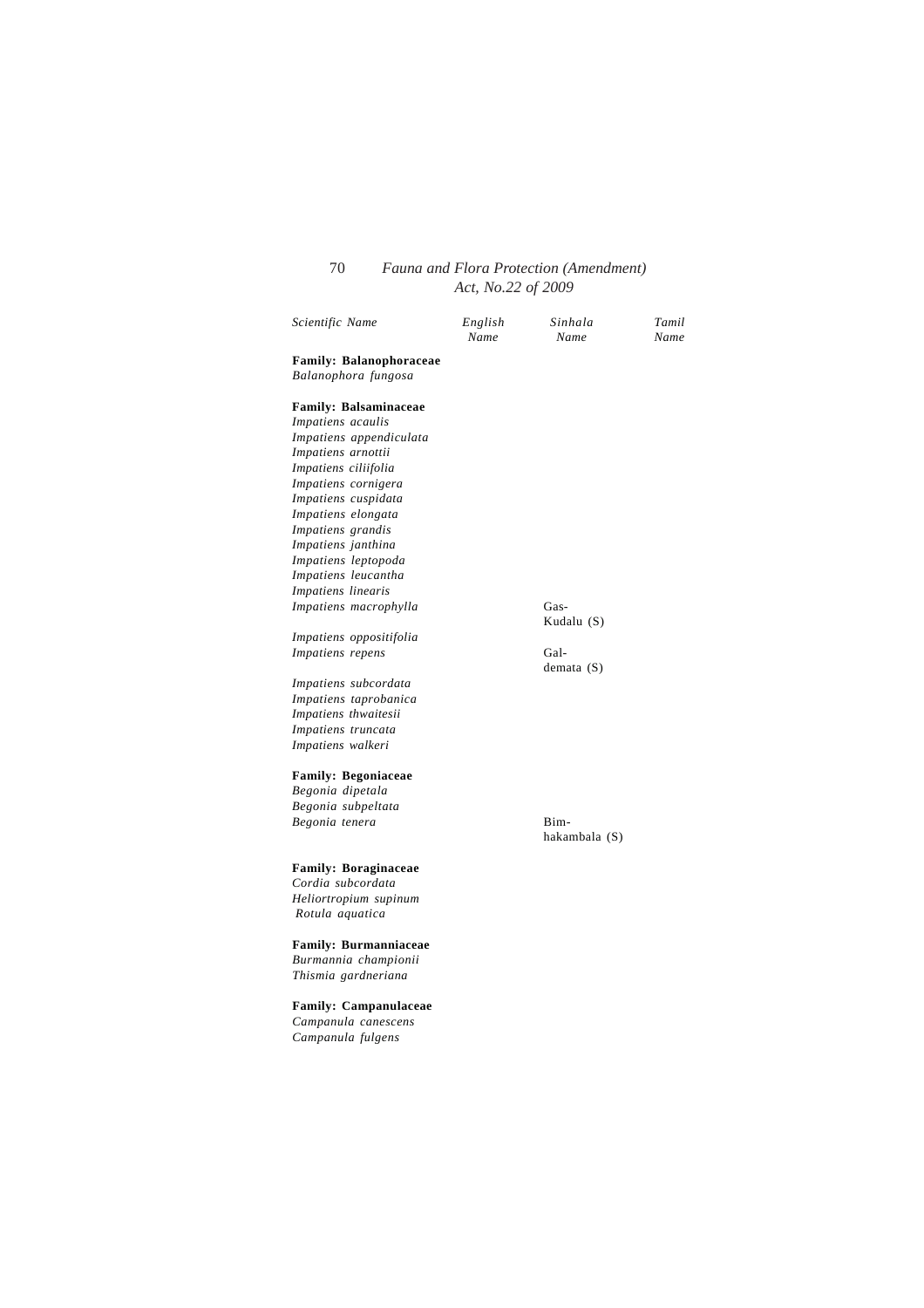| Scientific Name                        | English<br>Name | Sinhala<br>Name  | Tamil<br>Name         |
|----------------------------------------|-----------------|------------------|-----------------------|
| <b>Family: Capparaceae</b>             |                 |                  |                       |
| Cadaba fruticosa                       |                 |                  | Vili(T)               |
| Capparis divaricata                    |                 | Wellangiriya (S) | Torikei (T)           |
| Capparis floribunda                    |                 |                  |                       |
| Capparis mooni                         |                 | Rudanti (S)      |                       |
| Capparis tenera                        |                 | Wellangiriya (S) |                       |
| Cleome chelidonii                      |                 | Wal-aba (S)      |                       |
| Family: Caryophyllaceae                |                 |                  |                       |
| Cerastium fontanum                     |                 |                  |                       |
| Stellaria pauciflora                   |                 |                  |                       |
| <b>Family: Celastraceae</b>            |                 |                  |                       |
| Cassine congylos                       |                 |                  |                       |
| Celastrus paniculatus                  |                 | Duhundu (S)      |                       |
| Euonymus thwaitesii                    |                 |                  |                       |
| Glyptopetalum zeylanicum               |                 |                  |                       |
| Kokoona zeylanica                      |                 | Kokoon (S)       |                       |
| Maytenus fruticosa                     |                 |                  |                       |
| <b>Family: Clusiaceae (Guttiferae)</b> |                 |                  |                       |
| Calophyllum calabe                     |                 | Guru-kina,       |                       |
|                                        |                 | Hinkina (S)      |                       |
| Calophyllum bracteatum                 |                 | Walu-            |                       |
|                                        |                 | kina(S)          |                       |
| Calophyllum cordato-oblongum           |                 | Kalu-kina (S)    |                       |
| Calophyllum cuneifolium                |                 | Kina $(S)$       |                       |
| Calophyllum moonii                     |                 | Domba-kina (S)   |                       |
| Calophyllum thwaitesii                 |                 | Batu-kina (S)    |                       |
| Calophyllum tomentosum                 |                 | Telkina (S)      | Ponogu <sub>(T)</sub> |
| Calophyllum trapezifolium              |                 | Kina $(S)$       |                       |
| Calophyllum walkeri                    |                 | Kina $(S)$       |                       |
| Calophyllum zeylanicum                 |                 | Kina $(S)$       |                       |
| Garcinia hermonii                      |                 |                  |                       |
| Garcinia terpnophylla                  |                 | Kokatiya (S)     |                       |
| Garcinia thwaitesii                    |                 |                  |                       |
| Garcinia zeylanica                     |                 |                  |                       |
| Mesua stylosa                          |                 |                  |                       |

#### **Family: Combretaceae** *Luminitzera littorea*

**Family: Commelinaceae** *Cyanotis obtusa*

**Family: Connaraceae** *Ellipanthus unifoliatus*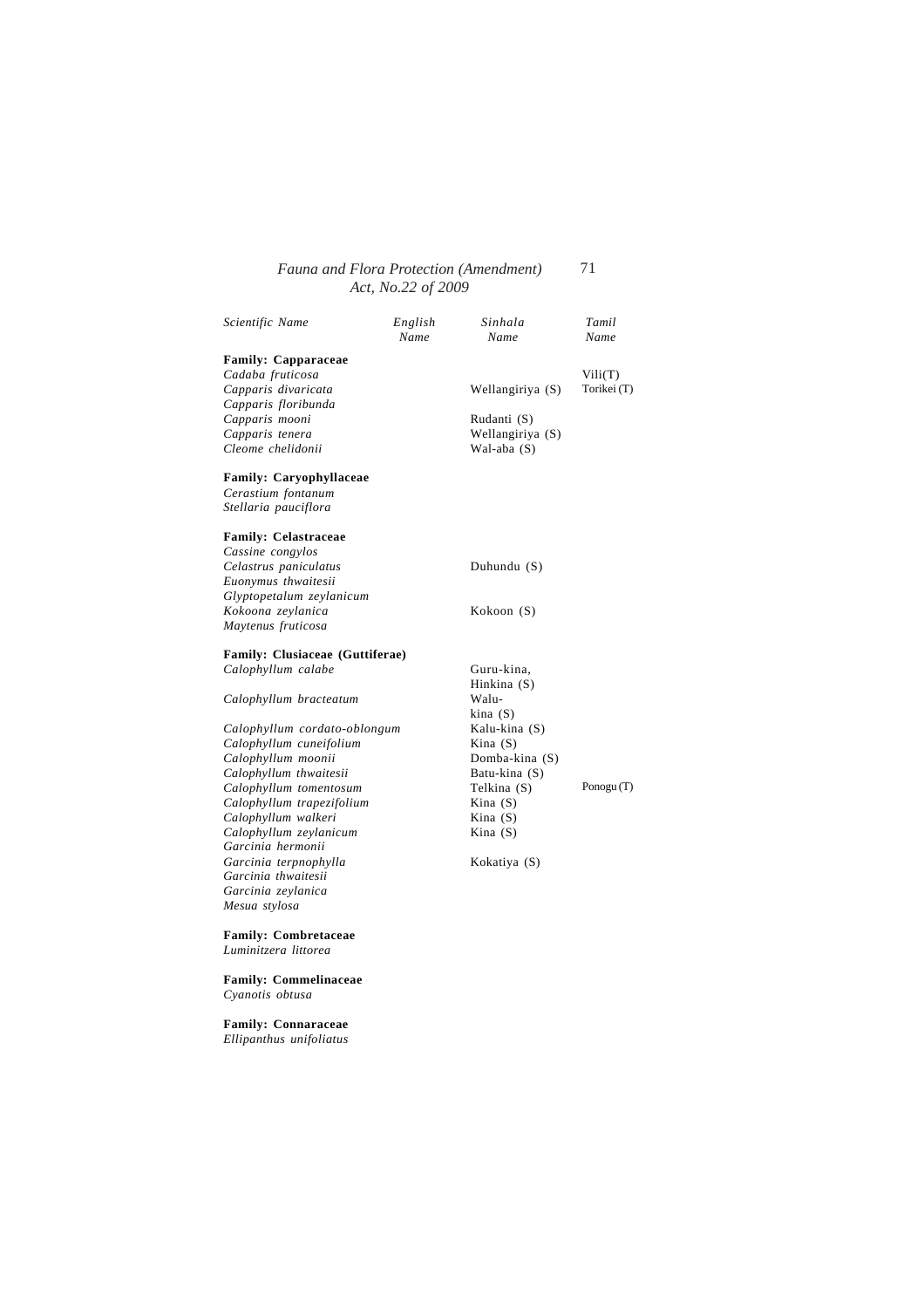| Scientific Name               | English<br>Name | Sinhala<br>Name | Tamil<br>Name |
|-------------------------------|-----------------|-----------------|---------------|
| <b>Family: Convolvulaceae</b> |                 |                 |               |
| Argyreia choisyana            |                 |                 |               |
| Argyreia hancorniaefolia      |                 |                 |               |
| Argyreia pomacea              |                 |                 | Unam          |
|                               |                 |                 | kodhy (T)     |
| Argyreia splindens            |                 |                 |               |
| Bonamia semidigyna            |                 | Bu-wasa-        |               |
|                               |                 | thel-kola $(S)$ |               |
| Ipomoea coptica               |                 |                 |               |
| Ipomoea jucunda               |                 |                 |               |
| Ipomoea staphylina            |                 |                 |               |
| Ipomoea wightii               |                 |                 |               |
|                               |                 |                 |               |
| <b>Family: Cornaceae</b>      |                 |                 |               |
| Mastixia congylos             |                 |                 |               |
| Mastixia montana              |                 |                 |               |
| Mastixia nimalii              |                 |                 |               |
|                               |                 |                 |               |
| <b>Family: Cucurbitaceae</b>  |                 |                 |               |
| Mukia leiosperma              |                 |                 |               |
| Kedrostis foetidissima        |                 |                 |               |
|                               |                 |                 |               |
| <b>Family: Cyperaceae</b>     |                 |                 |               |
| Baeothryon subcapitatum       |                 |                 |               |
| Carex breviscapa              |                 |                 |               |
| Carex taprobanensis           |                 |                 |               |
| Cyperus articulatus           |                 |                 |               |
| Cyperus cephalotes            |                 |                 |               |
| Eleocharis confervoides       |                 |                 |               |
| Eleocharis lankana            |                 |                 |               |
| Fimbristylis monticola        |                 |                 |               |
| Fimbristylis zeylanica        |                 |                 |               |
| Hypolytrum longirostre        |                 |                 |               |
| Mapania immersa               |                 |                 |               |
| Mapania zeylanica             |                 |                 |               |
| Mariscus compactus            |                 |                 |               |
| Pycreus stramineus            |                 |                 |               |
| Rhynchospora gracillima       |                 |                 |               |
| Scirpodendron ghaeri          |                 | Hin-keyiya (S)  |               |
| Scleria pilosa Boeckeler      |                 |                 |               |
| Tricostularia undulata        |                 |                 |               |
|                               |                 |                 |               |
| <b>Family: Dilleniaceae</b>   |                 |                 |               |
| Acrotrema dissectum           |                 |                 |               |
| Acrotrema lyratum             |                 | Binberu $(S)$   |               |
| Acrotrema thwaitesii          |                 |                 |               |

*Schumacheria alnifolia*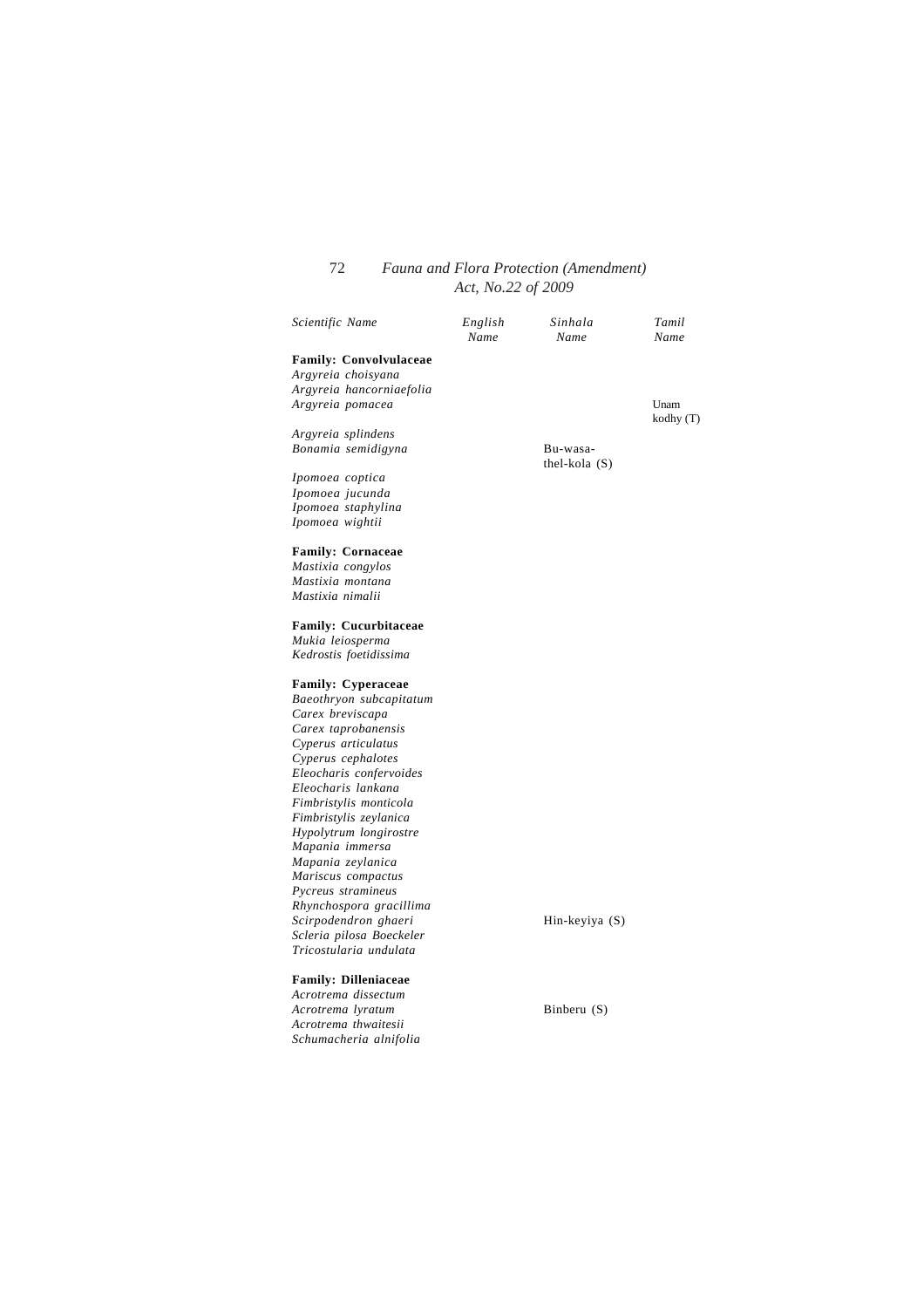| <b>Family: Dioscoreaceae</b><br>Dioscorea koyamae<br>Gonala, kahata-<br>gonala, kiri<br>gonala (S).<br>Dioscorea trimenii<br>Dahaiya-ala(S)<br>Trichopus zeylanicus<br><b>Family: Dipterocarpaceae</b><br>Balanocarpus brevipetiolaris<br>Dunmala (S)<br>Balanocarpus kitulgallensis<br>Dipterocarpus glandulosus<br>Dorana $(S)$<br>Dipterocarpus insignis<br>Doona congestiflora<br>Tiniya (S)<br>Doona gardneri<br>$Ratu-dun(S)$<br>Koongilli | Scientific Name | English<br>Name | Sinhala<br>Name | Tamil<br>Name |
|--------------------------------------------------------------------------------------------------------------------------------------------------------------------------------------------------------------------------------------------------------------------------------------------------------------------------------------------------------------------------------------------------------------------------------------------------|-----------------|-----------------|-----------------|---------------|
|                                                                                                                                                                                                                                                                                                                                                                                                                                                  |                 |                 |                 |               |
|                                                                                                                                                                                                                                                                                                                                                                                                                                                  |                 |                 |                 |               |
|                                                                                                                                                                                                                                                                                                                                                                                                                                                  |                 |                 |                 |               |
|                                                                                                                                                                                                                                                                                                                                                                                                                                                  |                 |                 |                 |               |
|                                                                                                                                                                                                                                                                                                                                                                                                                                                  |                 |                 |                 |               |
|                                                                                                                                                                                                                                                                                                                                                                                                                                                  |                 |                 |                 |               |
|                                                                                                                                                                                                                                                                                                                                                                                                                                                  |                 |                 |                 |               |
|                                                                                                                                                                                                                                                                                                                                                                                                                                                  |                 |                 |                 |               |
|                                                                                                                                                                                                                                                                                                                                                                                                                                                  |                 |                 |                 |               |
|                                                                                                                                                                                                                                                                                                                                                                                                                                                  |                 |                 |                 | Maram (T)     |
| Doona macrophylla<br>Maha-                                                                                                                                                                                                                                                                                                                                                                                                                       |                 |                 |                 |               |
| beraliya,                                                                                                                                                                                                                                                                                                                                                                                                                                        |                 |                 |                 |               |
| Honda                                                                                                                                                                                                                                                                                                                                                                                                                                            |                 |                 |                 |               |
| beraliya,                                                                                                                                                                                                                                                                                                                                                                                                                                        |                 |                 |                 |               |
| Kana-                                                                                                                                                                                                                                                                                                                                                                                                                                            |                 |                 |                 |               |
| beraliya (S)                                                                                                                                                                                                                                                                                                                                                                                                                                     |                 |                 |                 |               |
| Kotikan (S)<br>Doona nervosa                                                                                                                                                                                                                                                                                                                                                                                                                     |                 |                 |                 |               |
| Doona oblonga                                                                                                                                                                                                                                                                                                                                                                                                                                    |                 |                 |                 |               |
| Doona ovalifolia<br>Pini-beraliya (S)                                                                                                                                                                                                                                                                                                                                                                                                            |                 |                 |                 |               |
| Doona trapezifolia<br>Yakhalu-dun (S)                                                                                                                                                                                                                                                                                                                                                                                                            |                 |                 |                 |               |
| Doona venulosa<br>Beraliya (S)                                                                                                                                                                                                                                                                                                                                                                                                                   |                 |                 |                 |               |
| Doona zeylanica<br>Dun $(S)$                                                                                                                                                                                                                                                                                                                                                                                                                     |                 |                 |                 | Koongili (T)  |
| Hopea cordifolia<br>Uva-mendora,                                                                                                                                                                                                                                                                                                                                                                                                                 |                 |                 |                 |               |
| Mendora (S)                                                                                                                                                                                                                                                                                                                                                                                                                                      |                 |                 |                 |               |
| Peely-dun,<br>Hopea discolor                                                                                                                                                                                                                                                                                                                                                                                                                     |                 |                 |                 |               |
| Rata-dun (S)                                                                                                                                                                                                                                                                                                                                                                                                                                     |                 |                 |                 |               |
| Hopea modesta<br>Pini-beraliya (S)                                                                                                                                                                                                                                                                                                                                                                                                               |                 |                 |                 |               |
| Shorea dyeri<br>Yakhalu-dun (S)                                                                                                                                                                                                                                                                                                                                                                                                                  |                 |                 |                 |               |
| Shorea hulanidda<br>Hulan-idda (S)                                                                                                                                                                                                                                                                                                                                                                                                               |                 |                 |                 |               |
| Shorea lissophylla<br>Malmora (S)                                                                                                                                                                                                                                                                                                                                                                                                                |                 |                 |                 |               |
| Shorea oblongifolia                                                                                                                                                                                                                                                                                                                                                                                                                              |                 |                 |                 |               |
| Shorea pallescens<br>Ratu-dun (S)                                                                                                                                                                                                                                                                                                                                                                                                                |                 |                 |                 |               |
| Shorea stipularis<br>Nawadun,                                                                                                                                                                                                                                                                                                                                                                                                                    |                 |                 |                 |               |
| Nawada, Hulan (S)                                                                                                                                                                                                                                                                                                                                                                                                                                |                 |                 |                 |               |
| Stemonoporus spp.                                                                                                                                                                                                                                                                                                                                                                                                                                |                 |                 |                 |               |
| All speciesbelonging to                                                                                                                                                                                                                                                                                                                                                                                                                          |                 |                 |                 |               |
| stemonoporus genus                                                                                                                                                                                                                                                                                                                                                                                                                               |                 |                 |                 |               |
| Sunaptea scabriuscula                                                                                                                                                                                                                                                                                                                                                                                                                            |                 |                 |                 |               |
| Vatica affinis                                                                                                                                                                                                                                                                                                                                                                                                                                   |                 |                 |                 |               |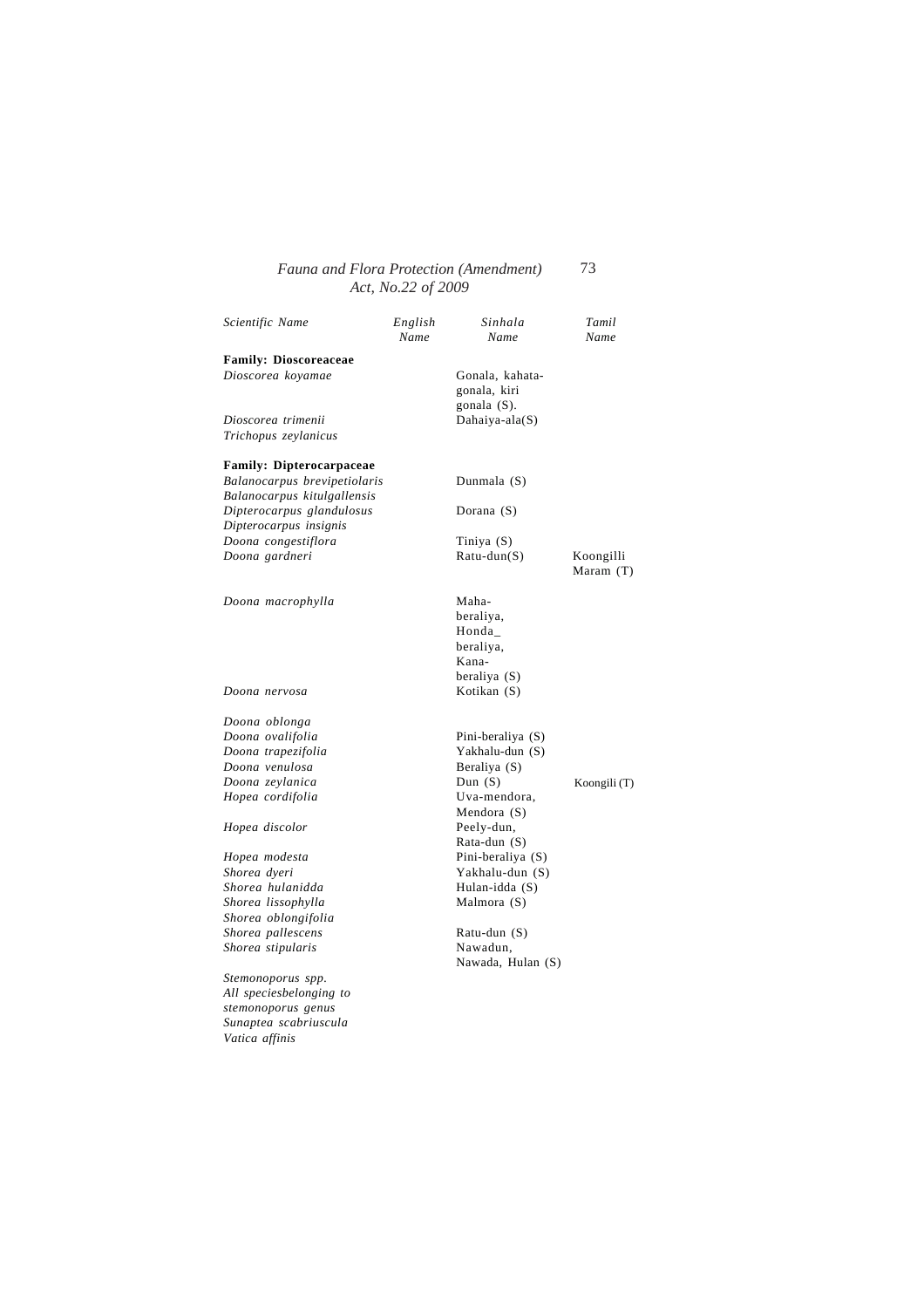| Scientific Name                    | English<br>Name | Sinhala<br>Name                 | Tamil<br>Name                               |
|------------------------------------|-----------------|---------------------------------|---------------------------------------------|
| Vatica lewisiana<br>Vatica obscura |                 |                                 | Tumpalai(T)                                 |
| Vatica paludosa                    |                 |                                 |                                             |
|                                    |                 |                                 |                                             |
| <b>Family: Ebenaceae</b>           |                 |                                 |                                             |
| Diospyros acuminata                |                 |                                 |                                             |
| Diospyros acuta                    |                 |                                 |                                             |
| Diospyros albiflora                |                 |                                 |                                             |
| Diospyros atrata                   |                 |                                 |                                             |
| Diospyros attenuata                |                 | Kadumberiya (S)                 |                                             |
| Diospyros chaetocarpa              |                 | Kalu<br>mediriya $(S)$          |                                             |
| Diospyros crumenata                |                 |                                 |                                             |
| Diospyros ebenoides                |                 | Kaluhabaraliya (S) Irumpalai(T) |                                             |
| Diospyros hirsuta                  |                 |                                 |                                             |
| Diospyros koenigii                 |                 |                                 |                                             |
| Diospyros melanoxylon              |                 | Kadumberiya (S)                 |                                             |
| Diospyros montana                  |                 |                                 | Katukanni,<br>Mulkarunkali,<br>Va-kkana (T) |
| Diospyros moonii                   |                 | Kaluwella,                      |                                             |
|                                    |                 | Kadumberiya (S)                 |                                             |
| Diospyros nummulariifolia          |                 |                                 |                                             |
| Diospyros oblongifolia             |                 |                                 |                                             |
| Diospyros oppositifolia            |                 |                                 |                                             |
| Diospyros pemadasai Jayasuriya     |                 |                                 |                                             |
| Diospyros quaesita                 |                 | Kalumederiya (S)                |                                             |
| Diospyros rheophytica              |                 |                                 |                                             |
| Diospyros thwaitesii               |                 |                                 |                                             |
| Diospyros trichophylla             |                 |                                 |                                             |
| Diospyros walkeri                  |                 | Kadumberiya,                    |                                             |
|                                    |                 | Kaluwelle (S)                   |                                             |
| <b>Family : Elaeocarpaceae</b>     |                 |                                 |                                             |
| Elaeocarpus montanus               |                 | Gal-Veralu (S)                  |                                             |
| Elaeocarpus zeylanicus             |                 |                                 |                                             |
| <b>Family: Ericaceae</b>           |                 |                                 |                                             |
| Rhododendron arboreum              |                 |                                 |                                             |
| zeylanicum                         |                 | maha rath mal $(S)$             |                                             |
| <b>Family: Eriocaulaceae</b>       |                 |                                 |                                             |
| Eriocaulon collinum                |                 | Kokmota (S)                     |                                             |
| Eriocaulon fluviatile              |                 | Kokmota (S)                     |                                             |
| Eriocaulon longicuspe              |                 | Kokmota (S)                     |                                             |
| Eriocaulon philippo-coburgi        |                 | Kokmota (S)                     |                                             |
| Eriocaulon walkeri                 |                 | Kokmota (S)                     |                                             |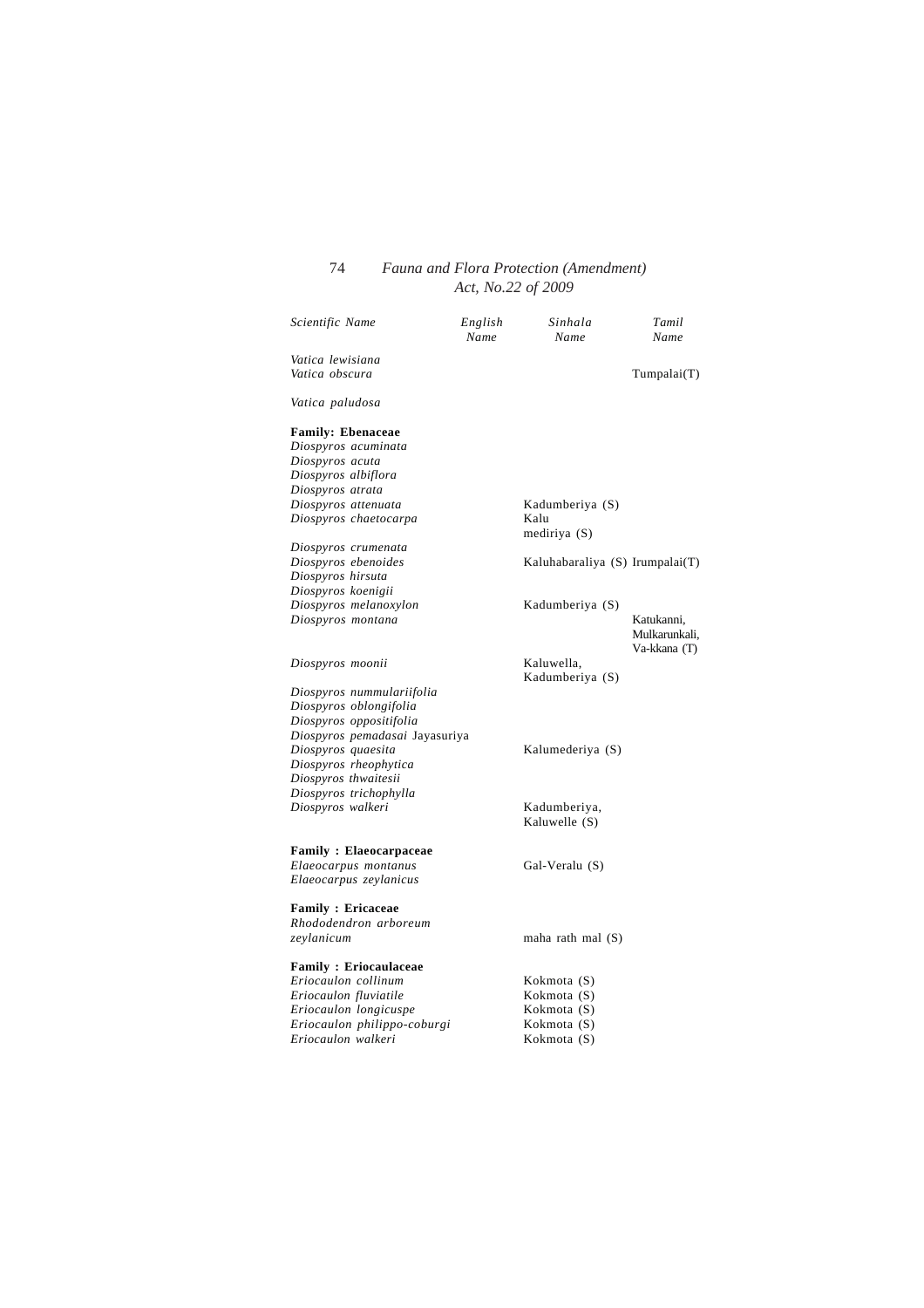| Scientific Name | English | Sinhala | Tamil |
|-----------------|---------|---------|-------|
|                 | Name    | Name    | Name  |

#### **Family : Euphorbiaceae (see Phyllanthaceae and Putranjivaceae)**

*Chaetocarpus pubescens Chrozophora plicata Cleidion nitidum Cleidion spiciflorum* Okuru (S) *Croton moonii Dalechampia indica Euphorbia cristata Trigonostemon diplopetalus*

#### **Family : Fabaceae (Leguminosae)**

*Acacia ferruginea Adenanthera bicolor Albizia amara Bauhinia scandens Cassia italica Cassia senna Caesalpinia crista* Diya-vavul-

 $Caesalpinia$  digyna *Caesalpinia hymenocarpa Crotalaria berteroana Crotalaria linifolia Crotalaria montana Crotalaria mysorensis Crotalaria triquetra Crotalaria wightiana Crotalaria willdenowiana Crudia zeylanica Cynometra iripa Desmodium gangeticum Desmodium jucundum Desmodium zonatum Dioclea javanica Dunbaria ferruginea Eleiotis monophyllos Galactia striata Indigofera constricta Indigofera glabra Indigofera parviflora Indigofera trifoliata Indigofera wightii Mucuna gigantea Mucuna monosperma Pericopsis mooniana Rhynchosia acutissima Rhynchosia densiflora*

etiya (S)<br>Wekiri-mul (S)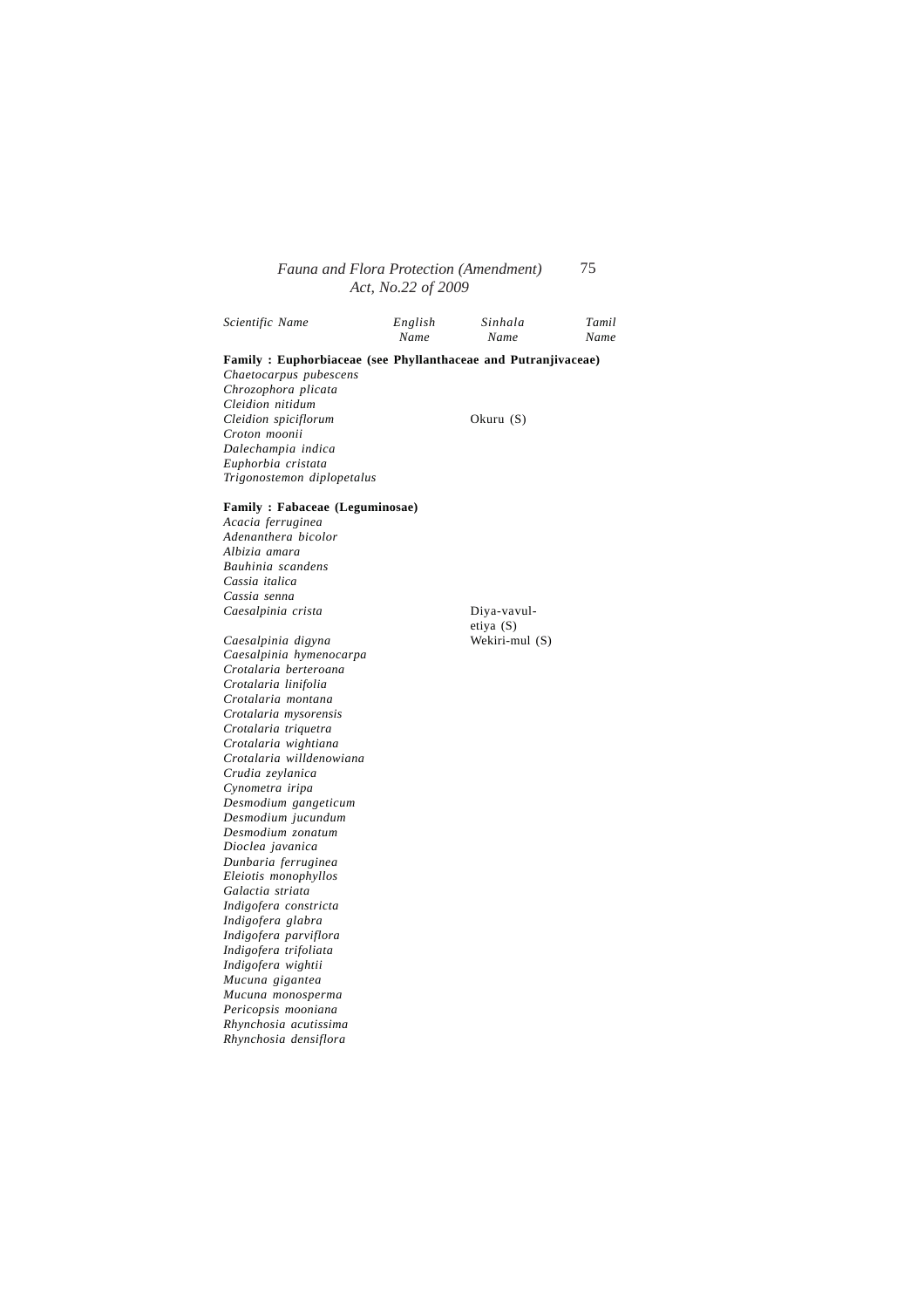| Scientific Name                                                                                                                                                                                               | English<br>Name | Sinhala<br>Name                       | Tamil<br>Name     |
|---------------------------------------------------------------------------------------------------------------------------------------------------------------------------------------------------------------|-----------------|---------------------------------------|-------------------|
| Rhynchosia nummularia<br>Rhynchosia suaveolens<br>Sesbania sericea<br>Smithia conferta<br>Sophora violacea<br>Sophora zeylanica<br>Strongylodon siderospermus<br>Tephrosia senticosa<br>Tephrosia spinosa     |                 |                                       |                   |
| <b>Family: Flacourtiaceae</b><br>Chlorocarpa pentaschista Alston                                                                                                                                              |                 | Mukulla,<br>Patma -<br>Gomma (S)      | Attuchankular (T) |
| <b>Family: Gentianaceae</b><br>Crawfurdia championii<br>Exacum axillare<br>Exacum petiolare<br>Exacum sessile<br>Exacum trinervium<br>Exacum trinervium<br>Exacum walkeri                                     |                 | Binara $(S)$<br>Sudu-<br>binara $(S)$ |                   |
| <b>Family: Geraniaceae</b><br>Geranium nepalense                                                                                                                                                              |                 |                                       |                   |
| <b>Family: Gesneriaceae</b><br>Aeschynanthus ceylanica<br>Chirita angusta<br>Chirita moonii<br>Chirita walkeri<br>Chirita zeylanica<br>Didymocarpus floccosus<br>Didymocarpus zeylanicus<br>Epithema carnosum |                 |                                       |                   |
| <b>Family: Goodeniaceae</b><br>Scaevola plumieri                                                                                                                                                              |                 | Hin<br>takkada (S)                    |                   |
| <b>Family: Haloragidaceae</b><br>Laurembergia zeylanica                                                                                                                                                       |                 |                                       |                   |
| <b>Family: Hippocrateaceae</b><br>Loeseneriella arnottiana                                                                                                                                                    |                 |                                       |                   |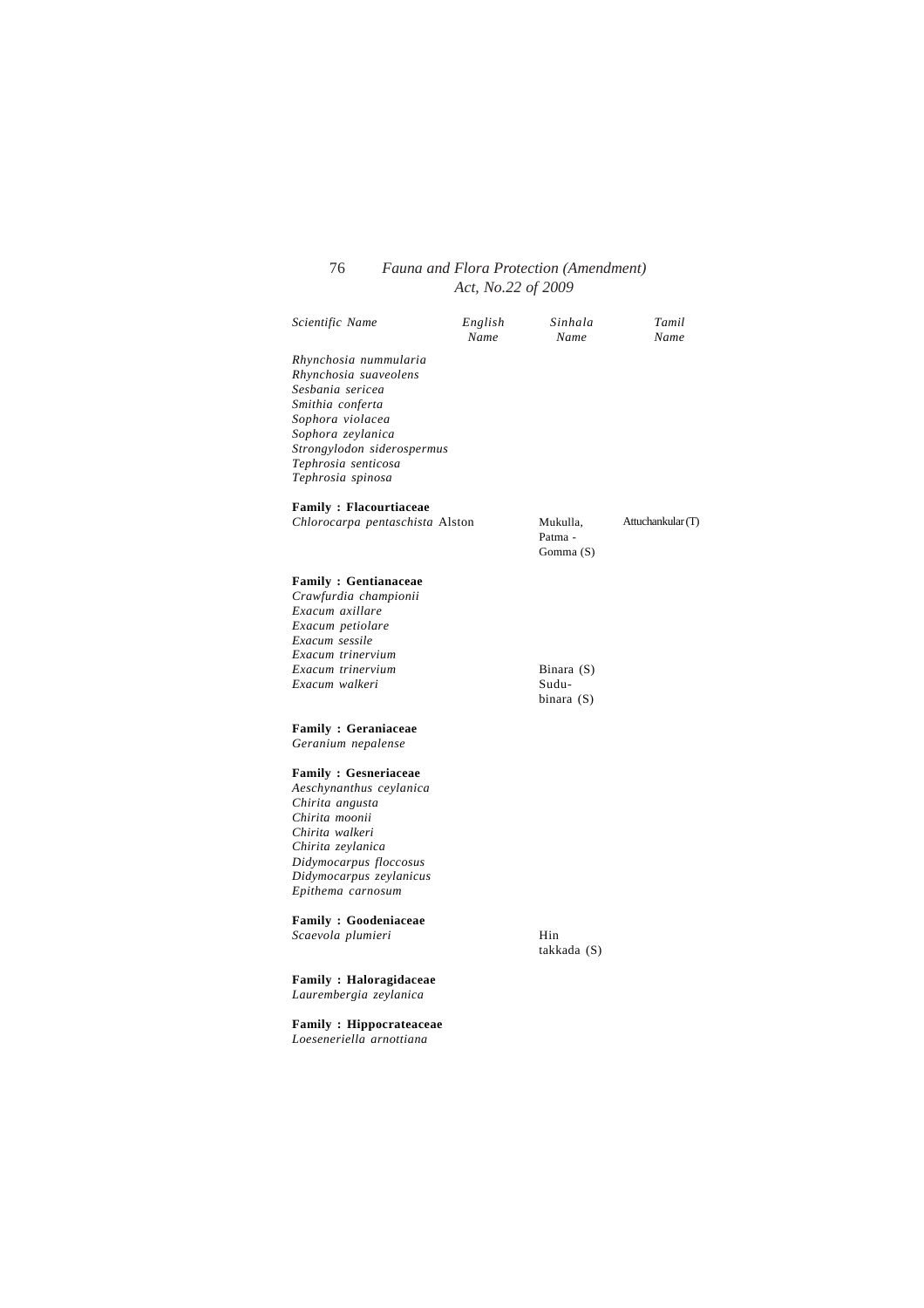| Scientific Name              | English | Sinhala            | Tamil         |
|------------------------------|---------|--------------------|---------------|
|                              | Name    | Name               | Name          |
| Loeseneriella macrantha      |         | Diya               |               |
|                              |         | kirindiwel $(S)$   |               |
| Salacia oblonga              |         |                    | Chundan $(T)$ |
| Salacia reticulata           |         | Kotala-himbutu,    |               |
|                              |         | Himbutu wel $(S)$  |               |
| Salacia diandra              |         |                    |               |
| Salacia chinensis            |         | Heen-himbutu $(S)$ |               |
| <b>Family: Hyacinthaceae</b> |         |                    |               |

**Family : Hydrocharitaceae** *Nechamandra alternifolia*

### **Family : Icacinaceae**

*Dipcadi montanum Dipcadi rupicola*

*Pyrenacantha volubilis*

#### **Family : Lamiaceae (Labiatae)**

*Anisochilus paniculatus Coleus elongatus Coleus inflatus Coleus kanneliyensis Leucas longifolia Plectranthus capillipes Plectranthus glabratus Scutellaria robusta*

#### **Family : Lauraceae**

*Actinodaphne albifrons Cassytha capillaris Cinnamomum capparu-coronde* Kappuru -

 $Cinnamomum$  citriodorum

*Cinnamomum litseaefolium* Kudu -

 $C$ ryptocarya membranaces *Litsea ligustrina Litsea nemoralis*

**Family : Lemnaceae** *Lemna gibba*

**Family : Lentibulariaceae** *Utricularia scandens*

kurundu (S)<br>Pangiri kurundu (S) kurundu (S)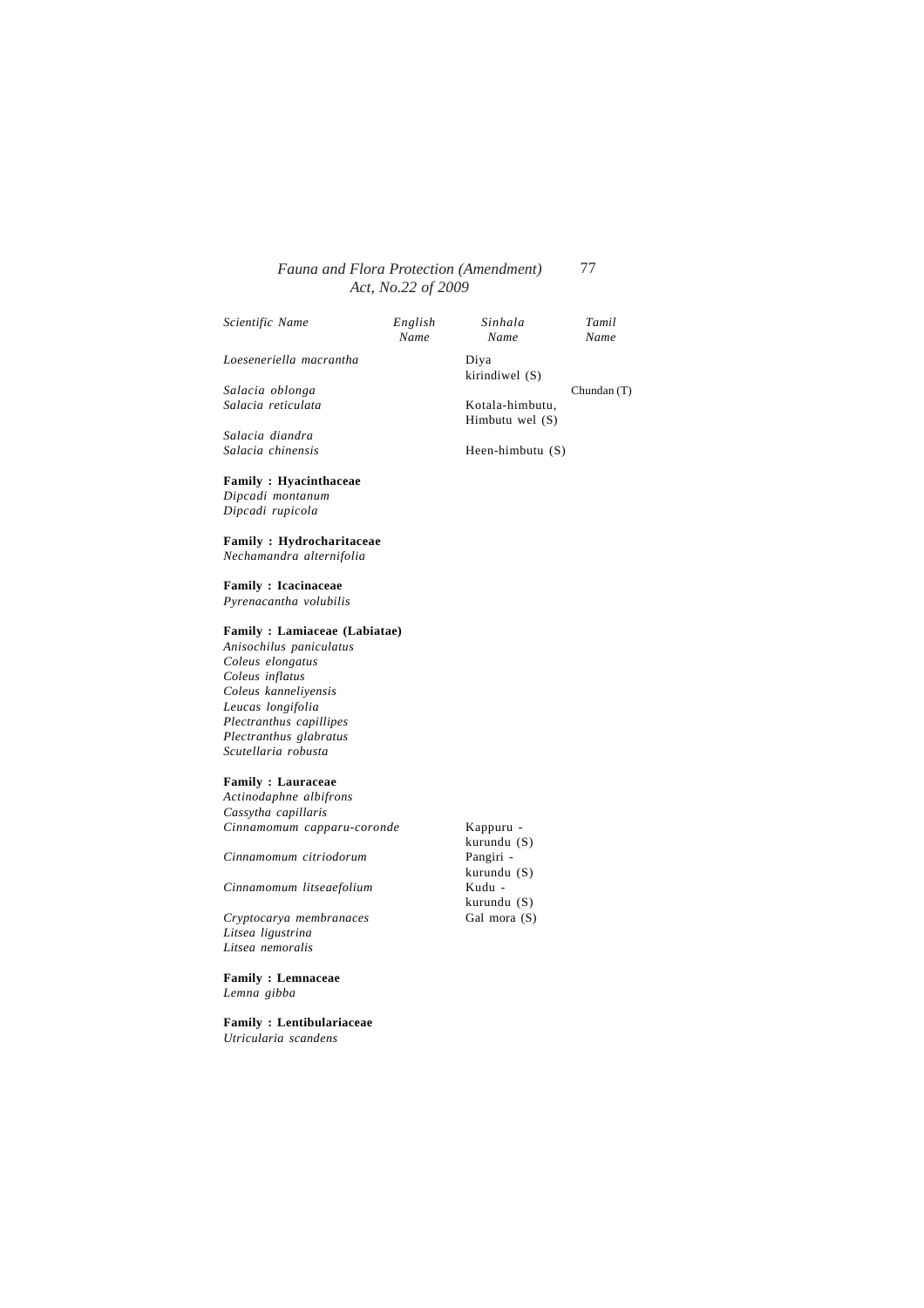| Scientific Name             | English<br>Name | Sinhala<br>Name | Tamil<br>Name |
|-----------------------------|-----------------|-----------------|---------------|
| Family : Loranthaceae       |                 |                 |               |
| Barathranthus mabaeoides    |                 |                 |               |
| Barathranthus nodiflourus   |                 | Pilila $(S)$    |               |
| Dendrophthoe ligulata       |                 |                 |               |
| Dendrophthoe lonchiphyllus  |                 |                 |               |
| Dendrophthoe suborbicularis |                 |                 |               |
| Helixanthera ensifolia      |                 |                 |               |
| Helixanthera hookeriana     |                 |                 |               |
| Macrosolen albicaulis       |                 |                 |               |
| Macrosolen barlowii         |                 |                 |               |
| Scurrula cordifolia         |                 |                 |               |
| Taxillus sclerophyllus      |                 |                 |               |
| Tolypanthus gardneri        |                 |                 |               |
| Family : Malvaceae          |                 |                 |               |
| Abutilon pannosum           |                 |                 |               |
| Cullenia ceylanica          |                 |                 |               |
| Cullenia rosayroana         |                 |                 |               |
| Dicellostyles axillaris     |                 |                 |               |
| Julostylis angustifolia     |                 | Kirella $(S)$   |               |
| Pavonia procumbens          |                 |                 |               |
| Thespesia lampas            |                 | Walkapu (S)     | Kavarachu (T) |
| Family: Melastomataceae     |                 |                 |               |
| Medinilla cuneata           |                 |                 |               |
| Medinilla maculata          |                 |                 |               |
| Memecylon ellipticum        |                 |                 |               |
| Memecylon gracillimum       |                 |                 |               |
| Memecylon grande            |                 | Dedi- kaha (S), |               |
|                             |                 | Dodan -         |               |
|                             |                 | wenna $(S)$     |               |
| Memecylon leucanthemum      |                 |                 |               |
| Memecylon macrocarpum       |                 |                 |               |
| Memecylon orbiculare        |                 |                 |               |
| Memecylon ovoideum          |                 |                 |               |
| Memecylon phyllanthifolium  |                 |                 |               |
| Memecylon revolutum         |                 |                 |               |
| Memecylon rotundatum        |                 |                 |               |
| Sonerila cordifolia         |                 |                 |               |
| Sonerila firma              |                 |                 |               |
| Sonerila gardneri           |                 |                 |               |
| Sonerila lanceolata         |                 |                 |               |
| Sonerila pilosula           |                 |                 |               |
| Sonerila robusta            |                 |                 |               |
| Sonerila tomentella         |                 |                 |               |
| Sonerila wightiana          |                 |                 |               |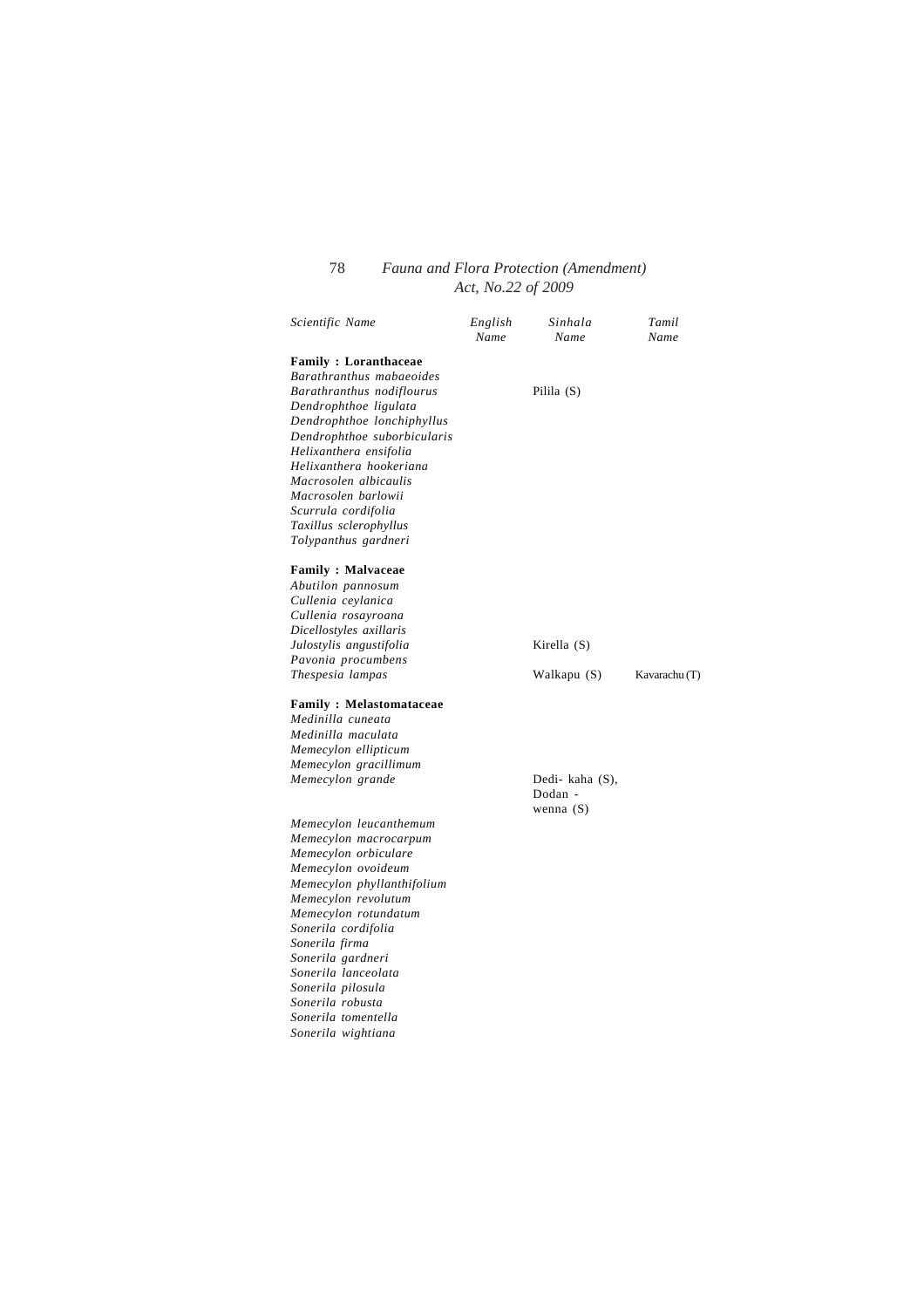| Scientific Name                                                                                                                                                                                                                                                                                               | English<br>Name | Sinhala<br>Name                                     | Tamil<br>Name   |
|---------------------------------------------------------------------------------------------------------------------------------------------------------------------------------------------------------------------------------------------------------------------------------------------------------------|-----------------|-----------------------------------------------------|-----------------|
| <b>Family: Menispermaceae</b><br>Coscinium fenestratum                                                                                                                                                                                                                                                        |                 | Weni-wel,<br>Venivelgata,<br>Pangwela (S)           |                 |
| <b>Family: Menyanthaceae</b><br>Nymphoides aurantiaca                                                                                                                                                                                                                                                         |                 | Renu - Olu $(S)$                                    |                 |
| <b>Family: Monimiaceae</b><br>Hortonia angustifolia<br>Hortonia floribunda<br>Hortonia ovalifolia                                                                                                                                                                                                             |                 | Wawiya (S)                                          |                 |
| <b>Family : Moraceae</b><br>Broussonetia zeylanica<br>Dorstenia indica                                                                                                                                                                                                                                        |                 | Alandus $(S)$                                       |                 |
| Ficus costata<br>Ficus trimenii<br>Maclura cochinchinensis                                                                                                                                                                                                                                                    |                 | Kiripela (S)                                        |                 |
| <b>Family: Musaceae</b><br>Musa acuminata<br>Musa balbisiana                                                                                                                                                                                                                                                  |                 | Unel,<br>Gal kehel (S)<br>Eti kehel $(S)$           |                 |
| <b>Family: Myristicaceae</b><br>Myristica ceylanica<br>Myristica dactyloides                                                                                                                                                                                                                                  |                 | Malaboda (S)<br>Malaboda (S)                        | Palmanikam (T)  |
| <b>Family: Myrtaceae</b><br>Eugenia amoena<br>Eugenia cotinifolia<br>Eugenia fulva<br>Eugenia glabra<br>Eugenia mabaeoides<br>Eugenia rivulorum<br>Eugenia rotundata<br>Eugenia rufo-fulva<br>Eugenia terpnophylla<br>Syzygium assimile<br>Syzygium cordifolium<br>Syzygium cylindricum<br>Syzygium fergusoni |                 | Damba (S)<br>Wal-jambu (S)<br>Wal-<br>karabus $(S)$ |                 |
| Syzygium firmum<br>Syzygium garneri                                                                                                                                                                                                                                                                           |                 | Wal-jambu (S)<br>Damba (S)                          | Nir-nawal $(T)$ |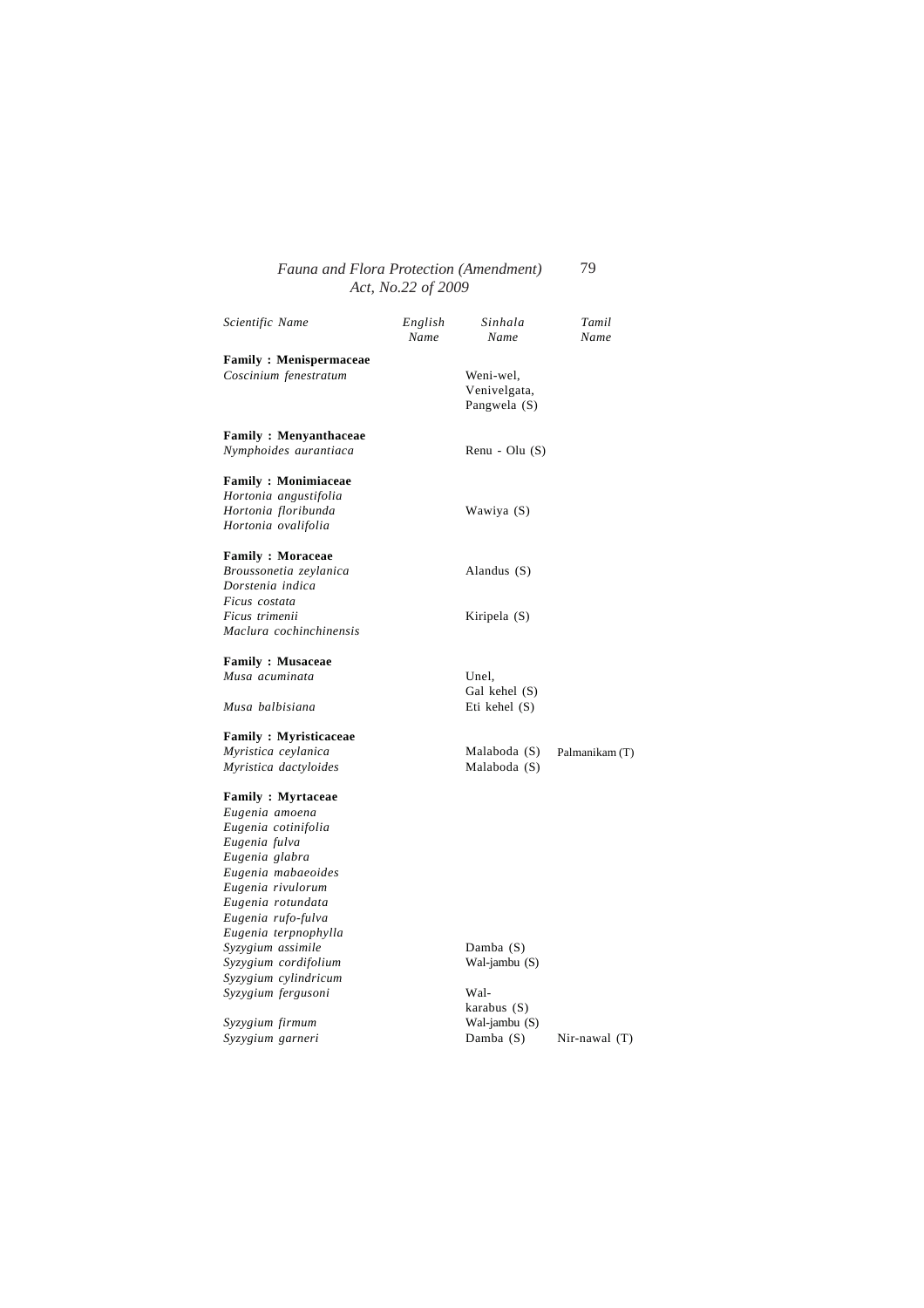| Scientific Name                                                    | English<br>Name        | Sinhala<br>Name                       | Tamil<br>Name |
|--------------------------------------------------------------------|------------------------|---------------------------------------|---------------|
| Syzygium hemisphericum<br>Syzygium lanceolatum<br>Syzygium lewisii |                        |                                       |               |
| Syzygium micranthum<br>Syzygium oliganthum                         |                        |                                       |               |
| Syzygium operculatum                                               |                        | domba(S)                              |               |
| Syzygium revolutum<br>Syzygium sclerophyllum                       |                        |                                       |               |
| Syzygium spathulatum                                               |                        |                                       |               |
| Syzygium turbinatum                                                |                        |                                       |               |
| Syzygium umbrosum                                                  |                        | Vali-damba,<br>$\text{Hin-damba}$ (S) | Naval(T)      |
| <b>Family: Nepanthaceae</b>                                        |                        |                                       |               |
| Nepenthes distillatoria                                            | Pitcher<br>Plant $(E)$ | Bandura wel (S)                       |               |
| <b>Family: Oleaceae</b>                                            |                        |                                       |               |
| Jasminum bignoniaceum                                              |                        |                                       |               |
| Olea paniculata                                                    |                        |                                       |               |
| <b>Family: Orchidaceae</b>                                         |                        |                                       |               |
| All species belonging to                                           |                        |                                       |               |
| Orchidaceae family                                                 |                        | Udawediya (S)                         |               |
| <b>Family: Orobanchaceae</b>                                       |                        |                                       |               |
| Aeginetia pedunculata                                              |                        |                                       |               |
| Legocia aurantiaca                                                 |                        |                                       |               |
| Christisonia thwaitesii                                            |                        |                                       |               |
| <b>Family: Phyllanthaceae</b>                                      |                        |                                       |               |
| Antidesma thwaitesianum                                            |                        | Karawela-<br>kebella (S)              |               |
| Bridelia stipularis                                                |                        |                                       |               |
| Cleistanthus accuminatus                                           |                        | Madara $(S)$                          |               |
| Cleistanthus collinus                                              |                        |                                       |               |
| Glochidion nemorale                                                |                        |                                       |               |
| Phyllanthus cinereus                                               |                        |                                       |               |
| Phyllanthus hakgalensis                                            |                        |                                       |               |
| Phyllanthus heyneanus<br>Phyllanthus rotundifolius                 |                        |                                       |               |
| Phyllanthus zeylanicus                                             |                        |                                       |               |
| Sauropus assimilis                                                 |                        |                                       |               |
|                                                                    |                        |                                       |               |

**Family : Podostemaceae** *Farmeria metzgerioides*

*Sauropus retroversus*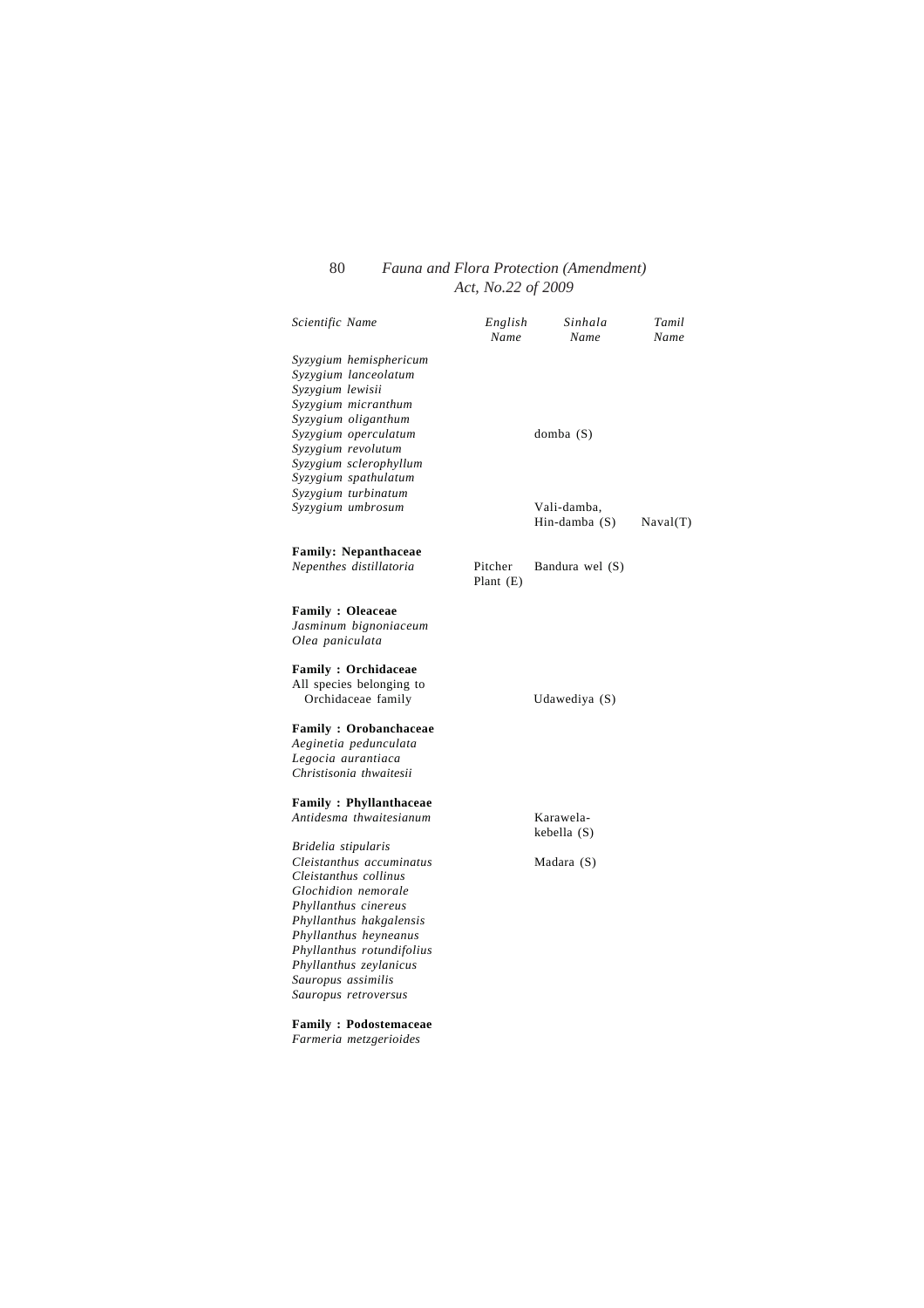| Scientific Name | English | Sinhala | Tamil |
|-----------------|---------|---------|-------|
|                 | Name    | Name    | Name  |
|                 |         |         |       |

*Polypleurum stylosum Polypleurum elongatum Zeylanidium lichenoides Zeylanidium olivaceum Zeylandidium subulatum*

### **Family : Polygalaceae** *Polygala leptalea*

**Family : Portulacaceae]** *Portulaca wightiana*

#### **Family : Proteaceae** *Helicia ceylanica*

# **Family : Putranjivaceae**

*Drypetes lanceolata* Gal-weera (S)<br> *Putranjiva zeylanica* Pelan (S) *Putranjiva zeylanica* 

**Family : Rhizophoraceae** *Ceriops decandra*

### **Family : Rosaceae**

*Alchemilla indica Sanguisorba indicum*

### **Family : Rubiaceae**

*Byrsophyllum ellipticum Canthium macrocarpum Ceriscoides turgida Dichilanthe zeylanica Diplospora erythrospora Hedyotis evania Hedyotis gardneri Hedyotis inamoena Hedyotis quinquinervia Hedyotis rhinophylla Hedyotis srilankensis Lasianthus rhizophyllus Lasianthus thwaitesii Nargedia macrocarpa Neurocalyx gardneri Ophiorrhiza Pallida Psychotria glandulifera Psychotria longipetiolata Psychotria plurivenia*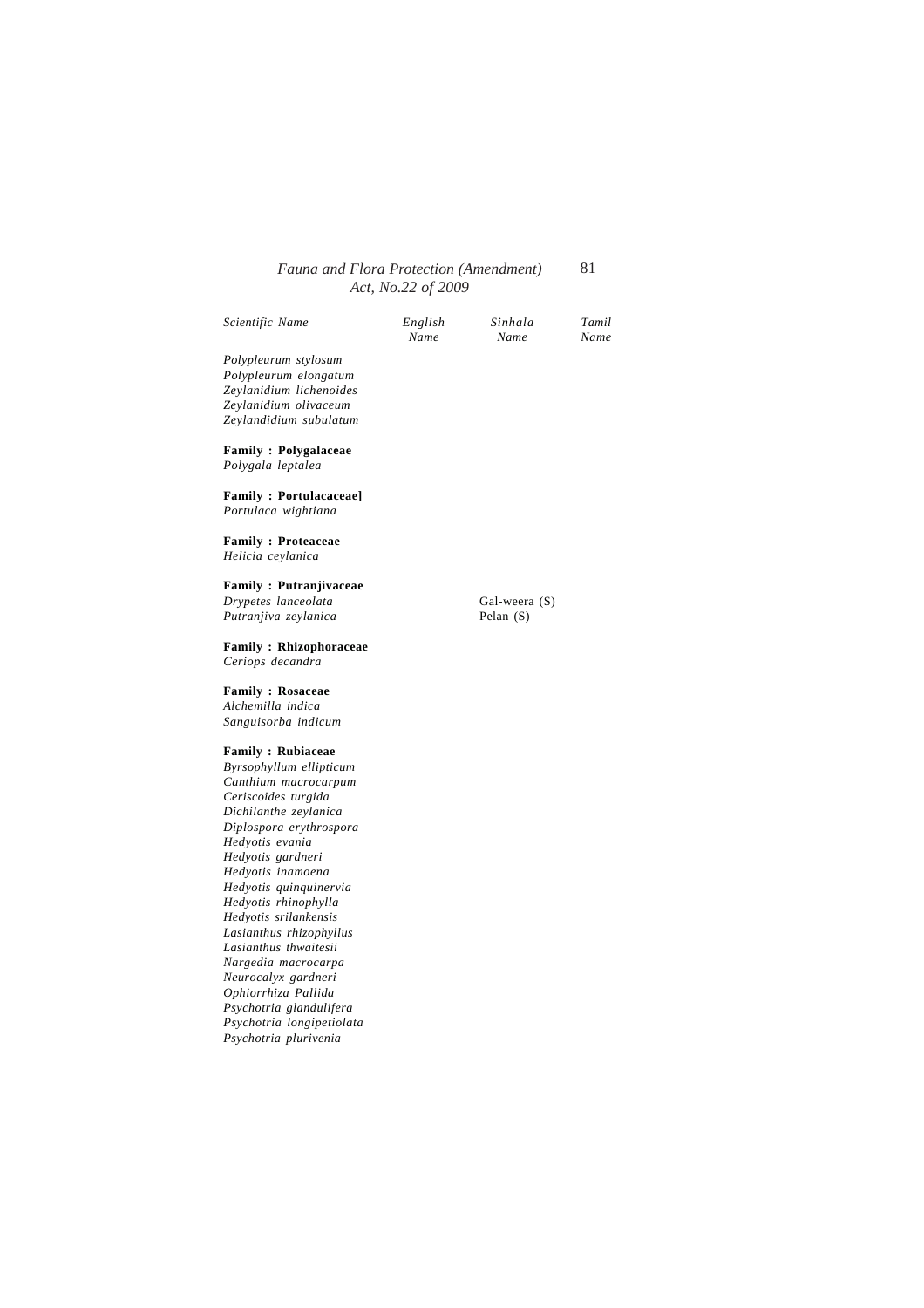| Scientific Name                                                                                                                 | English<br>Name | Sinhala<br>Name                      | Tamil<br>Name |
|---------------------------------------------------------------------------------------------------------------------------------|-----------------|--------------------------------------|---------------|
| Psychotria stenophylla<br>Saprosma glomeratum<br>Saprosma scabridum<br>Scyphiphora hydrophyllacea<br>Scyphostachys pedunculatus |                 |                                      |               |
| <b>Family: Rutaceae</b><br>Atalantia racemosa<br>Glycosmis cyanocarpa<br>Naringi crenulata<br>Zanthoxylum caudatum              |                 | Wal-beli (S)                         |               |
| <b>Family: Santalaceae</b><br>Santalum album                                                                                    |                 | Sudu-<br>handun $(S)$                | Sandanam (T)  |
| <b>Family: Sapindaceae</b><br>Cardiospermum canescens<br>Dimocarpus gardneri<br>Lepisanthes simplocifolia                       |                 |                                      |               |
| <b>Family Sapotaceae</b><br>Madhuca clavata Jayasuriya                                                                          |                 | Ritigala-<br>Mi(S)                   |               |
| Madhuca moonii<br>Palaquium canaliculatum<br>Palaquium thwaitesii                                                               |                 | Elakirihembiliya (S)<br>Ratatiya (S) |               |
| <b>Family: Scrophulariaceae</b><br>Adenosma subrepens<br>Lindernia viscosa<br>Verbascum chinense                                |                 |                                      |               |
| <b>Family: Sonneratiaceae</b><br>Sonneratia apetala                                                                             |                 |                                      |               |
| <b>Family: Stemonaceae</b><br>Stemona curtisii                                                                                  |                 |                                      |               |
| <b>Family: Sterculiaceae</b><br>Eriolaena hookeriana                                                                            |                 |                                      |               |
| Pentapetes phoenicea                                                                                                            |                 | Bandu-<br>vada (S)                   |               |
| Pterygota thwaitesii<br>Sterculia zeylanica                                                                                     |                 | Galnawa,<br>Etaritiva (S)            | Kavala.       |

Kavala, Kavili, Tondi (T)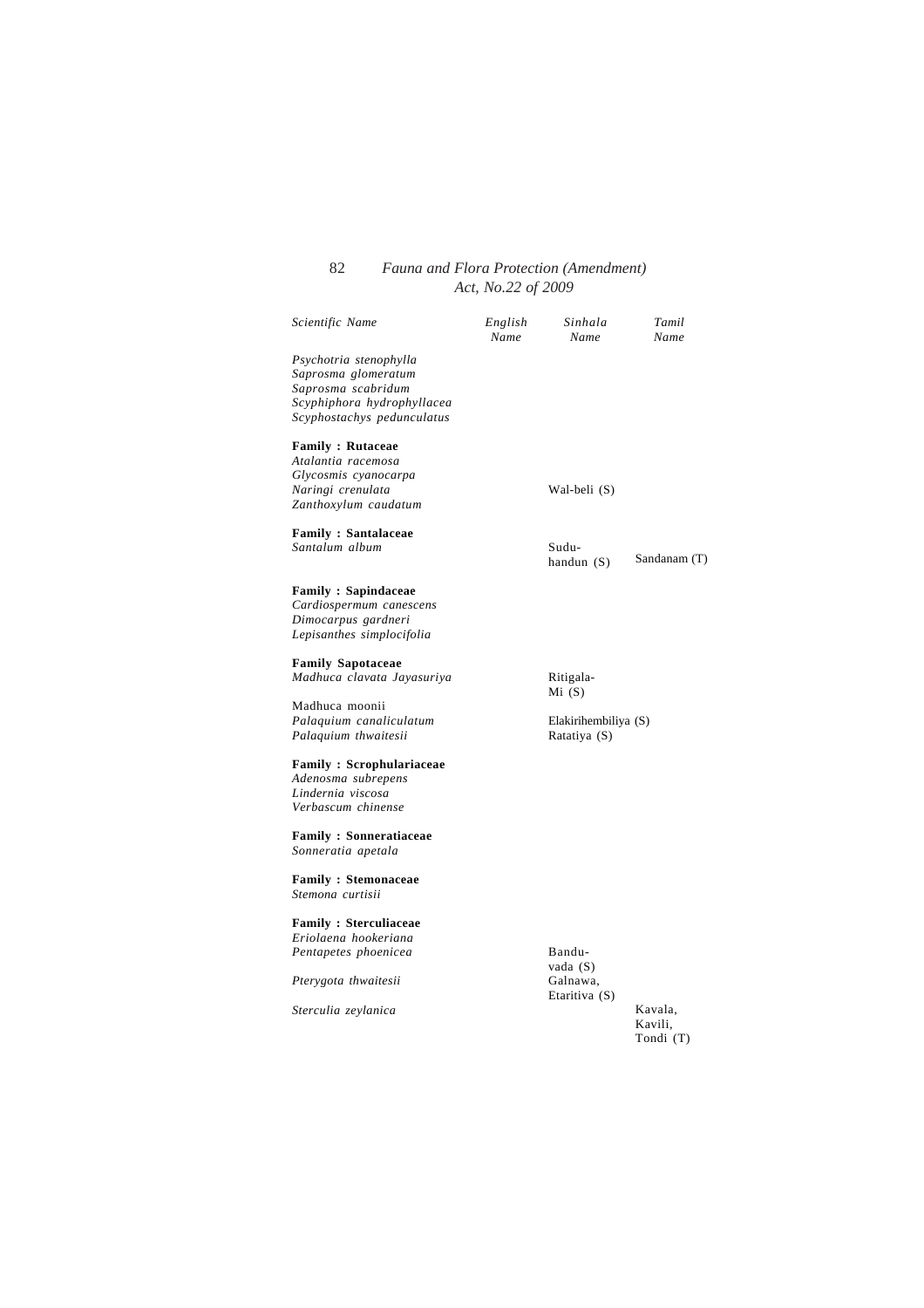| Scientific Name               | English<br><b>Name</b> | Sinhala<br>Name         | Tamil<br>Name         |
|-------------------------------|------------------------|-------------------------|-----------------------|
| <b>Family: Stylidiaceae</b>   |                        |                         |                       |
| Stylidium uliginosum          |                        |                         |                       |
| <b>Family: Surianaceae</b>    |                        |                         |                       |
| Suriana maritima              |                        |                         |                       |
| <b>Family: Symphoremaceae</b> |                        |                         |                       |
| Symphorema involucratum       |                        |                         | Konda-<br>Tekkali (T) |
| <b>Family: Symplocaceae</b>   |                        |                         |                       |
| Symplocos diversifolia        |                        |                         |                       |
| Symplocos elegans             |                        |                         |                       |
| Symplocos kurgensis           |                        |                         |                       |
| <b>Family: Taccaceae</b>      |                        |                         |                       |
| Tacca Leontopetaloides        |                        | Garandi-<br>kidaram (S) |                       |
| <b>Family: Theaceae</b>       |                        |                         |                       |
| Gordonia speciosa             |                        | Miriheeriya $(S)$       |                       |
| <b>Family: Thymelaeaceae</b>  |                        |                         |                       |
| Phaleria capitata             |                        |                         |                       |
| <b>Family: Tiliaceae</b>      |                        |                         |                       |
| Corchorus trilocularis        |                        |                         |                       |
| Triumfetta glabra             |                        |                         |                       |
| <b>Family: Triuridaceae</b>   |                        |                         |                       |
| Hyalisma janthina             |                        |                         |                       |
| Sciaphila tenella             |                        |                         |                       |
| Sciaphila secundiflora        |                        |                         |                       |

**Family : Urticaceae** *Elastostema acuminatum Elastostema walkerae Lecanthus peduncularis*

**Family : Vahliaceae** *Vahlia dichotoma*

**Family : Valerianaceae** *Valeriana moonii*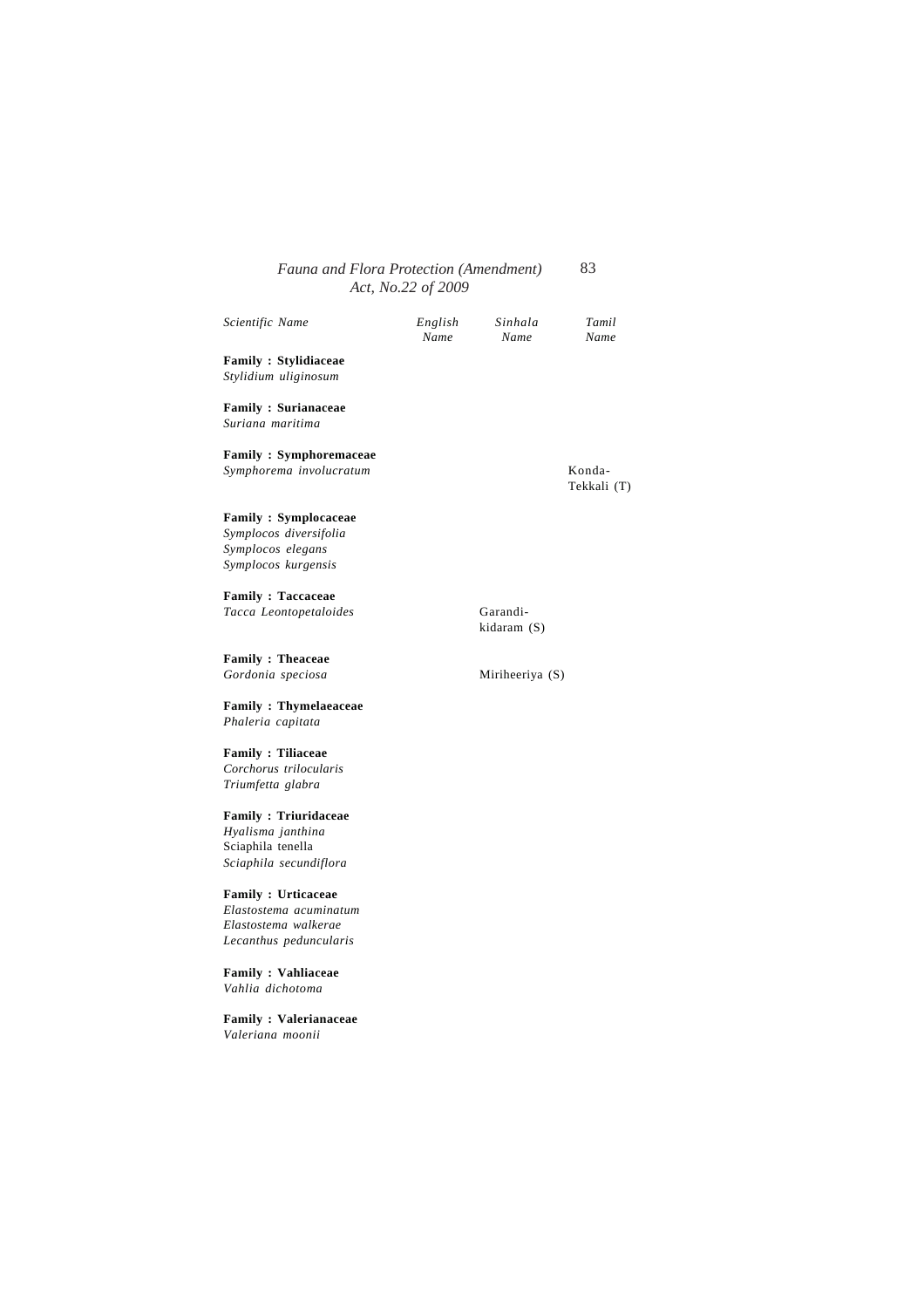| Scientific Name           | English<br>Name | Sinhala<br>Name | Tamil<br>Name                |
|---------------------------|-----------------|-----------------|------------------------------|
| Family : Verbenaceae      |                 |                 |                              |
| Premna divaricata         |                 |                 |                              |
| Premna purpurascens       |                 |                 |                              |
| Premna thwaitesii         |                 | Mulla $(S)$     |                              |
| Priva cordifolia          |                 |                 | Enkami,<br>Obeera (T)        |
| Svensonia hyderobadensis  |                 |                 | Curroo-<br>poovanrooneer (T) |
| <b>Family : Violaceae</b> |                 |                 |                              |
| Hybanthus ramosissimus    |                 |                 |                              |
| <b>Family: Viscaceae</b>  |                 |                 |                              |
| Ginalloa spathulifolia    |                 |                 |                              |
| Korthalsella japonica     |                 |                 |                              |
| Notothixos floccosus      |                 |                 |                              |
| Viscum ramosissimum       |                 |                 |                              |

**Family : Zingiberaceae**

*Viscum monoicum*

*Alpinia fax Alpinia rufescens Amomum acuminatum Amomum benthamianum Amomum graminifolium Amomum hypoleucum Amomum trichostachyum Curcuma albiflora* Haran-

kaha (S).".